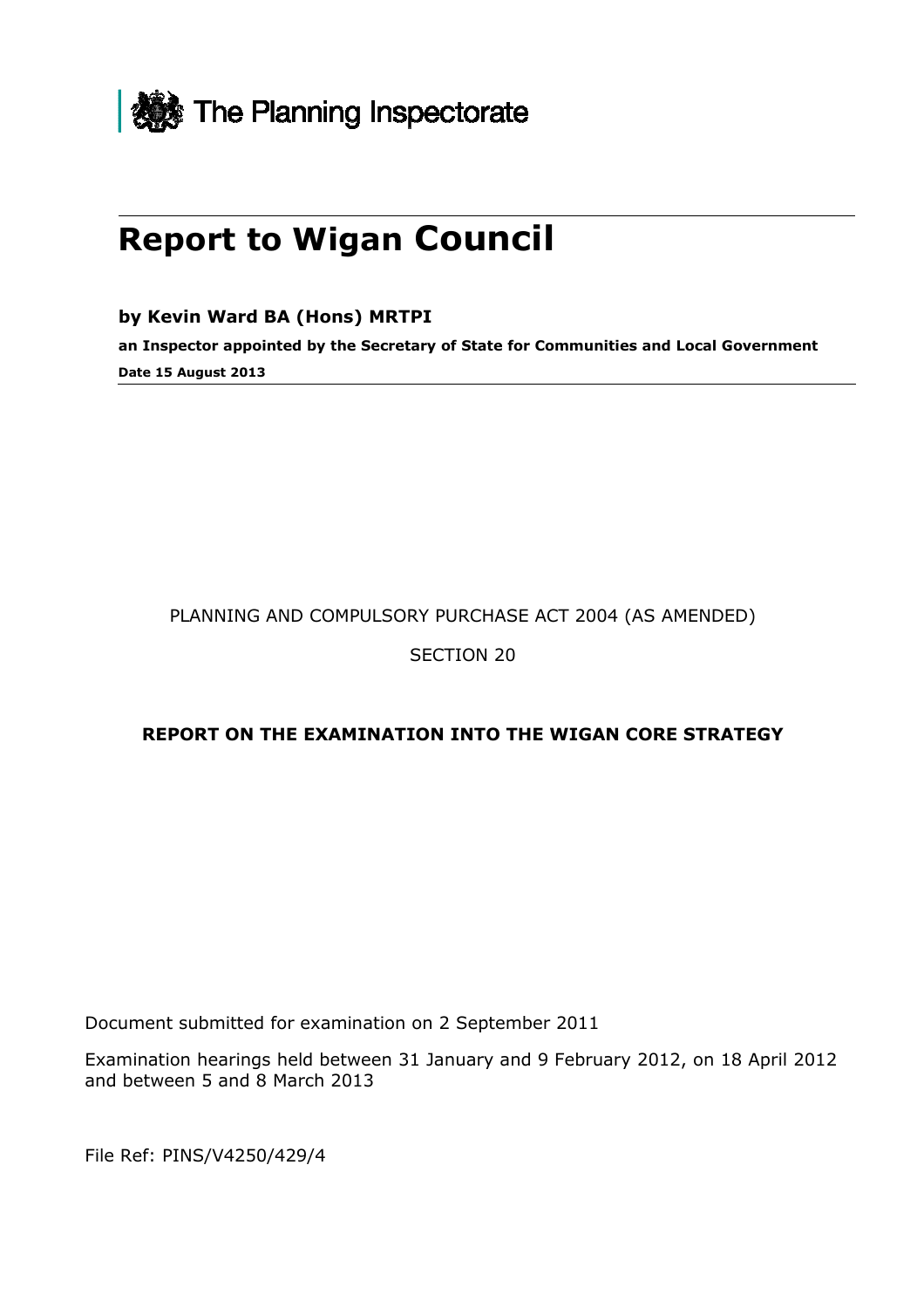# **Abbreviations used in this report**

| AA           | Appropriate Assessment                         |
|--------------|------------------------------------------------|
| <b>ELRC</b>  | East Lancashire Road Corridor                  |
| <b>LDS</b>   | Local Development Scheme                       |
| MM           | <b>Main Modification</b>                       |
| <b>NPPF</b>  | National Planning Policy Framework             |
| <b>SA</b>    | <b>Sustainability Appraisal</b>                |
| <b>SCI</b>   | <b>Statement of Community Involvement</b>      |
| <b>SCS</b>   | Sustainable Community Strategy                 |
| <b>SHLAA</b> | Strategic Housing Land Availability Assessment |
| <b>UDP</b>   | Unitary Development Plan                       |
|              |                                                |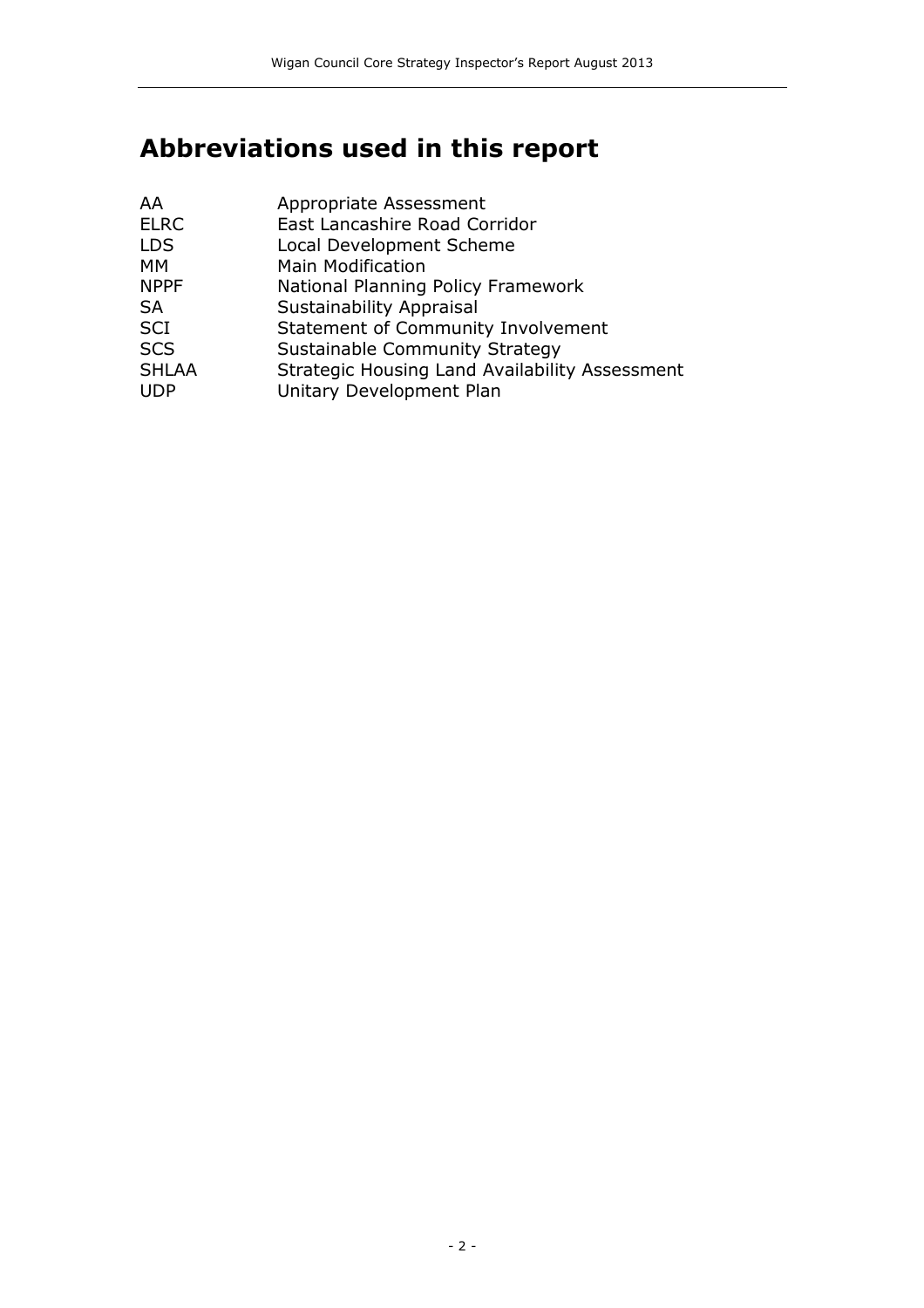#### **Non-Technical Summary**

This report concludes that the Wigan Core Strategy provides an appropriate basis for the planning of the borough over the next 13 years, providing a number of modifications are made. The Council has specifically requested that I recommend any modifications necessary to enable it to adopt the Core Strategy.

The Council has provided the detailed wording for most of the modifications, a number of which are based on suggestions it put forward during the examination. I have recommended their inclusion after full consideration of the representations from other parties on these issues.

The modifications can be summarised as follows:

- Include a specific policy on the presumption in favour of sustainable development;
- Introduce more flexibility to the spatial strategy and identify broad locations for new development at Golborne/Lowton and Standish in order to increase the potential supply of housing land and meet identified needs;
- Amend and clarify the extent of the east-west core;
- Reduce the overall provision for employment land to approximately 200 hectares;
- Ensure that the approach to the amount, distribution and timing of housing development is clear, realistic, sufficiently flexible, justified and consistent with national policy;
- Ensure that the approach to previously developed land is justified and realistic and that the approach to affordable housing is clear and justified;
- Provide a clear and realistic approach to the development of the strategic site at Northleigh Park;
- Delete the broad location for new development on Green Belt land at Junction 25 of the M6;
- Ensure that the approach to broad locations for new development and other safeguarded land within the east-west core is clear, realistic and sufficiently flexible;
- Amend a number of policies to ensure that they are effective, justified and consistent with national policy; and
- Amend the monitoring framework to ensure that the Core Strategy can be monitored effectively.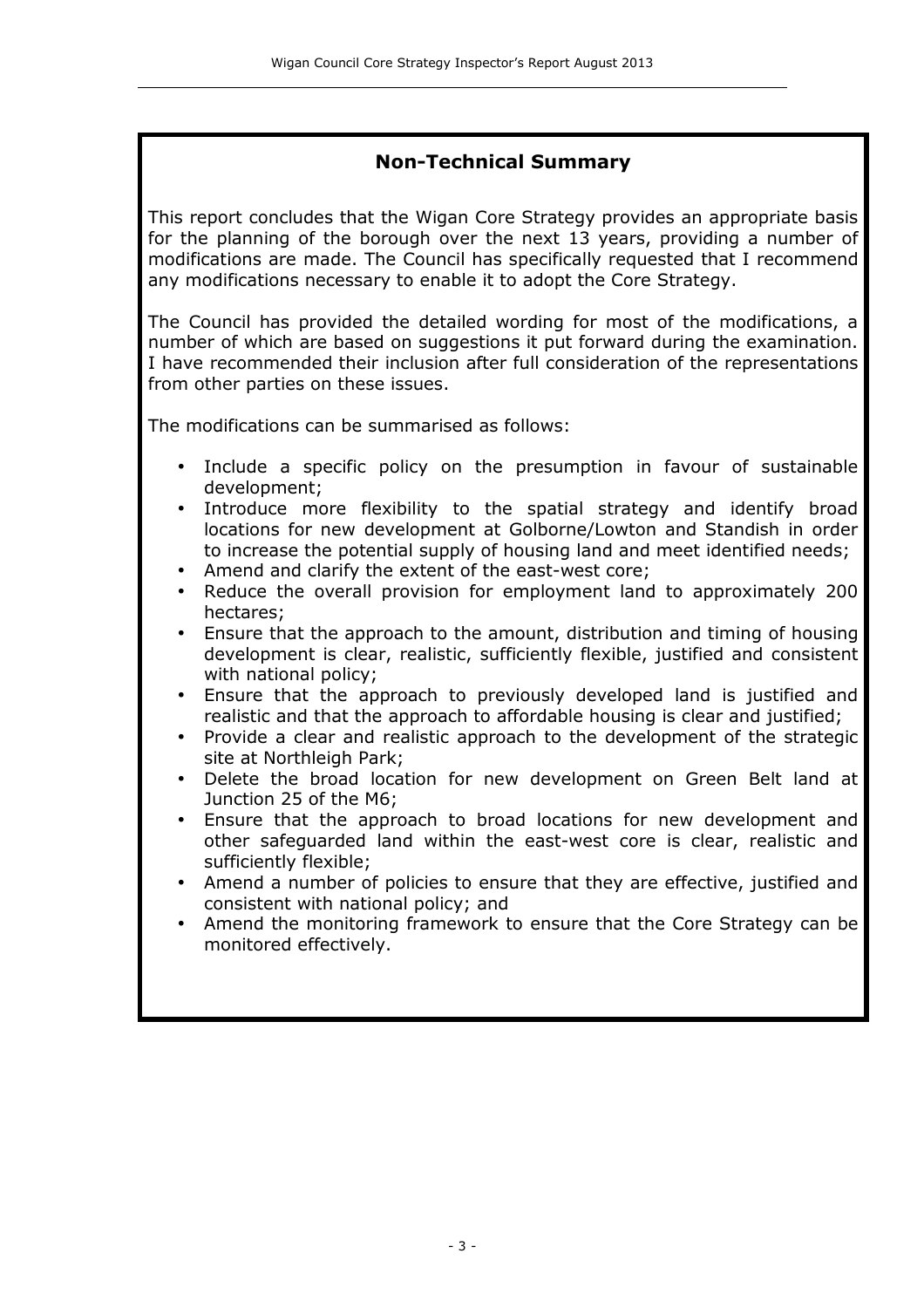## **Introduction**

- 1. This report contains my assessment of the Wigan Core Strategy in terms of Section 20(5) of the Planning & Compulsory Purchase Act 2004 (as amended). It considers whether the Core Strategy is sound and whether it is compliant with the legal requirements. Paragraph 182 of the National Planning Policy Framework (NPPF) makes clear that to be sound a local plan should be positively prepared; justified; effective and consistent with national policy. The duty to co-operate imposed by Section 33A of the 2004 Act does not apply to the Core Strategy, as it was submitted before that duty came into force.
- 2. The starting point for the examination is the assumption that the Council has submitted what it considers to be a sound plan. The Council produced a schedule of minor changes prior to submission. However, due to the passage of time and the nature of the main modifications required, it has subsequently withdrawn the schedule. The basis for my examination is the submitted Core Strategy (Proposed Submission Version February 2011) therefore.
- 3. My report deals with the main modifications that are needed to make the Core Strategy sound and legally compliant and they are identified in bold in the report (**MM**) and set out in full in the Appendix. In accordance with section 20(7C) of the 2004 Act the Council requested that I should recommend any modifications needed to rectify matters that make the Core Strategy unsound/not legally compliant and thus incapable of being adopted. The Council has provided the detailed wording of most of the modifications, a number of which are based on suggestions it put forward during the examination.
- 4. The main modifications have been subject to public consultation and Sustainability Appraisal (SA) and I have taken account of consultation responses and the findings of the SA in writing this report.
- 5. Following the initial hearing sessions held between 31 January and 9 February 2012, I identified a significant issue with the soundness of the submitted Core Strategy in terms of the potential supply of land for housing within the policy framework proposed. An additional hearing session was held on 18 April 2012 to discuss whether this issue could be addressed and the practical and procedural implications of doing so. The Council sought a suspension of the examination to enable further work and consultation to be undertaken. I agreed to this request and suspended the examination on 25 May 2012.
- 6. During the suspension the Council considered and appraised options for increasing the potential supply of land for housing and undertook public consultation. It also updated its Strategic Housing Land Availability Assessment (SHLAA). The Council put forward its proposals to increase the potential supply of housing land and additional hearing sessions were held between 5 and 8 March 2013 to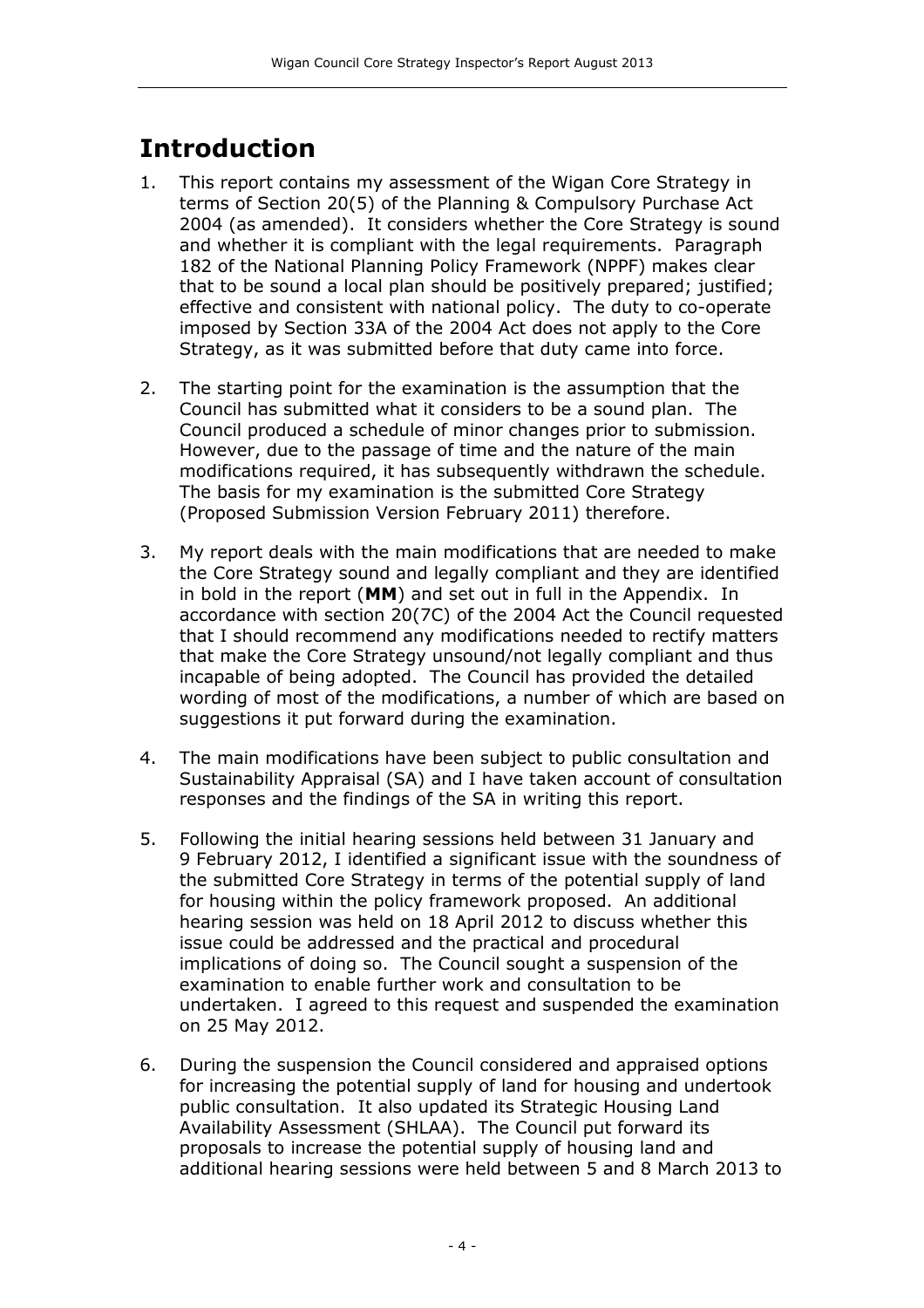discuss these and other options considered. I have taken account of the evidence and statements submitted in relation to these additional hearing sessions along with representations made on the options considered by the Council.

- 7. The NPPF was published in March 2012. The Council and others were given the opportunity to comment on the implications for the Core Strategy and I have taken account of these comments.
- 8. The Regional Strategy for the North West was revoked by an order which came into effect on 20 May 2013. The Government published updated household projections for the period 2011-2021 in April 2013. Again the Council and others were given the opportunity to comment on the implications for the Core Strategy and I have taken account of these comments.

### **Assessment of soundness**

#### **Main Issues**

9. Taking account of all the representations, written evidence and the discussions that took place at the examination hearings I have identified the following main issues upon which the soundness of the Core Strategy depends.

#### **Issue 1 – Whether the Core Strategy has been positively prepared and whether it is justified, effective and consistent with national policy in terms of the spatial strategy and the approach towards the provision and distribution of new housing**

- 10. The plan period up to 2026 will provide less than a 15 year time horizon from adoption. This is not a specific requirement of the NPPF however and I am satisfied that the time scale of the Core Strategy is appropriate and provides sufficient basis for planning and development in the borough, subject to clarification that 2011 is the start date for housing and employment land provision.
- 11. The Core Strategy aims to provide for an average of 1,000 additional dwellings per annum excluding those needed to replace demolitions (typically 50 per annum). The Council considers that this level of housing development is necessary to accommodate the predicted growth in population and households taking into account the 2008 based household projections and the Greater Manchester Forecast Model. It is broadly in line with the household projections produced by the Government in April 2013. I am satisfied, on the basis of the evidence available, that the provision of an average of 1,000 net additional dwellings per annum would meet the full objectively assessed needs for housing.
- 12. The spatial strategy in the submitted Core Strategy is based on directing development primarily to the towns within the east-west core of the borough. It would also allow for new housing on safeguarded land in a broad location for new development in the East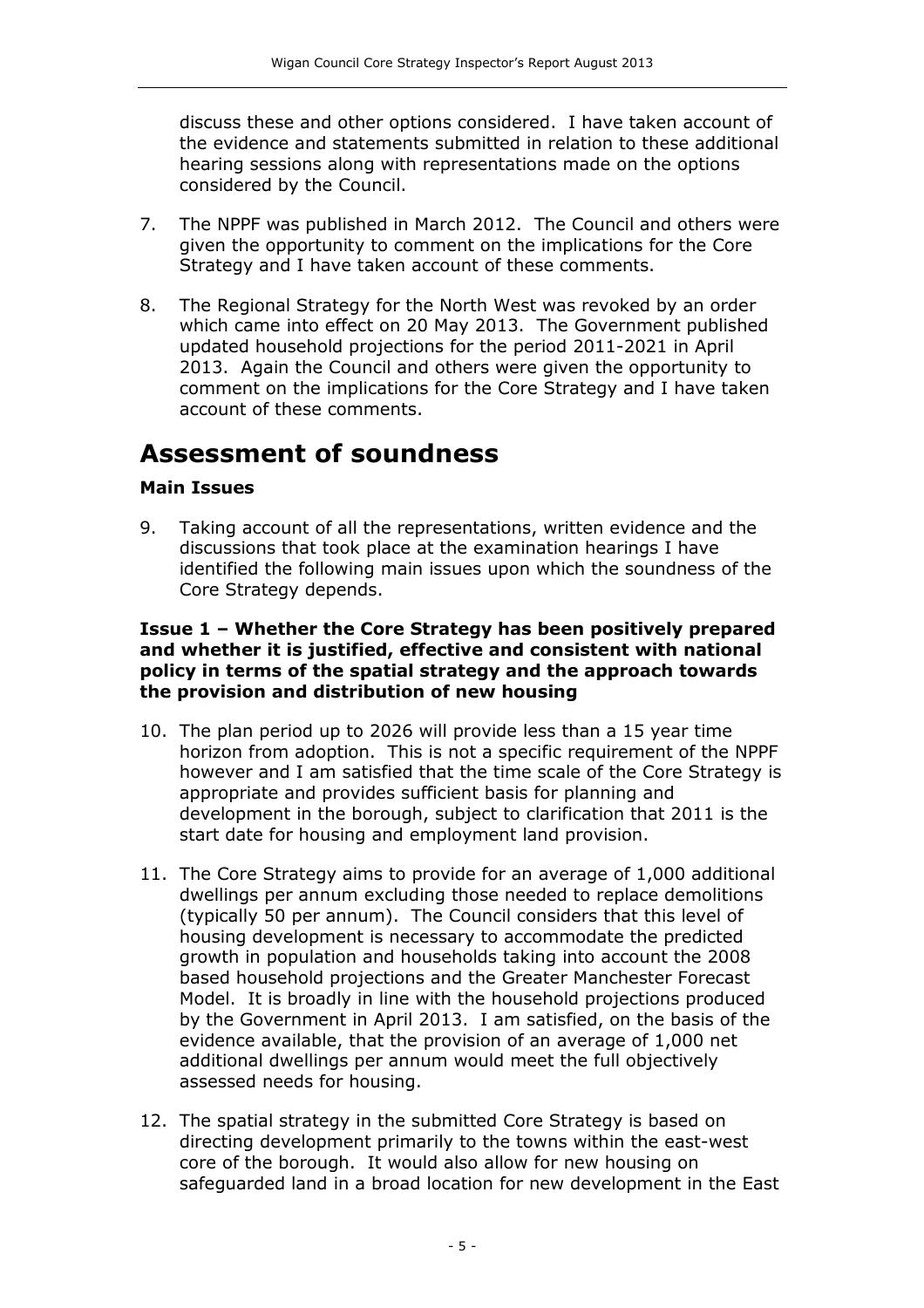Lancashire Road Corridor (ELRC) which would encompass land at Golborne, Lowton and Astley. Although the scale of development in the ELRC is not specified, the clear intention was to provide primarily for lower density, higher value housing rather than general market housing on a significant scale. At the initial hearings, the Council confirmed its view that approximately 600 dwellings were envisaged in the ELRC.

- 13. A strategy of focussing development on the east-west core will ensure that it is well related to centres of services and facilities and transport links. It will direct development to those parts of the borough with the greatest concentrations of social and economic deprivation and areas where the environment has been degraded by past industrial and mining activity. It will provide significant opportunities for social, environmental and economic regeneration and is compatible with the wider context provided by other strategies and plans.
- 14. In principle, I consider that a strategy based on focussing development on the east-west core is appropriate and justified therefore. However, the boundary of the east-west core shown on the key diagram cuts through the continuous urban area of Tyldesley and Astley. The Council accepts that this is not justified and that the east-west core should include the whole of Astley. As a consequence the safeguarded land at Coldalhurst Lane, Astley would not be included in the ELRC. The key diagram also lacks clarity in terms of the boundary of the east-west core around urban areas.
- 15. Taking account of likely demolitions and to give flexibility to allow for some sites not coming forward, I consider that the Core Strategy should provide the policy framework to allow sites for at least 16,500 additional dwellings (gross) between 2011 and 2026 in order that the need for an average of 1,000 net additional dwellings per annum can realistically be met.
- 16. There has been a record of persistent under delivery in relation to previous housing requirements. The NPPF does not specifically require overall provision within the plan period to be increased to compensate for past under performance. However, in terms of a five year supply of deliverable housing sites, it makes it clear that there should be an additional buffer of 20% brought forward from later in the plan period under such circumstances. Taking this into account and allowing for demolitions, a five year supply of housing from the likely point of adoption in 2013 would be 6,300 dwellings (gross)<sup>1</sup>. Whilst completions since 2011 have been well below the annual

1

<sup>&</sup>lt;sup>1</sup> Annual gross requirement of  $1,050 \times 5$ yrs = 5,250

 $5,250 + 20\% = 6,300$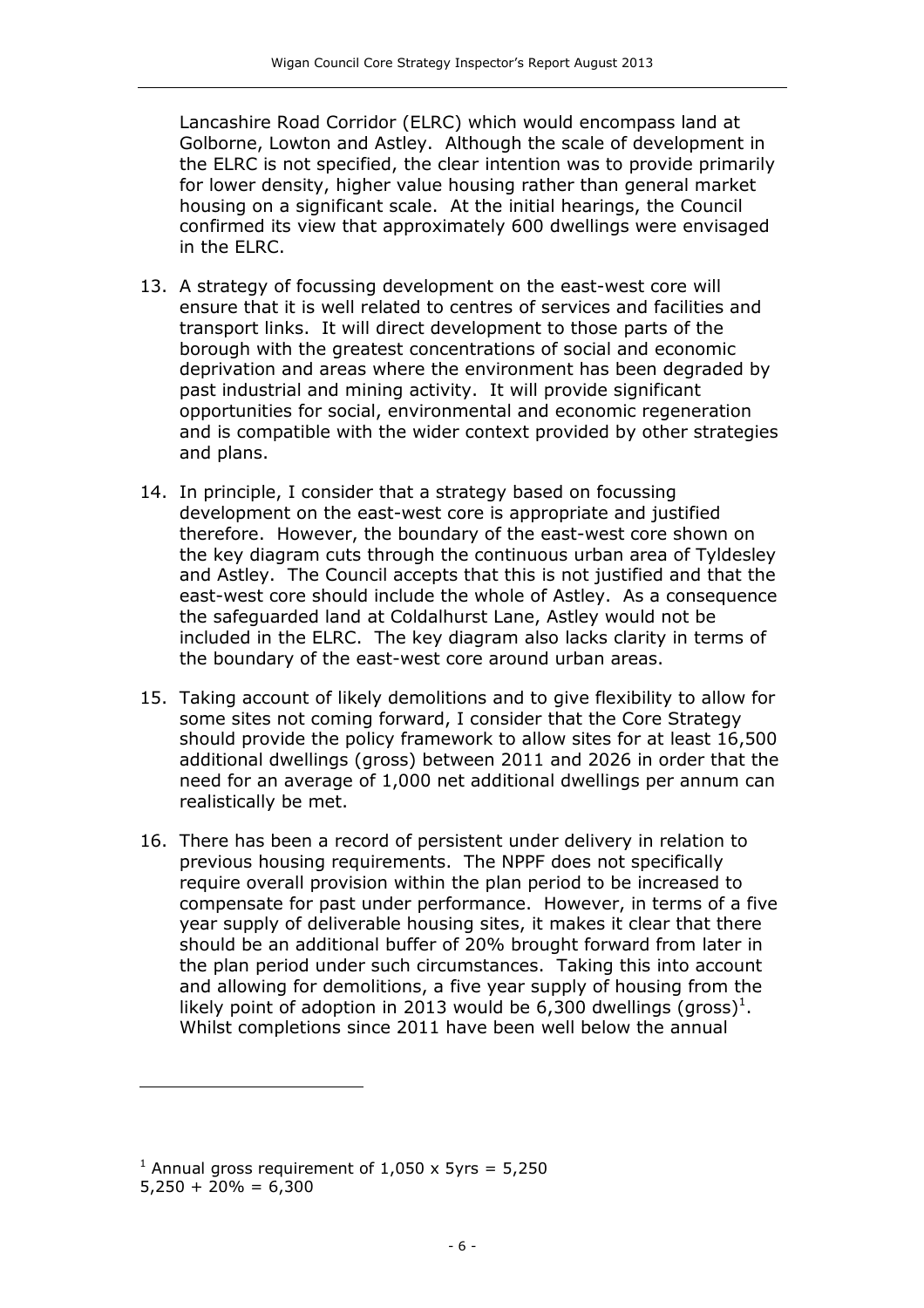average required, I consider that it is not necessary to increase the five year supply target as a consequence, provided that housing requirements over the plan period as a whole are met.

- 17. On the basis of evidence available at the time of the initial hearings, the submitted Core Strategy would not provide the policy framework to allow for an adequate supply of housing land over the plan period or a five year supply of deliverable sites. The Council's housing trajectory produced at the time took an unrealistic view of combined potential development rates for the strategic site at Northleigh Park and the broad locations for new development at Hindley and Atherton given their close proximity, overlap in phasing and the potential market. It also made no allowance for other sites identified in the SHLAA potentially not coming forward and included a significant and unjustified annual allowance for windfalls.
- 18. I indicated at the time of the suspension of the examination that in my view the Core Strategy would only realistically provide for some 14,000 dwellings between 2011 and 2026, leaving a shortfall of some 2,500 in comparison with the gross housing requirement identified above. According to the Council's trajectory produced at the time, the supply of housing land in the first five years would equate to only 2,900 dwellings.
- 19. As noted above, the Council updated its SHLAA during the suspension of the examination and considered options to address the shortfall in housing land supply. In addition to re-assessing potential supply from sites with planning permission, the proposed strategic site at Northleigh Park, broad locations for new development, other SHLAA sites and windfalls, the Council's proposal was to modify the submitted Core Strategy to allow for approximately 2,350 dwellings to be built on safeguarded land at Golborne and Lowton up to 2026.
- 20. In seeking to demonstrate how adequate housing land could be provided for and specifically a five year supply of deliverable sites, the Council relied on a number of assumptions which I consider to lack robust justification. I find insufficient basis to increase the assumption on maximum annual development rates per sales outlet to 31 dwellings from the figure of 25 previously accepted by the Council and others or to conclude that affordable housing provision was not included in previous assumptions. There is insufficient evidence to support the view that the level of affordable housing required to achieve such rates is realistically viable or that funding is in place to support schemes on this scale.
- 21. I consider that evidence relating to decreasing average household size and an ageing population along with the need to use land efficiently and effectively does not in itself justify an increase in the density assumption to 33 dwellings per hectare from the figure of 30 used previously by the Council. Whilst I note the information relating to past completions and recent planning permissions and applications, I find that there is insufficient basis to alter the assumption at such a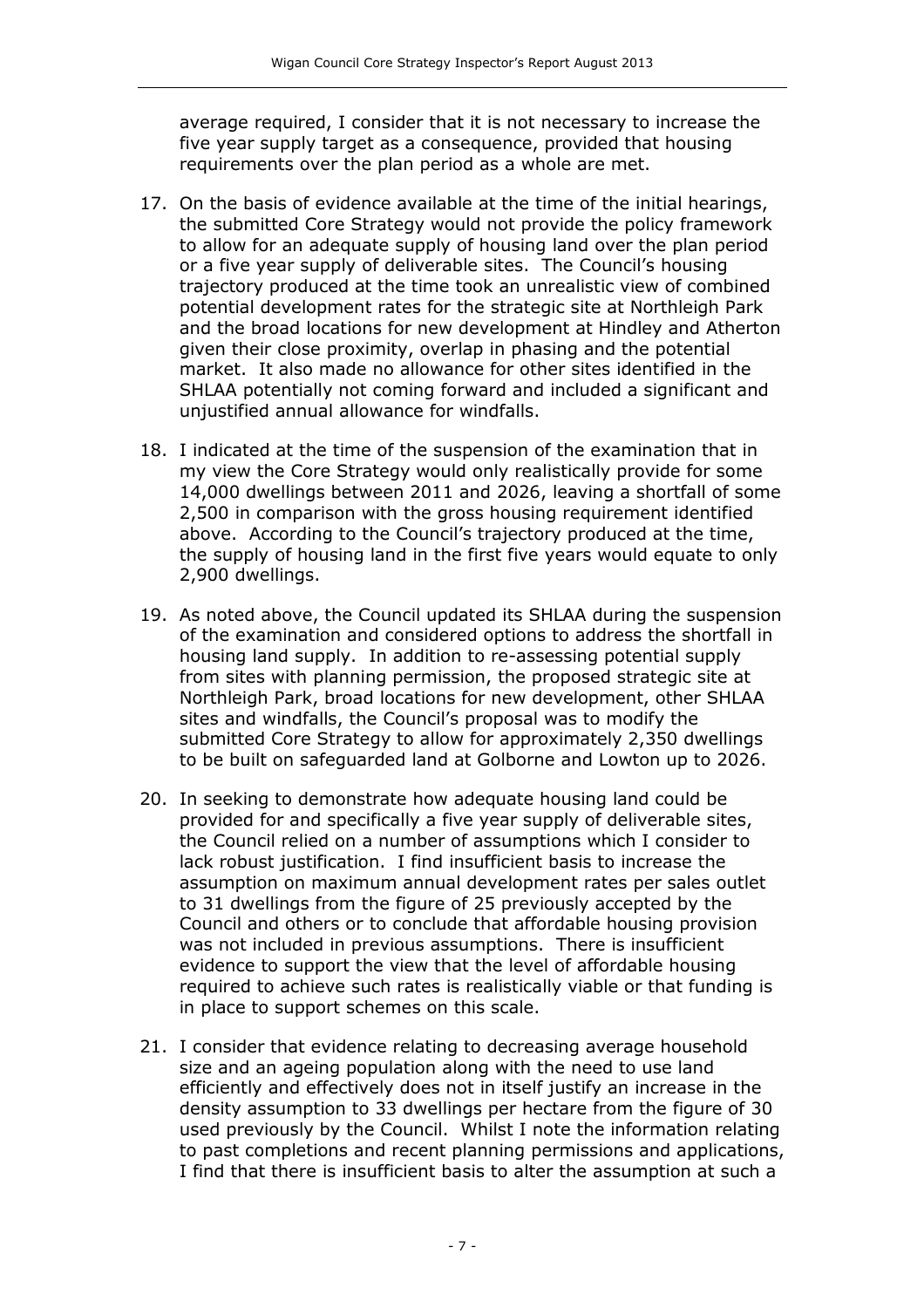late stage in the examination process, particularly given that the 2011 SHLAA update and Draft 2012 SHLAA update used a general assumption of 30 dwellings per hectare despite the information referred to by the Council being available at the time.

- 22. The Council's proposals place significant reliance on sites without planning permission to achieve a five year supply. They assume completions on some of these sites and others with outline planning permission in 2013/14. There is insufficient robust evidence to support these particular assumptions, particularly in the light of the typical lead in times referred to in the 2012 SHLAA update. In some cases the Council has assumed completions on some sites in 2017/18 despite them being categorised in the 2012 SHLAA update as developable in the 6 to 10 year period. There is nothing in terms of the key evidence base provided by the 2012 SHLAA update to support the assumption that these sites should now be regarded as deliverable within 5 years.
- 23. I retain some doubts as to the realism of the assumed combined rate of delivery at Northleigh Park, Hindley and Atherton at times during the plan period and consider that the assumed timing of completions at Stone Cross Lane, Lowton and Garrett Hall is unduly optimistic.
- 24. Therefore, in overall terms, whilst the Council's proposals would be likely to result in an adequate supply of housing land over the plan period as a whole, they would not provide for a realistic five year supply of deliverable sites. I have taken account of the generally strategic nature of the Core Strategy and the future role of the Allocations and Development Management Plan (the Allocations Plan). Clearly the ability to demonstrate a supply of specific deliverable sites at this point in time is affected by this. However, I consider that in order for the Core Strategy to be sound it must at least set out a policy framework which allows for a realistic five year supply of deliverable sites to be identified. Neither the submitted Core Strategy nor the Council's proposals to address the shortfall would achieve this.
- 25. Furthermore, I am not satisfied that the Council's proposal to allow the development of all of the safeguarded land at Golborne and Lowton and none elsewhere beyond the east-west core is justified in terms of it being the most appropriate approach when considered against reasonable alternatives. It would introduce significant additional housing development to these settlements in relation to their size and level of service provision, resulting in some 13% of overall housing development in the plan period being focussed in this one particular area. I am not satisfied that evidence in relation to the existing and potential capacity of local infrastructure, in particular the road network and public transport supports that scale of development.
- 26. Turning to the other options considered to address the shortfall in housing supply; I agree with the Council that the release of Green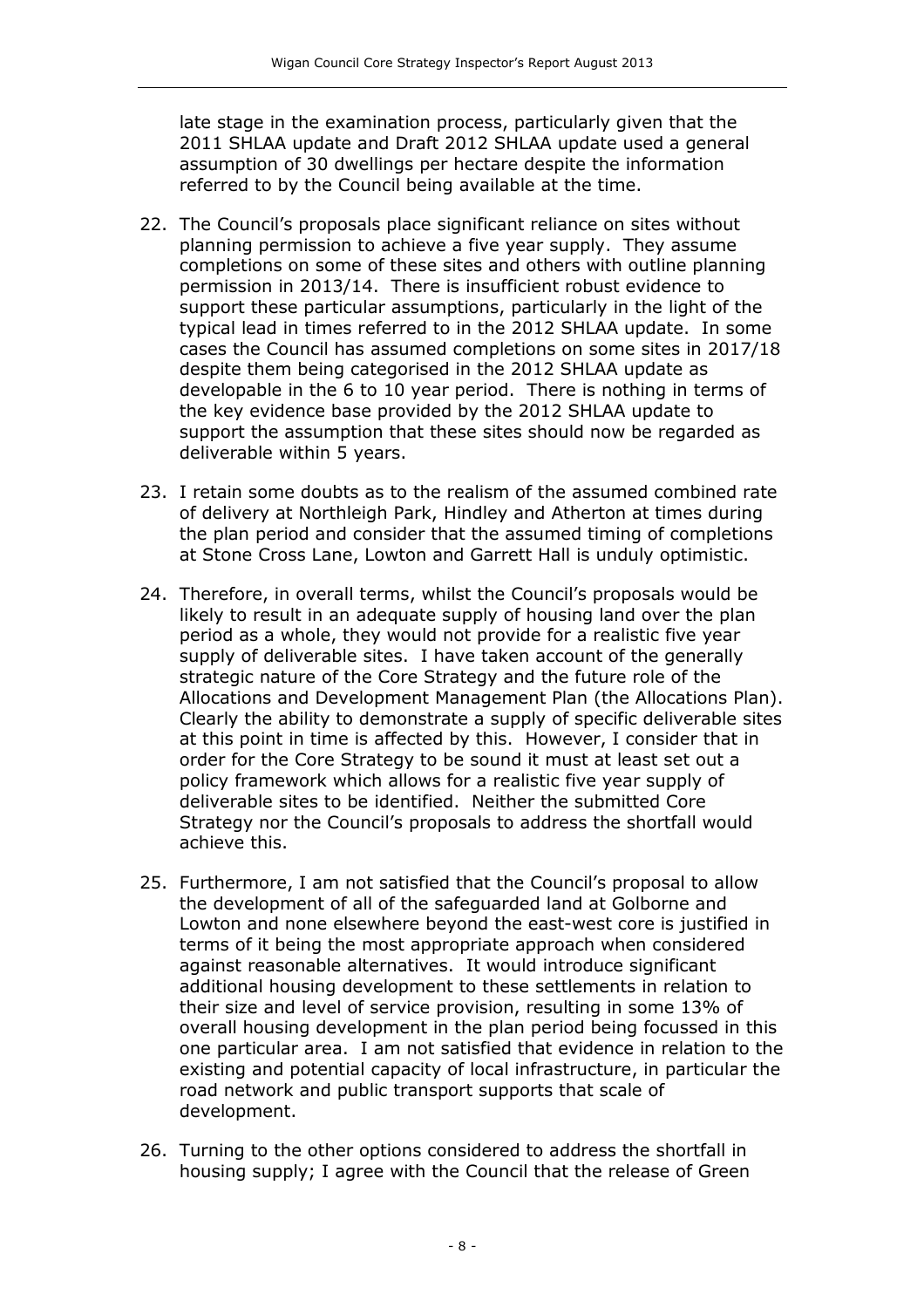Belt land at this time would be inappropriate and unjustified, given the existence of substantial areas of safeguarded land.

- 27. However, I do not share the Council's view as to the relative merits of developing safeguarded land at Standish compared with Golborne and Lowton and in particular some combination of these options. I consider that the evidence in terms of transport and technical assessments and the SA does not substantiate the view that the use of safeguarded land beyond the east-west core would only be appropriate in principle at Golborne and Lowton and not at Standish. Clearly the potential scale of development in each area is a key factor. There is no substantive evidence to support the view that concentrating development beyond the east-west core at Golborne and Lowton only would have significant benefits in terms of coordinated infrastructure provision, particularly given that there are three distinct and separate areas of safeguarded land.
- 28. In terms of deliverability, a spatial strategy which allowed for the development of some safeguarded land at Standish in addition to Golborne and Lowton would provide for a greater range and choice of sites to come forward. It would add flexibility and make an important contribution to the potential supply of realistically deliverable sites, particularly in the short to medium term. It would also provide the opportunity for affordable housing which met needs in Standish to be provided locally. The safeguarded land at Standish, along with that at Golborne and Lowton and indeed elsewhere, was specifically identified in the Unitary Development Plan (UDP) adopted in 2006 to meet longer term development needs if required.
- 29. The Core Strategy identifies an extensive area of open land and countryside between and around settlements as Greenheart. This area will perform a vital role in enhancing the environment of the borough and providing recreational and leisure opportunities for its residents and visitors. The Core Strategy takes a positive approach to the regeneration of derelict and despoiled land within the context of other policy objectives, notably those concerning the Green Belt. I consider that the area identified as Greenheart and the strategic policy approach towards it are appropriate and justified.
- 30. I am satisfied that the Council has taken full account of the principles of sustainable development in preparing the Core Strategy and that these principles are embedded within the document. However, a specific policy setting out a clear presumption in favour of sustainable development would ensure that it is fully consistent with the NPPF.
- 31. In conclusion, the plan period up to 2026 will provide sufficient basis for planning and development in the borough. The provision of an average of 1,000 net additional dwellings per annum is justified and would meet the full objectively assessed needs for housing.
- 32. In principle, focussing development on the east-west core of the borough is appropriate. However, the spatial strategy lacks sufficient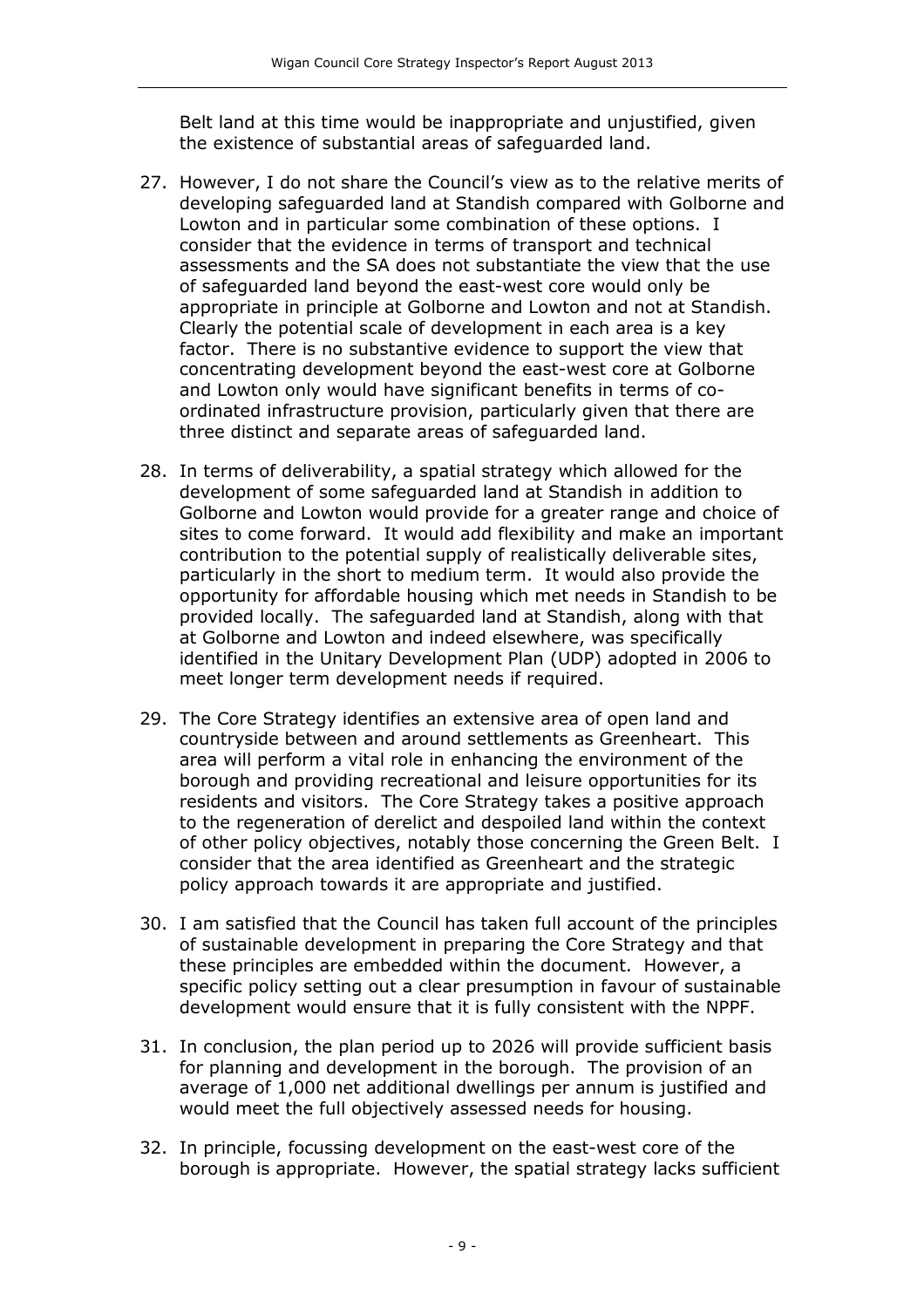flexibility and would not realistically enable sufficient land for housing to come forward to meet identified needs. In these terms it has not been positively prepared and is not justified, effective or consistent with national policy. It is also not justified in excluding Astley from the east-west core and is not effective due to a lack of clarity as to the boundary of the east-west core around urban areas. The Core Strategy is also not fully consistent with national policy in that it does not specifically set out a clear presumption in favour of sustainable development.

33. Main modifications **MM.P1.1**, **MM.P1.2**, **MM.SP1.1** and **MM.SP1.2** would retain the focus on the east-west core whilst allowing for development at Golborne, Lowton and Standish. They would provide sufficient flexibility and allow the full objectively assessed needs for housing to be met. The main modifications would provide a policy framework which allows for a realistic five year supply of deliverable housing sites to be identified and maintained. They would ensure that the boundary of the east-west core is clear and appropriate and set out a policy presumption in favour of sustainable development. They are necessary for the Core Strategy to be positively prepared, justified, effective and consistent with national policy.

#### **Issue 2 – Whether Policy SP2 on town and local centres is justified, effective and consistent with national policy**

- 34. Policy SP2 sets out an appropriate hierarchy of centres which is justified by the evidence available relating to their existing and potential function. In particular, Ashton-in-Makerfield is justifiably regarded as a main town centre given the potential to enhance its role and function through additional development.
- 35. Taking account of evidence from the updated Retail and Leisure Study 2009 and recent developments in Wigan and Leigh, there is limited capacity in the short term for the additional development of retail or other main town centre uses. There is uncertainty as to longer term development needs given recent economic conditions and potential changes in shopping patterns and habits. The Council is committed to specifically addressing issues relating to the central areas of both Wigan and Leigh through the Allocations Plan. This will provide the opportunity to assess potential future development needs in more detail. On this basis, I am satisfied in principle that Policy SP2 provides sufficient strategic guidance.
- 36. I consider therefore that the approach to town and local centres set out in Policy SP2 is justified. However, it is insufficiently clear in terms of focussing development on existing centres and a sequential approach to the location of main town centre uses. In this respect the policy lacks effectiveness and is not consistent with national policy. These concerns would be addressed by main modifications **MM.SP2.1** and **MM.SP2.2**.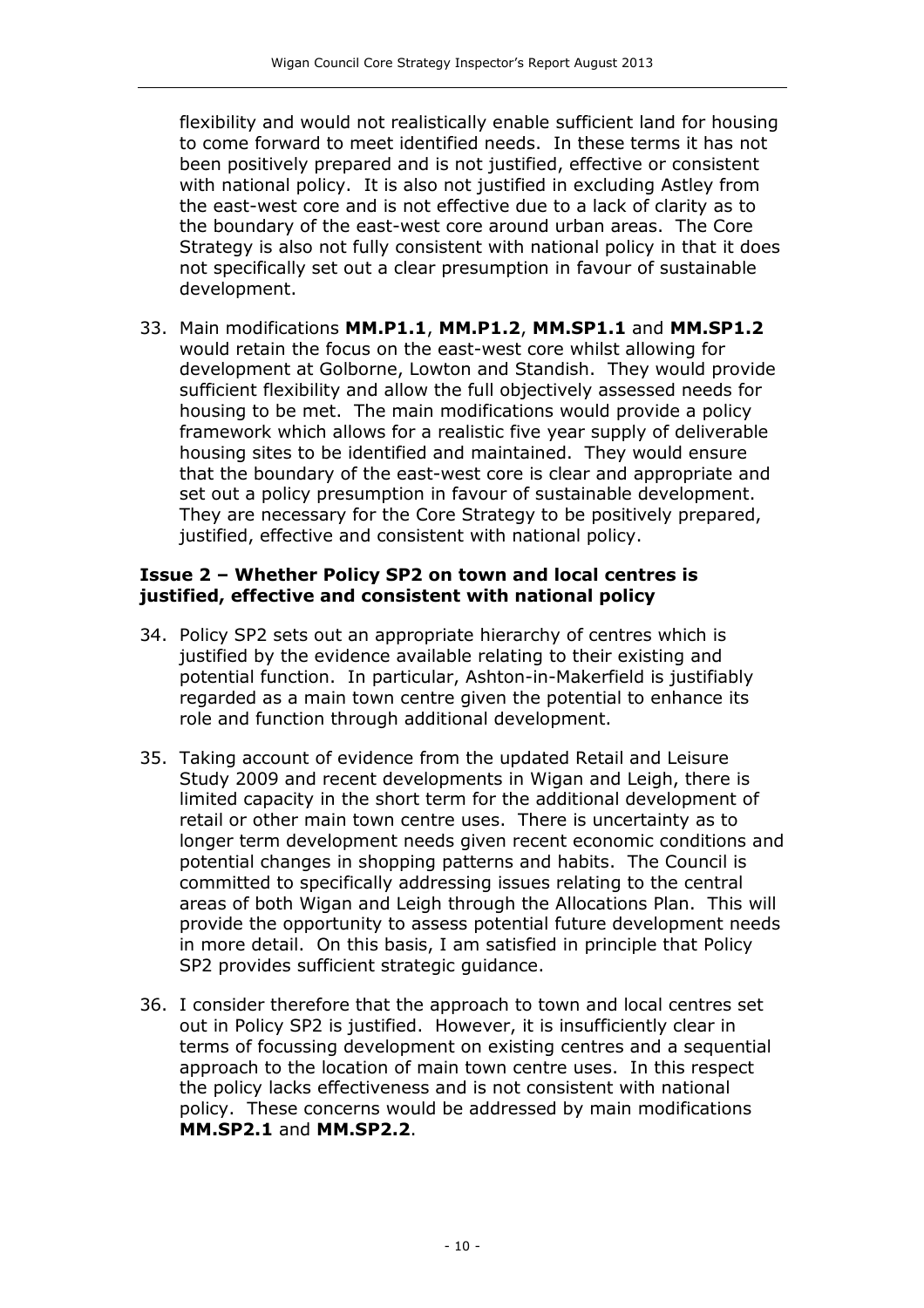#### **Issue 3 – Whether Policy CP5 on the economy and employment is justified and effective**

- 37. Policy CP5 seeks to provide for up to 250 hectares of employment land between 2010 and 2026, an average of some 15.6 hectares per annum. This is based on evidence from the Wigan Employment Land Review 2007 which identified an annual requirement of between 13.8 and 15.9 hectares and the Greater Manchester Employment Land Position Statement 2009 which concluded that there was a requirement for 15.63 hectares per annum. However, both of these studies were heavily influenced by the economic circumstances and relatively high take up rates for employment land prior to 2007. The economic situation has changed significantly since then and more recent take up rates are noticeably lower. The effect of this is that take up rates between 2002 and 2012 averaged only 7 hectares per annum and there is no evidence that this will increase significantly in the near future.
- 38. In the light of this there is insufficient evidence to support the provision of up to 250 hectares of employment land and it would not be realistically deliverable.
- 39. The Council has estimated that the total potential supply of employment land from existing sites (taking account of estimated losses to other uses), town centre opportunities and the proposed broad locations for new development involving safeguarded land is some 200 hectares.
- 40. Seeking to provide for 200 hectares of employment land would be more realistically deliverable and would take account of evidence on lower recent take up rates whilst still allowing for considerable flexibility and choice. It would allow for development rates to increase substantially from current levels and provide significant opportunities for economic growth in the borough without the need to look beyond existing sites, the town centres and areas of safeguarded land identified as broad locations for new development.
- 41. There is a lack of sufficient clarity in terms of the distribution of employment land provision across the borough and the relationship with the spatial strategy which seeks to focus development on the east-west core.
- 42. The requirement for employers and developers to enter into local labour and training agreements where appropriate is not supported by evidence nor is it realistically deliverable.
- 43. In conclusion, Policy CP5 is neither justified nor effective in terms of the overall provision for employment land and the approach to local labour and training agreements. It also lacks effectiveness due to insufficient clarity on the distribution of employment land provision across the borough and the relationship with the spatial strategy. These concerns would be addressed by main modifications **MM.CP5.1**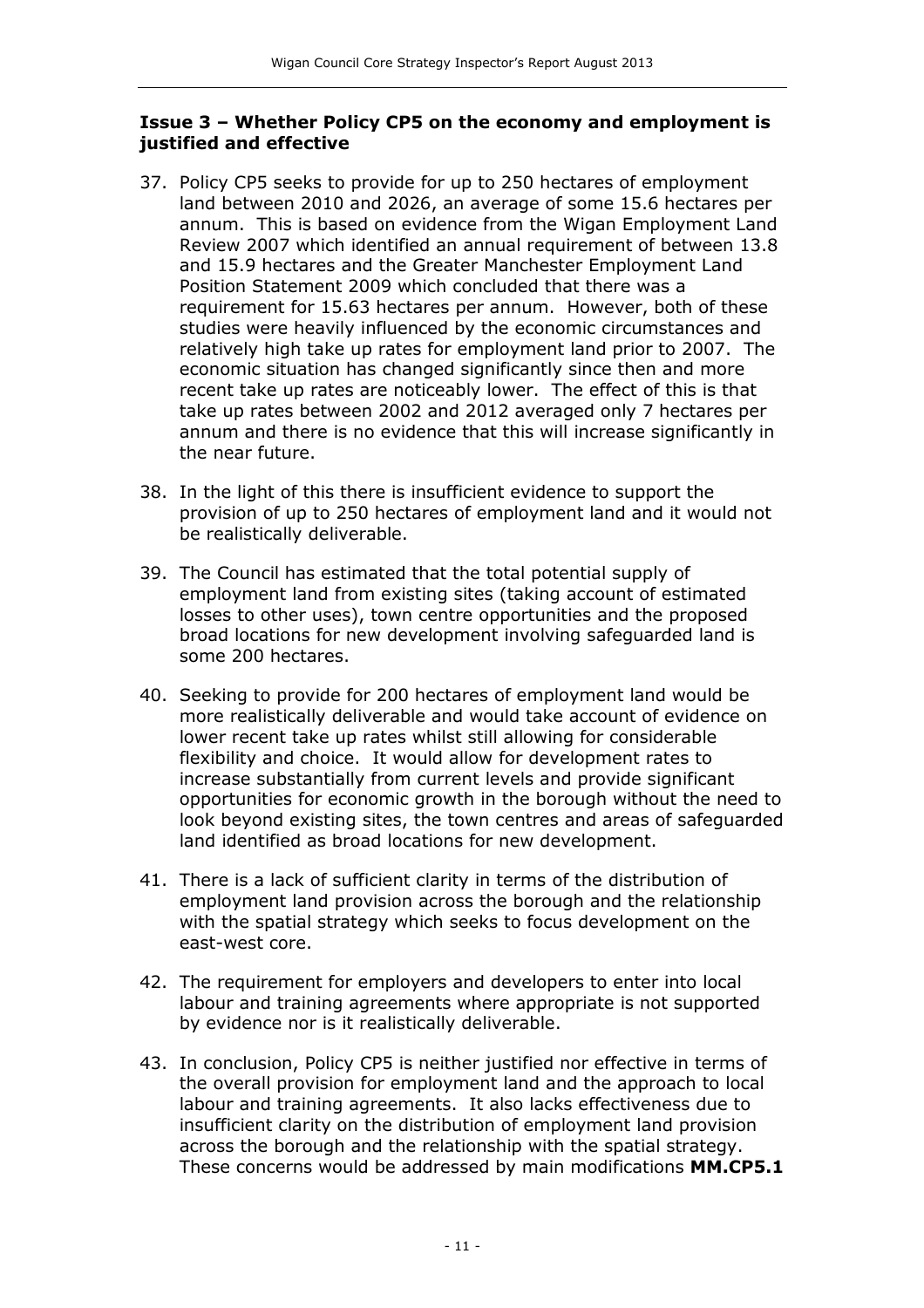#### and **MM.CP5.2**.

#### **Issue 4 – Whether Policy CP6 on housing and the housing trajectory are justified, effective and consistent with national policy**

- 44. It is important to provide a reasonable degree of certainty in terms of the scale of future housing development. At the same time, it is also important to take a flexible and positive approach and be clear that the Core Strategy does not impose a ceiling on the amount of housing that may come forward.
- 45. It is not clear from Policy CP6 that provision for an annual average of 1,000 additional dwellings is regarded as a minimum. Nor is it clear that this is a net figure excluding demolitions and that overall provision will come from a variety of sources, not just allocations. The potential sources of housing land supply and its distribution across the borough are also not sufficiently clear. Given the need to modify the spatial strategy to allow for the development of safeguarded land at Standish, Golborne and Lowton, the reference to 85% of new housing being in the east-west core is not realistically deliverable. Reference to a figure of at least 80% would be more appropriate and realistically reflect the modified spatial strategy. The housing trajectory is not supported by evidence and it fails to demonstrate that a five year supply of deliverable housing sites would be provided. In these respects the Core Strategy is not justified, effective or consistent with national policy.
- 46. Policy CP6 includes a commitment to concentrate around 75% of new housing on previously developed land. The Council's assessment of the potential supply of previously developed land included all of the land at the Northleigh Park strategic site and the broad locations for new development South of Hindley, East of Atherton and Landgate, Ashton-in-Makerfield. Whilst the land in question was subject to past mining and industrial activity and restoration was not necessarily achieved through development control procedures, much of the land has been re-vegetated and to a large extent appears as green, open areas. Given the definition in Annex 2 to the NPPF, the categorisation of the land as being entirely previously developed is in my view questionable. Furthermore, the modified spatial strategy would involve the development of additional areas of greenfield land at Standish, Golborne and Lowton. Taking these factors into account the specific commitment to around 75% of new housing being on previously developed land is not justified by evidence, nor is it effective given that it is not realistically deliverable.
- 47. The Housing Needs and Demand Study 2008 identified a need for an additional 417 affordable houses per annum in the borough. The Council re-assessed the data in 2011 and estimate a need for 277 affordable houses per annum. The Affordable Housing Viability Study 2010 concluded that given sales values at the time, the provision of a proportion of affordable units as part of housing developments was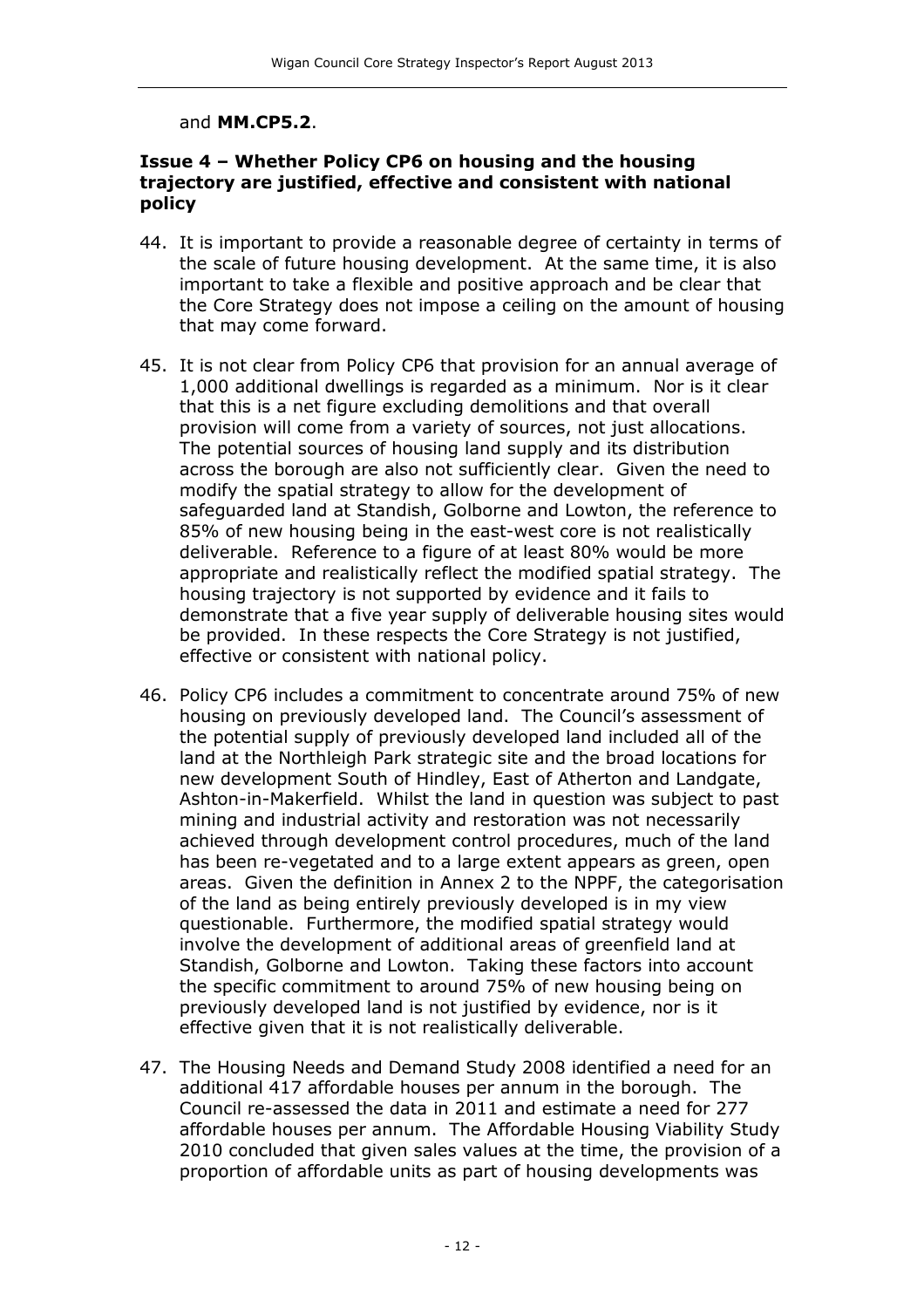not likely to be viable. However, with some increase in sales values relative to costs over time, it indicated that it would be viable to provide a proportion of affordable housing including on small sites. It recommended an aspirational target of 25% affordable housing subject to detailed assessment of viability on a case by case basis.

- 48. Given the need for affordable housing, evidence from the SHLAA in terms of the size of potential housing sites and the findings of the Viability Study, I am satisfied that it is appropriate to seek affordable housing provision on developments of ten or more dwellings.
- 49. In principle the approach towards affordable housing set out in Part 7 of Policy CP6 is supported by evidence and provides sufficient flexibility to take account of the effect of affordable housing provision on the viability of proposals. However, the fact that affordable housing provision would be sought through planning obligations rather than required is insufficiently clear in the policy. It is also not clear that information on changing affordable housing needs over time will be taken into account. The approach to seeking a financial contribution in lieu of on-site provision is not clear, nor is it substantiated by evidence.
- 50. The Gypsy and Traveller Accommodation and Service Delivery Needs in Greater Manchester 2007/8 report provides evidence in terms of additional requirements for plots and pitches. The Council accepts that further work will need to be undertaken to establish needs in the borough over the plan period. It is intended that such work will be undertaken during the preparation of the Allocations Plan and that sites will be allocated accordingly. Policy CP6 makes a clear commitment to provide sites to meet any shortfall in pitches and plots and sets out clear and justified criteria for doing so.
- 51. Evidence supports the need to plan for a mix of housing and Policy CP6 provides a sufficiently flexible strategic approach to the issue.
- 52. In conclusion, the housing trajectory, the approach to previously developed land and the approach to financial contributions for affordable housing are not justified by evidence. Policy CP6 is not effective due to a lack of clarity in respect of the provision and distribution of housing land and affordable housing. It is also not effective given that the approach towards the proportion of housing in the east-west core and the proportion of housing on previously developed land is not realistically deliverable. The housing trajectory is also inconsistent with national policy in that it does not demonstrate that a five year supply of deliverable housing sites would be provided. Main modifications **MM.CP6.1** and **MM.CP6.2** are necessary to ensure that Policy CP6 and the housing trajectory are justified, effective and consistent with national policy. In terms of the modified housing trajectory and a five year supply of deliverable sites, I have taken the view that a buffer of 5% rather than 20% would be required from 2018 onwards given that the issue of persistent under delivery should have been addressed by that stage.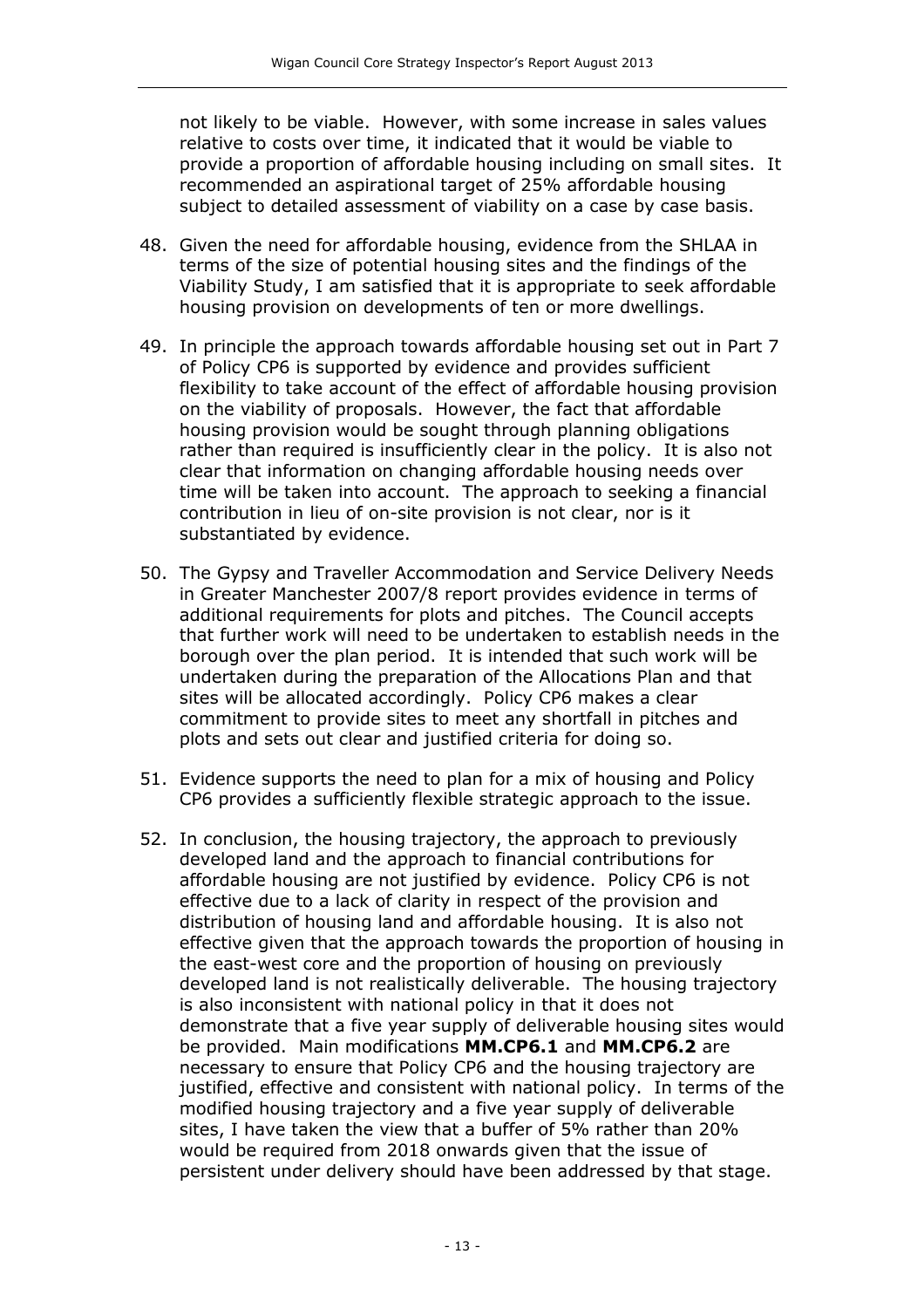#### **Issue 5 – Whether Policy CP7 on accessibility is effective**

- 53. The borough suffers from a poorly integrated transport network and traffic congestion is a significant problem. Policy CP7 seeks to address these concerns and sets out a comprehensive approach to accessibility and the improvement and integration of transport networks across the borough. It identifies a number of specific transport schemes which are clearly linked to the delivery of the spatial strategy and key proposals within it.
- 54. Following the initial hearing sessions, the Council has provided updated information on the implementation of these schemes, costs and funding. It has also clarified the relationship of identified road schemes with the Northleigh Park strategic site and the broad location for new development South of Hindley. The Wigan Inner Relief Road does not form part of the Council's adopted Transport Strategy and is not considered to be deliverable within the plan period. The Saddle Link Road has now been completed.
- 55. Main modifications **MM.CP7.1** and **MM.CP7.2** are required to provide clarity, consistency and reflect up to date information. Subject to these modifications Policy CP7 is effective.

#### **Issue 6 – Whether the proposed strategic site at Northleigh Park is justified and effective**

- 56. Northleigh Park is a large site occupying a key location within the east-west core. It has potential to deliver significant amounts of new housing and employment over the plan period, along with green infrastructure and community facilities. Over time, development of the site would involve the provision of new road links between Atherleigh Way and Leigh Road, improving accessibility within this part of the borough. The site has been subject to past mining, waste disposal and other industrial activities. Whilst there has been considerable re-vegetation, the development of the site would provide the opportunity for comprehensive remediation works to be undertaken.
- 57. Despite the past activity on the site and the need for further remediation, much of it appears as green, open space. There are residential areas around the site and it provides a recreational resource for the local community, with a number of rights of way crossing the site. Clearly, much of the current openness of the site would be lost through development. However, Policy SP3 makes provision for approximately 18 hectares of strategic green infrastructure. The development of the site therefore provides the opportunity for a substantial amount of good quality, safe and accessible green space. On balance, the significant improvement in the quality of green space outweighs the reduction in the amount of open land.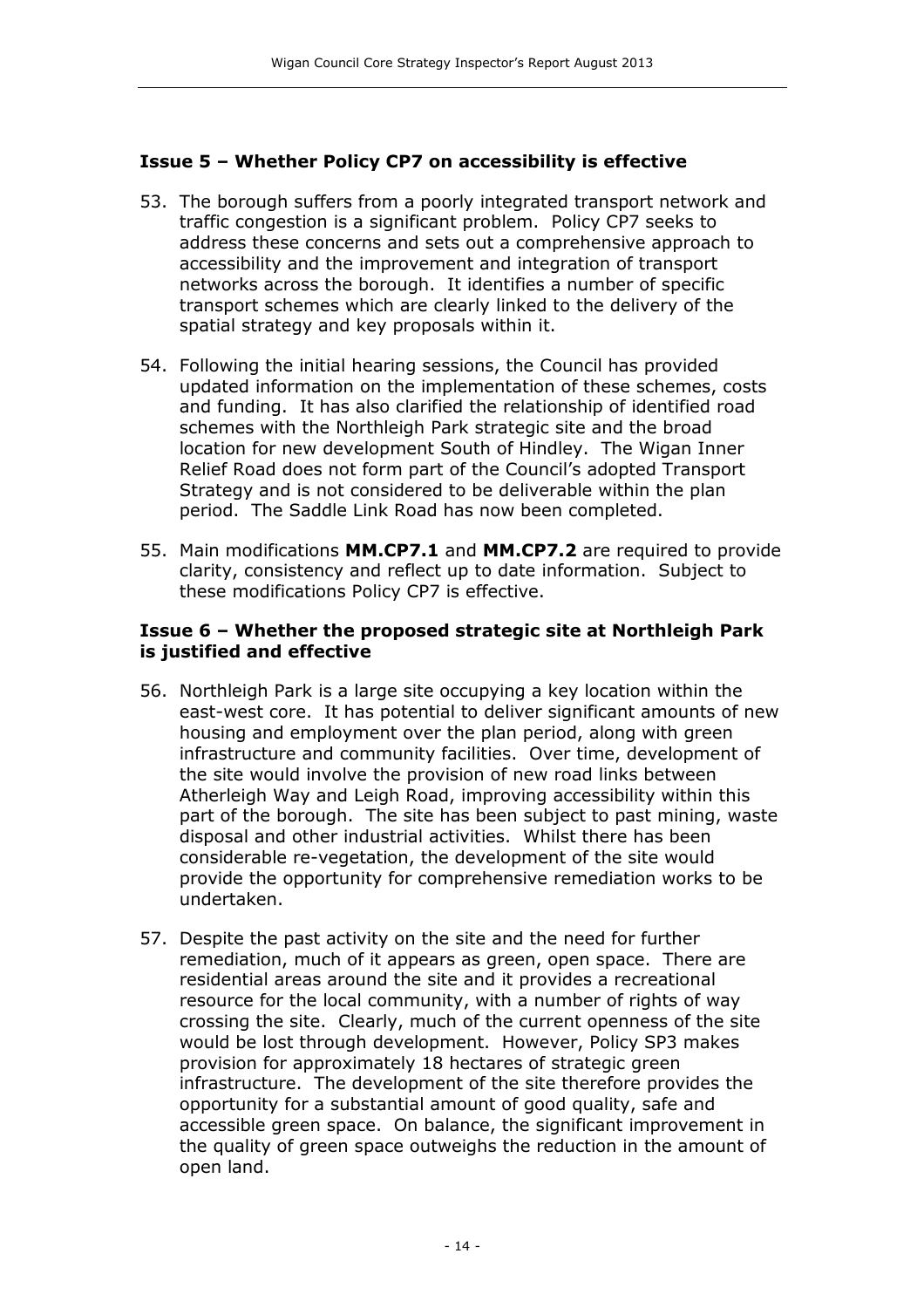- 58. The site is not recognised as having any particular value in terms of biodiversity and contains no nature conservation designations. Again the development provides the opportunity to improve the quality of green space within the site and enhance its value in terms of biodiversity. A small proportion of the site falls within Flood Zones 2 and 3. It is intended that built development will avoid these areas and they will be incorporated within the areas of green infrastructure.
- 59. The development of the site will involve significant increases in traffic. However, as noted above, new roads would be provided, which over time would link Atherleigh Way and Leigh Road. In addition to providing access to the site and mitigating the effects of additional traffic, this link would have wider benefits for the area in terms of improving accessibility.
- 60. Overall, the development of the Northleigh Park site would have significant benefits in terms of meeting development needs and contributing to social, economic and environmental regeneration. It is a key element in the spatial strategy. Given this, it is important that development comes forward early in the plan period and that the Core Strategy provides a degree of certainty in respect of the site and the nature of development. I consider therefore that the inclusion of the strategic site allocation at Northleigh Park is justified.
- 61. I am satisfied, on the basis of evidence submitted during the examination, that despite the significant remediation and infrastructure costs, the development of the site over the plan period is realistically viable and deliverable. The Council granted outline planning permission for a mixed use development along the lines set out in Policy SP3 in February 2013 and there is clear interest from developers.
- 62. However, Policy SP3 is unclear as to the number of new dwellings realistically likely to be delivered during the plan period and the contribution to be made to overall housing requirements. The Core Strategy lacks clarity in terms of how the development of such a large site would be phased and how new housing would be related to the provision of infrastructure. It takes an unrealistic view of the timing and rate of delivery of new dwellings given the need for remediation works and infrastructure and the close proximity and overlap in phasing of areas proposed for development at Hindley and Atherton. It also fails to reflect the planning permission now in place. Policy SP3 does not make it sufficiently clear that employment provision would be in addition to the redevelopment of any existing uses at Leigh Road or that the development will include community facilities including a local centre. In these respects the Core Strategy is not effective.
- 63. Main modifications **MM.SP3.1** and **MM.SP3.2** would introduce sufficient clarity and ensure that the Core Strategy takes a realistic view of the delivery of housing on the site. Subject to these modifications, the proposed strategic site at Northleigh Park is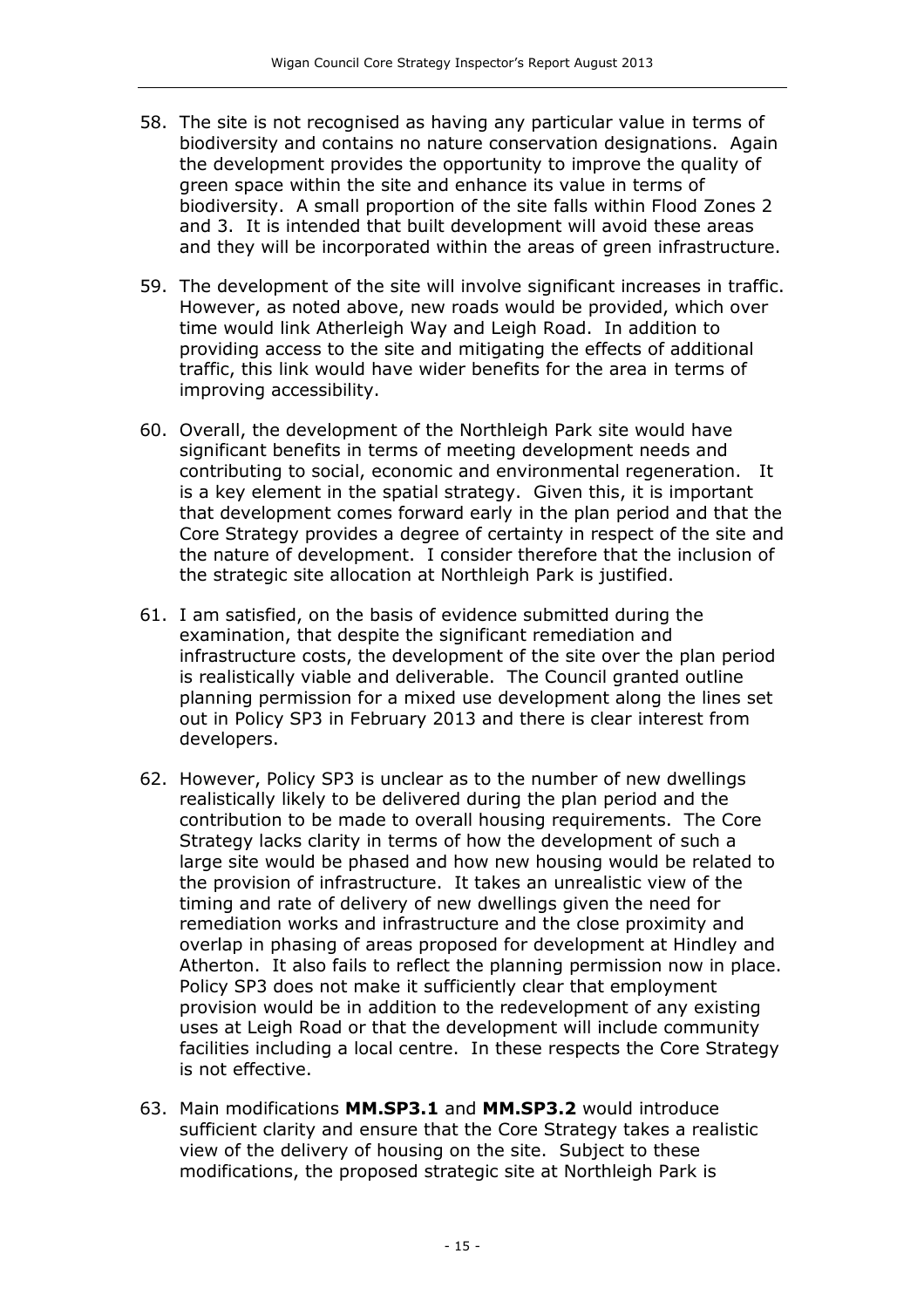justified and effective.

#### **Issue 7 – Whether the proposed broad locations for new development are justified, effective and consistent with national policy**

#### *Junction 25, M6 motorway, south of Wigan*

- 64. The proposed broad location at Junction 25 of the M6 is within the Green Belt. The Government attaches great importance to Green Belts and Paragraph 83 of the NPPF makes it clear that once established, Green Belt boundaries should only be altered in exceptional circumstances.
- 65. Although the boundaries of the broad location are not defined in the Core Strategy, Policy SP4.5 refers to a location of around 40 hectares with access from the A49, at or very close to the roundabout at the end of the M6 spur road. The Council's schedule of proposed changes submitted to the examination (CS01) includes suggested amendments to the wording of the policy and I have taken these into account. The suggested amendments would include reducing the area concerned to around 30 hectares and specifying that development will be focused to the west of the A49. They would also include specific reference to mitigation measures, including landscaping and green barriers.
- 66. The Green Belt in this location occupies land between the built up areas of Wigan and Ashton-in-Makerfield and separates the two settlements. Even with the Council's suggested amendments, the proposed broad location would allow for a substantial area of development, beyond the existing built up area. In terms of the purposes of Green Belts, it would involve the sprawl of the built up area and encroachment into the countryside. Depending on the specific boundaries of the site to be developed I accept that a gap between the built up areas could be retained, the M6 spur road would represent a physical and visual barrier and the settlements would not necessarily merge. However, given the scale of development envisaged and the need to gain access from or near the roundabout it is likely that the gap would be significantly eroded and the perception of two distinct settlements would be substantially undermined. There would be a significant reduction in the openness of the Green Belt in this location.
- 67. In addition to its Green Belt function, the land in question forms part of the countryside around Wigan and Ashton-in-Makerfield and whilst it is not recognised as having particular landscape value, in its current undeveloped form, it contributes positively to the overall character and appearance of the settlements. Although there is no public access to most of the land, it is crossed by public rights of way which provide a recreational resource for the local community. Depending on the nature of detailed development proposals, public rights of way could be maintained or at least re-routed. However, their value as a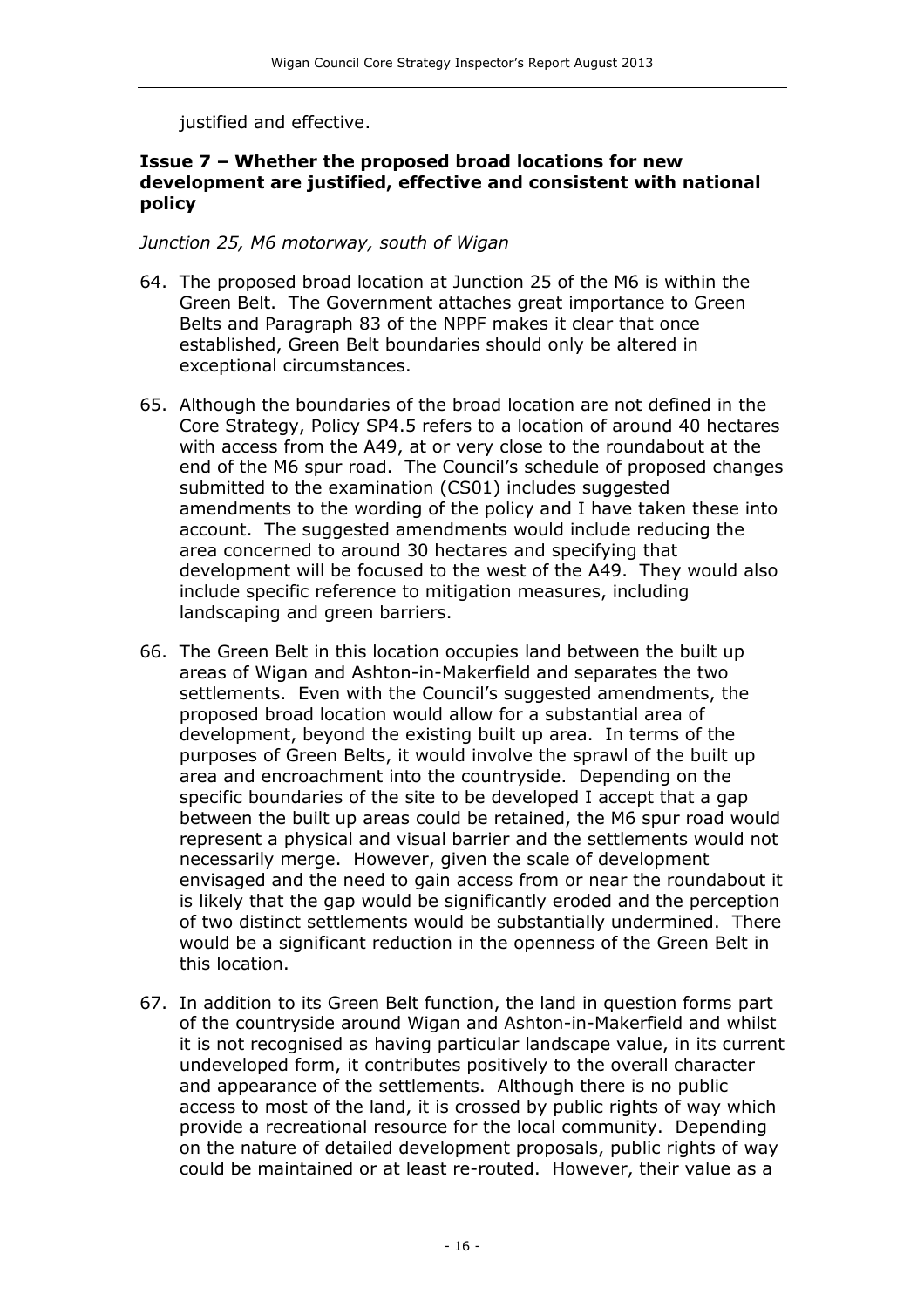recreational resource would be affected as they would inevitably pass through or very close to areas of significant employment development rather than open land.

- 68. Whilst the development of the broad location would involve an increase in traffic and introduce additional employment uses close to residential areas, I am satisfied that subject to detailed layout and design and appropriate mitigation, this would not have an unacceptable effect on highway safety, air quality or the living conditions of local residents. The land in question is not subject to any designations in terms of biodiversity.
- 69. As I have noted above in relation to Issue 3, a justifiable and effective level of employment land provision in the borough as a whole over the plan period would be approximately 200 hectares. This would enable development rates to increase significantly above recent trends and allow for considerable flexibility and choice. It would provide significant opportunities for economic growth in the borough. This level of provision can be achieved from existing sites, town centre opportunities and the proposed broad locations for new development involving safeguarded land. The broad location at Junction 25 of the M6 is not therefore required to provide an adequate supply of employment land across the borough as a whole.
- 70. Within this context and given the scale of the proposal and the uses envisaged, it would have the potential to undermine efforts to promote regeneration elsewhere in the borough, for instance by diverting demand for offices away from town centres.
- 71. The Council's justification for the proposed broad location is largely based on its view that there is a need for a site of exceptional quality within the M6 corridor to diversify and enhance the portfolio of land available and attract inward investment. According to the Council, the key distinguishing features of such sites are that they are of an appropriate scale (at least 8 hectares), within close proximity (maximum 10 minute drive time) of a junction on the M6, visible from the M6 and with good power supply and broadband links.
- 72. Policy SP4.5 refers to the broad location providing for high quality industrial and logistics (storage and distribution) development. The Council's suggested amendments would refer to a high quality employment park comprising offices, industrial, manufacturing and logistics. There appears to be some uncertainty therefore as to what form the development is intended to take. It also appears that the evidence to justify the proposal and assess site options was largely based on the development of storage and distribution uses, given the particular emphasis on sites with good access to the M6.
- 73. There would clearly be some advantages in making a site available for employment uses with good access to the M6, particularly for storage and distribution uses. However, the evidence to support a specific maximum drive time of 10 minutes to a motorway junction as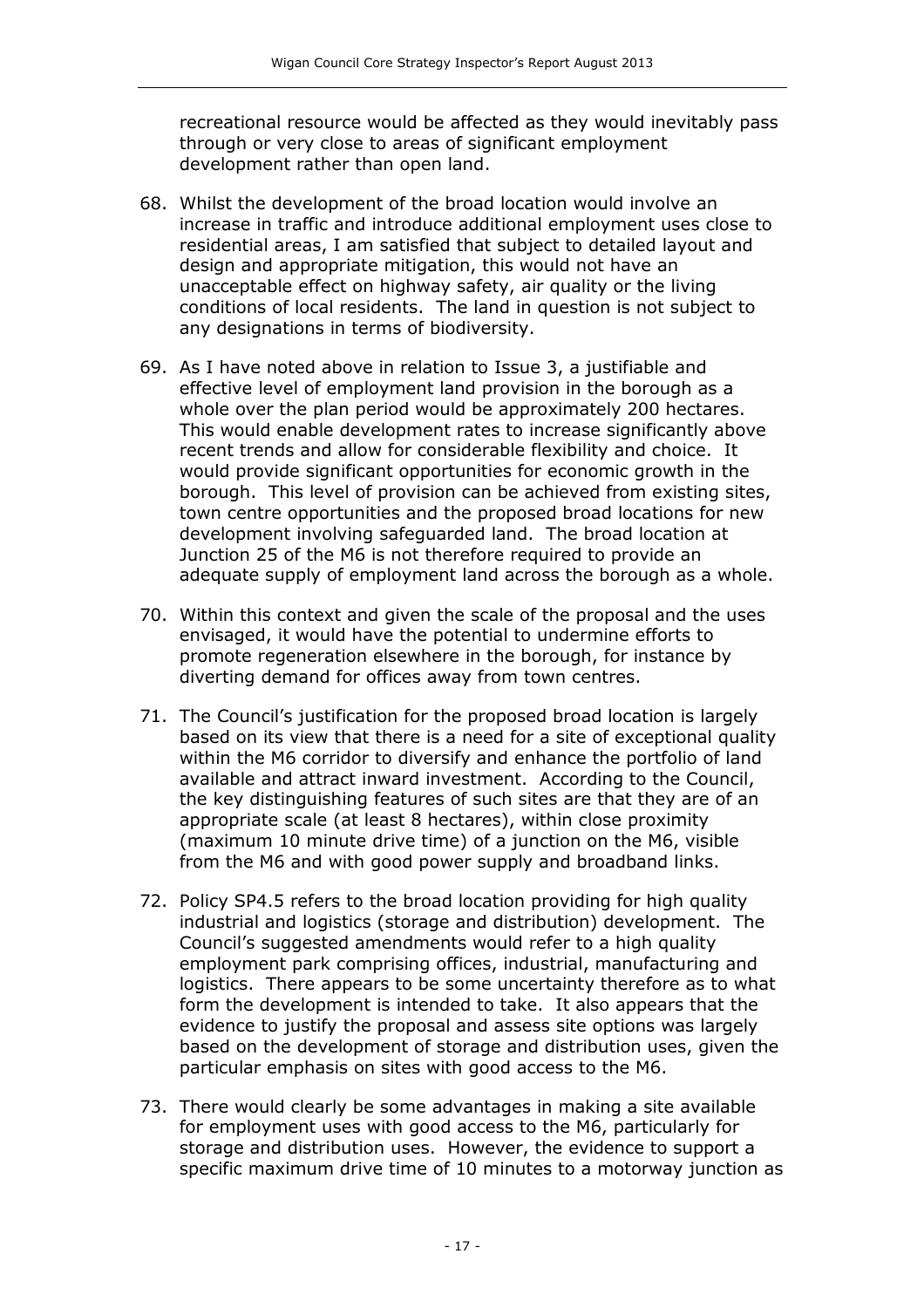a criterion appears largely anecdotal. I am not convinced that such a specific requirement is necessarily a critical factor in attracting employment uses, particularly for those not involving storage and distribution, or that sites a little further away would not offer a reasonable prospect of attracting businesses.

- 74. Likewise, although I appreciate that some businesses may prefer a location which is highly visible from the motorway, there is insufficient substantive evidence to specifically justify this as an essential factor in selecting sites of exceptional quality compared with for instance, proximity to a supply of labour and public transport accessibility. I have doubts therefore about the particular weighting given to these specific criteria in the site selection process.
- 75. I am also concerned that whilst factors such as agricultural land classification, heritage designations and other environmental designations were taken into account in the initial site selection process, no account was taken of the clear policy difference towards land within and outside of the Green Belt.
- 76. Notwithstanding this, I also have concerns regarding how the land at Junction 25 has been assessed in relation to the criteria. Although the land is prominent from the spur road linking with the A49, and on a key route into Wigan, it is not clearly visible from the main carriageway of the motorway itself.
- 77. Furthermore, Junction 25 is a one way junction on the motorway. It only provides direct access to or from the south. As Paragraphs 4.4 and 4.5 of the GVA Stage 1 Report (6.3.1) point out, the M6 is a key north-south national motorway link and typical requirements within the logistics and distribution sector include the need to have direct access to strategic road networks (motorways) including two-way junctions.
- 78. Vehicles travelling north on the M6 from the land in question would either have to pass through the urban area to reach Junction 26 or travel south on the motorway to Junction 24 and turn around using the bridge carrying the A58 as I understand is the case with existing businesses on the Wheatlea Industrial Estate. There is no substantive evidence to support the view that the majority of commercial traffic is likely to travel south. It seems to me that given the particular emphasis placed on access to the motorway network, insufficient account has been taken of the specific circumstances relating to Junction 25.
- 79. Whilst I note the scale of the proposal and the emphasis on storage and distribution uses, in principle the type of employment uses envisaged are typical of those found on employment sites within the borough and elsewhere and in the case of offices, within town centres; they are not exceptional.
- 80. In conclusion therefore the proposed broad location for development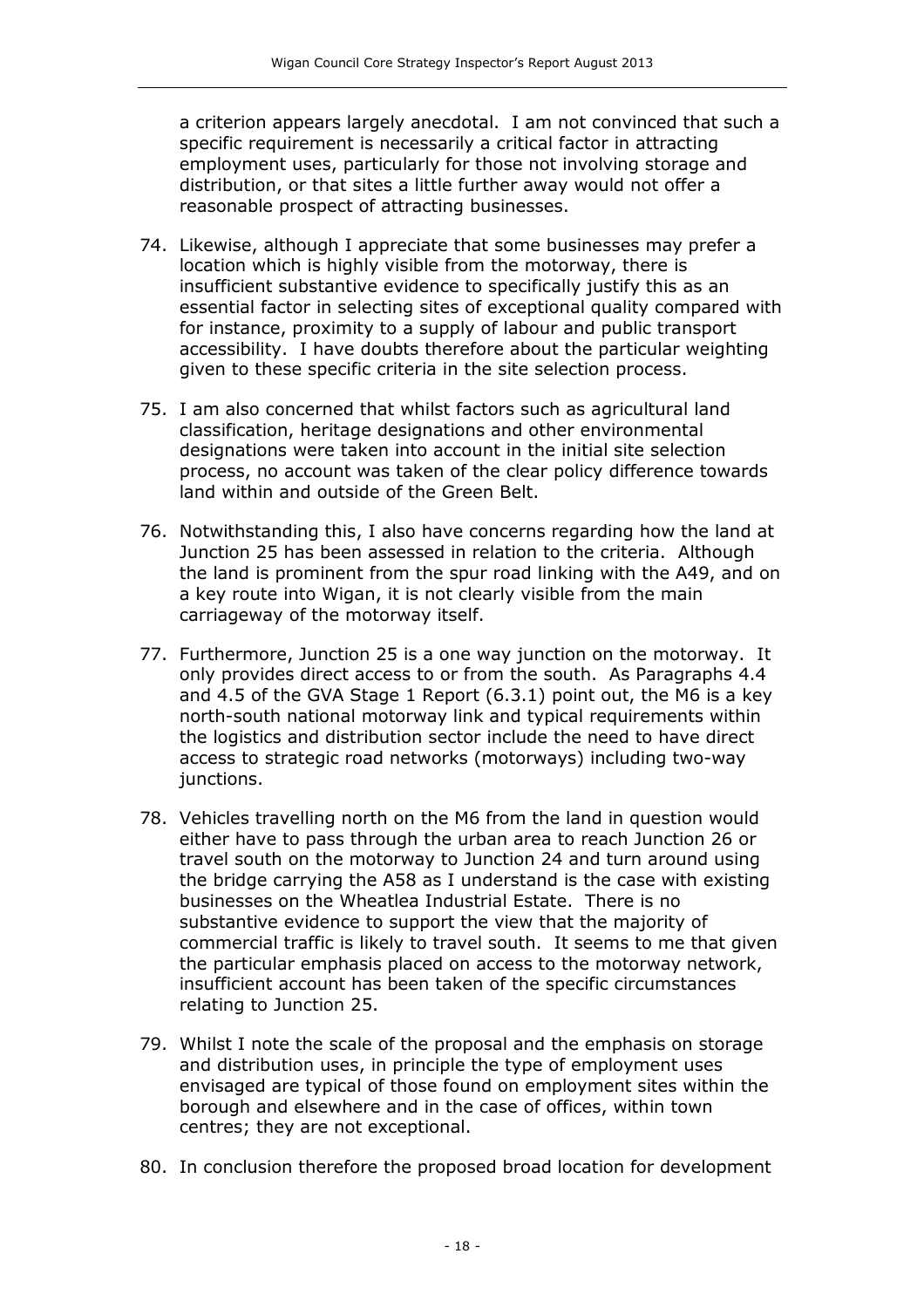at Junction 25 of the M6 would significantly reduce the openness of the Green Belt and be contrary to the purposes of including land within it. The loss of open countryside would adversely affect the overall character and appearance of Wigan and Ashton-in-Makerfield and the recreational value of public rights of way would be affected. The broad location is not required to provide an adequate supply of employment land across the borough as a whole. The types of uses envisaged are typical of those that could be accommodated on existing or proposed sites elsewhere.

- 81. I have doubts regarding the definition of a site of exceptional quality and the criteria used to assess site options. In any case, the land in question does not in my view fully comply with these criteria. It is not clearly visible from the main carriageway of the M6 and only has direct access to a one way motorway junction.
- 82. I accept that development of the proposed broad location would potentially provide jobs and inward investment on a significant scale and there are clearly some locational advantages in terms of proximity to the M6. I also accept that the proposed development would in principle be viable and deliverable although there is no substantive evidence to suggest that it necessarily provides significant advantages in terms of delivery compared with other existing and potential sites. In this respect it would be effective.
- 83. Taking all of these factors into account, the benefits of the proposed broad location in terms of potential investment and job creation are not sufficient to outweigh the adverse effects in relation to the Green Belt and other matters. Exceptional circumstances to justify removal of the land in question from the Green Belt do not exist. The proposed broad location at Junction 25 of the M6 is neither justified nor consistent with national policy. Main modifications **MM.SP4.1** and **MM.SP4.2** would remove references to the broad location and address these concerns.

#### *Other broad locations for new development within the east-west core*

- 84. Policy SP4 identifies four broad locations for new development within the east-west core. These are South of Hindley, East of Atherton, at Garrett Hall (Astley) and at Landgate (Ashton-in-Makerfield). Although shown indicatively on the Key Diagram, these broad locations relate to distinct areas of safeguarded land shown on the UDP Proposals Map. In effect the maximum area potentially available for development is defined by the extent of the safeguarded land. They were previously included as strategic site allocations at the Preferred Options stage in June 2009.
- 85. There are limited opportunities for development beyond the built up areas of the east-west core without encroaching into the Green Belt which covers extensive areas around and between settlements. The safeguarded land at the broad locations within the east-west core was specifically identified in the UDP to meet longer term development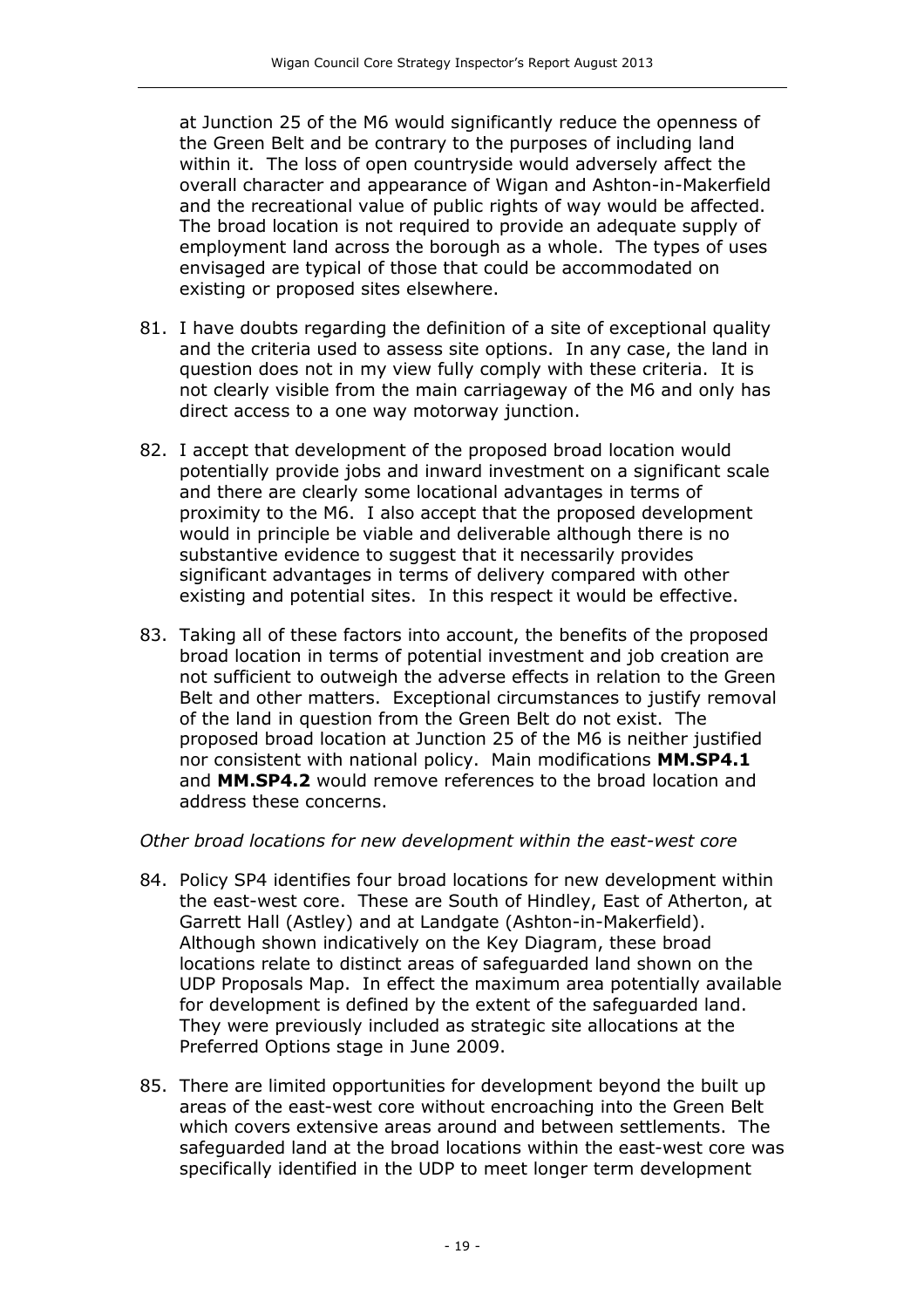needs if required. It is now clear that development in these locations will be required in order to meet the need for new housing over the plan period. Other than at Garrett Hall, they will also make an important contribution to the range and choice of potential employment land available. I am satisfied that in principle, development in these broad locations is realistically deliverable within the time frame of the Core Strategy.

- 86. Additional work is likely to be necessary in order to establish detailed requirements for infrastructure and in some cases remediation works and to define appropriate site boundaries. It would not be appropriate, or indeed feasible to identify strategic site allocations as part of the Core Strategy.
- 87. There will inevitably be some adverse effects as a result of the development of land within the broad locations. They currently form largely open land within or on the edge of built up areas and to varying degrees provide local communities with access to green space and a recreational resource. They also have some value in terms of biodiversity. Substantial parts of the broad locations are likely to be required for development. This will inevitably have a significant effect on the open nature of the land and its value to local communities. There are also likely to be significant increases in traffic flows.
- 88. However, as I have set out above, development of safeguarded land in these locations is required to meet housing and employment land requirements over the plan period. I am satisfied that sites can be identified and specific proposals brought forward to mitigate the potential adverse effects of development and to ensure that necessary infrastructure such as new roads is provided.
- 89. I consider therefore that the broad locations for new development South of Hindley, East of Atherton, at Garrett Hall and at Landgate are justified and consistent with national policy.
- 90. Policy SP4 lacks effectiveness in a number of respects however, insofar as it relates to the broad locations within the east-west core. The scale of housing development and the realistic contribution to meeting needs over the plan period is not clear given the absence of approximate dwelling numbers. The policy does not take a realistic view of the timing of development South of Hindley and the relationship with the strategic site at Northleigh Park. It is also insufficiently clear in terms of the relationship of development East of Atherton and at Landgate with road improvements in the area.
- 91. It is intended that specific sites within the broad locations will be identified in the Allocations Plan before being brought forward for development. Whilst in principle this is an appropriate approach, it lacks sufficient flexibility to deal with the pressing need to ensure an adequate potential supply of housing land in the short term, given that it will inevitably be some time before the Allocations Plan is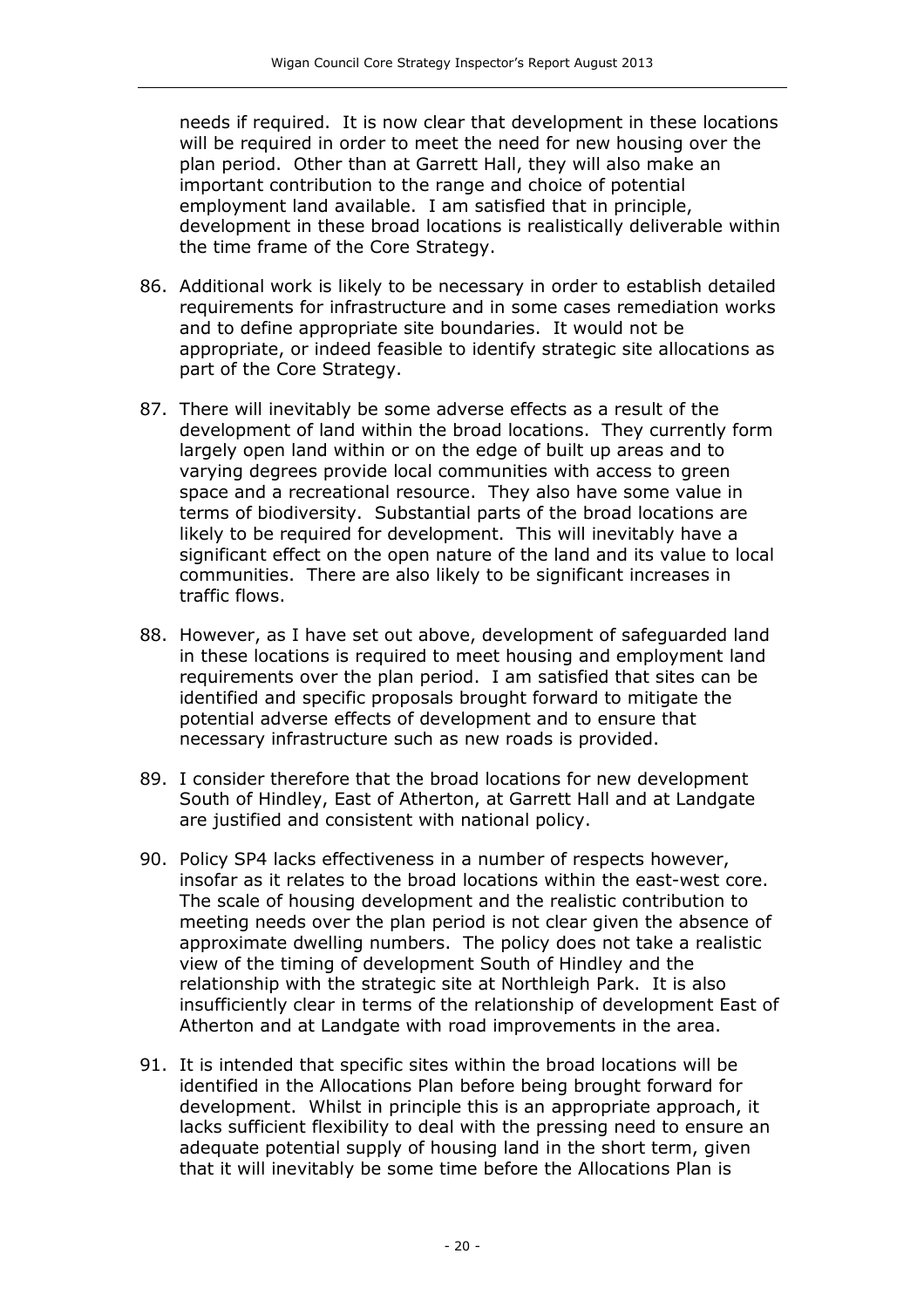adopted. Under the circumstances, it is necessary to allow for proposals which reflect the overall scale and form of development envisaged in the broad locations in advance of the Allocations Plan, in order to contribute to the supply of housing land in the short term. Clearly this would need to be subject to detailed criteria including the capacity of local infrastructure.

- 92. There are other areas of safeguarded land within the east-west core in addition to those identified as broad locations. This includes a substantial amount of land south of Atherton. In the light of discussions regarding the supply of housing land during the initial hearing sessions, the Council indicated that the safeguarded land south of Atherton could also be identified as a broad location. On the basis of information available at the time I asked the Council to include this as a potential proposal when undertaking consultation during the suspension of the examination, given that it might have been required to contribute to the supply of housing land.
- 93. However, in the light of further work undertaken by the Council in assessing the potential supply of housing land from other sources, it is not necessary to specifically include the land south of Atherton as a broad location in order to meet housing needs over the plan period. It would not realistically make an additional contribution to the overall supply of housing in the short term, given the need for further detailed work to be undertaken and the close proximity and overlap in potential markets with areas proposed for development East of Atherton, South of Hindley and at Northleigh Park. The inclusion of an additional broad location south of Atherton is not therefore necessary for the soundness of the Core Strategy.
- 94. I deal with the issue of safeguarded land in the east-west core beyond the broad locations in relation to Policy CP8 below. However, in principle the main modifications would allow for such land to be allocated in future or if necessary brought forward for development in advance of the Allocations Plan to ensure an adequate supply of housing land.
- 95. In conclusion therefore, the broad locations for new development South of Hindley, East of Atherton, at Garrett Hall and at Landgate are justified and consistent with national policy. They are not effective however due to a lack of sufficient clarity, realism and flexibility. These concerns would be addressed by main modifications **MM.SP4.1** and **MM.SP4.2**.

#### *Broad locations for new development beyond the east-west core*

96. Whilst the submitted Core Strategy included a broad location for new development in the ELRC, no indication of the scale of development proposed was given and it could have varied considerably depending on which site or sites were included in the Allocations Plan. The approach was not effective due to this significant lack of clarity. As I have noted, it was also not justified in including land at Coldalhurst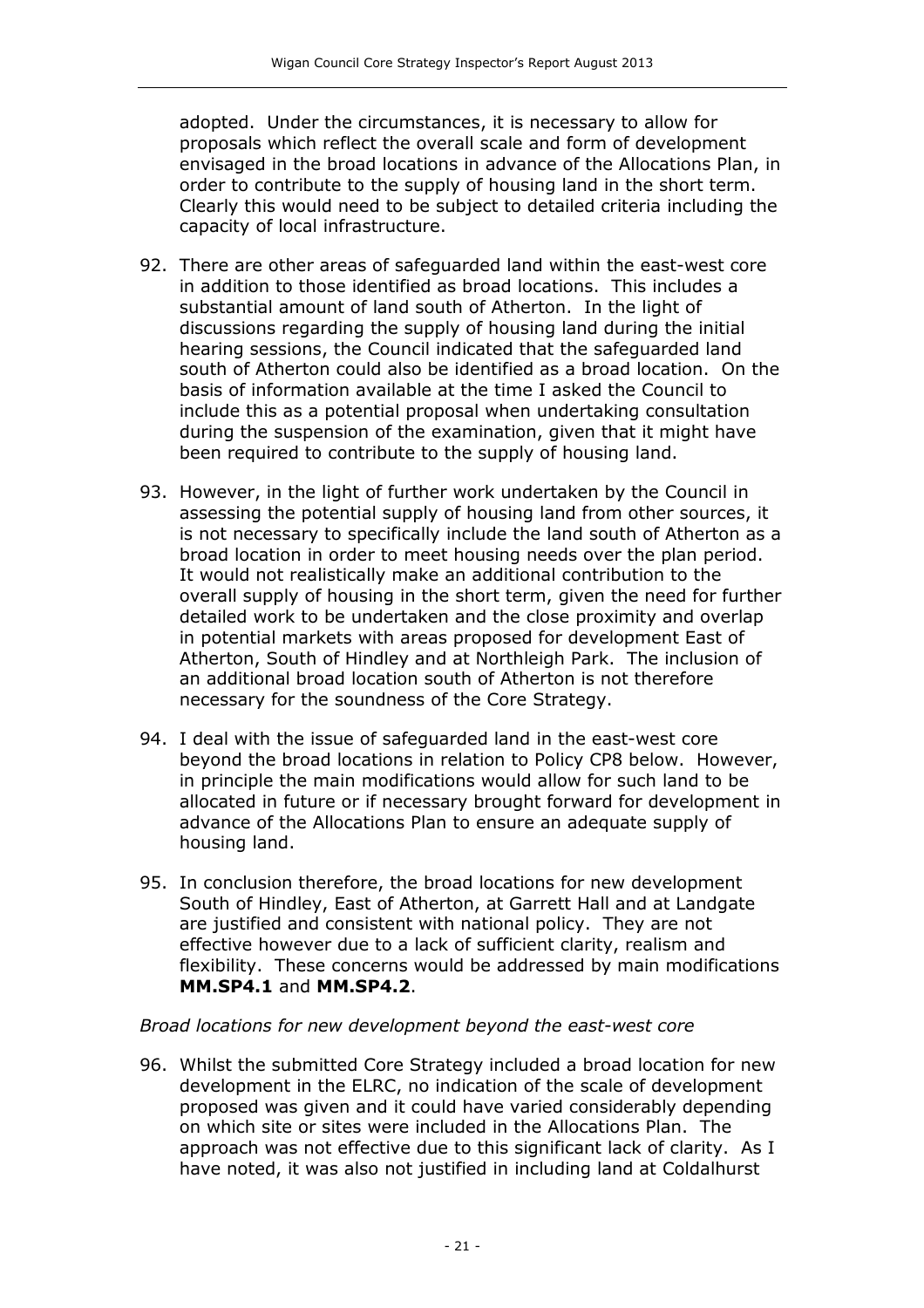Lane, Astley which is more appropriately included within the eastwest core. In any case, as I have discussed in relation to Issue 1, it would not provide for a realistic five year supply of deliverable sites and needs to be part of a more flexible spatial strategy in terms of the distribution of development.

- 97. In line with this more flexible strategy, it is necessary for broad locations for new development to be identified at Golborne/Lowton and Standish.
- 98. It must be borne in mind that the Core Strategy is generally strategic in nature and other than at Northleigh Park, does not include site allocations. Notwithstanding this, it is important to provide sufficient clarity and a reasonable degree of certainty in terms of the scale of development at the broad locations. In the case of Golborne, Lowton and Standish this is particularly important given their crucial role in the supply of housing land, the total capacity of safeguarded land in these settlements and the potential implications for the focus of development on the east-west core.
- 99. In identifying an approximate scale of development in these broad locations, a balance needs to be struck between the objectives of providing a policy framework which is realistically capable of delivering sufficient housing land whilst maintaining a clear focus on the east-west core. Given the other potential sources of housing land supply, there would be a particular shortfall in the early years of the plan period and there would not be a five year supply of deliverable housing sites from the outset. The scale of housing at Golborne, Lowton and Standish therefore needs to be sufficient to address this specific issue.
- 100. On the basis of evidence submitted during the examination in terms of potential sites and realistic rates of development, it is likely that more than one site and a number of sales outlets will need to come forward concurrently in both of these broad locations in order to deliver the scale of housing necessary and to address the initial shortfall in deliverable sites. The overall scale of development planned in each of these broad locations needs to be sufficient to realistically allow this to happen.
- 101. Taking account of evidence on the likely capacity of potential sites and rates of development, I consider that a figure of approximately 1,000 dwellings in each of the broad locations would give a realistic prospect of more than one site and multiple sales outlets coming forward and the required rate of development being achieved. Such a figure is also required to provide some flexibility and diversity in terms of the specific sites that may come forward. An overall amount of development noticeably less than this would not provide a realistic prospect of sufficient sites and sales outlets coming forward to achieve the rate of development required.
- 102. On the other hand, development significantly in excess of this in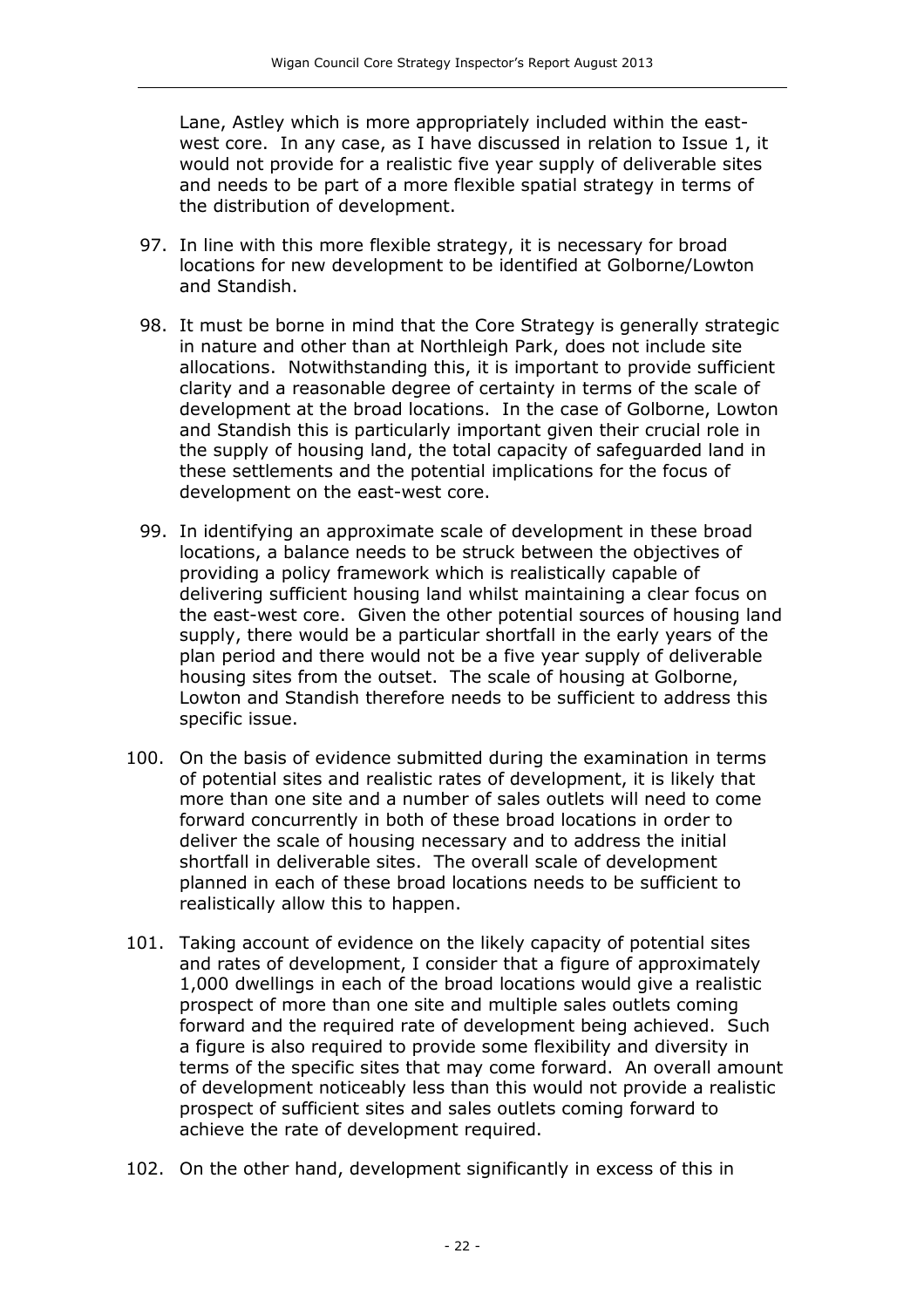either or both broad locations could have serious implications for the strategy of focussing development on the east-west core and would not in any case realistically lead to an additional increase in the potential annual rate of housing delivery. Taking account of other sources of housing land, broad locations accommodating approximately 1,000 dwellings would result in some 8% of the borough's potential housing supply coming from Golborne and Lowton and some 7% from Standish. In overall terms approximately 82% of potential housing supply would be likely to come from the east-west core. It is important to retain a degree of flexibility however and it would be inappropriate to set a specific maximum limit on the amount of housing development at the broad locations.

- 103. As with the broad locations within the east-west core, this scale of additional housing development in both Golborne and Lowton and Standish will inevitably have some adverse impacts. Again the safeguarded land in question forms largely open land within or on the edge of the built up areas and to varying degrees provide local communities with access to green space and a recreational resource. Substantial parts of the broad locations are likely to be required for development and this will clearly have a significant effect on the character and appearance of the land and its value to local communities. There are also likely to be significant increases in traffic flows and additional pressure on local infrastructure.
- 104. However, the land was safeguarded in the UDP to meet longer term development needs if required. Development in these locations is now required to meet identified housing needs and in particular to provide a realistic prospect of a five year supply of deliverable housing sites. I am satisfied that in principle sites can be identified and specific proposals brought forward to mitigate the potential adverse effects of development and to ensure that necessary infrastructure is provided.
- 105. The potential total capacity of safeguarded land at Golborne and Lowton and at Standish significantly exceeds 1,000 dwellings in both cases and I appreciate the Council's concerns in terms of dealing with specific proposals that may come forward in the short term, particularly given the pressing need to release additional housing land supply in advance of the Allocations Plan. However, this is to a large extent a direct consequence of the particular circumstances which currently exist in terms of the balance between housing requirements and land supply. Whilst there is a need to modify Policy SP4 to provide more flexibility and to allow for proposals to be approved in advance of the Allocations Plan, the modified policy would also make it clear that such proposals would need to reflect the scale and form of development envisaged in each broad location. Clear criteria would also be retained to ensure that account was taken of the capacity of local infrastructure, the ability to integrate development with the local community and the ability to deliver the development taking account of site constraints and additional infrastructure needs.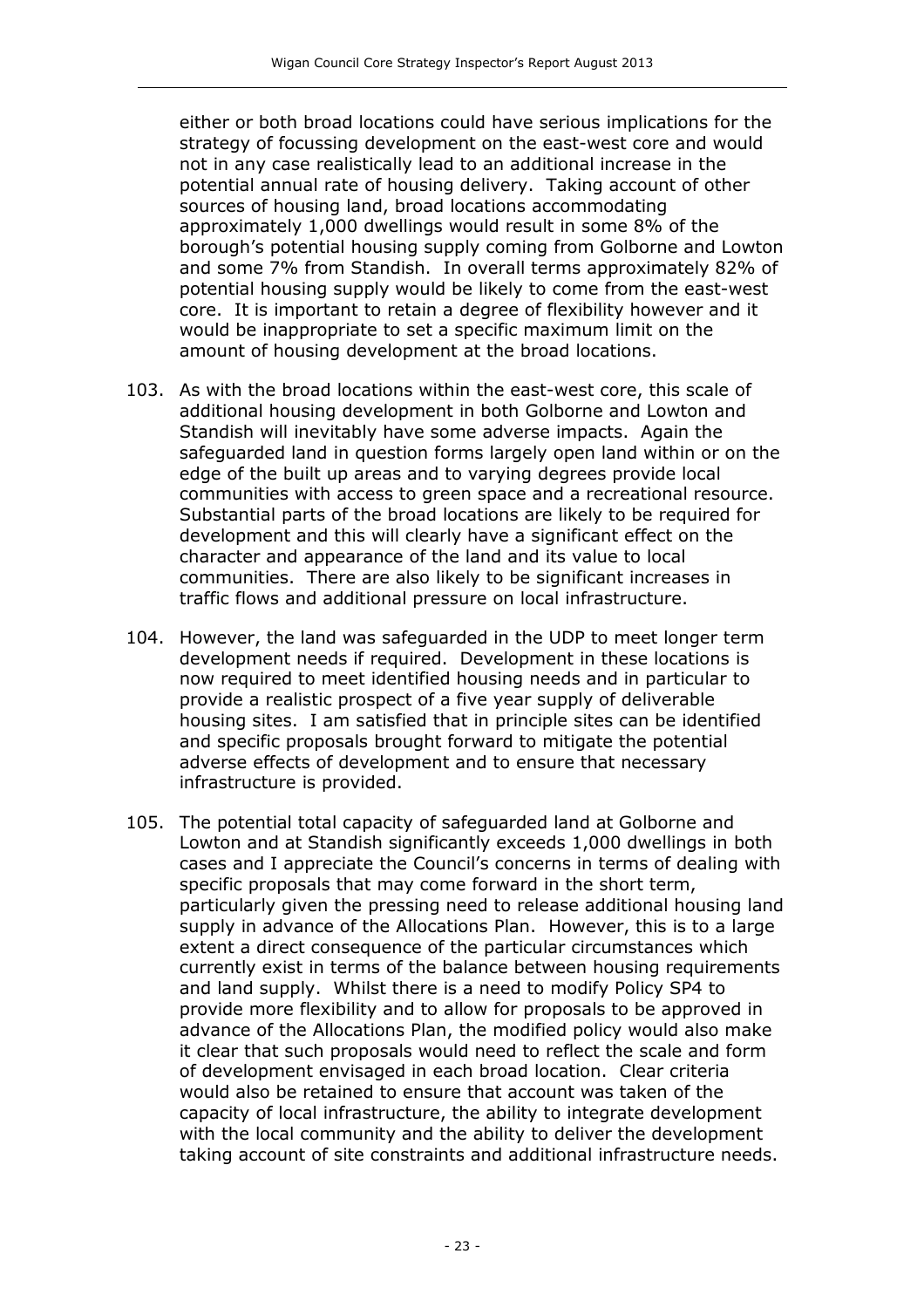- 106. It must be remembered that the broad locations for new development are strategic level proposals within a core strategy, they are not site allocations. The level of specific evidence and policy detail attached to them should reflect this. Within this context, I am satisfied that the modified policy approach would be sufficiently detailed.
- 107. I note that the Council are undertaking specific work in assessing infrastructure requirements for Golborne, Lowton and Standish. I acknowledge that such work would assist in determining proposals in the context of modified Policy SP4 and consider that it would be appropriate to refer to it within the Core Strategy.
- 108. However, whilst I understand that the Council intend to produce and adopt a supplementary planning document (SPD) on the subject, the specific nature of such a document is not clear. There is potential for an SPD to attempt to take on at least some of the role of the Allocations Plan for instance in deciding which site or sites should be allocated. It may also be some time before such an SPD is adopted, potentially causing delays in determining proposals. I am satisfied that the modified wording of Policy SP4 would give the Council sufficient basis to take account of infrastructure capacity and requirements along with other factors when considering proposals and that its decisions would be informed by evidence and information available to it at the time. It would be inappropriate and unnecessary to include specific reference to an SPD therefore.
- 109. In conclusion broad locations for approximately 1,000 dwellings on safeguarded land at Golborne and Lowton and also at Standish need to be included within Policy SP4 to ensure that the Core Strategy is justified, effective and consistent with national policy. Main modifications **MM.SP4.1** and **MM.SP4.2** would achieve this.
- 110. There is a need to reflect the modified approach to the broad locations for new development in Policy CP8 and associated text to ensure a consistent approach to the Green Belt and safeguarded land and to clarify that safeguarded land at the broad locations and elsewhere within the east-west core may need to come forward for development in advance of the Allocations Plan. It is also necessary to update Policy CP8 to reflect the approach to previously developed sites in the Green Belt set out in the NPPF. Main modifications **MM.CP8.1** and **MM.CP8.2** are required therefore to ensure that the approach to the Green Belt and safeguarded land is effective and consistent with national policy.

#### **Issue 8 – Whether other core policies are justified, effective and consistent with national policy**

111. Policy CP11 is not fully consistent with national policy in terms of the detailed approach to heritage assets and their settings. Policy CP13 serves no real purpose as a planning policy and to a large extent simply refers to national policy. It is not effective therefore. There is insufficient evidence to justify the specific requirements in terms of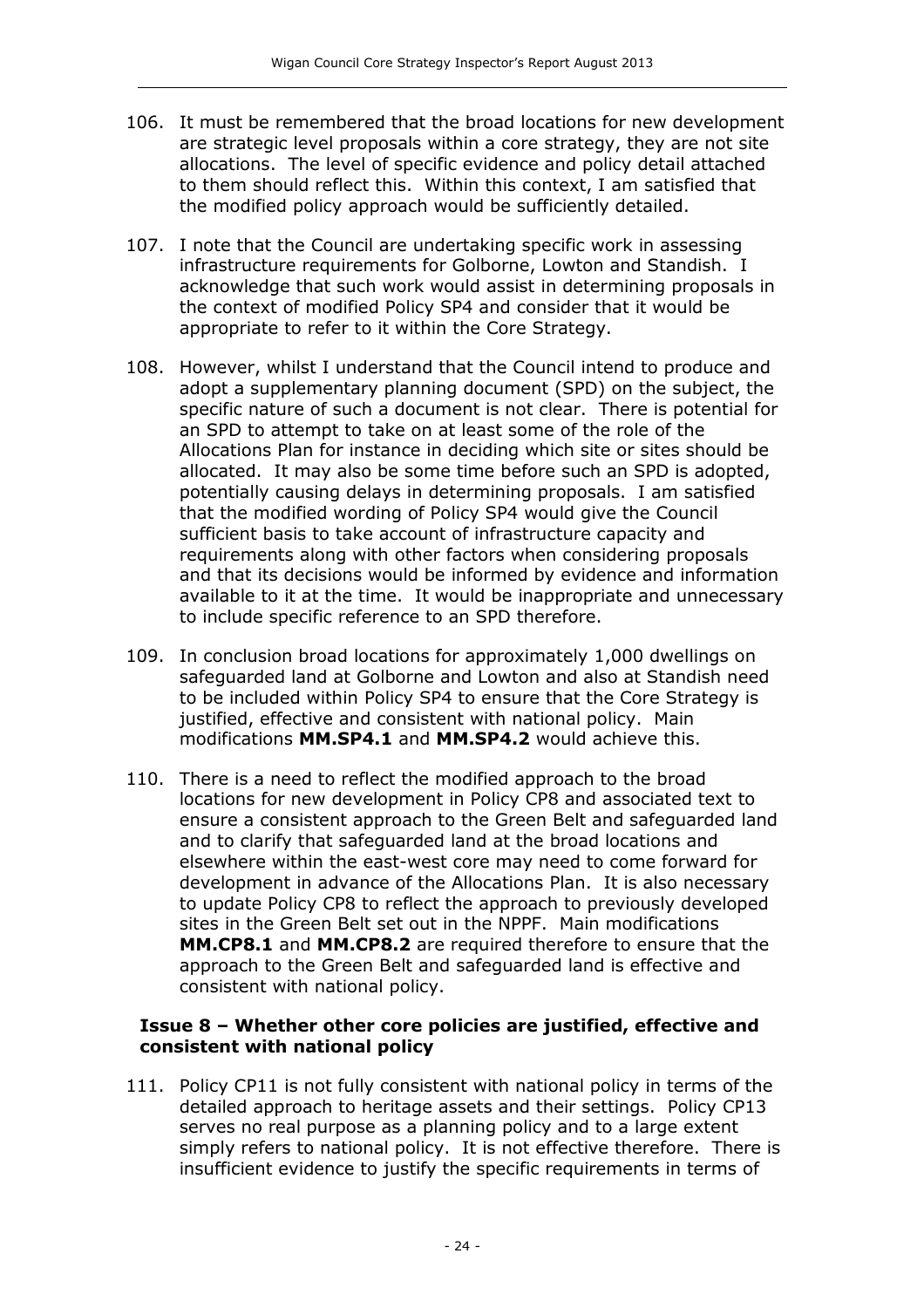low carbon and renewable energy technologies set out in parts 1 and 2 of Policy CP14. Policy CP16 is not fully consistent with national policy or the Greater Manchester Joint Minerals Plan. There is a lack of sufficient clarity and flexibility in part 1 of Policy CP19 in relation to the effect of developer contributions on the viability of proposals. In these respects it is not effective.

- 112. These concerns would be addressed by main modifications **MM.CP11.1, MM.CP11.2, MM.CP13.1, MM.CP13.2, MM.CP14.1, MM.CP14.2, MM.CP16.1, MM.CP16.2, MM.CP19.1** and **MM.CP19.2**.
- 113. I am satisfied that the remaining core policies are justified, effective and consistent with national policy.

#### **Issue 9 – Whether the Core Strategy will be able to be monitored effectively**

114. In many cases the indicators and targets set out in the monitoring framework lack clarity and do not fully reflect the key aims of policies. They would not allow for responsive monitoring at key stages in the plan period to ensure that progress was being maintained in terms of the delivery of housing and employment land. There is a lack of baseline data to assist monitoring against targets and the monitoring framework does not reflect the modified policy approach set out above. In these respects the monitoring framework is not effective. Main modification **MM.Mon1.1** would address this concern and ensure that the Core Strategy will be able to be monitored effectively.

### **Assessment of legal compliance**

115. My examination of the compliance of the Core Strategy with the legal requirements is summarised in the table below. I conclude that the Core Strategy meets them all subject to main modification **MM.App1.1** which would update the list of UDP policies to be superseded by policies in the Core Strategy.

| <b>LEGAL REQUIREMENTS</b>                                                      |                                                                                                                                                                                                                                                                                                                        |
|--------------------------------------------------------------------------------|------------------------------------------------------------------------------------------------------------------------------------------------------------------------------------------------------------------------------------------------------------------------------------------------------------------------|
| Local Development<br>Scheme (LDS)                                              | The Core Strategy is identified within the approved<br>LDS (December 2011) which sets out an expected<br>adoption date of September 2012. Other than the<br>slippage in the likely date of adoption due to the<br>suspension of the examination, the Core Strategy's<br>content and timing are compliant with the LDS. |
| <b>Statement of Community</b><br>Involvement (SCI) and<br>relevant regulations | The SCI was adopted in January<br>2011<br>and<br>the<br>consultation has been compliant<br>with<br>requirements therein.                                                                                                                                                                                               |
| Sustainability Appraisal<br>(SA)                                               | SA has been carried out and is adequate.                                                                                                                                                                                                                                                                               |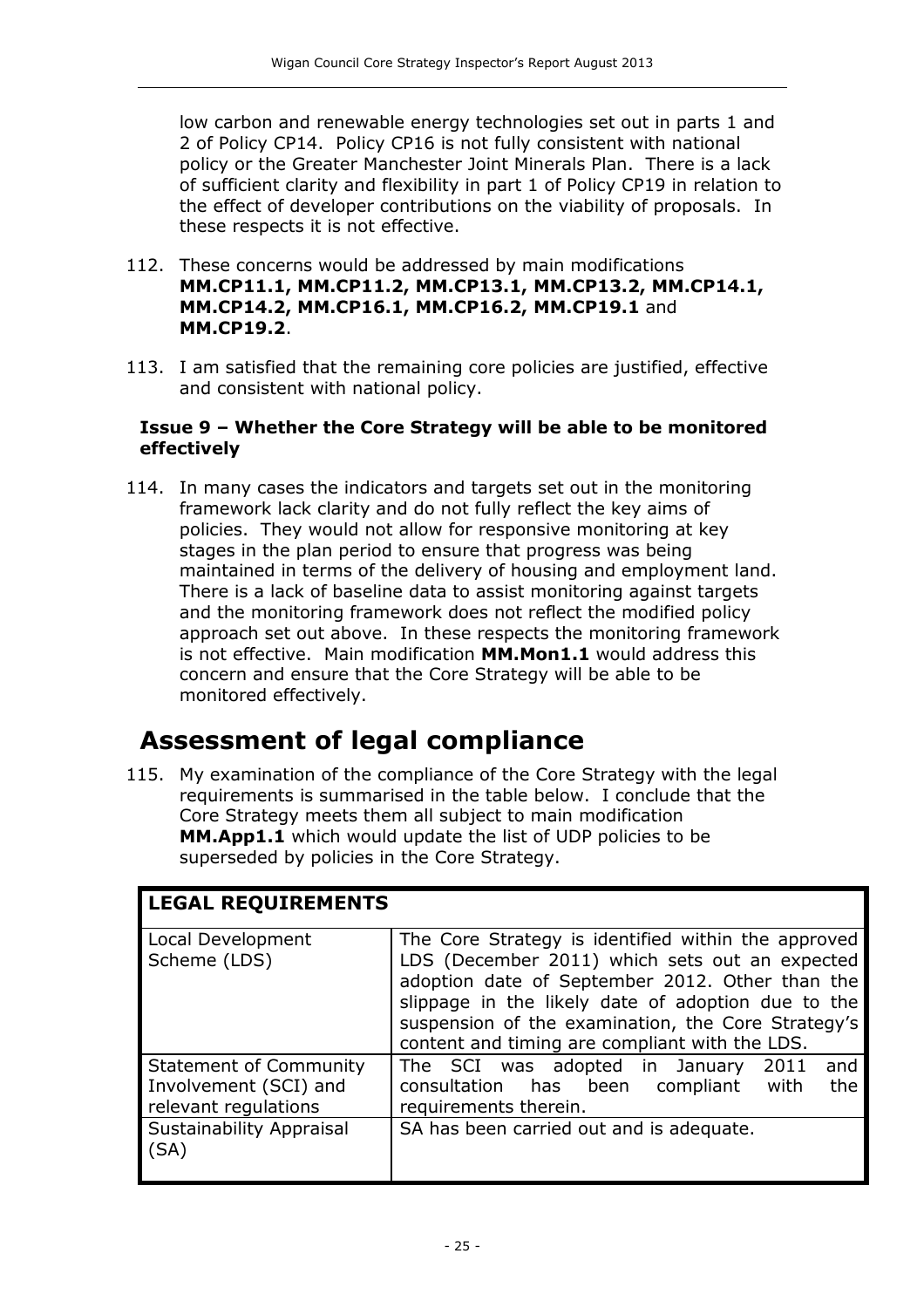| Appropriate Assessment<br>(AA)                 | The Habitats Regulations Assessment (July 2011)<br>and the addendum (July 2012) confirm that subject<br>to clarification and appropriate mitigation the<br>proposals within the modified Core Strategy can<br>proceed without harm to the Manchester Mosses<br>Special Area of Conservation. |
|------------------------------------------------|----------------------------------------------------------------------------------------------------------------------------------------------------------------------------------------------------------------------------------------------------------------------------------------------|
| <b>National Policy</b>                         | The Core Strategy complies with national policy<br>except where indicated and modifications are<br>recommended.                                                                                                                                                                              |
| Sustainable Community<br>Strategy (SCS)        | Satisfactory regard has been paid to the SCS.                                                                                                                                                                                                                                                |
| 2004 Act (as amended)<br>and 2012 Regulations. | The Core Strategy complies with the Act and the<br>Regulations.                                                                                                                                                                                                                              |

### **Overall conclusion and recommendation**

- **116. The Core Strategy has a number of deficiencies in relation to soundness for the reasons set out above which mean that I recommend non-adoption of it as submitted, in accordance with Section 20(7A) of the 2004 Act. These deficiencies have been explored in the main issues set out above.**
- **117. The Council has requested that I recommend main modifications to make the Core Strategy sound and/or legally compliant and capable of adoption. I conclude that with the recommended main modifications set out in the Appendix the Wigan Core Strategy satisfies the requirements of Section 20(5) of the 2004 Act and meets the criteria for soundness in the National Planning Policy Framework.**

# *Kevin Ward Ward*

Inspector

This report is accompanied by the Appendix containing the Main Modifications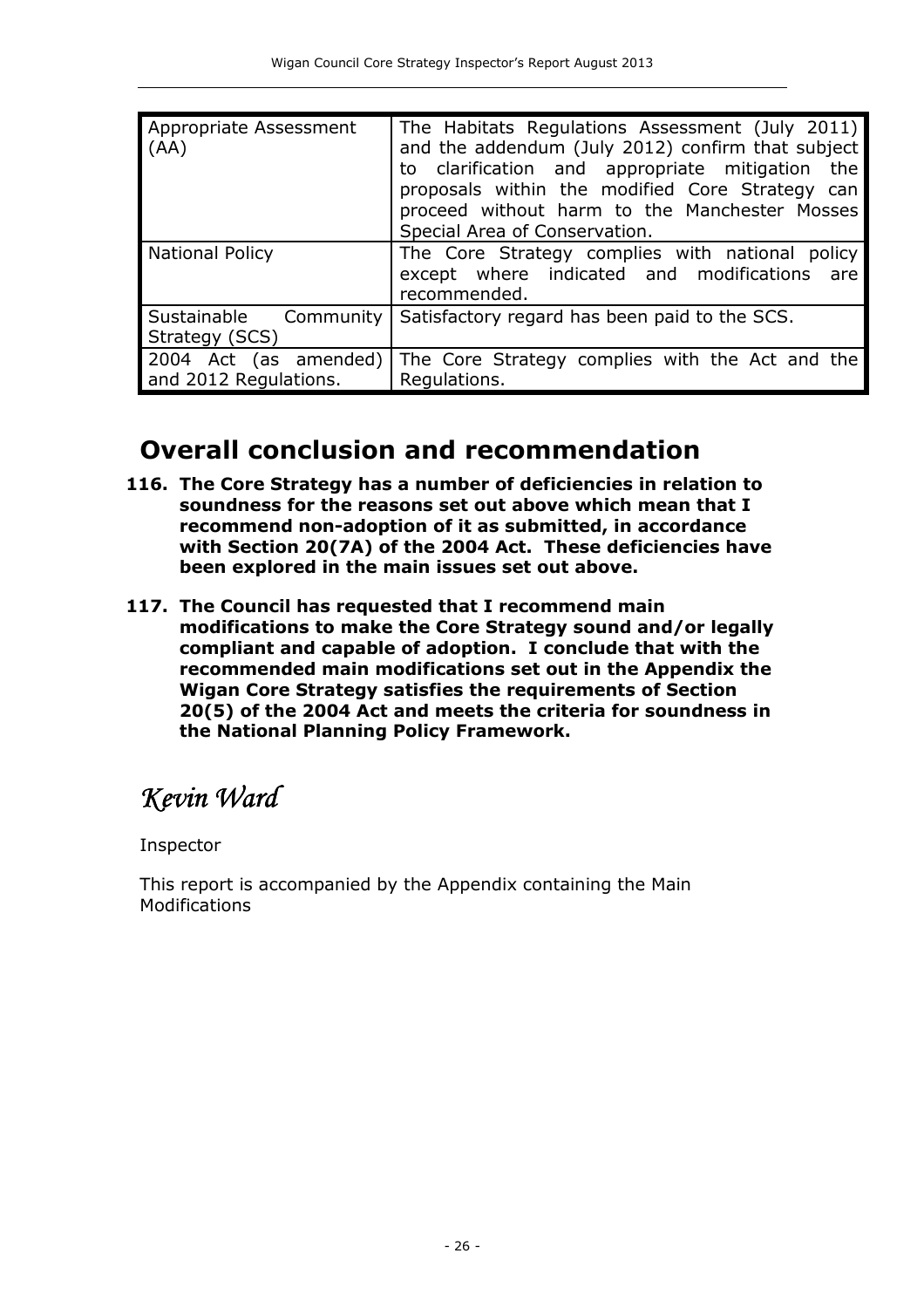### **Appendix – Main Modifications**

The modifications below are expressed in the conventional form of strikethrough for deletions and **underlined bold** for additions of text.

The page numbers and paragraph numbering refer to the Draft Core Strategy: Proposed Submission version (February 2011) and do not take account of the deletion or addition of text.

|                  | Page/                |                                                                                                                                                                                                                                                                                                                                                                                                                                                                                                                                                                                                                                                                                                                                                                                                                                                                                                                                                                                                                                                                                                                                                                                                                                                                                               |
|------------------|----------------------|-----------------------------------------------------------------------------------------------------------------------------------------------------------------------------------------------------------------------------------------------------------------------------------------------------------------------------------------------------------------------------------------------------------------------------------------------------------------------------------------------------------------------------------------------------------------------------------------------------------------------------------------------------------------------------------------------------------------------------------------------------------------------------------------------------------------------------------------------------------------------------------------------------------------------------------------------------------------------------------------------------------------------------------------------------------------------------------------------------------------------------------------------------------------------------------------------------------------------------------------------------------------------------------------------|
| <b>Reference</b> | Policy/              | <b>Main Modification</b>                                                                                                                                                                                                                                                                                                                                                                                                                                                                                                                                                                                                                                                                                                                                                                                                                                                                                                                                                                                                                                                                                                                                                                                                                                                                      |
|                  | Paragraph            |                                                                                                                                                                                                                                                                                                                                                                                                                                                                                                                                                                                                                                                                                                                                                                                                                                                                                                                                                                                                                                                                                                                                                                                                                                                                                               |
|                  |                      | New Policy: Presumption in favour of sustainable development                                                                                                                                                                                                                                                                                                                                                                                                                                                                                                                                                                                                                                                                                                                                                                                                                                                                                                                                                                                                                                                                                                                                                                                                                                  |
| MM.P1.1          | 37/<br>Page          | "Presumption<br>in<br>favour<br>of sustainable<br>development                                                                                                                                                                                                                                                                                                                                                                                                                                                                                                                                                                                                                                                                                                                                                                                                                                                                                                                                                                                                                                                                                                                                                                                                                                 |
|                  | New policy/          |                                                                                                                                                                                                                                                                                                                                                                                                                                                                                                                                                                                                                                                                                                                                                                                                                                                                                                                                                                                                                                                                                                                                                                                                                                                                                               |
|                  | before<br>Policy SP1 | In considering development proposals we<br>will take a positive approach that reflects<br>the presumption in favour of sustainable<br>development contained in the National<br><b>Planning Policy Framework. We will work</b><br>proactively with applicants to find solutions<br>which mean that proposals can be approved<br>wherever possible, and to<br>secure<br>development that improves the economic,<br>social and environmental conditions in the<br>area.<br><b>Planning applications that accord with the</b><br>policies in this Core Strategy and<br>subsequent plans will be approved without<br>delay, unless<br>material considerations<br>indicate otherwise.<br>Where there are no policies relevant to the<br>application or relevant policies are out of<br>date at the time of making the decision we<br>grant permission unless material<br>will<br>considerations indicate otherwise, taking<br>into account whether:<br>• Any adverse impacts of granting<br>permission would significantly and<br>demonstrably outweigh the benefits,<br>when assessed against the policies in the<br><b>National Planning Policy Framework taken</b><br><u>as a whole; or</u><br><b>Specific policies in that Framework</b><br>indicate that development should be<br>restricted." |
|                  |                      |                                                                                                                                                                                                                                                                                                                                                                                                                                                                                                                                                                                                                                                                                                                                                                                                                                                                                                                                                                                                                                                                                                                                                                                                                                                                                               |
|                  |                      |                                                                                                                                                                                                                                                                                                                                                                                                                                                                                                                                                                                                                                                                                                                                                                                                                                                                                                                                                                                                                                                                                                                                                                                                                                                                                               |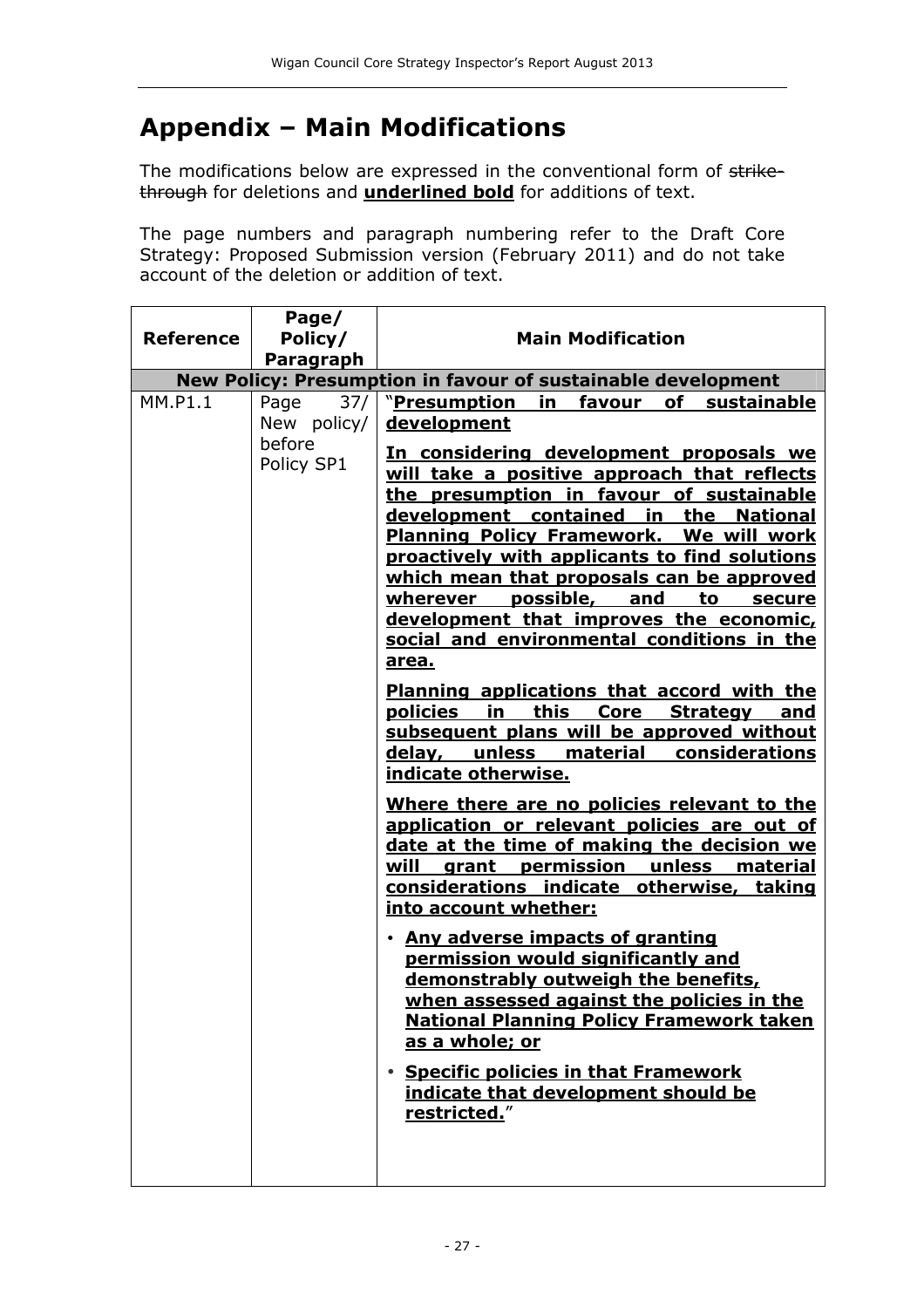| MM.P1.2         | 37/<br>Page      | "This policy follows the approach of the                                       |
|-----------------|------------------|--------------------------------------------------------------------------------|
|                 | New policy/      | <b>presumption</b><br>favour<br>of<br><u>in _</u><br><b>sustainable</b>        |
|                 | supporting       | development<br><u>in</u><br><u>set</u><br><u>out</u><br>the<br><b>National</b> |
|                 | text for new     | <b>Planning Policy Framework.</b><br><b>Subsequent</b>                         |
|                 | policy           | policies guide how the<br><b>presumption</b><br>is                             |
|                 |                  | applied locally."                                                              |
|                 |                  | <b>Policy SP1: Spatial strategy for Wigan Borough</b>                          |
| <b>MM.SP1.1</b> | Page<br>37/      | "Tyldesley, Astley and Ashton-in-Makerfield, in                                |
|                 | policy<br>SP1/   | order to achieve transformational regeneration                                 |
|                 | first            | and create attractive places for people to live and                            |
|                 | Paragraph        | businesses to locate and thrive. Beyond the                                    |
|                 |                  | east-west core, development will be focused                                    |
|                 |                  | on Golborne and Lowton and Standish."                                          |
|                 | 37/<br>Page      | " <sub>7</sub> and the south of the town. <sup>7</sup> and a broad             |
|                 | SP1/<br>policy   | location for new employment development                                        |
|                 | third            | alongside junction 25 of the M6 motorway, south                                |
|                 | paragraph        | of Wigan."                                                                     |
|                 | 38/<br>Page      | "development will be focused in on<br>Platt                                    |
|                 | policy<br>SP1/   | Bridge, Hindley,"                                                              |
|                 | fifth            |                                                                                |
|                 | paragraph        |                                                                                |
|                 | 38/<br>Page      | "Atherton-and, Tyldesley, and<br>Astley,                                       |
|                 | policy<br>SP1/   | including their town centres, and"                                             |
|                 | sixth            |                                                                                |
|                 | <u>paragraph</u> |                                                                                |
|                 | Page<br>38/      | "new housing development to complement that                                    |
|                 | policy<br>SP1/   | in the east-west core is identified at the East                                |
|                 | seventh          | Golborne<br>Lancashire Road corridor<br><u>and</u>                             |
|                 | paragraph        | Lowton."                                                                       |
|                 | 38/<br>Page      | "In the north of the borough a<br><u>broad</u>                                 |
|                 | policy<br>SP1/   | location for new housing development is                                        |
|                 | <b>New</b>       | <b>identified at Standish"</b>                                                 |
|                 | paragraph        |                                                                                |
|                 | after            |                                                                                |
|                 | seventh          |                                                                                |
|                 | paragraph        |                                                                                |
|                 | Page<br>38/      | "An area from north to south through the core of                               |
|                 | policy<br>SP1/   | the borough $-$ its Greenheart $-$ will be enhanced                            |
|                 | eighth           | as a high quality countryside park."                                           |
|                 | paragraph        |                                                                                |
|                 | Page<br>38/      | "Elsewhere in the borough, in Standish, Aspull,                                |
|                 | policy<br>SP1/   | and-Shevington, Orrell and Billinge and otherwise                              |
|                 | ninth            | in Golborne, Lowton and Astley, development will                               |
|                 | paragraph        | be limited to"                                                                 |
|                 | Page<br>38/      | "With the exception of the broad location for new                              |
|                 | policy<br>SP1/   | employment development at the M6 motorway                                      |
|                 | tenth            | south of Wigan, tThe full extent of the Green Belt                             |
|                 | paragraph        | will be maintained."                                                           |
|                 | Page<br>38/      | "An area from north to south through the                                       |
|                 | policy SP1/      | $core$ of the borough $-$ its Greenheart $-$ will                              |
|                 | following        | be enhanced as a high quality countryside                                      |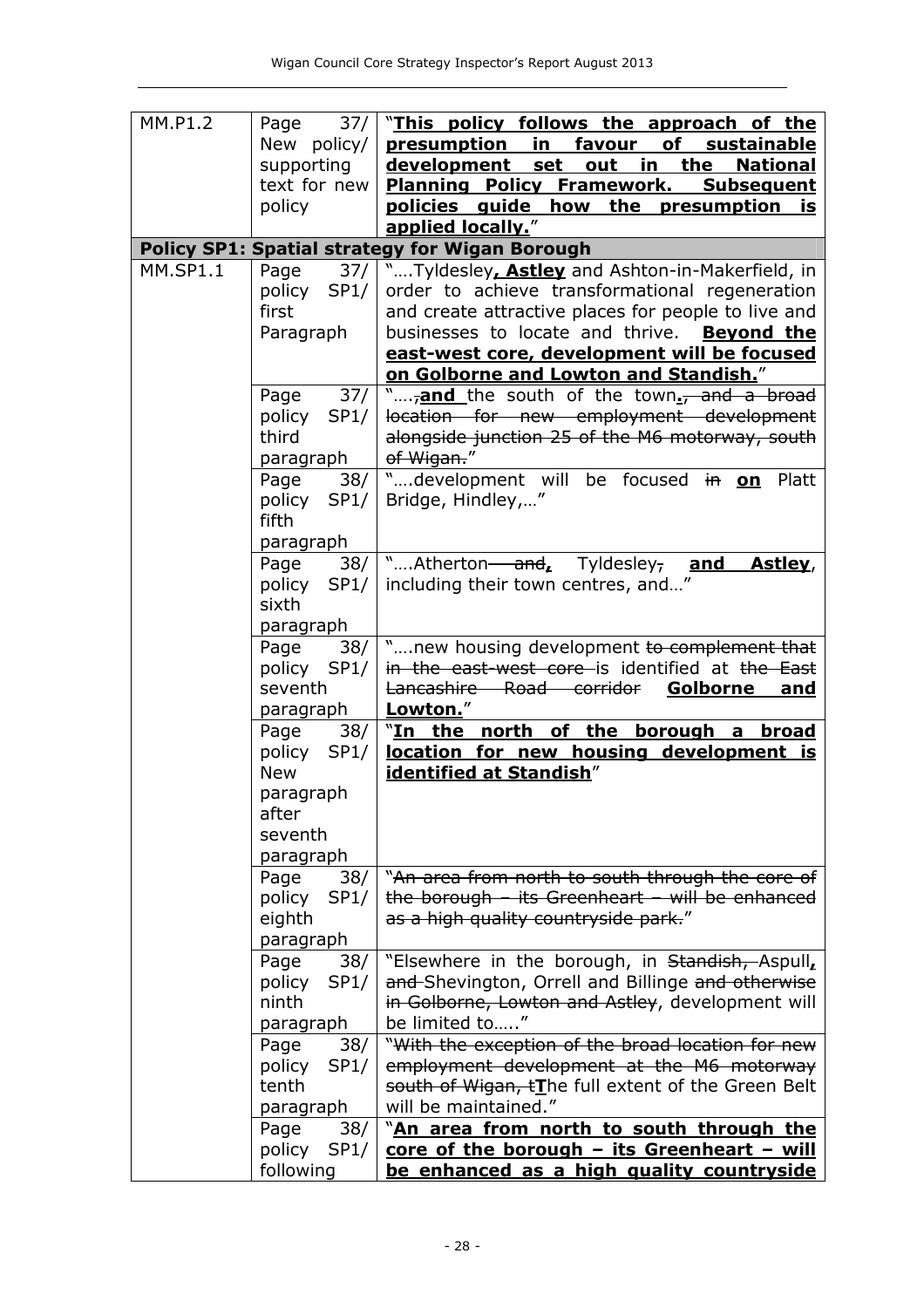|                 | tenth<br>the<br>paragraph                                                                                                                                                                                                 | park."                                                                                                                                                                                                                                                                                                                                                                                                                                                                                                                                                                                          |
|-----------------|---------------------------------------------------------------------------------------------------------------------------------------------------------------------------------------------------------------------------|-------------------------------------------------------------------------------------------------------------------------------------------------------------------------------------------------------------------------------------------------------------------------------------------------------------------------------------------------------------------------------------------------------------------------------------------------------------------------------------------------------------------------------------------------------------------------------------------------|
| <b>MM.SP1.2</b> | 38/<br>Page<br>policy<br>SP1/<br>paragraph<br>8.3<br>39/<br>Page<br>policy<br>SP1/<br>new<br>paragraph<br>following<br>paragraph<br>8.4<br>40/<br>Page                                                                    | "The inner area of the borough, which stretches<br>westwards to the M6 motorway and eastwards to<br><b>Tyldesley and Astley the East Lancashire Road at</b><br>Mosley Common - our east-west core - "<br>"Outside the east-west core, a limited<br>amount of new housing is to be developed<br>at Golborne and Lowton and Standish. This<br>will expand the range and choice of sites<br>available for new housing whilst bringing<br>flexibility in the supply of land to meet the<br>borough's housing needs."<br>See former and modified key diagrams in annex                               |
|                 | policy SP1/                                                                                                                                                                                                               | under main modification MM.SP1.2                                                                                                                                                                                                                                                                                                                                                                                                                                                                                                                                                                |
|                 | Key diagram                                                                                                                                                                                                               | <b>Policy SP2: Our town and local centres</b>                                                                                                                                                                                                                                                                                                                                                                                                                                                                                                                                                   |
| <b>MM.SP2.1</b> | Page<br>42/<br>policy<br>SP2/<br>first<br>paragraph                                                                                                                                                                       | "Our town centres will be enhanced as thriving,<br>attractive and locally distinctive places, which can<br>support a broad range of activities. Within these<br>centres we will support proposals to improve<br>their prosperity. New retail development and<br>other main town centre uses will be directed                                                                                                                                                                                                                                                                                    |
|                 |                                                                                                                                                                                                                           | to our town and local centres."                                                                                                                                                                                                                                                                                                                                                                                                                                                                                                                                                                 |
|                 | Page<br>42/<br>policy SP2/<br>second<br>paragraph,<br>second<br>sentence<br>(under sub-<br>heading<br>'Wigan')                                                                                                            | "It will be enhanced as the prime location for<br>offices,<br>shopping,<br>commercial services,<br>leisure, entertainment,<br>education,<br>arts,<br>tourism and cultural uses serving the west and<br>centre of the borough and its wider hinterland.<br>Our Area Action Plan for 'Wigan Central' will<br>include the town centre, the Pier Quarter and the<br>Wallgate area and subsequent local plan will<br>review the town centre boundary- It will and<br>contain detailed policies to:"                                                                                                  |
|                 | Page<br>42/<br>policy<br>SP2/<br>third<br>paragraph,<br>second<br>sentence<br>(under sub-<br>heading<br>'Leigh')<br>Page<br>43/<br>policy<br>SP2/<br>fourth<br>paragraph,<br>second<br>sentence<br>(under sub-<br>heading | "It will be enhanced as the focus for shopping,<br>offices, commercial services, education, leisure,<br>entertainment, arts, tourism and cultural uses<br>serving the east of the borough." "In our Area<br>Action Plan for Leigh Central, we <b>Our</b><br>subsequent local plan will review the town<br>centre boundary, notably to the south and east,<br>and develop detailed policies to:"<br>"It will be enhanced as the focus for shopping,<br>commercial services,<br>offices,<br>leisure,<br>entertainment, arts, tourism and cultural uses<br>serving the south-west of the borough." |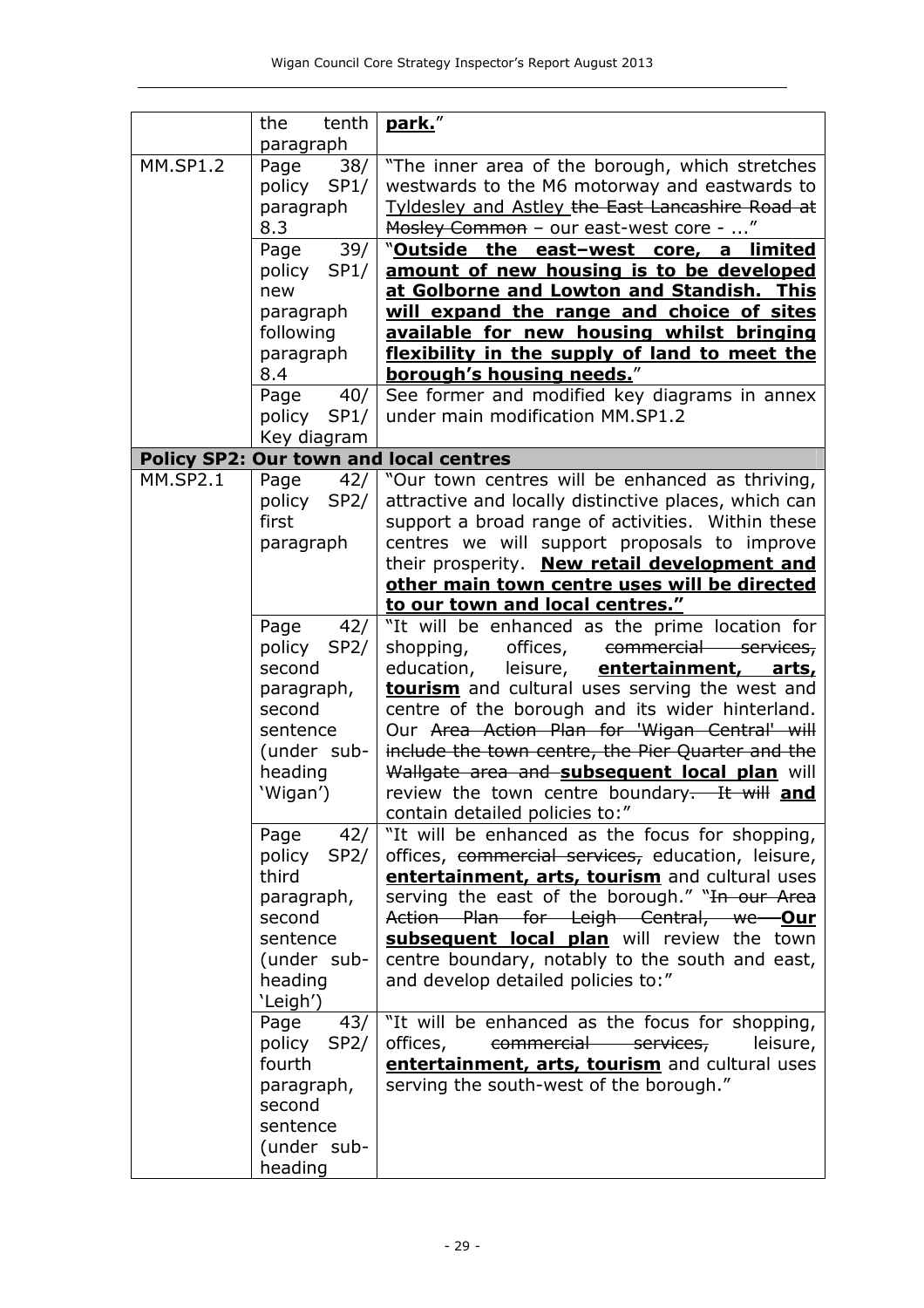|                 | 'Ashton-in-<br>Makerfield')                                                                                           |                                                                                                                                                                                                                                                                                                                                                                                                                                                                                                           |
|-----------------|-----------------------------------------------------------------------------------------------------------------------|-----------------------------------------------------------------------------------------------------------------------------------------------------------------------------------------------------------------------------------------------------------------------------------------------------------------------------------------------------------------------------------------------------------------------------------------------------------------------------------------------------------|
|                 | Page 43-44/<br>policy SP2/<br>last<br>paragraph<br>(under<br>sub<br>heading<br>Out-of-<br>centre<br>develop-<br>ment) | "Outside<br>the<br>boundaries<br>of<br>these<br>centres,<br>proposals for retail and other <b>main</b> 'town centre<br>uses' will be determined in accordance with<br>national planning policy, as appropriate only be<br>where the requirements<br>permitted<br><b>of</b><br>national planning policy can be satisfied.<br>Specifically, proposals will be subject to a<br>sequential test and will be assessed with<br>regard to their impact on town<br>centre<br>investment, vitality and viability." |
| <b>MM.SP2.2</b> | Page<br>44/<br>SP2/<br>policy<br>new<br>paragraph<br>before<br>paragraph<br>8.7                                       | "The Wigan Borough Retail and Leisure<br>Study of 2007, updated in 2009, provides a<br>analysis of<br><u>detailed</u><br>retail<br>and<br><b>leisure</b><br>provision within the borough and identifies<br>the future capacity for additional floorspace<br>within individual town centres up to 2027.<br>However, partly due to changes in shopping<br>patterns, store formats and new technology,<br>there is a need to treat these longer term<br>projections with caution."                           |
|                 | Page<br>44/<br>policy<br>SP2/<br>paragraph<br>8.7                                                                     | Work has started on our Wigan Central Area<br>Action Plan that will set out where, how and<br>when beneficial development can be<br>accommodated within an expanded centre.                                                                                                                                                                                                                                                                                                                               |
|                 | 44/<br>Page<br>policy<br>SP2/<br>new<br>paragraph<br>after<br>paragraph<br>8.7                                        | "Within the 5 years to 2016 there is limited<br>for additional retail floorspace<br><u>capacity</u><br>within Wigan town centre; although in the<br>longer term this capacity will increase. In<br>this context, our subsequent local plan will<br>examine how the quality and attractiveness<br>of the town centre retail offer can<br><u>be</u><br>improved. "                                                                                                                                          |
|                 | Page<br>44/<br>policy SP2/<br>paragraph<br>8.8, second<br>sentence                                                    | "Construction is underway on a new retail/leisure<br>development on the edge of the centre which will help<br>with the regeneration of the centre."                                                                                                                                                                                                                                                                                                                                                       |
|                 | Page<br>44/<br>policy SP2/<br>end<br>of <sub>l</sub><br>paragraph<br>8.8                                              | identify a number of areas<br>"We will<br>for<br>investment and improvement and set out the<br>required actions to create a more accessible and<br>attractive centre in the Leigh Central Area Action<br>Plan our subsequent local plan.<br><u>The</u><br>identified short term retail capacity for<br>Leigh town centre has been met by the<br>recent retail and leisure development at<br>Spinning Jenny Way. We will determine<br>how the longer term capacity can be met in<br>that subsequent plan." |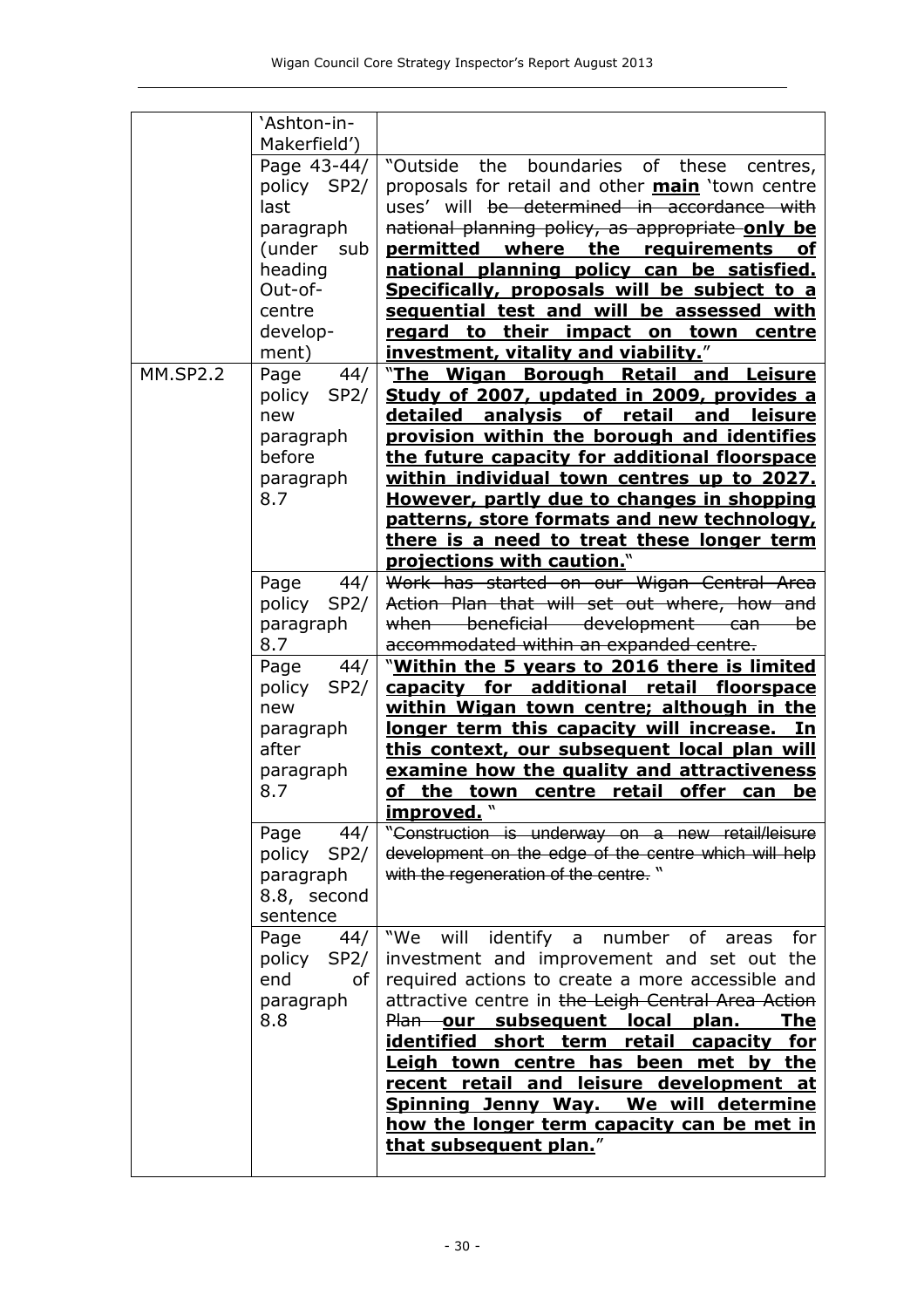|                 | Page 44-45/<br>policy SP2/<br>end<br>of I<br>paragraph<br>8.9             | "as a main town centre. Further detailed<br>work will be carried out to examine how<br>new retail development, which will increase<br>Ashton's market share and improve its<br>attractiveness, can best be accommodated<br>within the area."                                                                                                                                                                                                                                                                                                                                                              |
|-----------------|---------------------------------------------------------------------------|-----------------------------------------------------------------------------------------------------------------------------------------------------------------------------------------------------------------------------------------------------------------------------------------------------------------------------------------------------------------------------------------------------------------------------------------------------------------------------------------------------------------------------------------------------------------------------------------------------------|
|                 | 45/<br>Page<br>policy SP2/<br>beginning of<br>paragraph<br>8.10           | "Our other <b>smaller</b> town centres and local<br>centres"                                                                                                                                                                                                                                                                                                                                                                                                                                                                                                                                              |
|                 | Page<br>45/<br>policy SP2/<br>end<br>of <sub>l</sub><br>paragraph<br>8.10 | "of neighbourhood centres.<br>In the short<br>term, there is limited capacity for new retail<br>development in the smaller town centres,<br>based on their current market shares.<br>However, in the longer term, this capacity<br>will increase."                                                                                                                                                                                                                                                                                                                                                        |
|                 | 45/<br>Page<br>policy<br>SP2/<br>after<br>paragraph<br>8.10               | "In addition, there are a number of smaller<br>groups of shops across the borough that<br>offer an important local service and might<br>appropriately be safeguarded<br>bv<br>the<br>development plan, either as local centres or<br>as a separate 'tier' of neighbourhood<br>centres. Additional capacity within these<br>local and neighbourhood centres is minimal<br>and the emphasis will be on safeguarding<br>their convenience shopping role.                                                                                                                                                     |
|                 |                                                                           | <u>retail</u><br><u>or other</u><br>New<br><u>town</u><br>centre<br>development should<br>be of a<br>scale<br>and<br>character appropriate to the size of the<br>centre and its catchment and the centre's<br>position within the retail hierarchy."                                                                                                                                                                                                                                                                                                                                                      |
|                 | 45/<br>Page<br>SP2/<br>policy<br>after<br>paragraph<br>8.11               | " <u>Main town centre uses are defined</u><br><u>as:</u><br>Retail development (including warehouse<br>clubs and factory outlet centres); leisure<br>facilities<br>entertainment<br>(including<br><u>and</u><br>cinemas,<br>restaurants,<br>bars<br>and<br><u>clubs,</u><br><b>health</b><br>nightclubs,<br><u>casinos, </u><br><u>and</u><br><u>fitness</u><br>centres, indoor bowling centres and bingo<br>halls); offices; and arts, culture and tourism<br>development (including theatres, museums,<br><b>galleries</b><br>concert halls,<br>hotels<br>and<br><u>and</u><br>conference facilities)." |
|                 |                                                                           | Policy SP3: A key strategic site - Northleigh Park                                                                                                                                                                                                                                                                                                                                                                                                                                                                                                                                                        |
| <b>MM.SP3.1</b> | Page<br>47/<br>policy<br>SP3/<br>first<br>paragraph                       | "known as 'Northleigh Park' and shown on<br>the Proposals Map will be brought forward on a<br><b>phased basis</b> for a comprehensive high quality<br>development"                                                                                                                                                                                                                                                                                                                                                                                                                                        |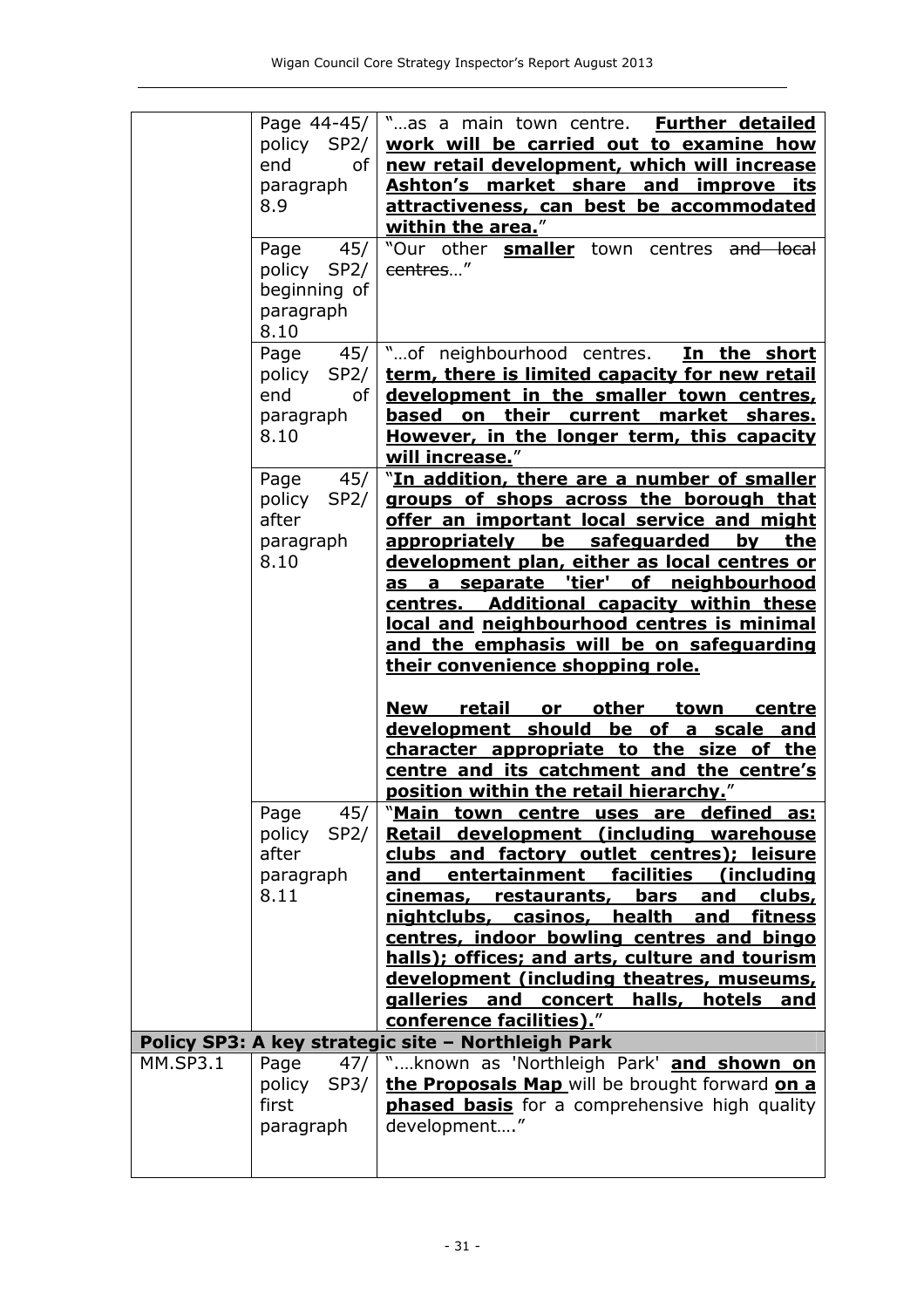|                 | Page<br>47/<br>policy SP3/<br>bullet points<br>first<br>under<br>paragraph              | • "44 hectares of housing <b>Approximately</b><br>1,100 homes up to 2026<br>8 hectares of new employment provision, in<br>addition to any redevelopment of<br>existing uses at Leigh Road<br>18 hectares of strategic 'green infrastructure'<br>$\bullet$<br>(open space, woodland, walking and cycling<br>routes, flood mitigation and wildlife space)<br>The provision of appropriate community<br>facilities including a local centre."                                                                                                             |
|-----------------|-----------------------------------------------------------------------------------------|--------------------------------------------------------------------------------------------------------------------------------------------------------------------------------------------------------------------------------------------------------------------------------------------------------------------------------------------------------------------------------------------------------------------------------------------------------------------------------------------------------------------------------------------------------|
|                 | 47/<br>Page<br>policy<br>SP3/<br>sixth<br>numbered<br>clause                            | "6. the provision of appropriate community<br>facilities."                                                                                                                                                                                                                                                                                                                                                                                                                                                                                             |
|                 | 48/<br>Page<br>policy<br>SP3/<br>final<br>paragraph                                     | "A development brief will be agreed with, and<br>approved by, the council and <b>Planning</b><br>permission for the site has been approved in<br>The development<br>will<br>outline<br>accord<br>substantially with that approved brief. The brief<br>and planning applications for the site will be<br>informed by assessments relating to matters<br>such as transport, viability, environmental<br>constraints, housing need, drainage, flood risk,<br>recreational open space, ecology and landscape.<br>be delivered on a phased basis set by the |
|                 |                                                                                         | conditions<br>outline<br>on the<br>planning<br>permission, related to the delivery of key<br>Any subsequent reserved<br><u>infrastructure.</u><br>matters approvals will be in accordance<br>with the outline planning permission."                                                                                                                                                                                                                                                                                                                    |
| <b>MM.SP3.2</b> | 48/<br>Page<br>policy<br>SP3/<br>paragraph<br>8.13,<br>first<br>sentence<br>48/<br>Page | "The total capacity of the site for housing is<br>around 1,800 homes. Development of a<br>Around 44 hectares of housing-1,100 homes<br>can be expected by 2026, which will make a<br>substantial contribution to meeting the borough's<br>housing needs <i>in that period</i> ."<br>"This will be necessary to <b>provide satisfactory</b>                                                                                                                                                                                                             |
|                 | policy<br>SP3/<br>paragraph<br>8.13, fourth<br>sentence                                 | access arrangements for the whole of the<br>site and to secure jobs on part of the site,"                                                                                                                                                                                                                                                                                                                                                                                                                                                              |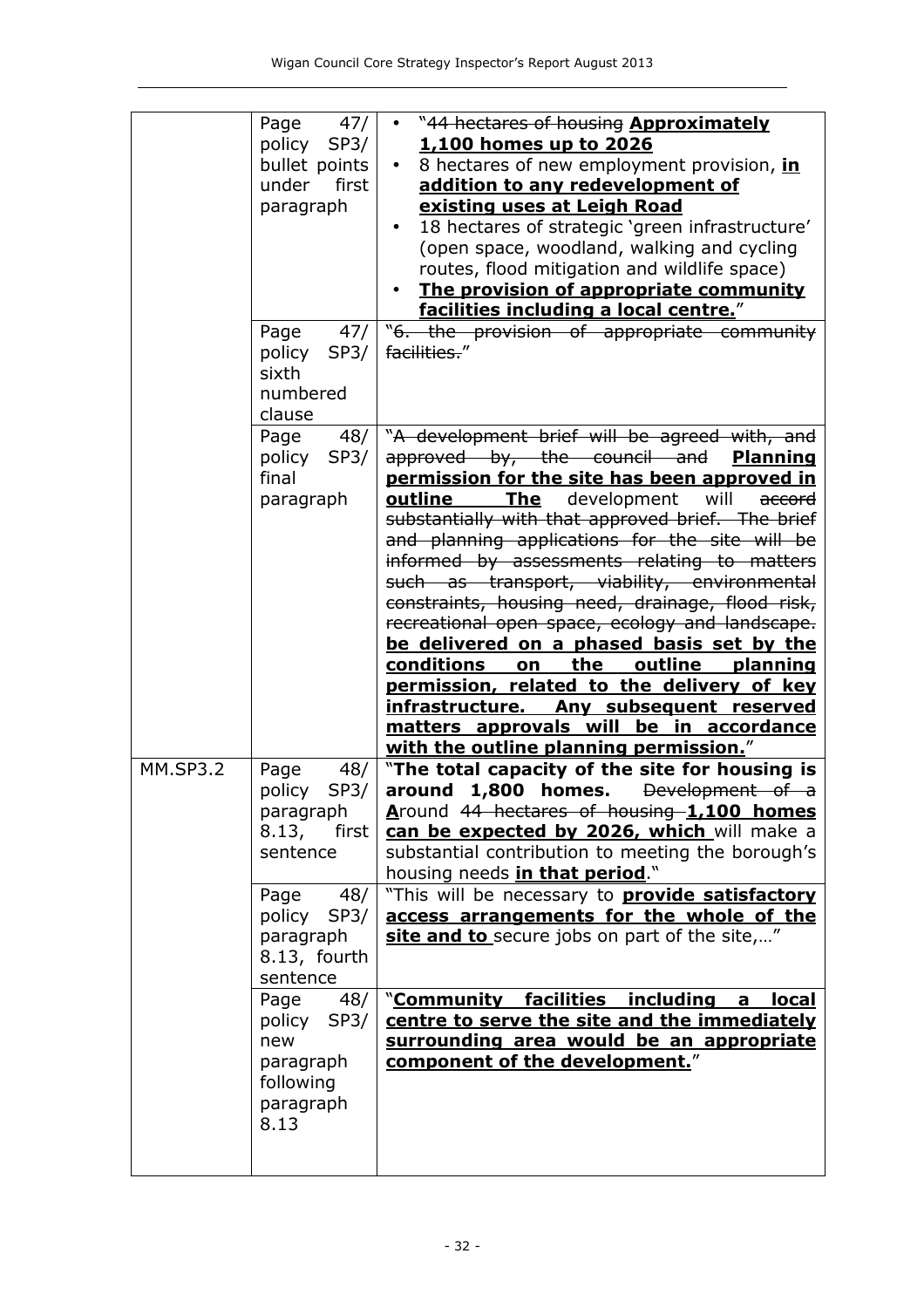|                 |                | Page 50 and See modified table in the annex under main   |
|-----------------|----------------|----------------------------------------------------------|
|                 |                |                                                          |
|                 | 51/ policy     | modification MM.SP3.2                                    |
|                 | SP3/<br>Key    |                                                          |
|                 | delivery       |                                                          |
|                 | items table    |                                                          |
|                 |                | <b>Policy SP4: Broad locations for new development</b>   |
| <b>MM.SP4.1</b> | 51/<br>Page    | "Sites for substantial new development will be           |
|                 | policy SP4/    | allocated in a subsequent development plan               |
|                 | first          | document at the broad locations below. The               |
|                 | paragraph      | extent, boundaries and other details of                  |
|                 |                | development in all of these locations will also be       |
|                 |                |                                                          |
|                 |                | determined at that time against factors including        |
|                 |                | further evidence of:                                     |
|                 |                | . the need for the development                           |
|                 |                | . the scale of development required                      |
|                 |                | The following areas of safeguarded land are              |
|                 |                | identified<br>as<br><b>broad locations for</b><br>new    |
|                 |                | development and specific sites will<br>be                |
|                 |                | allocated in a subsequent plan.<br><b>Planning</b>       |
|                 |                | applications which reflect the overall scale             |
|                 |                | <u>and form of development envisaged in each</u>         |
|                 |                | <b>broad location may be permitted in advance</b>        |
|                 |                | of sites being allocated in<br><u>order</u><br><u>to</u> |
|                 |                | contribute to the supply of housing land in              |
|                 |                | the short term. Allocations and specific                 |
|                 |                | proposals will need to take account of:                  |
|                 |                | the capacity of infrastructure serving the<br>$\bullet$  |
|                 |                | area / site                                              |
|                 |                | the ability to integrate the development                 |
|                 |                | with the local community                                 |
|                 |                | the ability to deliver the development                   |
|                 |                | including addressing site constraints and                |
|                 |                | provision of the physical and green                      |
|                 |                | infrastructure needed.'                                  |
|                 | 52/<br>Page    | "A location for housing and employment                   |
|                 | policy<br>SP4/ | development of up to 124 hectares, which will            |
|                 | second         | follow-on from the Northleigh Park development.          |
|                 | paragraph,     | <b>Housing and employment development with</b>           |
|                 | (under<br>the  | approximately 1,000 dwellings up to 2026."               |
|                 | sub heading    |                                                          |
|                 | 'South<br>of   |                                                          |
|                 | Hindley')      |                                                          |
|                 | 52/<br>Page    | "A location of up to 45 hectares, for housing            |
|                 | policy<br>SP4/ | development close to the railway station and new         |
|                 | third          | employment development as an extension of the            |
|                 | paragraph      | existing Chanters Industrial Estate.<br><u>Housing</u>   |
|                 | (under the     | development close to the railway station                 |
|                 | sub heading    | employment development<br>and<br>as<br>an                |
|                 | `East<br>0f    | of<br>existing<br>extension<br>the<br><b>Chanters</b>    |
|                 | Atherton')     | <b>Industrial Estate with approximately 450</b>          |
|                 |                | dwellings up to 2026. A through-road from                |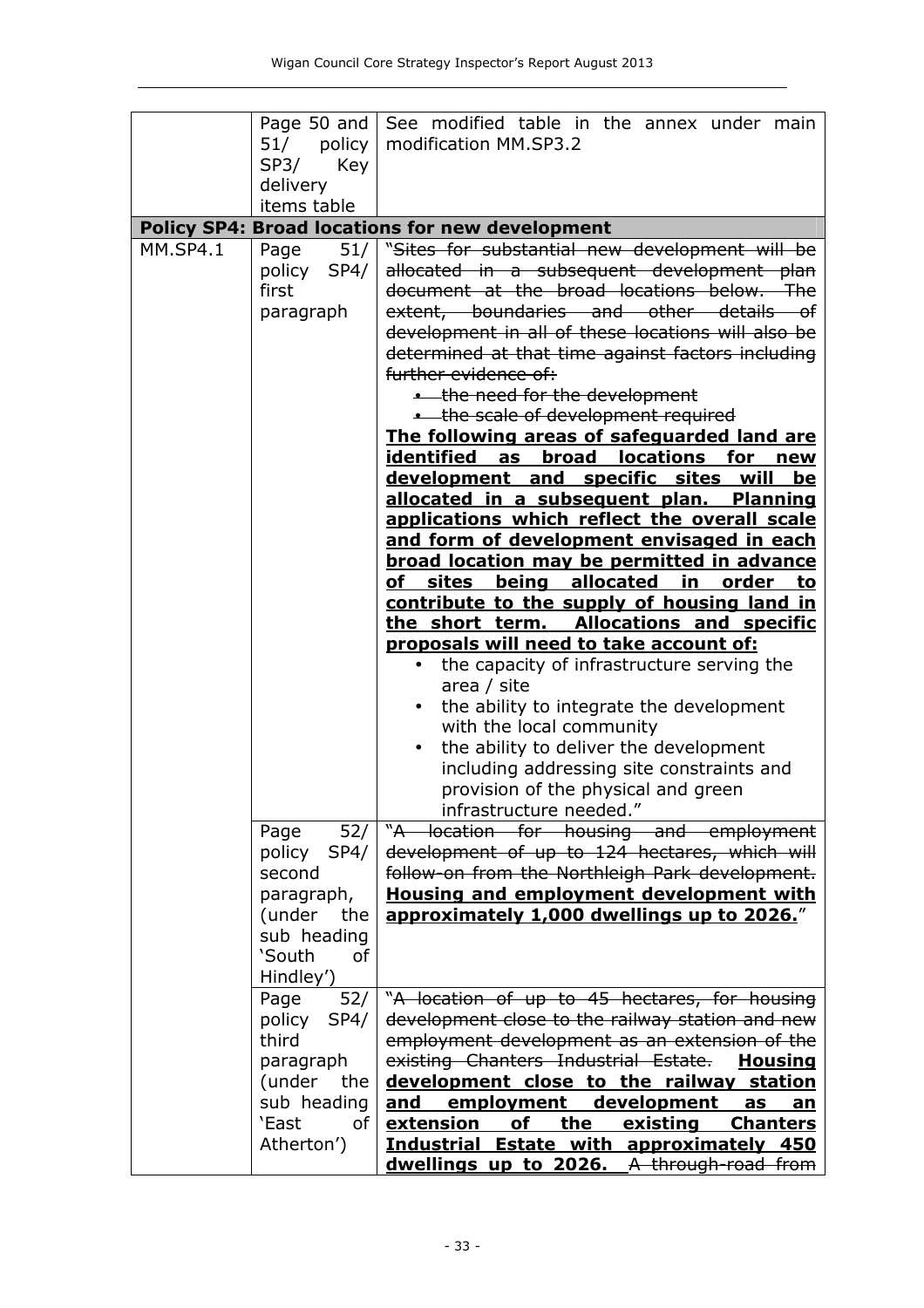|                         | the A579 Bolton Road to Tyldesley Old Road with                                                          |
|-------------------------|----------------------------------------------------------------------------------------------------------|
|                         | a connection to Shakerley will be explored."                                                             |
| Page<br>52/             | "A location of up to 28 hectares for housing                                                             |
| policy<br>SP4/          | development.<br><b>Housing development with</b>                                                          |
| fourth                  | approximately 600 dwellings up to 2026."                                                                 |
| paragraph               |                                                                                                          |
| (under the              |                                                                                                          |
| sub heading             |                                                                                                          |
| Garrett Hall,           |                                                                                                          |
| Astley)                 |                                                                                                          |
| 52/<br>Page             | "A location of up to 45 hectares for employment                                                          |
| policy<br>SP4/          | development with the possibility of some                                                                 |
| fifth                   | housing, which will cross-subsidise the provision                                                        |
| paragraph               | of infrastructure, including a bypass route for                                                          |
| (under the              | Bryn Cross to/from Bryn Road and the South                                                               |
| sub heading             | Lancashire Industrial Estate. Employment and                                                             |
| 'East<br>of             | housing development with approximately                                                                   |
| Wigan Road,             | 300 dwellings up to 2026. A route for a                                                                  |
| Landgate,               | bypass for Bryn Cross to/from Bryn Road                                                                  |
| Ashton-in-              | and the South Lancashire Industrial Estate                                                               |
| Makerfield')            | shall be allowed for and incorporated in the                                                             |
|                         | access for the employment development.                                                                   |
|                         | Existing playing field provision"                                                                        |
| Page<br>53/             | "Junction 25, M6 motorway, south of Wigan                                                                |
| policy<br>SP4/<br>sixth | A location of around 40 hectares for high quality<br>industrial and logistics (storage and distribution) |
| paragraph               | development, with access to/from the A49                                                                 |
| (including              | Warrington Road at, or very close to, the                                                                |
| the<br>sub              | roundabout at the end of M6 motorway spur road                                                           |
| heading                 | at junction 25. The need for and extent of the                                                           |
| 'Junction               | development and the removal of that land from                                                            |
| 25')                    | the Green Belt will be determined<br><del>in</del>                                                       |
|                         | subsequent development plan document."                                                                   |
| Page<br>53/             | " <del>East Lancashire Road corridor</del>                                                               |
| policy SP4/             | A location for housing primarily of lower density                                                        |
| seventh                 | and higher value to help balance the housing                                                             |
| paragraph               | market and enable a share of the value of that                                                           |
| (including              | development to be invested in the delivery of                                                            |
| the<br>sub              | essential infrastructure in the east-west core.                                                          |
| heading                 | The site options are all designated as land                                                              |
| `East                   | safeguarded for future development in the 2006                                                           |
| Lancashire              | development plan. They are:                                                                              |
| Road                    | . Land at Rothwell's Farm, Lowton Road,                                                                  |
| corridor')              | Golborne                                                                                                 |
|                         | <b>.</b> Land east of Stone Cross Lane, Lowton                                                           |
|                         | <b>.</b> Land at Pocket Nook Lane, Lowton                                                                |
|                         | <b>.</b> Land at Coldalhurst Lane, Larkhill, Astley.                                                     |
|                         | <b>Golborne and Lowton</b>                                                                               |
|                         | Housing development with approximately                                                                   |
|                         | 1,000 dwellings on safeguarded land up to                                                                |
|                         | 2026."                                                                                                   |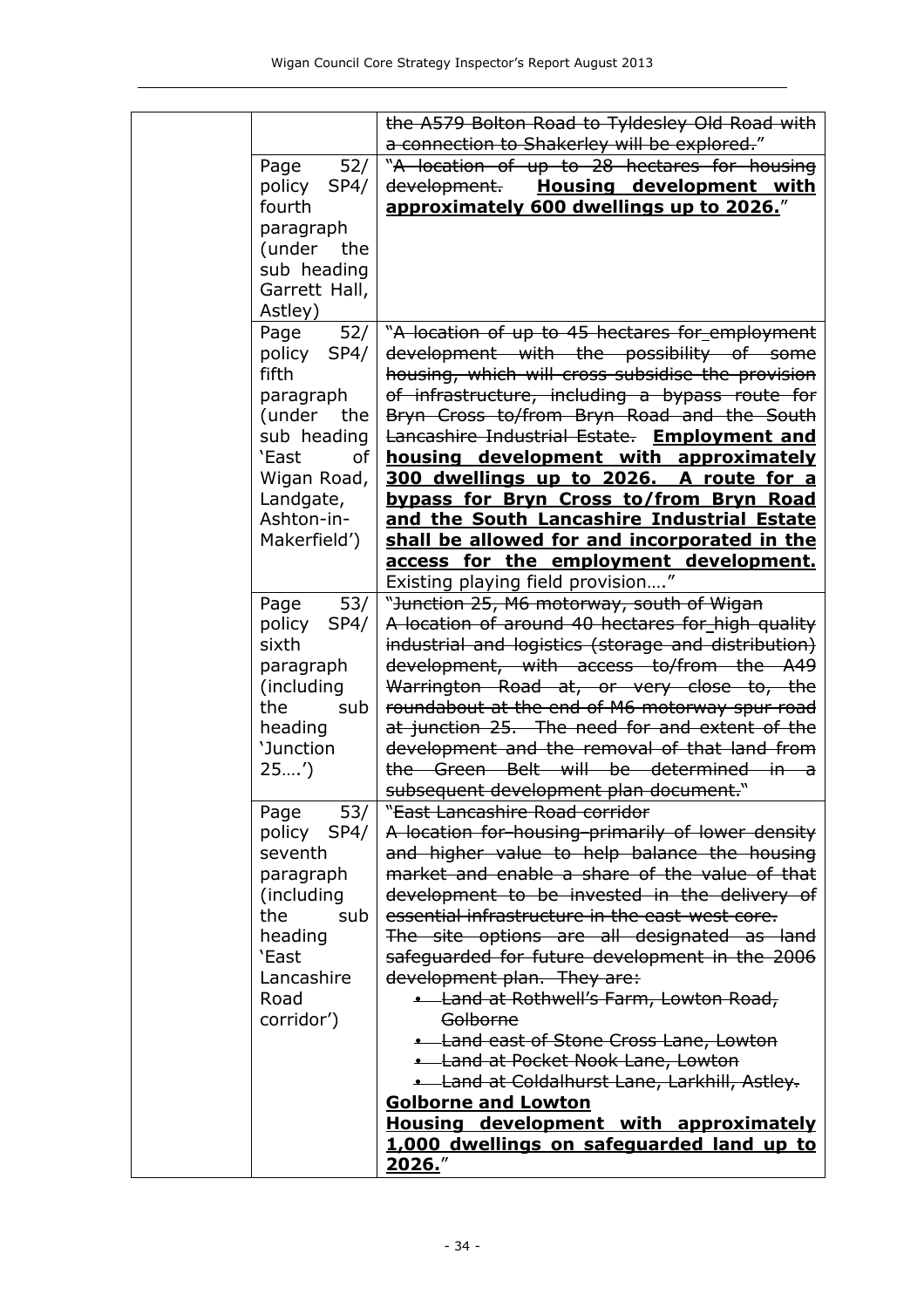|                 | Page 53/   "Standish<br>following<br>the seventh<br>paragraph                                              | policy SP4/   Housing development with approximately<br>1,000 dwellings on safeguarded land up to<br>2026."                                                                                                                                                                                                                                                                                                                                                                                                                                                                                                                                                                                                                                                                                                                                                                                                              |
|-----------------|------------------------------------------------------------------------------------------------------------|--------------------------------------------------------------------------------------------------------------------------------------------------------------------------------------------------------------------------------------------------------------------------------------------------------------------------------------------------------------------------------------------------------------------------------------------------------------------------------------------------------------------------------------------------------------------------------------------------------------------------------------------------------------------------------------------------------------------------------------------------------------------------------------------------------------------------------------------------------------------------------------------------------------------------|
| <b>MM.SP4.2</b> | policy SP4/<br>end<br>of I<br>paragraph<br>8.18                                                            | Page $53/$ " need for such provision. In order to ensure<br>an adequate and continuous supply of<br>housing land throughout the plan period, it<br>be necessary to permit planning<br>may<br>applications for housing development on<br>safeguarded land in advance of an allocation<br>through a subsequent plan, provided that<br>the proposals reflect the overall scale and<br>form of development envisaged at that<br>location. The Council is undertaking<br>assessments of strategic infrastructure<br>capacity in the two broad locations of<br>Golborne and Lowton and Standish, and<br>these will be taken into account in the<br>determination of planning applications in<br>these areas."                                                                                                                                                                                                                  |
|                 | Page 54 and<br>55/ policy<br>SP4/<br>paragraph<br>8.23<br>policy SP4/<br>paragraphs<br>8.24<br>and<br>8.25 | "Junction 25 of the M6 Motorway. Housing<br>development will be directed to the<br>northern part of the developable area, close<br>to the existing community of Landgate. It<br>The land was safeguarded " "With the<br>objective of maximising the employment land<br>provision, some housing will be acceptable to<br>help secure the site for development and the<br>transport infrastructure needed."<br>Page 55/   "The 'Junction 25, M6 motorway, south of Wigan'<br>location is between Wigan and Ashton-in-<br>Makerfield within the 'east-west core' of the<br>borough. A site or sites to the west and/or east<br>of the A49 Warrington Road close to the<br>roundabout at the end of the junction 25 spur<br>road, will be allocated for high quality industrial,<br>and logistics. (storage and distribution)<br>development. To the west it could form an<br>extension to Wheatlea Industrial Estate and to |
|                 |                                                                                                            | the east an extension of development at<br>Derbyshire Farm Business Park. This location, in<br>close proximity and with direct accessibility to the<br>M6 motorway, will contribute towards the<br>transformation of the borough's profile as an<br>employment destination. The development will<br>require a change to the Green Belt boundary and<br>the details of any changes will be determined<br>through a subsequent development plan<br>document. The development would have to be<br>located and designed carefully, including the                                                                                                                                                                                                                                                                                                                                                                             |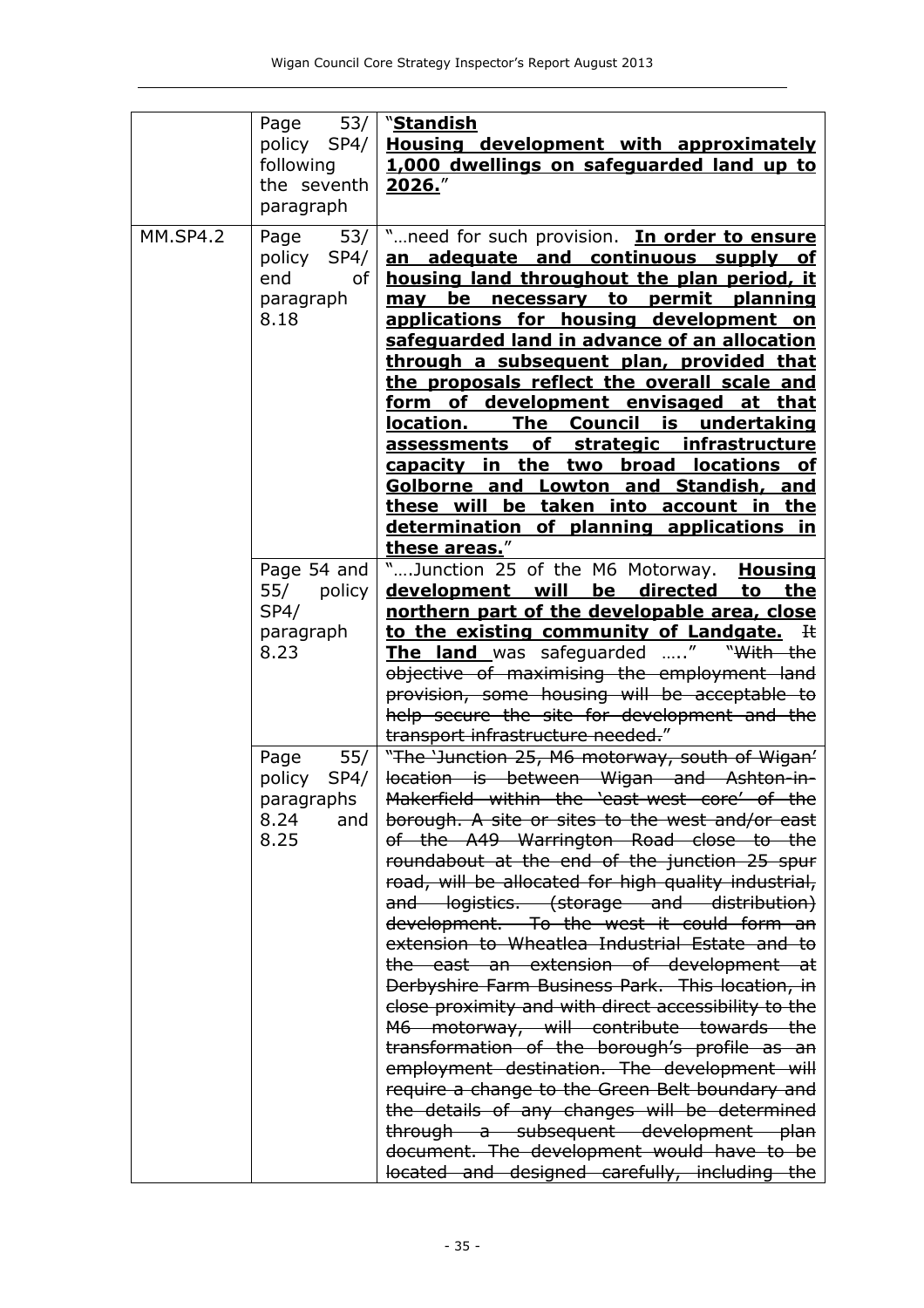|                                                                             | provision of green buffers, so as to minimise the<br>visual and amenity impact on neighbouring<br>communities.                                                                                                                                                                                                                                                                                                                                                                                                                  |
|-----------------------------------------------------------------------------|---------------------------------------------------------------------------------------------------------------------------------------------------------------------------------------------------------------------------------------------------------------------------------------------------------------------------------------------------------------------------------------------------------------------------------------------------------------------------------------------------------------------------------|
|                                                                             | We have established that there are exceptional<br>circumstances to warrant a change, in principle,<br>to the Green Belt boundary in this location for an<br>employment development of around 40 hectares<br>as detailed above. The specific details of this<br>change will be determined in a subsequent<br>development plan document."                                                                                                                                                                                         |
| 55/<br>Page<br>policy SP4/<br>paragraph<br>8.26                             | The East Lancashire Road corridor from Golborne<br>to Astley is Golborne and Lowton are not<br>within the 'east-west core'.<br>It is They are<br>identified<br>broad location for<br>as<br>a<br>new<br>development to <b>assist in meeting housing</b>                                                                                                                                                                                                                                                                          |
|                                                                             | needs, particularly in the short term and to<br>provide choice. help balance the local housing<br>market. Specifically it will provide primarily for<br>lower density, higher value housing that would be<br>unlikely to be developed in a significant quantity<br>in the 'east-west core', at least prior to 2026,<br>except at Garrett Hall, in Astley, one of our other<br>broad locations. Lower density means lower than<br>average density for new development across the<br>borough, with some development likely to be  |
|                                                                             | around 10 houses per hectare. The broad site<br>options are:<br><b>Land at Rothwell's Farm, Lowton Road,</b><br>Golborne<br><b>Land east of Stone Cross Lane, Lowton</b>                                                                                                                                                                                                                                                                                                                                                        |
| 56/<br>Page<br>policy SP4/<br>paragraph<br>8.27                             | • Land at Pocket Nook Lane, Lowton."<br>"From within East Lancashire Road corridor a site<br>or sites will subsequently be identified and<br>allocated in a future development plan document.<br>The attractive greenfield nature of sites in this<br>area, along with their location close to the East<br>Lancashire Road, makes them uniquely qualified<br>to provide higher value housing suitable for those<br>commuting to Manchester or Liverpool, or for<br>business leaders in the borough who want to live<br>locally" |
| 56/<br>Page<br>SP4/<br>policy<br>new<br>paragraph<br>following<br>paragraph | "Standish is not within the 'east-west core'.<br>It is identified as a broad location for new<br>development to assist in meeting housing<br>needs, particularly in the short term and to<br>provide choice. The broad sites options are:<br><b>North of Rectory Lane, Standish</b>                                                                                                                                                                                                                                             |
| 8.27<br>56/<br>Page                                                         | <b>South of Rectory Lane, Standish</b><br><b>Almond Brook, Standish.</b> "<br>"While not being in the east-west core it will                                                                                                                                                                                                                                                                                                                                                                                                    |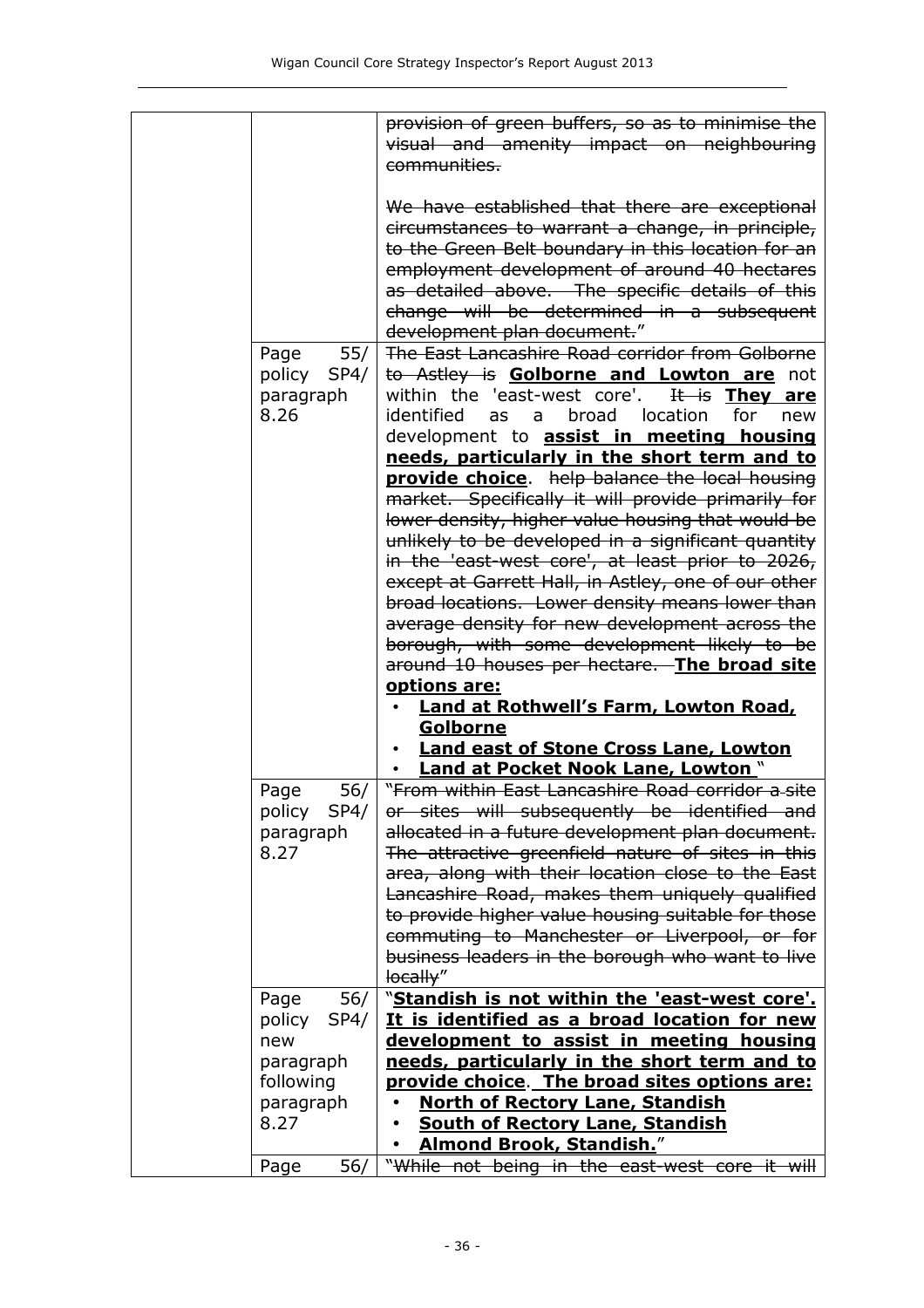|                 | policy SP4/<br>paragraph<br>8.28                                                      | contribute to the broad-based regeneration of<br>that area. This will be achieved primarily by<br>capturing a substantial share of the development<br>value through a levy on such development.<br>Provisions for such a levy have been made<br>nationally and are likely to be advanced in one<br>form or another. We will establish a levy locally<br>once confidence has returned to the development<br>industry, in order to contribute to the provision of<br>infrastructure necessary to the delivery of<br>development in the east-west core.<br>The release of safequarded land at the scale<br>proposed in Golborne and Lowton<br>and<br><b>Standish provides the most</b><br>realistic<br>prospect of a 5 year supply of deliverable<br>sites coming forward, whilst maintaining<br>the focus of housing development on the<br>east-west core of the borough over the plan |
|-----------------|---------------------------------------------------------------------------------------|--------------------------------------------------------------------------------------------------------------------------------------------------------------------------------------------------------------------------------------------------------------------------------------------------------------------------------------------------------------------------------------------------------------------------------------------------------------------------------------------------------------------------------------------------------------------------------------------------------------------------------------------------------------------------------------------------------------------------------------------------------------------------------------------------------------------------------------------------------------------------------------|
|                 |                                                                                       | period.                                                                                                                                                                                                                                                                                                                                                                                                                                                                                                                                                                                                                                                                                                                                                                                                                                                                              |
|                 | policy SP4/<br>paragraph<br>8.29,<br>final<br>sentence                                | Page 56/   "These broad locations<br>are:<br>2. East of<br>Atherton; 3. Garrett Hall, Astley; 5 South of<br>Wigan and 6. East Lancashire Road corridor 5.<br><b>Golborne and Lowton."</b>                                                                                                                                                                                                                                                                                                                                                                                                                                                                                                                                                                                                                                                                                            |
|                 |                                                                                       | <b>Policy CP5: Economy and employment</b>                                                                                                                                                                                                                                                                                                                                                                                                                                                                                                                                                                                                                                                                                                                                                                                                                                            |
| <b>MM.CP5.1</b> | 73/<br>Page<br>policy CP5/<br>main clause<br>2                                        | "2. Against the qualitative factors set out above,<br>providing up to 250 hectares making provision<br>for approximately 200 hectares (gross) of<br>employment land to meet requirements between<br>2010 2011 and 2026, including reviewing sites<br>allocated previously and undeveloped."                                                                                                                                                                                                                                                                                                                                                                                                                                                                                                                                                                                          |
|                 | Page<br>73/<br>policy<br>CP5/<br>main clause<br>9                                     | "9. Requiring Seeking agreement with<br>employers and developers to enter into local<br>labour and training agreements through planning<br>obligations<br>other<br>mechanisms<br>where<br>or<br>appropriate. "                                                                                                                                                                                                                                                                                                                                                                                                                                                                                                                                                                                                                                                                       |
| <b>MM.CP5.2</b> | Page 74-75/<br>policy CP5/<br>paragraph<br>9.29,<br>second<br>sentence<br>Page<br>75/ | "Up to 250 Approximately 200 hectares of<br>employment land is equivalent to $13-14$ $15-16$<br>hectares per year. This figure is in excess of<br>recent take up rates and<br><b>represents</b><br>growth in employment<br>significant<br>development within the borough. It will be<br>made up of approximately 135 hectares on<br>existing employment sites (taking account<br>of losses through enabling development),<br>approximately 57<br>hectares at Northleigh<br>other<br>broad<br><b>locations</b><br>and<br><u>and</u><br>approximately<br>$\mathbf{z}$<br><u>within</u><br><u>hectares</u><br><u>town</u><br>centre locations."<br>"Development sites will include part of Northleigh                                                                                                                                                                                   |
|                 | policy<br>CP5/                                                                        | Park, land within our Primary Employment Areas                                                                                                                                                                                                                                                                                                                                                                                                                                                                                                                                                                                                                                                                                                                                                                                                                                       |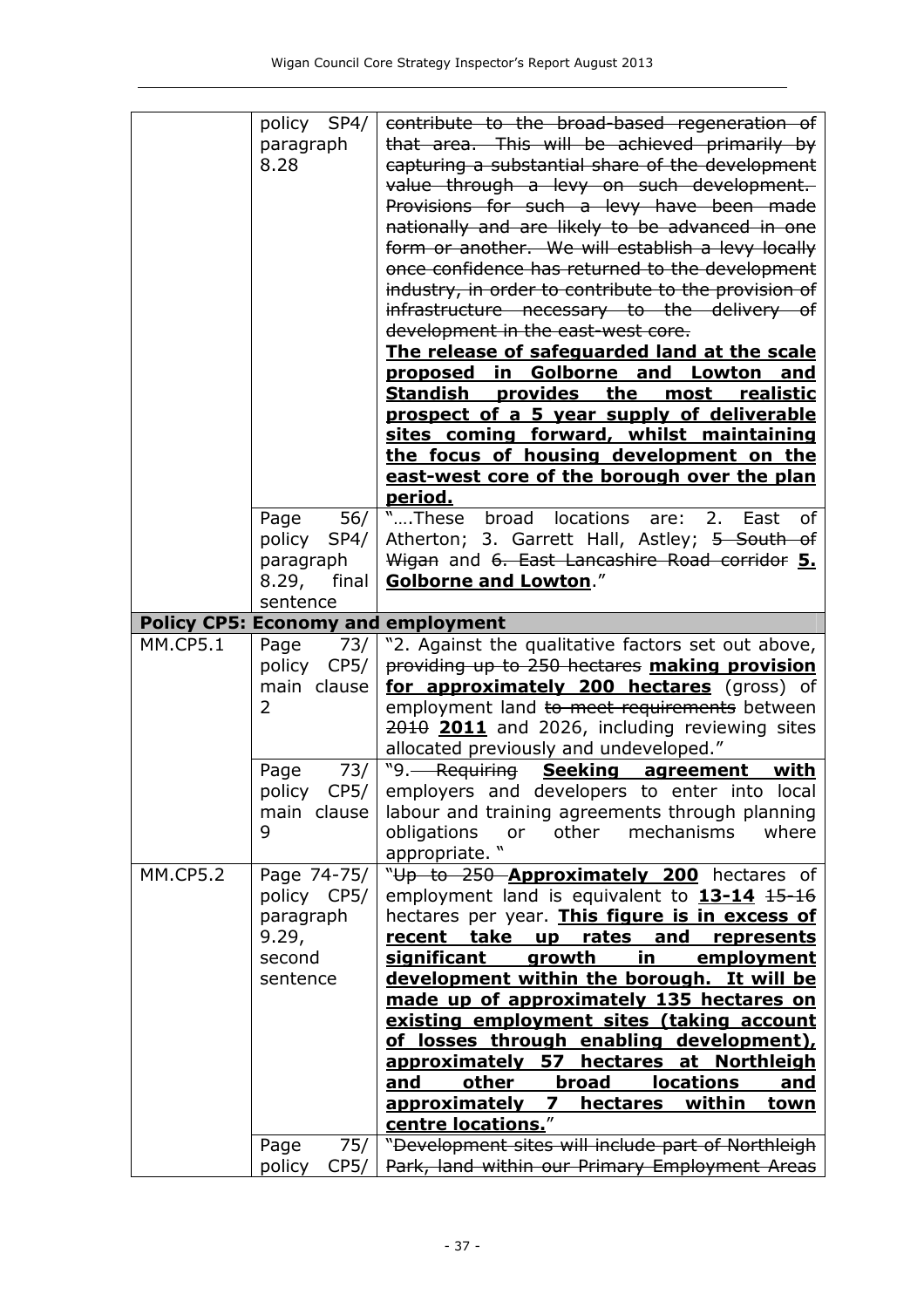|                            | paragraph      | and sites to be identified within our broad                                               |
|----------------------------|----------------|-------------------------------------------------------------------------------------------|
|                            | 9.29,          | locations for new development, including a key                                            |
|                            | fourth, fifth  | location within the M6 Corridor. Other new sites                                          |
|                            | sixth<br>and   | may also need to be identified in a subsequent                                            |
|                            | sentences      | <b>plan in</b> line with this core strategy.—The full                                     |
|                            |                | range of sites will be identified and allocated in                                        |
|                            |                | subsequent development plan documents,                                                    |
|                            |                | beginning with our Allocations Plan or                                                    |
|                            |                | equivalent."                                                                              |
|                            | 75/<br>Page    | See tables in the annex under main modification                                           |
|                            | policy<br>CP5/ | <b>MM.CP5.2</b>                                                                           |
|                            | table          |                                                                                           |
|                            | following      |                                                                                           |
|                            | paragraph      |                                                                                           |
|                            | 9.29           |                                                                                           |
|                            | 76/<br>Page    | "Employers <b>Agreement will be sought with</b>                                           |
|                            | policy CP5/    | employers and developers will be required,                                                |
|                            | paragraph      | through planning obligations, to enter into local                                         |
|                            | 9.30           | labour and training agreements,"                                                          |
| <b>Policy CP6: Housing</b> |                |                                                                                           |
| <b>MM.CP6.1</b>            | 79/<br>Page    | "Allocating sufficient land to meet the borough's                                         |
|                            | CP6/<br>policy | requirements for an average of around 1,000                                               |
|                            | main clause    | additional dwellings per year to 2026. Making                                             |
|                            | $\mathbf{1}$   | provision for an average of at least 1,000                                                |
|                            |                | net additional dwellings per year between                                                 |
|                            |                | <b>2011 and 2026.</b> "                                                                   |
|                            | Page 79/       | "Focusing around 85 at least 80% of new                                                   |
|                            | policy CP6/    | housing in the east-west core of the borough."                                            |
|                            | main clause    |                                                                                           |
|                            | 2              |                                                                                           |
|                            | Page<br>79/    | "Concentrating around 75% of <b>Encouraging</b> new                                       |
|                            | policy<br>CP6/ | housing on previously-developed, brownfield land                                          |
|                            | main clause    | (including the re-use of existing buildings)."                                            |
|                            | 3              |                                                                                           |
|                            | 79/<br>Page    | "Requiring the provision of 25% affordable                                                |
|                            | policy CP6/    | housing on all sites consisting of 10 dwellings or                                        |
|                            | main clause    | more, unless it would be likely to unbalance the                                          |
|                            | 7,<br>first    | local housing market in which case provision                                              |
|                            | paragraph      | would take the form of a financial contribution                                           |
|                            |                | equivalent to the cost of on-site provision.                                              |
|                            |                | Seeking the provision of 25% affordable                                                   |
|                            |                | all sites consisting<br>housing on<br>of 10                                               |
|                            |                | dwellings or more where this is viable.                                                   |
|                            |                | Where this is demonstrated not to be viable,                                              |
|                            |                | reduced level of affordable housing<br>a                                                  |
|                            |                | provision will be negotiated. The approach<br>towards the provision of affordable housing |
|                            |                | will take into account up to date information                                             |
|                            |                | on housing needs in the borough."                                                         |
|                            | Page<br>79/    | "The requirement for on-site provision or                                                 |
|                            | CP6/<br>policy | equivalent financial contribution will be waived,                                         |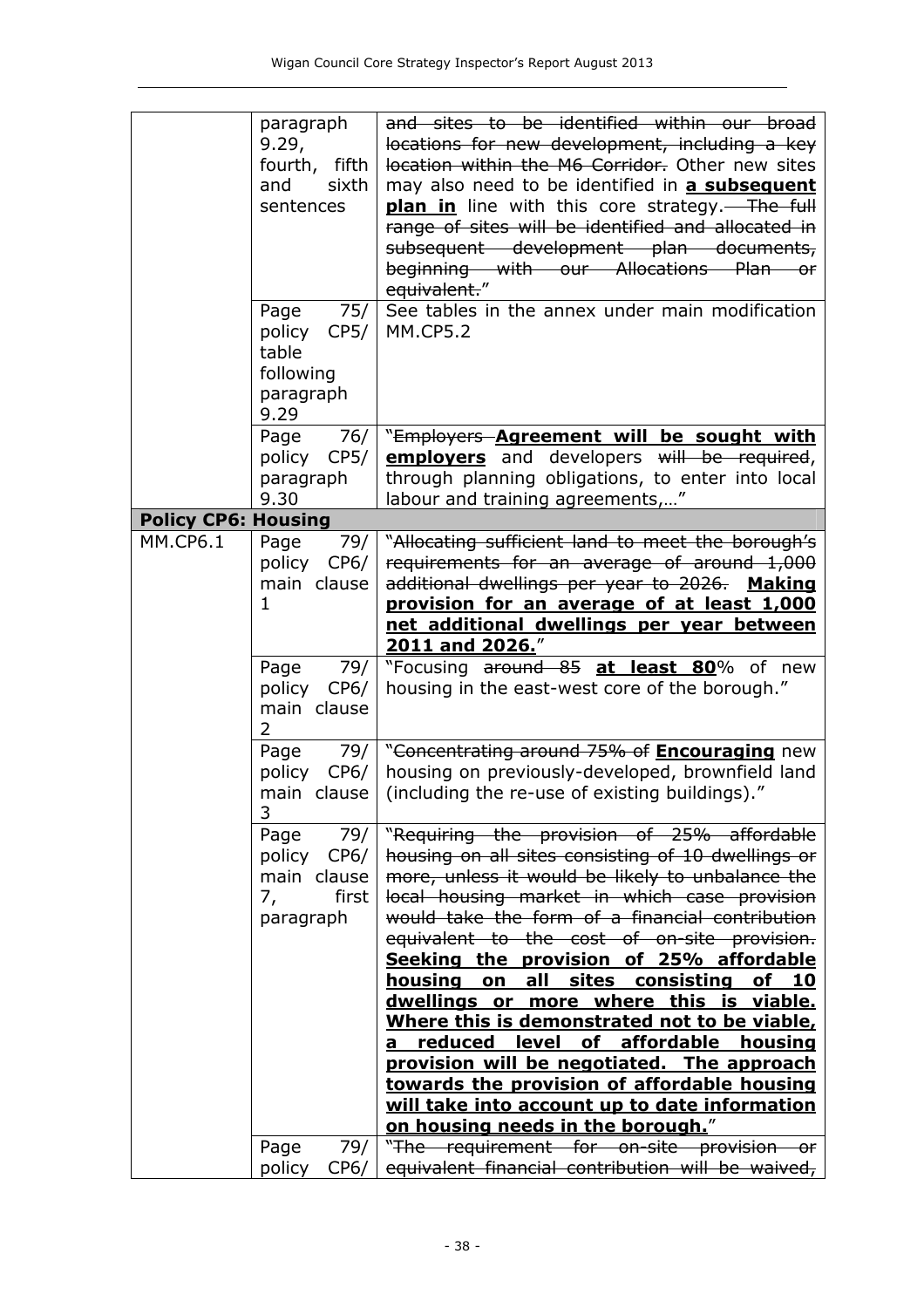|                 | main clause<br>third<br>7,<br>paragraph                                  | reduced or deferred only when and to the extent<br>that a viability appraisal clearly demonstrates<br>that such provision would make the development<br>unviable. The specification for the viability<br>appraisal will need to be agreed with the council."                                                                                                                               |
|-----------------|--------------------------------------------------------------------------|--------------------------------------------------------------------------------------------------------------------------------------------------------------------------------------------------------------------------------------------------------------------------------------------------------------------------------------------------------------------------------------------|
| <b>MM.CP6.2</b> | 80/<br>Page<br>policy<br>CP6/<br>paragraph<br>9.31,<br>last<br>sentence  | "All of the evidence and forecasts demonstrate<br>that around an average of at least 1,000<br>additional new properties need to be provided<br>each per year to cater for need.                                                                                                                                                                                                            |
|                 | 80/<br>Page<br>policy<br>CP6/<br>paragraph<br>9.35                       | "an average of around at least 1,000 additional<br>new homes are required annually to 2026. Sites<br>will be allocated in subsequent development plan.<br>documents. Around 85 At least 80% of this<br>development can be accommodated in the east-<br>west core of the borough, as indicated in the<br>table below <b>Table 9.4</b> , helping to achieve<br>regeneration in those towns." |
|                 | 81/<br>Page<br>policy<br>CP6/<br>table<br>following<br>paragraph<br>9.35 | See tables in the annex under main modification<br>MM.CP6.2 'Spatial distribution<br>of<br>potential<br>housing supply by settlement'                                                                                                                                                                                                                                                      |
|                 | 81/<br>Page                                                              | "As set out in Table 9.5, the potential                                                                                                                                                                                                                                                                                                                                                    |
|                 | policy<br>CP6/<br>new                                                    | housing supply to 2026 is made up of                                                                                                                                                                                                                                                                                                                                                       |
|                 | paragraph                                                                | existing permissions, a key strategic site<br><b>locations</b><br>six<br>broad<br>for<br>and<br>new                                                                                                                                                                                                                                                                                        |
|                 | before                                                                   | development, other sites identified through                                                                                                                                                                                                                                                                                                                                                |
|                 | paragraph                                                                | <b>Housing Land Availability</b><br>the Strategic                                                                                                                                                                                                                                                                                                                                          |
|                 | 9.36                                                                     | Assessment and an allowance for windfall<br>developments."                                                                                                                                                                                                                                                                                                                                 |
|                 | 81/<br>Page                                                              | "Affordability has emerged as an issue in the                                                                                                                                                                                                                                                                                                                                              |
|                 | policy CP6/                                                              | borough in recent years, with an<br>annual                                                                                                                                                                                                                                                                                                                                                 |
|                 | paragraph                                                                | affordable housing shortfall of 277 units, as of                                                                                                                                                                                                                                                                                                                                           |
|                 | 9.36                                                                     | 2011. This equates to indicates a need for over                                                                                                                                                                                                                                                                                                                                            |
|                 |                                                                          | 4,000 4305 affordable units over 15 years.<br>50% should be for social or affordable rent                                                                                                                                                                                                                                                                                                  |
|                 |                                                                          | and 50% as intermediate housing for sale.                                                                                                                                                                                                                                                                                                                                                  |
|                 |                                                                          | A proportion of new housing on sites should be                                                                                                                                                                                                                                                                                                                                             |
|                 |                                                                          | affordable housing subject to viability -<br>our<br>viability evidence shows that the proportion                                                                                                                                                                                                                                                                                           |
|                 |                                                                          | should be 25%. 50% should be for social rent                                                                                                                                                                                                                                                                                                                                               |
|                 |                                                                          | and 50% as intermediate market housing. The                                                                                                                                                                                                                                                                                                                                                |
|                 |                                                                          | requirement for on-site provision<br>or                                                                                                                                                                                                                                                                                                                                                    |
|                 |                                                                          | equivalent financial contribution<br>will<br>be<br>waived, reduced or deferred only when and                                                                                                                                                                                                                                                                                               |
|                 |                                                                          | to the extent that an independent viability                                                                                                                                                                                                                                                                                                                                                |
|                 |                                                                          | appraisal demonstrates that such provision                                                                                                                                                                                                                                                                                                                                                 |
|                 |                                                                          | would make the development unviable. The                                                                                                                                                                                                                                                                                                                                                   |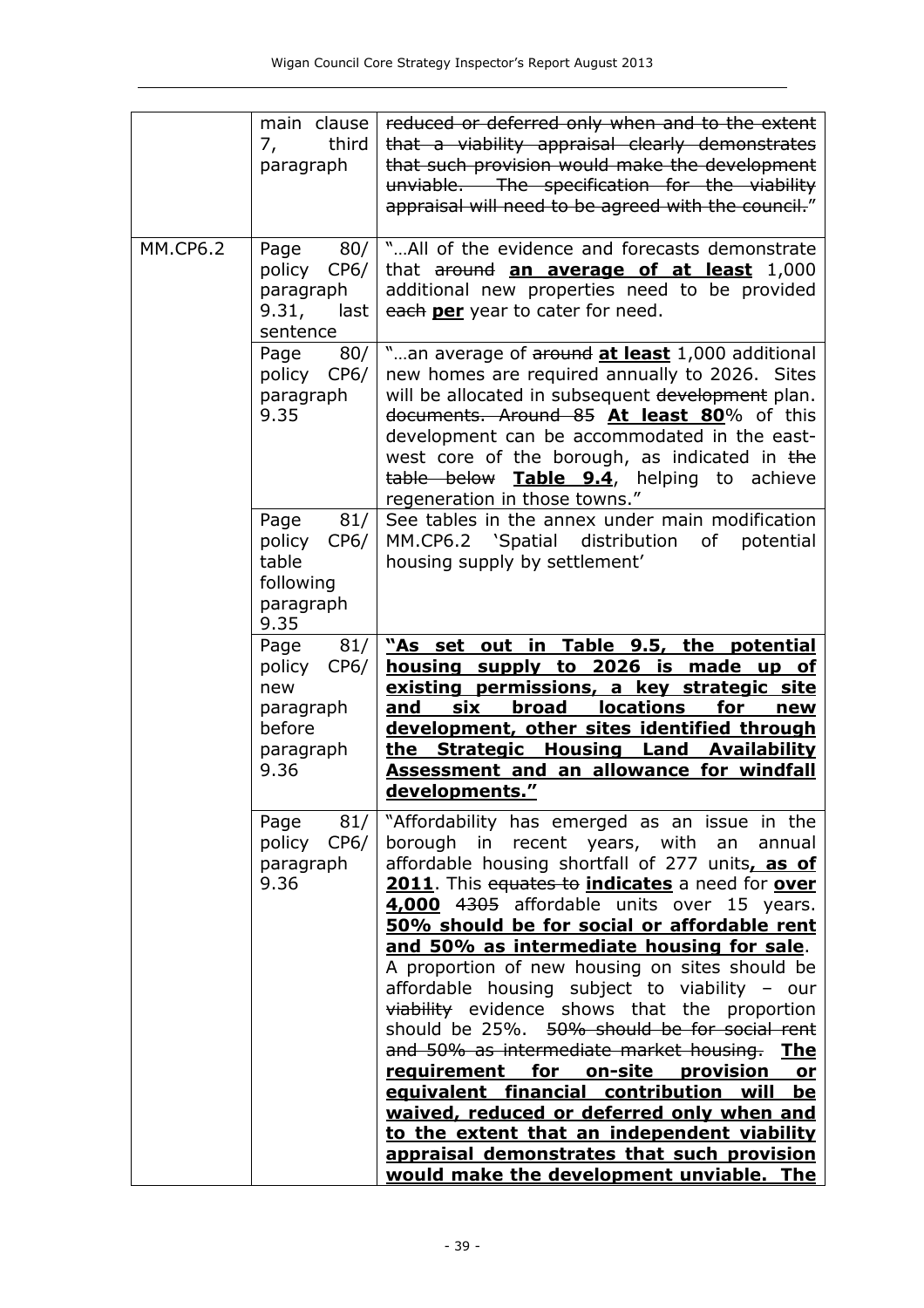|                 |                                            | specification for the viability appraisal will                                                                                                   |
|-----------------|--------------------------------------------|--------------------------------------------------------------------------------------------------------------------------------------------------|
|                 |                                            | need to be agreed with the council. Our                                                                                                          |
|                 |                                            | supplementary planning document on affordable<br>housing will be updated to clarify <b>clarifies</b> the                                         |
|                 |                                            | precise application of the policy."                                                                                                              |
|                 |                                            |                                                                                                                                                  |
|                 | Page<br>81/<br>policy<br>CP6/<br>paragraph | "The trajectory below shows the expected<br>housing unit delivery by year through the period<br>of the Core Strategy; the average annual housing |
|                 | 9.38                                       | requirement of 1,000 units; and the identified<br>supply within the 2010 Strategic Housing Land<br>Availability Assessment. Housing completions  |
|                 |                                            | are expected to increase from their 2010/11<br>rates during the first ten years of the plan as                                                   |
|                 |                                            | conditions within the housing market improve.<br>Supply in the middle part of the period will                                                    |
|                 |                                            | increase significantly as major sites particularly<br>within the broad locations come on stream, and                                             |
|                 |                                            | phasing mechanisms for these large sites and the                                                                                                 |
|                 |                                            | identification of new sites though subsequent<br>development plan documents will need to ensure                                                  |
|                 |                                            | continuation of appropriate supply into the later                                                                                                |
|                 |                                            | period."                                                                                                                                         |
|                 |                                            | <u>The housing trajectory below shows the</u><br>expected rate of delivery for the plan period                                                   |
|                 |                                            | the various potential<br><b>sources</b><br>from<br><u>of</u>                                                                                     |
|                 |                                            | housing land. It illustrates that a five year<br>deliverable sites<br>of<br><u>be</u><br><u>supply</u><br>can                                    |
|                 |                                            | maintained and that there is sufficient                                                                                                          |
|                 |                                            | flexibility in the overall potential supply of                                                                                                   |
|                 |                                            | land to ensure that housing requirements up<br>to 2026 can be met."                                                                              |
|                 | Page<br>82/<br>policy CP6/                 | See table and chart in the annex under main<br>modification MM.CP6.2 'Housing Trajectory'                                                        |
|                 | table<br>new                               |                                                                                                                                                  |
|                 | and revised<br>chart                       |                                                                                                                                                  |
|                 | following                                  |                                                                                                                                                  |
|                 | paragraph<br>9.38                          |                                                                                                                                                  |
|                 | <b>Policy CP7: Accessibility</b>           |                                                                                                                                                  |
| <b>MM.CP7.1</b> | Page<br>85/                                | "2. Wigan Inner Relief Road                                                                                                                      |
|                 | policy<br>CP7/                             | 3. Saddle Link Road                                                                                                                              |
|                 | main clause  <br>1,<br>sub                 | 42. Wigan Transport Hub<br>5. Westleigh-Atherleigh Way link                                                                                      |
|                 | clauses 3-6                                | 6. Westleigh-Leigh Road-Liverpool Road link                                                                                                      |
|                 |                                            | 3. Westleigh Lane to A578 Leigh Road                                                                                                             |
|                 |                                            |                                                                                                                                                  |
|                 |                                            | 4. A579 Atherleigh Way to Westleigh Lane                                                                                                         |
| <b>MM.CP7.2</b> | $88 -$<br>Pages<br>92/<br>policy           | 5. A578 Leigh Road to A58 Liverpool Road"<br>See extract of table as modified in the annex<br>under main modification MM.CP7.2                   |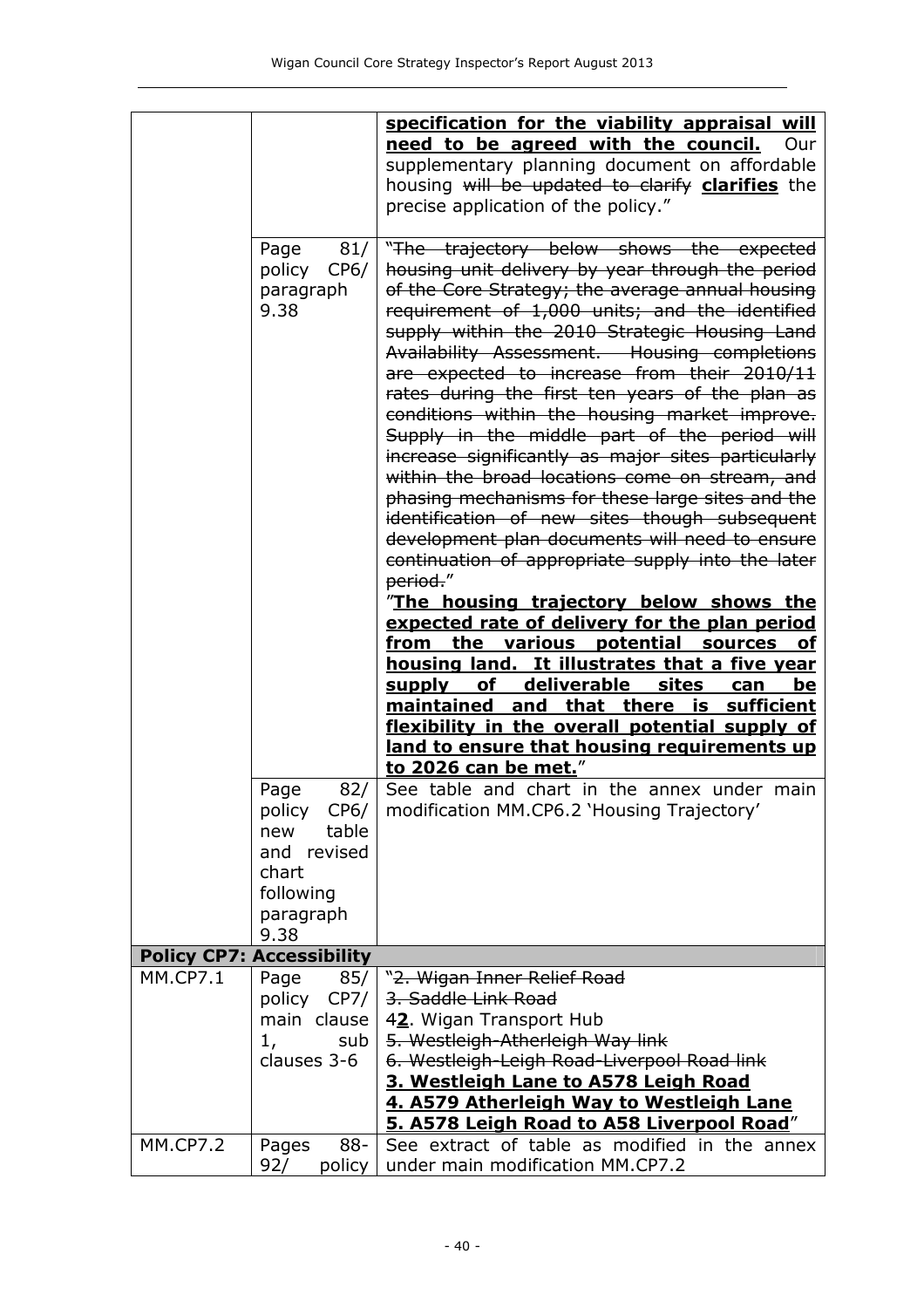|                 | CP7 / Key<br>delivery<br>items table                                              |                                                                                                                                                                                                                                                                                                                                                                                                                                                                                                                                                                                                                            |
|-----------------|-----------------------------------------------------------------------------------|----------------------------------------------------------------------------------------------------------------------------------------------------------------------------------------------------------------------------------------------------------------------------------------------------------------------------------------------------------------------------------------------------------------------------------------------------------------------------------------------------------------------------------------------------------------------------------------------------------------------------|
|                 |                                                                                   | Policy CP8: Green Belt and safeguarded land                                                                                                                                                                                                                                                                                                                                                                                                                                                                                                                                                                                |
| <b>MM.CP8.1</b> | 92/<br>Page<br>CP8/<br>policy<br>first<br>paragraph                               | "The extent of the Green Belt will be maintained<br>with the exception of land near to Junction 25 of<br>the M6 motorway south of Wigan where land will<br>be removed to provide for employment<br>development in accordance with policy SP4. The<br>extent of the area to be removed from the Green<br>Belt will be defined in a subsequent development<br>plan document. There will be no alterations to<br>the boundaries of the Green Belt."                                                                                                                                                                           |
|                 | 92/<br>Page<br>policy<br>CP8/<br>second<br>paragraph                              | "Development within the Green Belt will only be<br>allowed in accordance with national planning<br>Limited infilling or redevelopment will<br>policy.<br>allowed<br>be<br>within the defined<br>continue<br>to<br>boundaries at our 'major existing developed sites<br>at previously-developed, brownfield sites in<br>the Green Belt, in accordance with national<br>St Mary's R.C. High School,<br>planning policy.<br>Astley and Shevington High School are identified<br>as new 'major existing developed sites in the<br>Green Belt'. Their boundaries will be defined in a<br>subsequent development plan document." |
|                 | Page 92 and<br>93 / policy<br>CP8<br>fourth, fifth,<br>sixth<br>and<br>paragraphs | "Safeguarded land within the 'broad locations for<br>new development' and other safequarded land<br>within the 'east-west core' of the borough will be<br>reviewed, and allocated for development in a<br>subsequent development plan document, in<br>accordance with the spatial policies.<br>Outside of the east-west core, The detailed<br>boundaries of safeguarded land will also be<br>reviewed.                                                                                                                                                                                                                     |
|                 |                                                                                   | Remaining safeguarded land will be kept free of<br>permanent development in order to maintain its<br>availability for development in the longer term, in<br>accordance with national planning policy.<br>Outside of the broad locations for<br>new<br>development, the function, status<br><u>and</u><br>detailed boundaries of safeguarded land will<br>be reviewed in a subsequent plan. Where<br>appropriate, sites will be allocated<br><u>for</u><br>development on safeguarded land within the<br>east-west core. Following this review,<br>remaining safeguarded land both within and                               |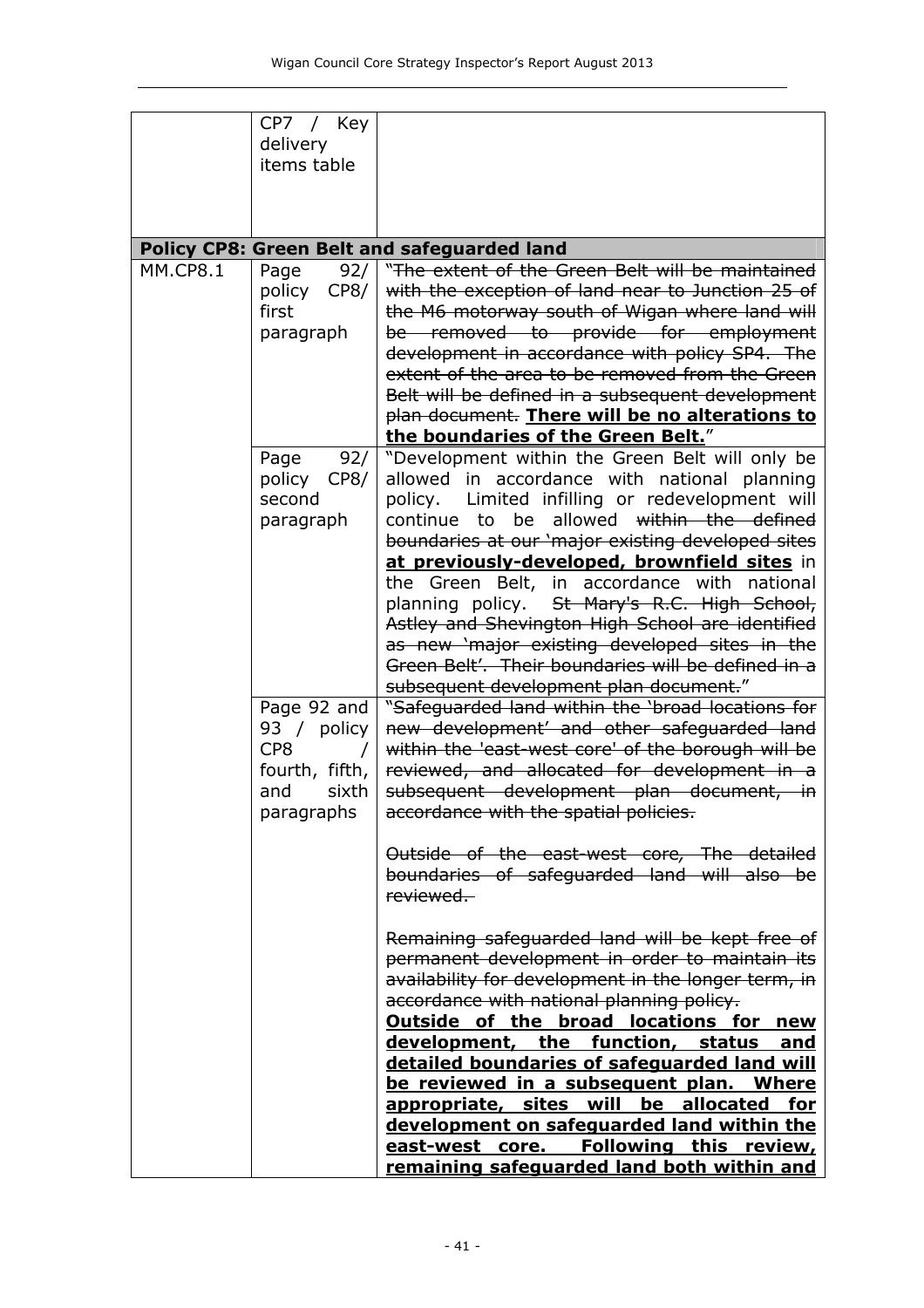|                 |                                                                          | outside of the east-west core will be kept                                                                                                                                                                                                                                                                                                                                                                                                                                                                                                   |
|-----------------|--------------------------------------------------------------------------|----------------------------------------------------------------------------------------------------------------------------------------------------------------------------------------------------------------------------------------------------------------------------------------------------------------------------------------------------------------------------------------------------------------------------------------------------------------------------------------------------------------------------------------------|
|                 |                                                                          | free of permanent development in order to<br>maintain its availability for development in<br>the longer term."                                                                                                                                                                                                                                                                                                                                                                                                                               |
|                 |                                                                          |                                                                                                                                                                                                                                                                                                                                                                                                                                                                                                                                              |
| <b>MM.CP8.2</b> | 93/<br>Page<br>policy CP8/<br>paragraph<br>9.50,<br>second<br>sentence   | "if required and it is a mechanism provided for<br>in national planning policy (PPG2)"                                                                                                                                                                                                                                                                                                                                                                                                                                                       |
|                 | Page<br>93/<br>policy<br>CP8/<br>paragraph<br>9.50,<br>fifth<br>sentence | "Within the east-west core, Four four areas of<br>safeguarded land - South of Hindley, East of<br>Atherton, Garrett Hall at Astley and Landgate at<br>Ashton-in-Makerfield - are 'broad locations for<br>new development' under policy SP4"                                                                                                                                                                                                                                                                                                  |
|                 | 94/<br>Page<br>policy CP8/<br>paragraph<br>9.52                          | "A fifth broad location for new development, the<br>'East Lancashire Road corridor', outside of the<br>east-west core of the borough, includes four<br>areas of safeguarded land. Some of this land will<br>be allocated in a subsequent development plan<br>document, in accordance with policy SP4. The<br>remainder will be retained as safeguarded land.<br>There are also broad locations involving<br>safeguarded land at Golborne and Lowton<br>and Standish, outside the east-west core,<br>within which land will be allocated in a |
|                 |                                                                          | subsequent plan. It may be necessary to<br>permit planning applications for housing on<br>safeguarded land sites in advance of their<br>allocation, in order to ensure an adequate<br>and continuous supply of housing land<br>throughout the plan period."                                                                                                                                                                                                                                                                                  |
|                 | Page<br>94/<br>policy<br>CP8/<br>paragraph<br>9.54                       | "9.54 The two new 'major existing developed<br>sites' at St Mary's RC High School and<br>Shevington High School are both substantially<br>built sites that would be appropriately<br>redeveloped if vacated or to improve provision."                                                                                                                                                                                                                                                                                                        |
|                 | 94/<br>Page<br>policy CP8/<br>Key delivery<br>items table                | See modified table in the annex under main<br>modification MM.CP8.2                                                                                                                                                                                                                                                                                                                                                                                                                                                                          |
|                 | <b>Policy CP11: Historic environment</b>                                 |                                                                                                                                                                                                                                                                                                                                                                                                                                                                                                                                              |
| MM.CP11.1       | 101/<br>Page<br>policy CP11/<br>first<br>sentence                        | "We will <b>protect-conserve</b> and enhance our<br>historic environment thereby helping to make the<br>borough a better place to live, visit and work in<br>by:''                                                                                                                                                                                                                                                                                                                                                                           |
|                 | 101/<br>Page<br>policy CP11/<br>clause 1                                 | "1. Conserving, protecting and enhancing where<br><b>appropriate</b> our heritage assets <b>and</b><br><u>their</u><br><u>settings,</u><br>including<br>scheduled<br>ancient                                                                                                                                                                                                                                                                                                                                                                 |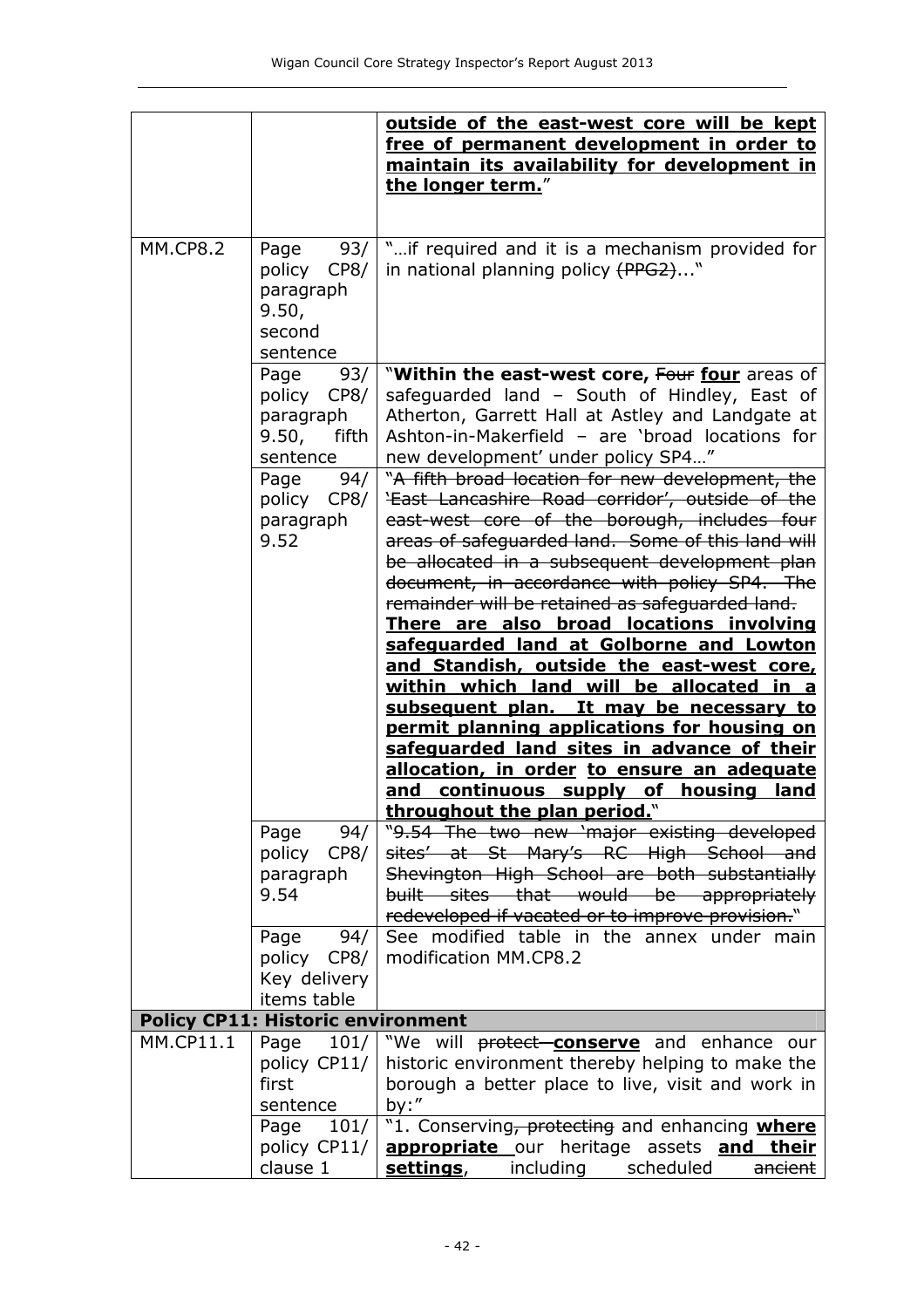|                  |                  | monuments, listed buildings-and their settings,              |
|------------------|------------------|--------------------------------------------------------------|
|                  |                  |                                                              |
|                  |                  | conservation areas, historic parks and gardens, in           |
|                  |                  | accordance with legislation and national planning            |
|                  |                  | policy and our locally listed buildings<br>and               |
|                  |                  | structures, key historic landscape characteristics           |
|                  |                  |                                                              |
|                  |                  | and other important features, in accordance                  |
|                  |                  | with legislation and national planning policy                |
|                  |                  | as appropriate."                                             |
| MM.CP.11.2       | Pages            | See extract of table as modified in the annex                |
|                  | 102,103/         | under main modification MM.CP11.2                            |
|                  | policy CP11/     |                                                              |
|                  |                  |                                                              |
|                  | Key delivery     |                                                              |
|                  | items table      |                                                              |
|                  |                  | Policy CP13: Low-Carbon, decentralised energy infrastructure |
| <b>MM.CP13.1</b> | 106/<br>Page     | "Low-Carbon, decentralised energy infrastructure             |
|                  | policy CP13      | We will help meet our future energy needs and                |
|                  |                  | reduce the impact of energy generation on the                |
|                  |                  |                                                              |
|                  |                  | global climate by:                                           |
|                  |                  | 1. Determining renewable and low carbon                      |
|                  |                  | energy schemes and networks in                               |
|                  |                  | accordance with national policy.                             |
|                  |                  | 2. Requiring new energy schemes and works                    |
|                  |                  | to connect to or be capable of connecting                    |
|                  |                  | to, existing development, as appropriate."                   |
| <b>MM.CP13.2</b> |                  |                                                              |
|                  | $106 -$<br>Pages | "The challenges of climate change are now                    |
|                  | 108 / policy     | accepted. As a result, legislation requires a                |
|                  | CP13             | national reduction of carbon emissions of at least           |
|                  | paragraphs       | 34% by 2020 and 80% by 2050. In 2009 energy                  |
|                  | 9.77-9.84        | generation accounted for roughly 40% of the                  |
|                  | and<br>Key       | United Kingdom's carbon emissions. Our target                |
|                  | delivery         | nationally for energy from renewable sources is              |
|                  | items table      | 15% by 2020. Renewable energy currently                      |
|                  |                  |                                                              |
|                  |                  | contributes less than 1% of our energy                       |
|                  |                  | generation 'mix' in Wigan Borough.                           |
|                  |                  |                                                              |
|                  |                  | The challenges of energy security are also widely            |
|                  |                  | accepted. We produce only 5% of the 'primary                 |
|                  |                  | energy' (coal, oil, gas) we use for energy                   |
|                  |                  | generation: the rest is imported. With global                |
|                  |                  | energy use predicted to be 40% greater in 2030               |
|                  |                  |                                                              |
|                  |                  | compared to 2007, competition for energy and                 |
|                  |                  | prices are very likely to increase substantially.            |
|                  |                  | Those areas that adapt quickly by shifting to                |
|                  |                  | renewable sources are most likely to have                    |
|                  |                  | greater security and stability.                              |
|                  |                  | The shift to a low carbon economy therefore is               |
|                  |                  | just as important for our economies and                      |
|                  |                  | communities as it is for the environment.                    |
|                  |                  | However, our research suggests that there is                 |
|                  |                  | untapped potential equivalent to at least 150 MW             |
|                  |                  |                                                              |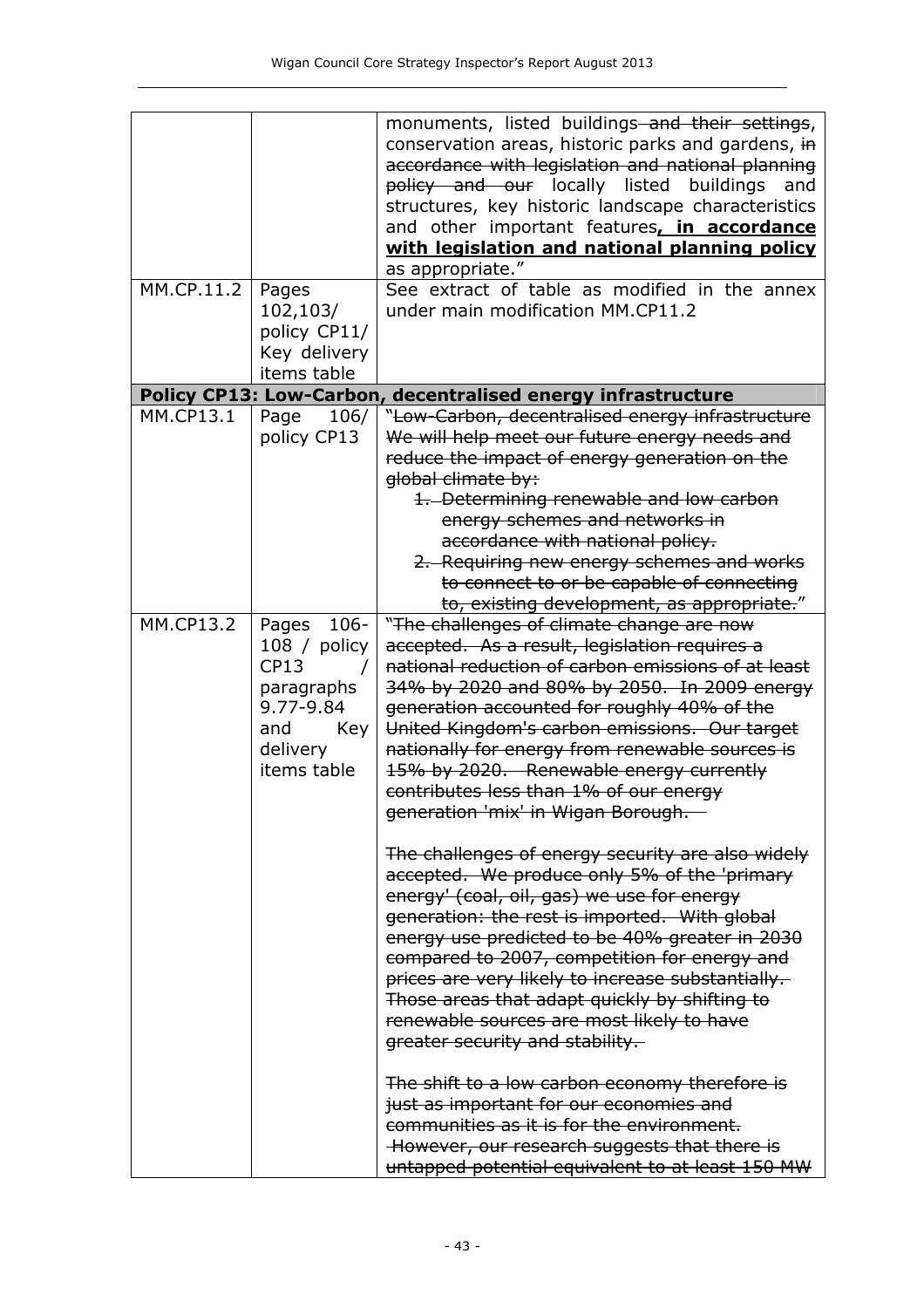| of installed energy generation capacity from low-<br>carbon energy sources across the borough. This<br>is almost twenty times the amount we generate<br>at the moment.                                                                                                                                                          |                                                                           |                                                                     |                                                                                                |                                       |  |  |
|---------------------------------------------------------------------------------------------------------------------------------------------------------------------------------------------------------------------------------------------------------------------------------------------------------------------------------|---------------------------------------------------------------------------|---------------------------------------------------------------------|------------------------------------------------------------------------------------------------|---------------------------------------|--|--|
| Our Energy Studies show us that there are<br>particular areas within the borough that present<br>greater opportunities for low carbon energy<br>schemes. These areas can act as a quide to help<br>determine the most favourable locations for<br>energy developments across the borough.                                       |                                                                           |                                                                     |                                                                                                |                                       |  |  |
| However, no areas will be excluded on principle<br>and further exploration will be required to<br>establish which technologies are suitable at<br>specific locations. Furthermore, the position may<br>change as a result of technological advancement<br>and wider changes such as energy prices and<br>investment incentives. |                                                                           |                                                                     |                                                                                                |                                       |  |  |
| A strategic approach is required because the<br>majority of large scale schemes would need to<br>come on board before 2018 to help us contribute<br>to renewable energy and carbon reduction<br>targets for 2020.                                                                                                               |                                                                           |                                                                     |                                                                                                |                                       |  |  |
| We also need to be proactive to ensure that<br>energy infrastructure and capacity is well planned<br>and delivered and to enable existing development<br>to be linked to and/or benefit from new energy<br>schemes.                                                                                                             |                                                                           |                                                                     |                                                                                                |                                       |  |  |
| It will therefore be necessary to prepare energy<br>plans and explore a variety of funding<br>mechanisms; such as the possibility of partnering<br>with Energy Service Companies, promoting<br>community-led schemes and using public land<br>assets.                                                                           |                                                                           |                                                                     |                                                                                                |                                       |  |  |
| carbon, decentralised energy infrastructure"                                                                                                                                                                                                                                                                                    |                                                                           | Key delivery items: Policy CP13 - Low-                              |                                                                                                |                                       |  |  |
| What?                                                                                                                                                                                                                                                                                                                           | <del>Cost</del><br><del>and</del><br>f <del>unding</del><br>ę.            | <del>Who?</del>                                                     | How?                                                                                           | <b>Wh</b><br><del>en?</del>           |  |  |
| <b>Determining</b><br><b>renewable</b><br>and low<br>carbon<br>energy                                                                                                                                                                                                                                                           | <b>Planning Energy</b><br>fees/Pla<br><del>nning</del><br><b>Services</b> | <del>companie</del><br>s, Wigan<br>Council,<br>resource distributio | <b>Throug</b><br>$ {\sf h\text{-}the} $<br><del>develop</del><br>ment<br>$ $ <del>manage</del> | <del>On</del><br><del>goi</del><br>ng |  |  |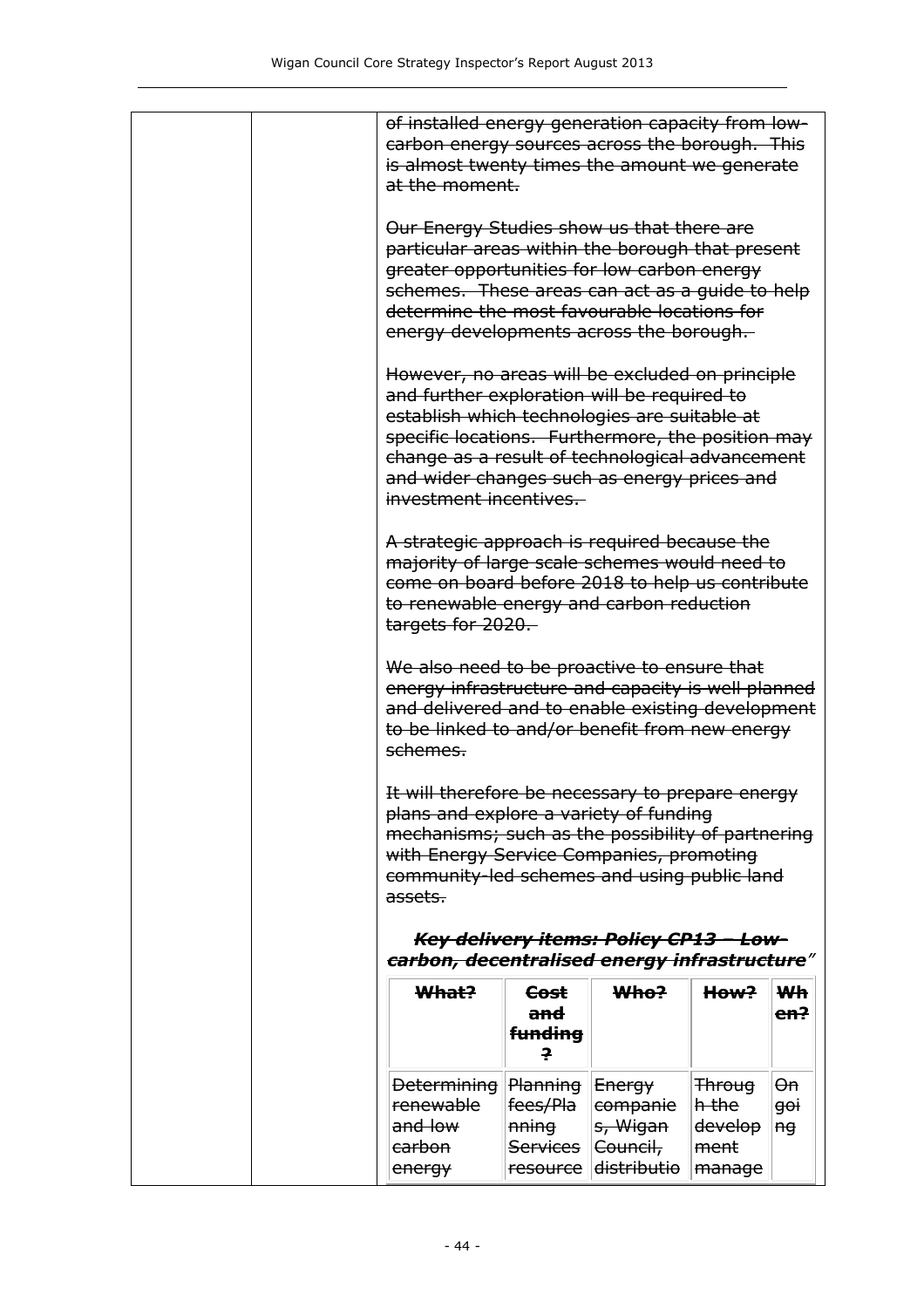|                              |                                                                                                                             | <del>schemes</del><br><del>and</del><br>networks<br>and<br><b>requiring</b><br>them to be<br>capable of<br>connecting<br>to existing<br>developmen<br>ŧ                                                                                                                                                                                                                                                                                                                                                                                                                              | <del>s as</del><br>available | n network ment<br>Public /<br>private /<br>communit<br>y sector<br>partnershi<br><b>P</b> |                    |     |
|------------------------------|-----------------------------------------------------------------------------------------------------------------------------|--------------------------------------------------------------------------------------------------------------------------------------------------------------------------------------------------------------------------------------------------------------------------------------------------------------------------------------------------------------------------------------------------------------------------------------------------------------------------------------------------------------------------------------------------------------------------------------|------------------------------|-------------------------------------------------------------------------------------------|--------------------|-----|
|                              |                                                                                                                             | <b>Policy CP14: Low-carbon development</b>                                                                                                                                                                                                                                                                                                                                                                                                                                                                                                                                           |                              |                                                                                           |                    |     |
| $MM.CP14.\overline{1}$       | 108/<br>Page<br>policy CP14/<br>main clause<br>108/<br>Page<br>policy CP14/<br>main clause<br>2                             | "1. Requiring <b>Encouraging</b> all development<br>where relevant"<br>"2. Requiring proposals fore <b>Encouraging those</b><br>proposing residential development of 10 units or<br>more"                                                                                                                                                                                                                                                                                                                                                                                            |                              |                                                                                           |                    |     |
| <b>MM.CP14.2</b>             | Page 109/                                                                                                                   |                                                                                                                                                                                                                                                                                                                                                                                                                                                                                                                                                                                      |                              |                                                                                           |                    |     |
|                              | policy CP14/<br>paragraph<br>9.89                                                                                           | "Developments-Those proposing<br>developments above the published thresholds<br>will also be expected <b>encouraged</b> to prepare an<br>a carbon reduction statement"                                                                                                                                                                                                                                                                                                                                                                                                               |                              |                                                                                           |                    |     |
| <b>Policy CP16: Minerals</b> |                                                                                                                             |                                                                                                                                                                                                                                                                                                                                                                                                                                                                                                                                                                                      |                              |                                                                                           |                    |     |
| MM.CP16.1                    | Page<br>115/<br>policy CP16/<br>clause<br>new<br>following<br>clause 3<br>Page<br>policy CP16/<br>new clause  <br>following | "Facilitating the movement of minerals by<br>rail or canal where feasible or practicable."<br>115/ $\vert$ "Giving due consideration to lowland bog as<br>a valuable habitat and carbon sink and only<br>permitting peat extraction where areas of<br>degraded lowland bog arising from previous                                                                                                                                                                                                                                                                                     |                              |                                                                                           |                    |     |
| <b>MM.CP16.2</b>             | clause 5                                                                                                                    | peat-working require restoration."                                                                                                                                                                                                                                                                                                                                                                                                                                                                                                                                                   |                              |                                                                                           |                    |     |
|                              | 115/<br>Page<br>policy CP16/<br>paragraph<br>9.106<br>116/<br>Page<br>policy CP16/                                          | "Greater<br>required to contribute towards the sub-<br>regional apportionment of aggregates (0.43<br>million tonnes of land won sand and gravel<br>per year and 1.32 million tonnes of crushed<br>rock per year). Greater Manchester currently<br>has a need for some 0.26 million tonnes of land-<br>won sand and gravel per year and 1.65 million<br>tonnes of crushed rock per year. Collectively<br>these are known as aggregates and are used<br>primarily in the construction industry."<br>See extract of table as modified in the annex<br>under main modification MM.CP16.2 | <b>Manchester</b>            |                                                                                           | <b>authorities</b> | are |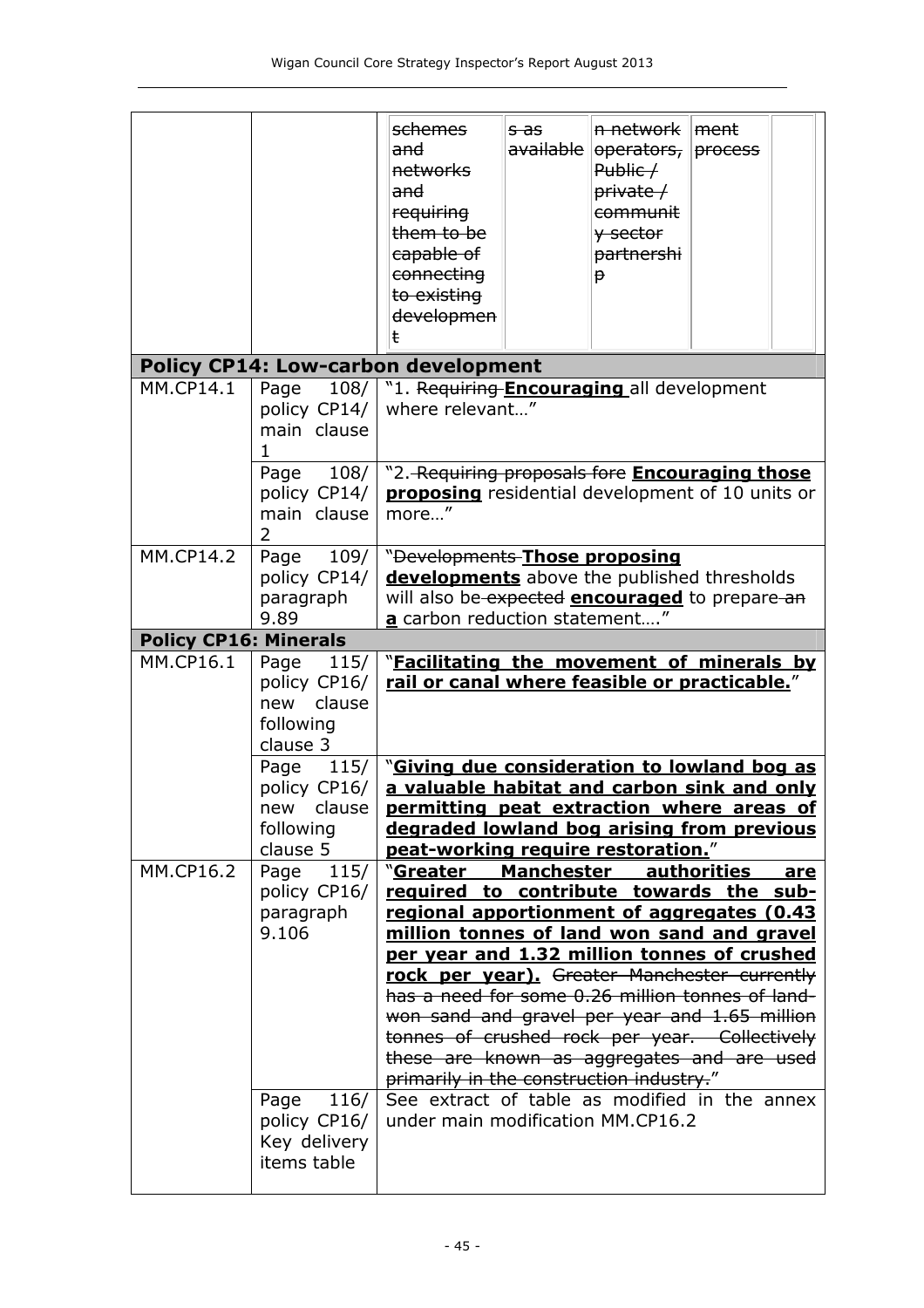|                               | <b>Policy CP19: Developer contributions</b>                                       |                                                                                                                                                                                                                                                                                                        |
|-------------------------------|-----------------------------------------------------------------------------------|--------------------------------------------------------------------------------------------------------------------------------------------------------------------------------------------------------------------------------------------------------------------------------------------------------|
| <b>MM.CP19.1</b>              | Page<br>124/<br>policy CP19/<br>clause 1                                          | "1.<br>Ensuring that development<br>funds,<br><b>or</b><br>contributes to the funding of, necessary off-site<br>works or programmes, in accordance with the<br>provisions of legislation, national planning policy<br>and other local planning policies and provided<br>that it is viable."            |
| <b>MM.CP19.2</b>              | 125/<br>Page<br>policy CP19/<br>paragraph<br>9.126                                | "Financial contributions secured through planning<br>obligations and the community infrastructure levy<br>will be closely monitored so as to provide to<br>ensure that they will not threaten the<br>viability of development and thereafter that<br>a full audit trail of expenditure is maintained." |
| <b>Section 10: Monitoring</b> |                                                                                   |                                                                                                                                                                                                                                                                                                        |
| MM.Mon1.1                     | $126 -$<br>Page<br>134/ section<br>10/<br>table<br>following<br>paragraph<br>10.1 | See modified table in the annex under main<br>modification MM.Mon1.1                                                                                                                                                                                                                                   |
|                               |                                                                                   | Appendix A: Replacement of saved Unitary Development Plan policies                                                                                                                                                                                                                                     |
| MM.App1.1                     | $136 -$<br>Page<br>139/<br>appendix A/<br>table<br>following<br>paragraph<br>A.2  | of the table as modified in the<br>See extracts<br>annex under main modification MM. App1.1                                                                                                                                                                                                            |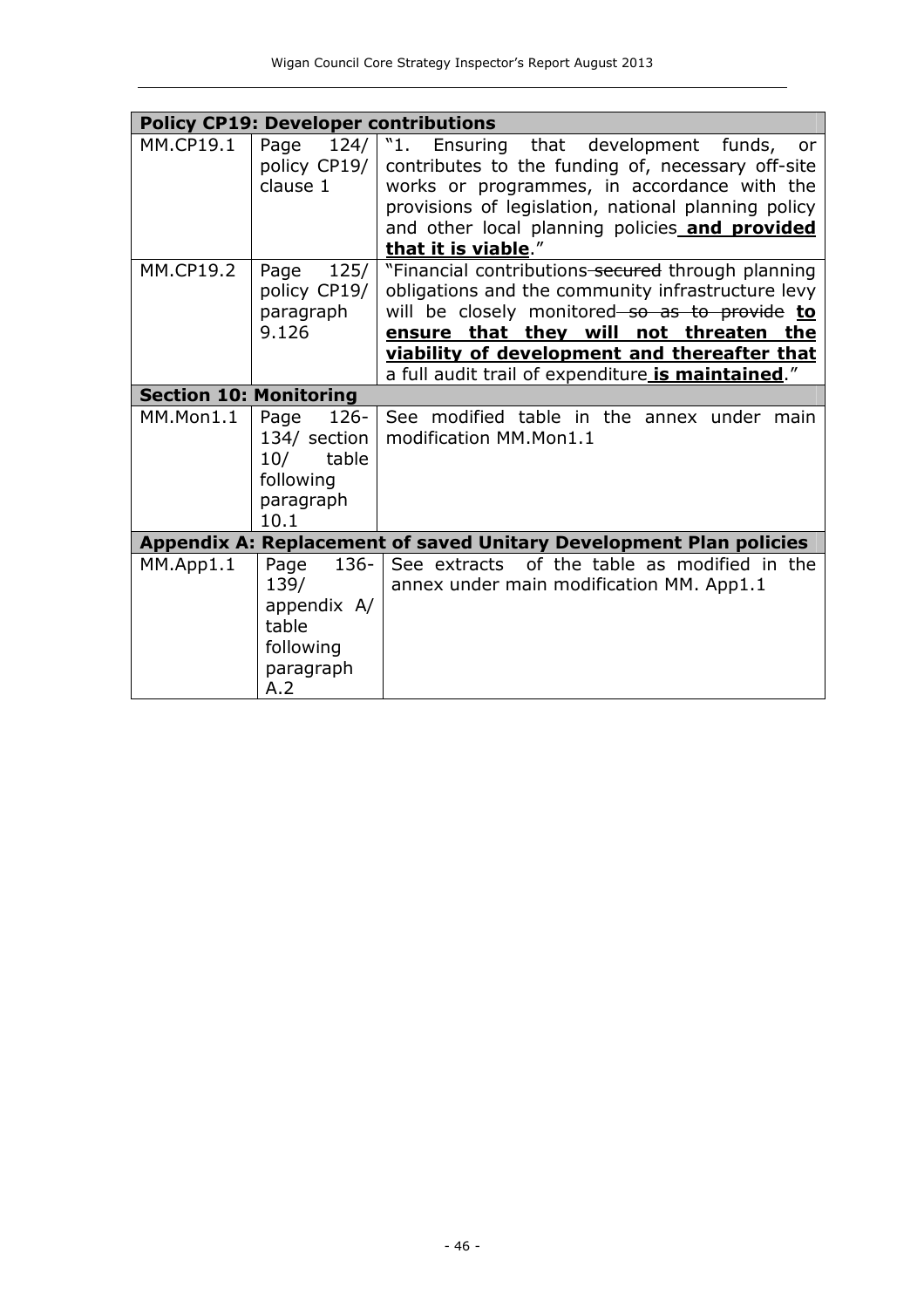# **Annex: Main modifications to tables, charts and diagrams**

Main modification numbers in the headings above the tables refer to the modifications in the schedule of main modifications.

#### **Main modification MM.SP1.2 Core Strategy – Key diagram**

#### **Delete:**



| Key                                                                     | Policy<br>Number                          |                                                                                                    | Policy<br>Number |
|-------------------------------------------------------------------------|-------------------------------------------|----------------------------------------------------------------------------------------------------|------------------|
| East West Core - Focus<br>for New Development<br>(85% of total housing, | SP <sub>1</sub><br>CP <sub>5</sub><br>CP6 | East Lancashire Road Broad<br>$\Gamma$<br>Location for New Development<br><b>Site Options</b><br>٠ | $SP4 - 6$        |
| 98% of total employment)                                                |                                           | Greenheart                                                                                         | SP <sub>5</sub>  |
| <b>Key Transport Links</b><br>Rail                                      | SP <sub>1</sub>                           | Existing Key Development Commitments<br>$\div$                                                     |                  |
| -Road                                                                   | CP <sub>5</sub>                           | Principal Park<br>$\mathbf{v}$                                                                     |                  |
| Sub Regional Centre                                                     |                                           | Township Park<br>×<br>Local Nature Reserve<br>٠                                                    | CP <sub>2</sub>  |
| Main Centre<br><b>Town Centre</b>                                       | SP <sub>2</sub>                           | -La New Transport Infrastructure<br>1.4 Wigan Transport Hub                                        | CP7              |
| <b>Local Centre</b>                                                     |                                           | Safeguarded Land                                                                                   |                  |
| Key Strategic Site                                                      | SP <sub>3</sub>                           | Green Belt                                                                                         | CP8              |
| Broad Locations for New Development                                     | $SP4 - 1 - 5$                             | Urban Area                                                                                         |                  |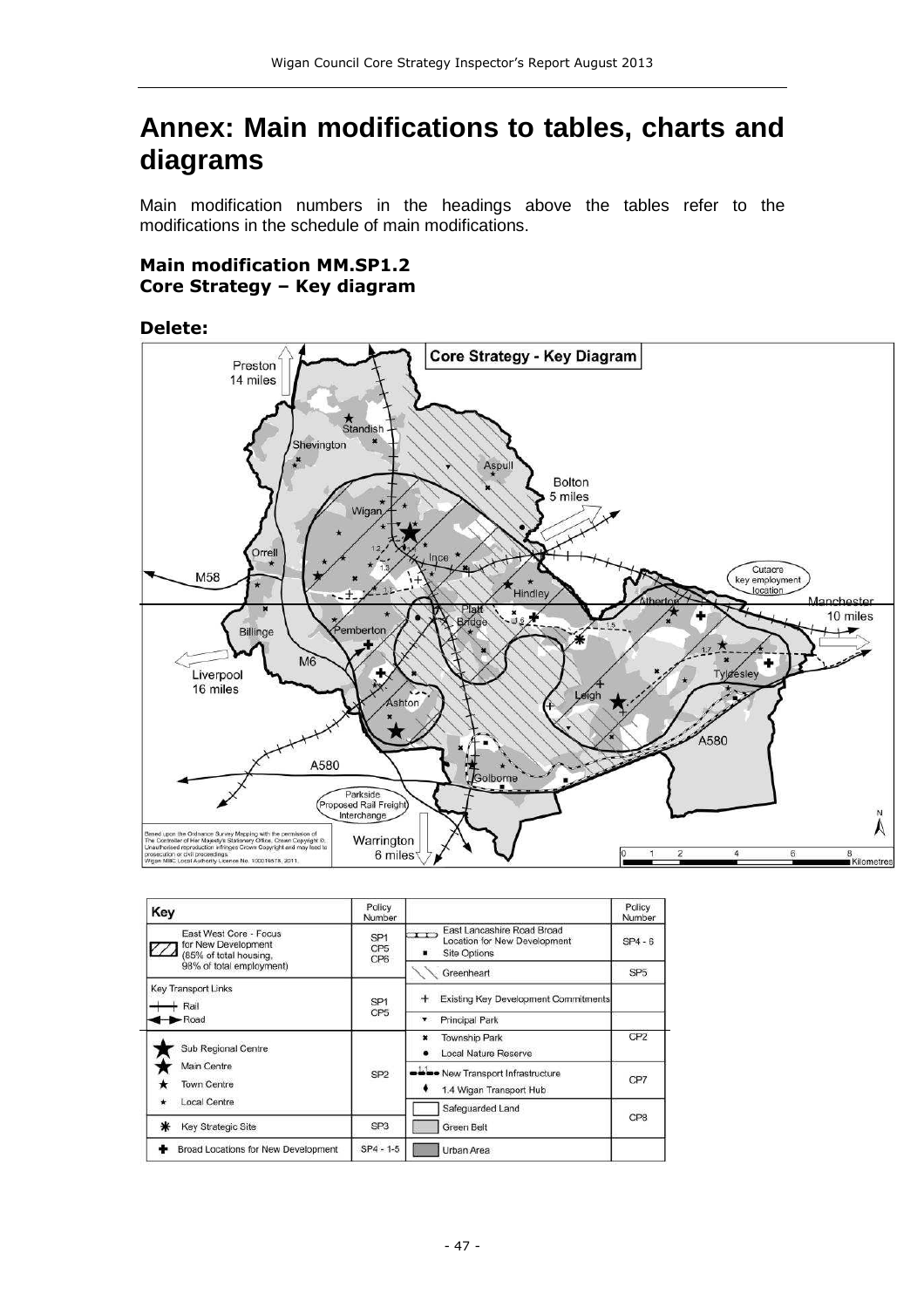# **Replace with:**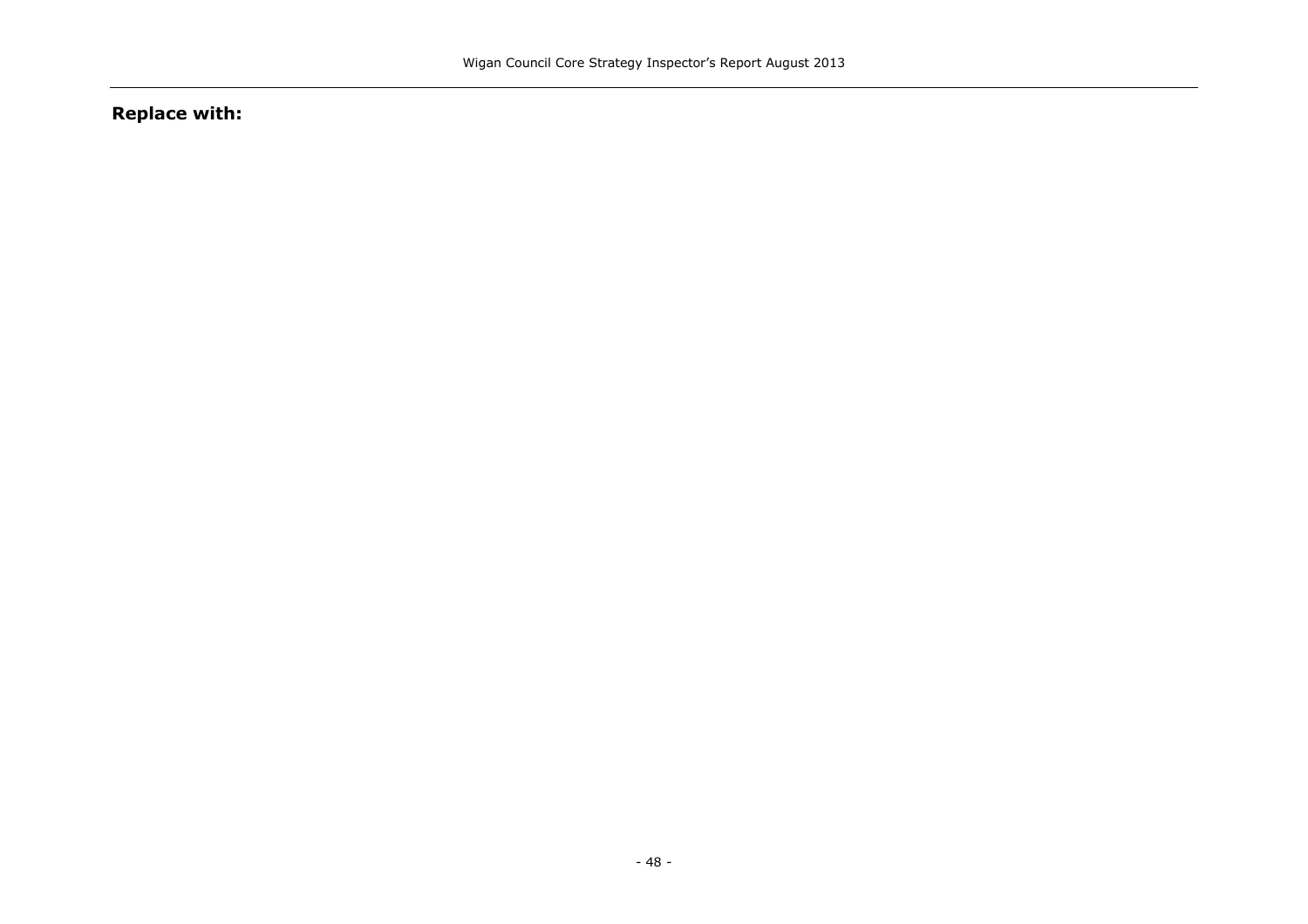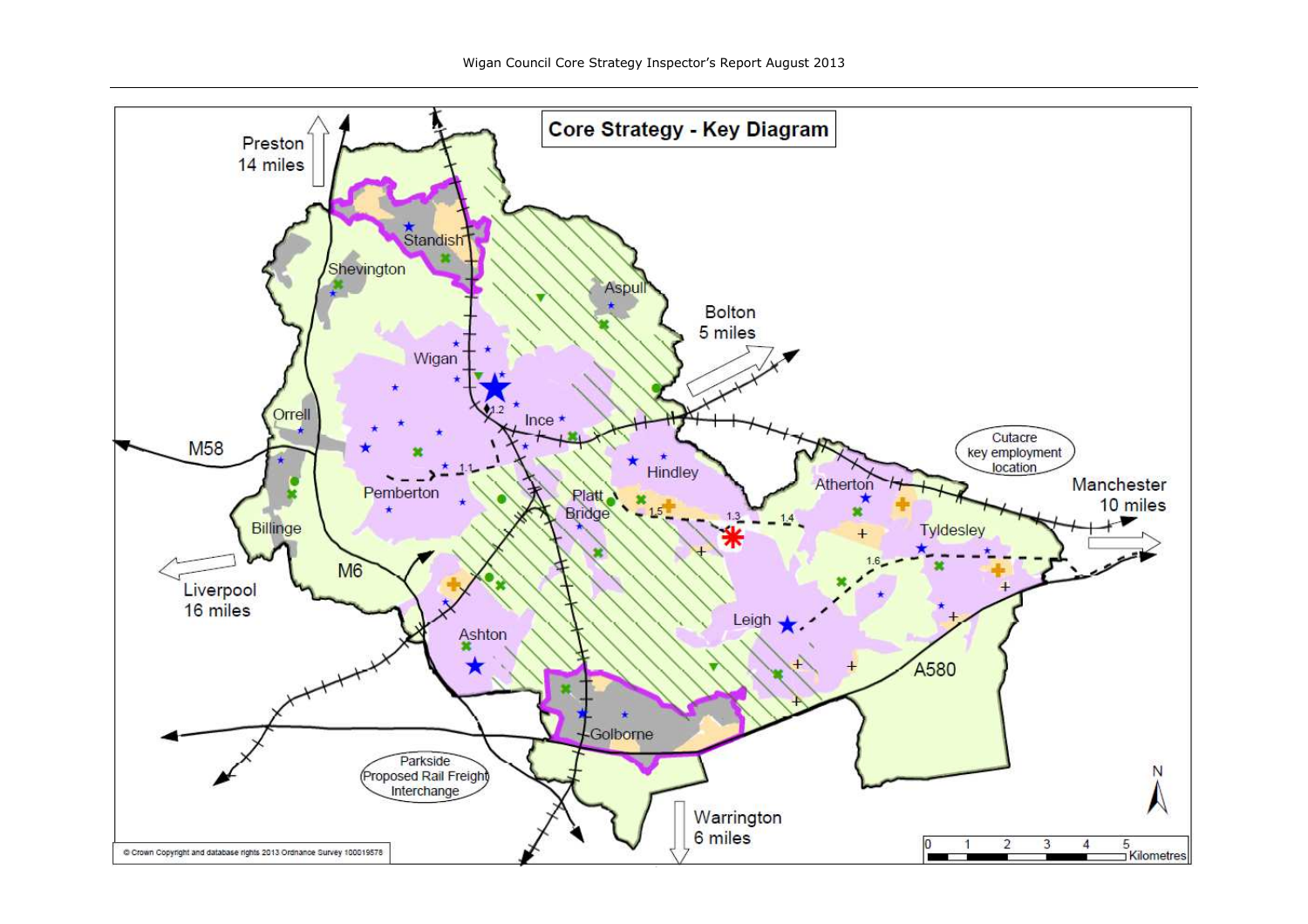# **Key**

| <b>Key</b> |                                                                                         | <b>Policy</b>                                         |   |                                                            | <b>Policy</b>                      |
|------------|-----------------------------------------------------------------------------------------|-------------------------------------------------------|---|------------------------------------------------------------|------------------------------------|
|            | Urban area within the East West Core<br>(80% of total housing, 98% of total employment) | SP <sub>1</sub><br>CP <sub>5</sub><br>CP <sub>6</sub> |   | Greenheart                                                 | SP <sub>5</sub>                    |
|            | Urban area outside the East West Core                                                   |                                                       |   |                                                            |                                    |
|            | <b>Sub Regional Centre</b>                                                              |                                                       |   |                                                            |                                    |
| ★★         | <b>Main Centre</b>                                                                      | SP <sub>2</sub>                                       | × | <b>Principal Park</b><br><b>Township Park</b>              | CP <sub>2</sub>                    |
|            | <b>Town Centre</b>                                                                      |                                                       |   | <b>Local Nature Reserve</b>                                |                                    |
|            | <b>Local Centre</b>                                                                     |                                                       |   |                                                            |                                    |
| ∗          | <b>Key Strategic Site</b>                                                               | SP3                                                   |   | Rail<br>Road                                               | CP <sub>5</sub><br>SP <sub>1</sub> |
|            | Broad Locations for New Development in the<br><b>East West Core</b>                     | SP4: 1-5                                              |   | New Transport Infrastructure<br><b>Wigan Transport Hub</b> | CP7                                |
| $\ddot{}$  | Other Safeguarded Land in the East West Core                                            | CP8                                                   |   | Safeguarded Land                                           | CP8                                |
| an an      | Broad Locations for New Development at<br>Standish and Golborne and Lowton              | SP4: 6-7                                              |   | <b>Green Belt</b>                                          | CP8                                |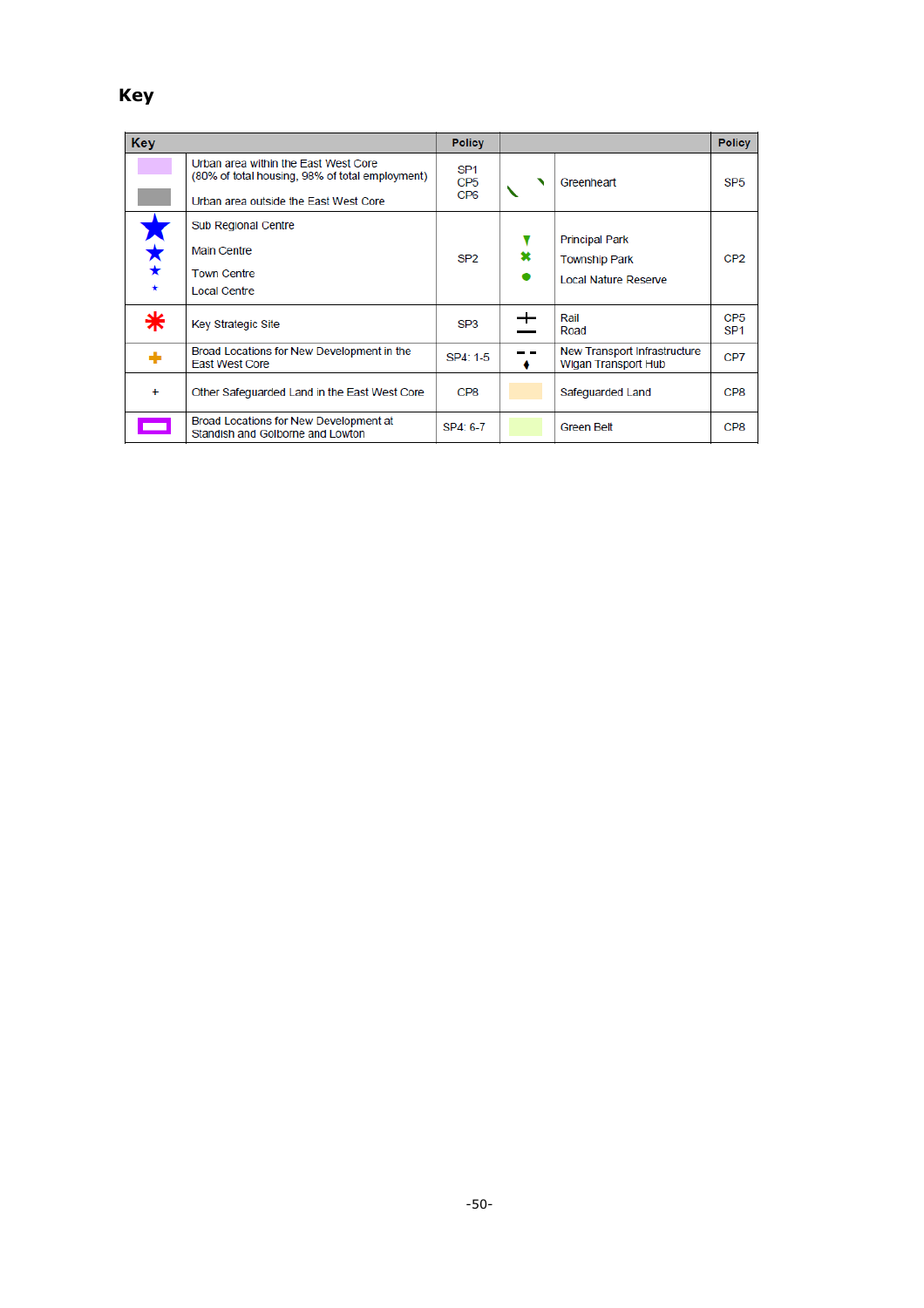## **Main modification MM.SP3.2 Key delivery items: policy SP3 'A key strategic site – Northleigh Park**

| What?                                                                                                                                                                               | <b>Cost and</b><br>funding?                                                                                                   | Who?                                                                                                                                                                           | How?                                                                                                                                                                                         | When?                                                                                                                                         |
|-------------------------------------------------------------------------------------------------------------------------------------------------------------------------------------|-------------------------------------------------------------------------------------------------------------------------------|--------------------------------------------------------------------------------------------------------------------------------------------------------------------------------|----------------------------------------------------------------------------------------------------------------------------------------------------------------------------------------------|-----------------------------------------------------------------------------------------------------------------------------------------------|
| <del>Around -</del><br>housing<br><u> Approxim-</u><br>ately 1,100 landowners<br>homes,<br>8<br>of<br>hectares<br>new<br>employment<br>development<br>and a<br>local<br>centre      | <del>44</del> Costs<br>hectares of known. Funded developers,<br>by<br>developers and Wigan Council                            | notlPrivate<br>private landowners,                                                                                                                                             | Development-<br>site<br>Phase $1 - 751$ development<br><u>homes</u><br><b>Phase</b><br>$\mathbf{2}$<br><b>Balance</b><br>of<br>housing<br>and<br>hectares<br>οf<br>employment<br>development | of 50% houses<br>years 0-5, 47%<br>years 6-10 and<br>3%years 11<br>$+5r$<br>employment<br>$ {\mathsf{years}}$ 6-15<br>2013-2022<br>82023-2026 |
| 18 hectares of Costs<br>green<br>infrastructure  by<br>open)<br>walking<br>cycling routes,<br>flood<br>mitigation and<br>wildlife space)                                            | known. Funded developers,<br>space, developers and Wigan Council<br>and landowners.                                           | not Private<br>private landowners,                                                                                                                                             | <b>Development</b><br>$site =$<br>Phase <sub>1</sub><br>hectares<br>green<br>infrastructure<br>$\overline{\mathbf{2}}$<br><b>Phase</b><br>of<br>hectares<br>green<br>infrastructure          | of 50% in years<br>  <del>0−5, 50% in</del>  <br>$9$ years 6-15<br>of 2013-2022<br>92023-2026                                                 |
| $to$ the $A578$<br>Leigh Road                                                                                                                                                       | A link road £7.3M funded Private<br>from the A579 by developers developer,<br>Atherleigh Way and landowners landowners,       | Wigan Council                                                                                                                                                                  | Site development By end of year<br>$ $ conditional on $ 5$ or phase 1<br>provision of road                                                                                                   |                                                                                                                                               |
| Link<br><u>from</u><br>Westleigh<br><b>Lane to Leigh and</b><br><b>Road</b><br><b>Link</b><br><u>road £5</u><br><u>from</u><br><b>Atherleigh</b><br>Way<br><b>Westleigh</b><br>Lane | <u>road £3.8</u><br><u> funded</u><br>developers<br>landowners.<br><b>funded</b><br>developers<br>to and<br><b>landowners</b> | million Private<br><u>by developers,</u><br>landowners,<br><b>Wigan Council homes</b><br>million Private<br>by developers,<br><u>landowners,</u><br><b>Wigan Council homes</b> | <b>Prior</b><br><u>construction</u><br><u>of</u><br>400<br>more than<br><b>Prior</b><br>construction<br>of<br>751<br>than<br>more                                                            | to By 2018<br>to By 2022                                                                                                                      |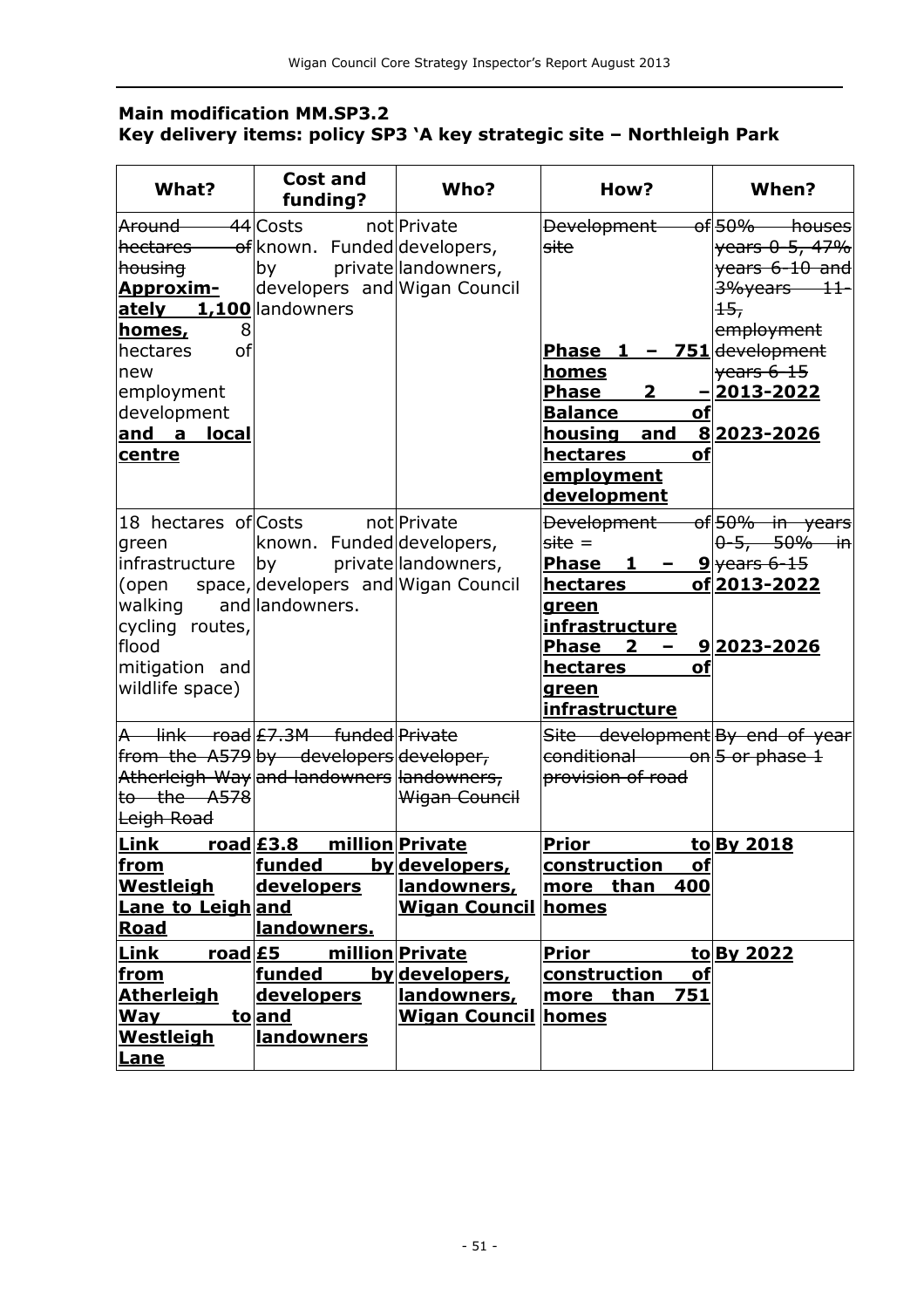#### **Main modification MM.CP5.2 Spatial distribution of new employment development**

Spatial distribution of new employment development by Township, 2010-2026 (indicative)

| <b>Township</b>                                                 | $\frac{\Omega}{\Omega}$ |
|-----------------------------------------------------------------|-------------------------|
| Wigan (including Winstanley<br><del>New</del><br><del>and</del> | 37                      |
| Springs)                                                        |                         |
| Hindley and Abram                                               | 49                      |
| Ashton and Bryn                                                 | 22                      |
| <del>eigh</del>                                                 | 7                       |
| <b>Atherton</b>                                                 | 6                       |
| <b>Tyldesley and Astley</b>                                     |                         |
| <del>Golborne and Lowton</del>                                  |                         |
| Standish, Aspull and Shevington (excluding                      |                         |
| New Springs)                                                    |                         |
| Orrell and Billinge (excluding Winstanley)                      |                         |

## **Table 9.2: Spatial distribution of new employment development by settlement, 2011-2026 (indicative)**

| <b>Settlement</b>             | $\frac{1}{2}$           |
|-------------------------------|-------------------------|
| <b>Within east-west core</b>  | 98                      |
| Wigan                         | 26                      |
| <b>Ashton</b>                 | 29                      |
| <b>Hindley</b>                | 15                      |
| <u>Leigh</u>                  | <u> 11</u>              |
| Atherton                      | $\overline{\mathbf{2}}$ |
| <b>Tyldesley and Astley</b>   | $\overline{a}$          |
| <b>Platt Bridge</b>           | <u>0</u>                |
| <b>Outside east west core</b> | $\overline{\mathbf{2}}$ |
| <b>Golborne and Lowton</b>    |                         |
| <b>Standish</b>               |                         |
| <b>Shevington</b>             | <u>0</u>                |
| <u>Aspull</u>                 | <u>0</u>                |
| Orrell                        |                         |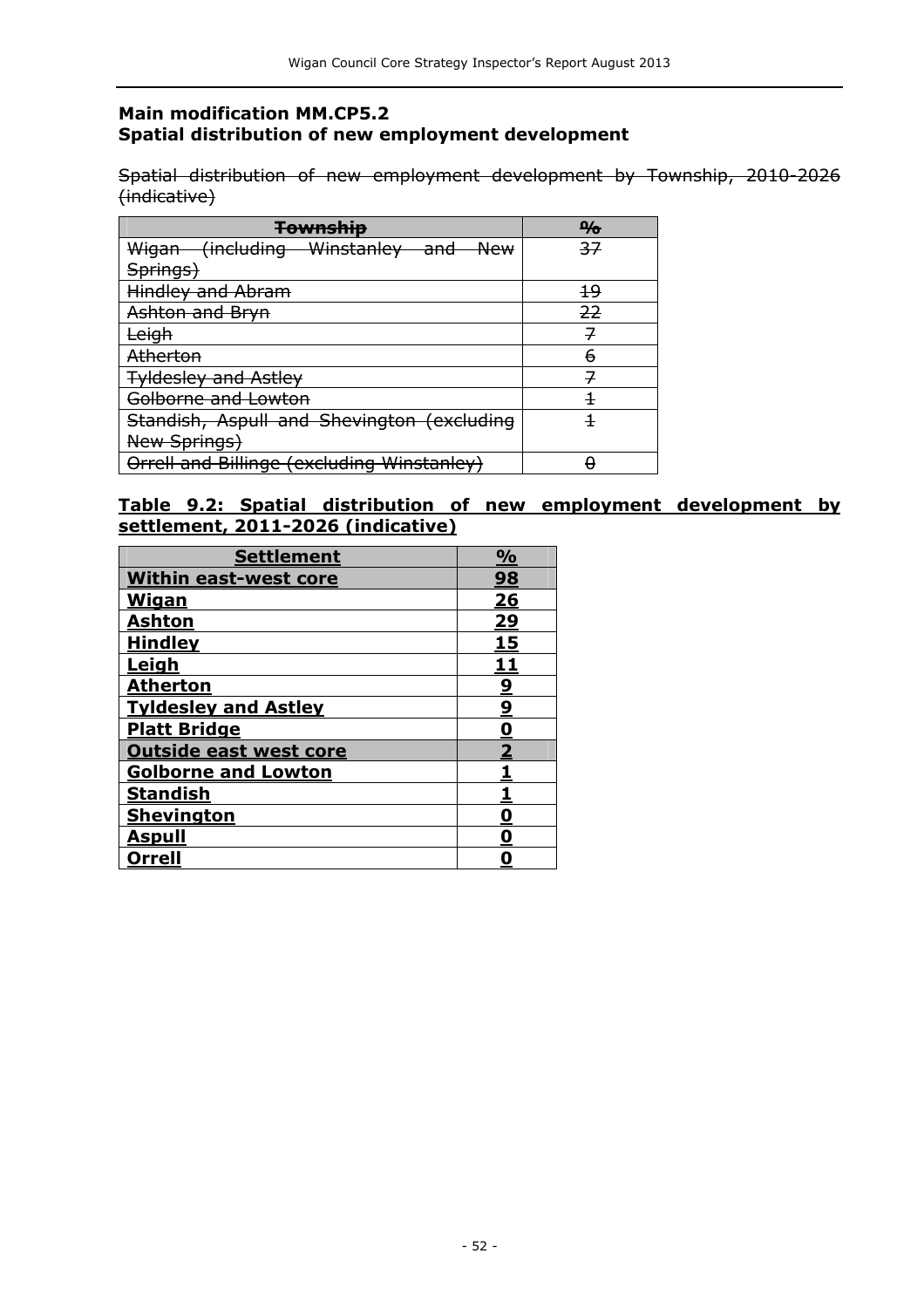## **Main modification MM.CP6.2 Spatial distribution of new housing development**

## **Spatial distribution of new housing by Township, 2010-2026 (indicative)**

| <b>Township</b>                                                 | $\frac{\Delta}{\sigma}$ |
|-----------------------------------------------------------------|-------------------------|
| Wigan (including Winstanley<br><del>New</del><br><del>and</del> | -24                     |
| <del>Springs)</del>                                             |                         |
| Hindley and Abram                                               | <del>23</del>           |
| Ashton and Bryn                                                 | 19                      |
| ∟eigh                                                           | 5                       |
| <b>Atherton</b>                                                 | 9                       |
| <b>Tyldesley and Astley</b>                                     |                         |
| <del>Golborne and Lowton</del>                                  | 6                       |
| Standish, Aspull and Shevington (excluding                      |                         |
| New Springs)                                                    |                         |
| Orrell and Billinge (excluding Winstanley)                      |                         |

#### **Table 9.4: Spatial distribution of potential housing supply by settlement, 2011-2026 (indicative)**

| <b>Settlement</b>                                   | <b>Estimated number</b><br>of dwellings | % of total<br><u>provision</u> |
|-----------------------------------------------------|-----------------------------------------|--------------------------------|
|                                                     |                                         |                                |
| Within the east-west core of the borough            |                                         |                                |
| <b>Wigan</b>                                        | 4,836                                   | <u> 26</u>                     |
| <b>Hindley</b>                                      | <u>1,704</u>                            |                                |
| <b>Platt Bridge</b>                                 | 759                                     | $\frac{9}{4}$                  |
| <u>Leigh</u>                                        | 4,410                                   | <u>24</u>                      |
| <u>Atherton</u>                                     | <u>1,625</u>                            |                                |
| <b>Ashton-in-Makerfield</b>                         | 476                                     | $\frac{9}{2}$                  |
| <b>Tyldesley and Astley</b>                         | <u>1,261</u>                            |                                |
| Sub total                                           | <u>15,071</u>                           | 82                             |
| <b>Outside of the east-west core of the borough</b> |                                         |                                |
| <b>Golborne and Lowton</b>                          | <u>1,384</u>                            |                                |
| <u>Standish</u>                                     | <u>1,352</u>                            | $\frac{8}{7}$                  |
| <u>Aspull</u>                                       | 79                                      | <u>0</u>                       |
| <b>Shevington</b>                                   | 129                                     | <u>1</u>                       |
| <b>Orrell and Billinge</b>                          | <u>350</u>                              | $\overline{\mathbf{2}}$        |
| <b>Sub total</b>                                    | <u>3,294</u>                            | <u> 18</u>                     |
| <u>Total</u>                                        | <u>18,365</u>                           | 100                            |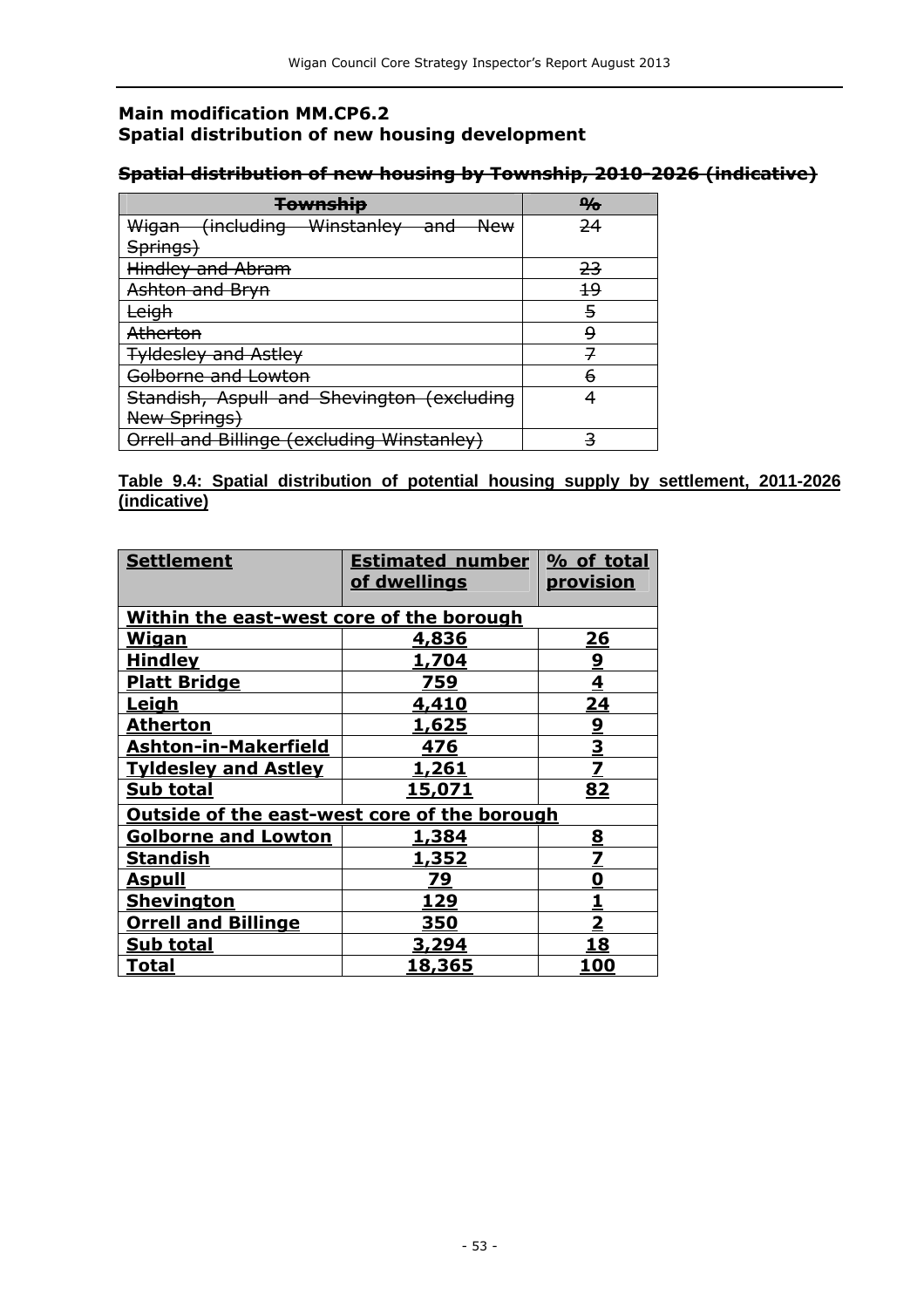## **Main modification MM.CP6.2 Housing Trajectory**

#### **Delete:**



Housing Trajectory Chart

## **Replace with:**

## **Table 9.5: Housing trajectory (2011-2026)**

| Source of supply                                   | 1/12<br>ģ | 2012/13 | 2013/14 | 2014/15 | 2015/16 | 2016/17 | 2017/18 | 2018/19 | 2019/20 | 2020/21 | 2021/22 | 2022/23 | 2023/24 | 2024/25 | 2025/26 | TOTAL |
|----------------------------------------------------|-----------|---------|---------|---------|---------|---------|---------|---------|---------|---------|---------|---------|---------|---------|---------|-------|
| Net completions                                    | 419       |         |         |         |         |         |         |         |         |         |         |         |         |         |         | 419   |
| Remaining capacity on sites with<br>permission     |           | 296     | 323     | 474     | 408     | 457     | 391     | 262     | 211     | 137     | 112     | 80      | 25      | 6       |         | 3182  |
|                                                    |           |         |         |         |         |         |         |         |         |         |         |         |         |         |         |       |
| Northleigh Strategic Site                          |           |         |         | 50      | 75      | 100     | 100     | 100     | 100     | 100     | 100     | 100     | 100     | 100     | 100     | 1125  |
| Broad locations for new development                |           |         |         |         |         |         |         |         |         |         |         |         |         |         |         |       |
| South of Hindley                                   |           |         |         |         | 50      | 75      | 75      | 100     | 100     | 100     | 100     | 100     | 100     | 100     | 100     | 1000  |
| East of Atherton                                   |           |         |         |         |         |         |         |         | 50      | 50      | 50      | 75      | 75      | 75      | 75      | 450   |
| Landgate                                           |           |         |         |         | 25      | 50      | 50      | 50      | 50      | 50      | 25      |         |         |         |         | 300   |
| <b>Garrett Hall</b>                                |           |         |         | 25      | 50      | 75      | 75      | 75      | 75      | 75      | 75      | 75      |         |         |         | 600   |
| Golborne and Lowton                                |           |         |         | 50      | 150     | 150     | 150     | 150     | 150     | 150     | 50      |         |         |         |         | 1000  |
| Standish                                           |           |         |         | 50      | 150     | 150     | 150     | 150     | 150     | 150     | 50      |         |         |         |         | 1000  |
|                                                    |           |         |         |         |         |         |         |         |         |         |         |         |         |         |         |       |
| Residual amount required from other<br>SHLAA sites |           |         |         | 324     | 560     | 769     | 500     | 400     | 400     | 400     | 500     | 650     | 750     | 750     | 800     | 6893  |
|                                                    |           |         |         |         |         |         |         |         |         |         |         |         |         |         |         |       |
| Windfall allowance                                 |           |         |         |         | 45      | 46      | 45      | 46      | 45      | 46      | 45      | 46      | 45      | 46      | 45      | 500   |
| <b>TOTAL</b>                                       | 419       | 296     | 323     | 973     | 1513    | 1872    | 1626    | 1333    | 1331    | 1258    | 1107    | 1126    | 1095    | 1077    | 1120    | 16469 |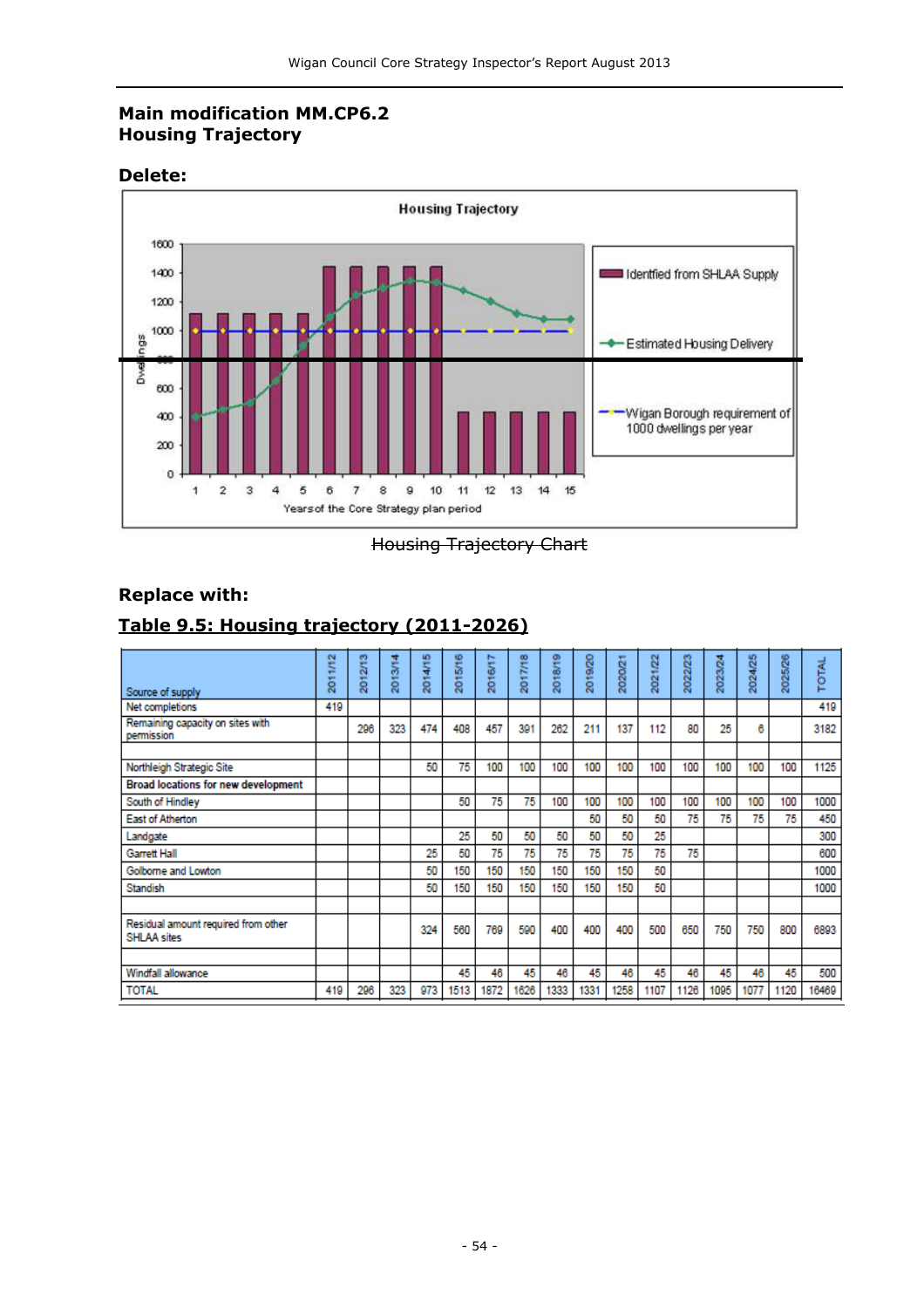## **Housing trajectory chart (2011-2026)**

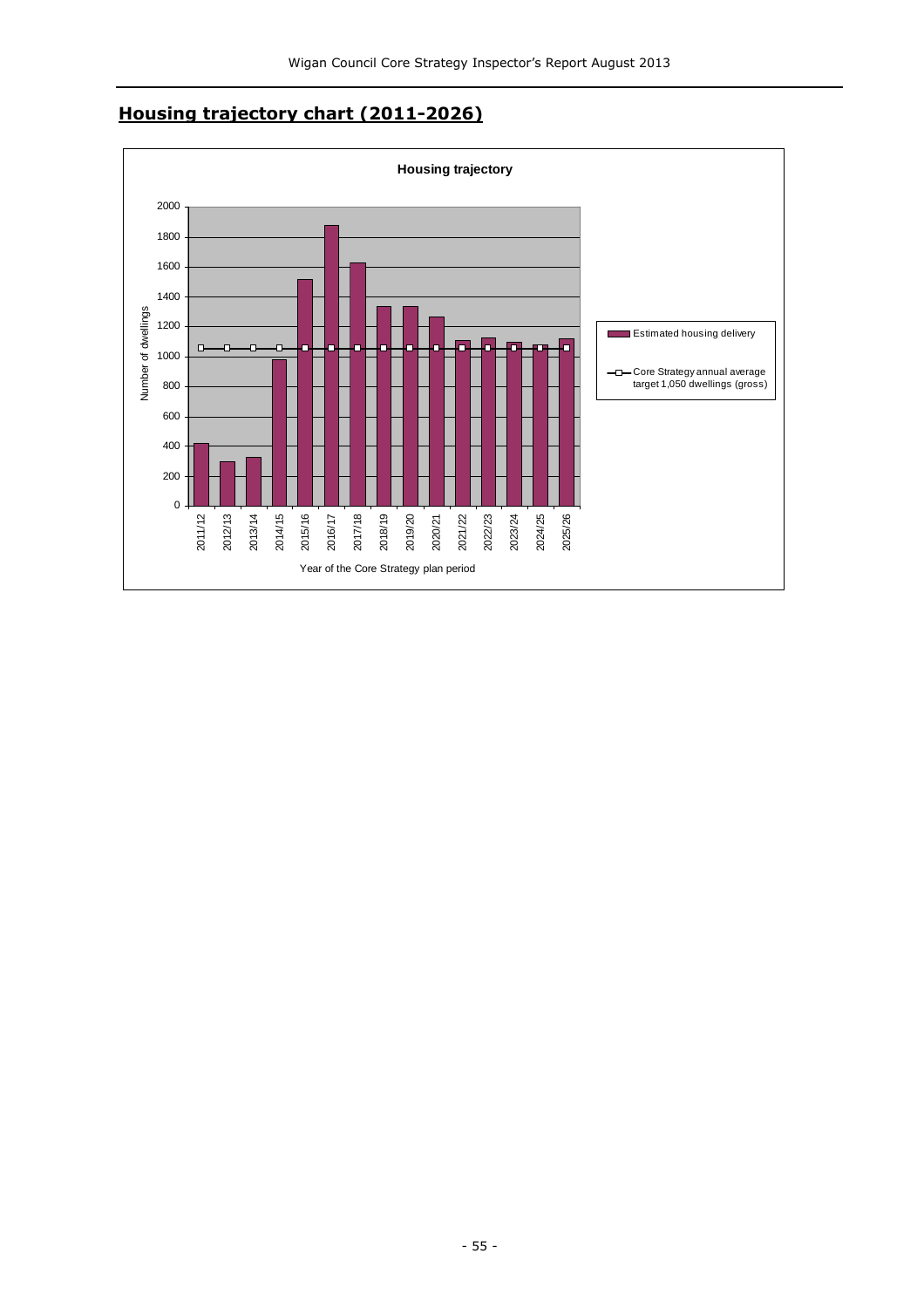## **Main modification MM.CP5.2 Key delivery items: policy CP6 - Housing (extract)**

| What?                           | Cost and<br>funding? | Who?           | How?                                          | When?            |
|---------------------------------|----------------------|----------------|-----------------------------------------------|------------------|
| Allocating                      | Planning             | Wigan          | Council Producing                             | and 2011-2014    |
| sufficient land to Service      |                      | with           | key adopting                                  | 2013-2016<br>in  |
| meet                            | housing resources    | as stakeholder | subsequent                                    | the<br>first     |
| land                            | available,           | involvement    | <u>local</u>                                  | instance;        |
| requirements,                   | development          | including      | development                                   | 2011-2026<br>for |
| focusing around sector          |                      | landowners,    | plans documents planning                      |                  |
| 85% at least investment         |                      |                | indevelopers and and in line with application |                  |
| 80%<br>$\overline{\mathsf{in}}$ | the supporting       | businesses;    | development                                   | assessments      |
| 'east-west                      | core' evidence       | as applicants  | for management                                |                  |
| of the borough, appropriate     |                      | planning       | processes<br>and                              |                  |
| concentrating                   |                      | permission     | procedures                                    |                  |
| <del>75%</del>                  |                      |                |                                               |                  |
| encouraging                     |                      |                |                                               |                  |
| development on                  |                      |                |                                               |                  |
| previously-                     |                      |                |                                               |                  |
| <u>developed,</u>               |                      |                |                                               |                  |
| brownfield<br>land,             |                      |                |                                               |                  |
| and ensuring a                  |                      |                |                                               |                  |
| phased approach                 |                      |                |                                               |                  |
| to the availability             |                      |                |                                               |                  |
| of housing land                 |                      |                |                                               |                  |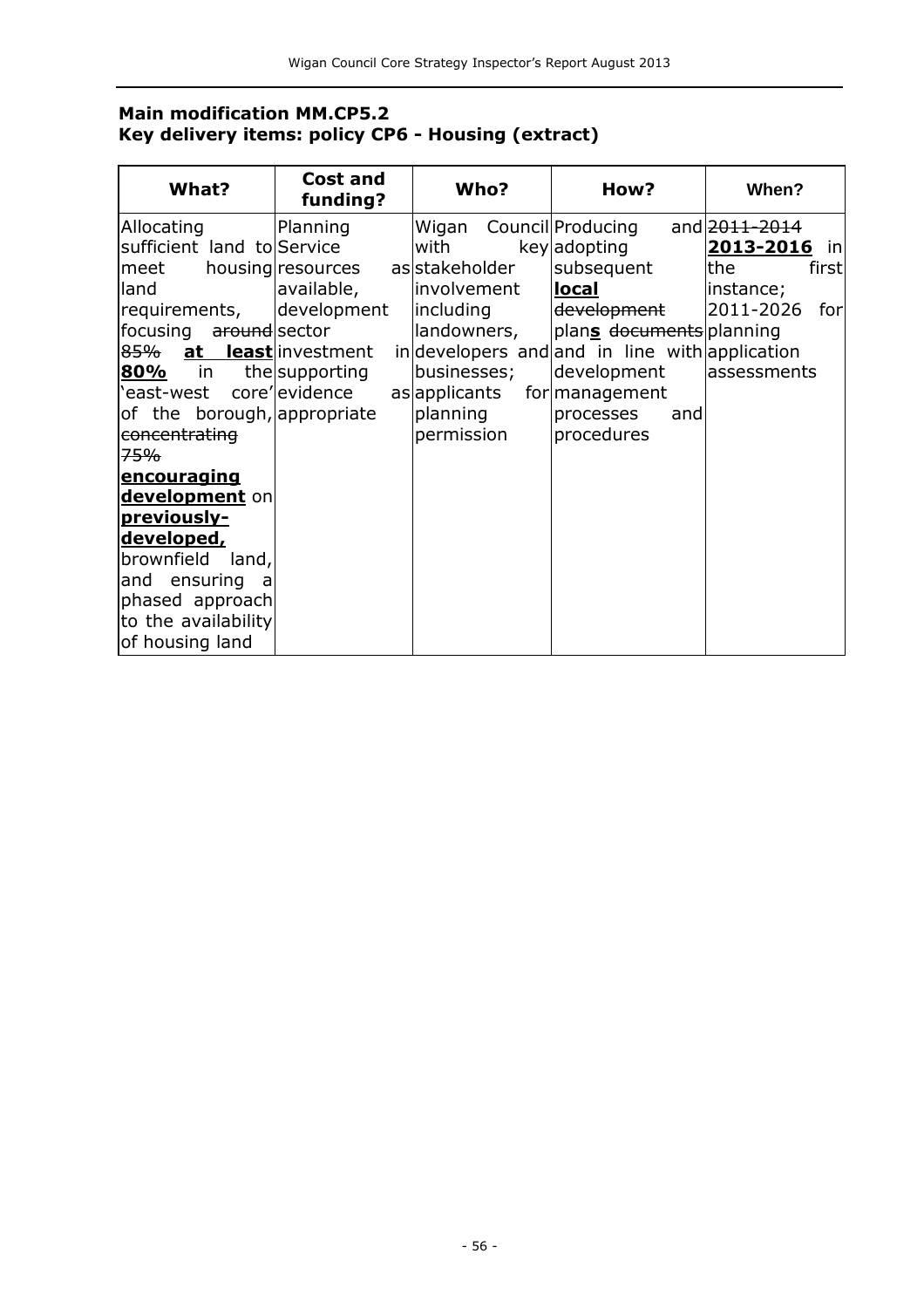## **Main modification MM.CP7.2 Key delivery items: policy CP7 - Accessibility (extracts)**

| What?                                           | <b>Cost and</b><br>funding?                                                                                                                                                | Who?                                                                                                                                                         | How?                                                                                                                                                                                                                                                                        | When?                                                     |
|-------------------------------------------------|----------------------------------------------------------------------------------------------------------------------------------------------------------------------------|--------------------------------------------------------------------------------------------------------------------------------------------------------------|-----------------------------------------------------------------------------------------------------------------------------------------------------------------------------------------------------------------------------------------------------------------------------|-----------------------------------------------------------|
| A49 Diversion  £ <del>26</del> 22 million       |                                                                                                                                                                            | Wigan<br>will act as the planning<br>delivery<br>require major made. Will<br>public sector completed<br>support<br>private sector partnership<br>involvement | Council The scheme has Post 2016<br>lead partner but permission and a<br>willstart has been<br>be<br>and through<br>a<br>to<br>also deliver the<br>Westwood<br>Park<br>development                                                                                          |                                                           |
| $Wigan$ Inner £31 million<br><b>Relief Road</b> |                                                                                                                                                                            | Wigan Council                                                                                                                                                | In line with Greater 2013<br><b>Manchester</b><br>transport schemes<br>programme                                                                                                                                                                                            |                                                           |
| Road                                            | Saddle Link E3.6 million. Wigan Council, In accordance 2012<br>Funding has been private developer with the planning<br>secured by Wigan<br>Council from<br>various sources |                                                                                                                                                              | permission                                                                                                                                                                                                                                                                  |                                                           |
| Wigan<br>Transport<br>Hub                       | Not known£35 GMPTE TfGM, In<br>million                                                                                                                                     | rail operators                                                                                                                                               | line<br>Greater<br>Manchester<br>Transport Fund<br>delivery<br>programme                                                                                                                                                                                                    | with Post 2016                                            |
| Westleigh-<br>Atherleigh<br>Way link            | $E7.7$ million Private developer In accordance 2015<br>private developer,<br>council land assets                                                                           |                                                                                                                                                              | with –<br>a<br>development<br>agreement                                                                                                                                                                                                                                     |                                                           |
| Westleigh-<br><b>Liverpool</b><br>Road link     | E9 million, private Private developer In accordance 2021<br>Leigh Road-developer council<br>l <del>land assets,</del><br>developer<br>contributions                        |                                                                                                                                                              | with with when the set of the set of the set of the set of the set of the set of the set of the set of the set of the set of the set of the set of the set of the set of the set of the set of the set of the set of the set o<br>$-\mathbf{a}$<br>development<br>agreement |                                                           |
| <u>Leigh £9</u><br><u>A578</u>                  |                                                                                                                                                                            | million Private                                                                                                                                              | accordance 2026, in<br>In                                                                                                                                                                                                                                                   |                                                           |
| Road to A58 funded                              |                                                                                                                                                                            | <u>by developers,</u>                                                                                                                                        | with                                                                                                                                                                                                                                                                        | planningline with                                         |
| <u>Liverpool</u><br><b>Road</b>                 | developers and landowners,<br><b>landowners</b>                                                                                                                            | <b>Wigan Council</b>                                                                                                                                         | permissions for rate<br><u>South</u><br><b>Hindley</b>                                                                                                                                                                                                                      | <b>of</b><br><u>of housing</u><br>devel-<br><u>opment</u> |
| Manchester                                      | Leigh-Salford-E7668 million GMGMPTETfGM<br><b>Transport Fund</b>                                                                                                           |                                                                                                                                                              | In<br>line<br>Greater                                                                                                                                                                                                                                                       | with $\sqrt{2013}$<br>2015                                |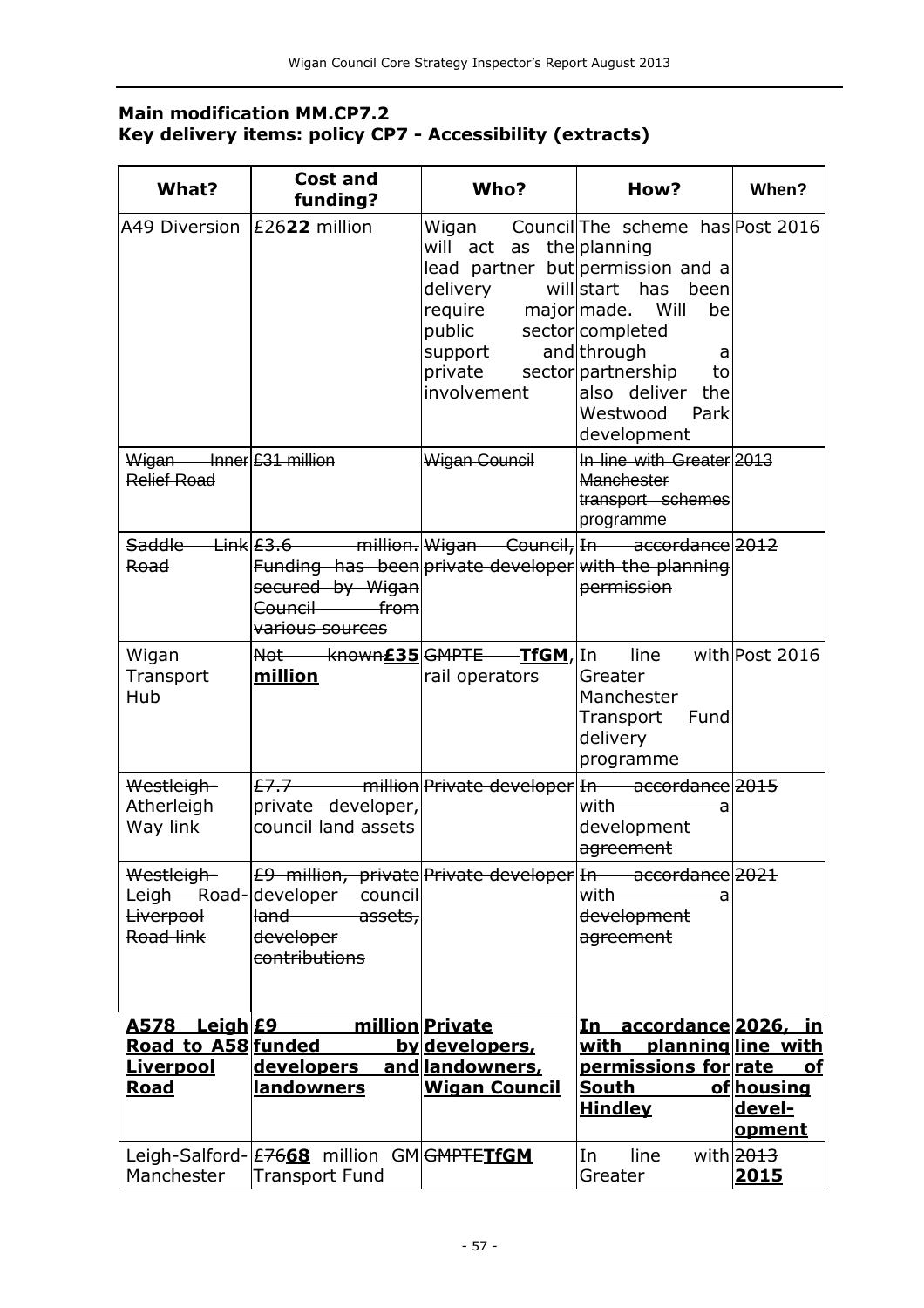| <b>Busway</b> | Manchester                    |
|---------------|-------------------------------|
|               | Fund<br>Transport<br>delivery |
|               | <i>programme</i>              |

#### **The delivery of major transport infrastructure interventions 4 and 5 in main modification MM.CP7.1 is set out in the key delivery items table for policy SP3: A key strategic site - Northleigh Park – see main modification MM.SP3.8.**

## **Main modification MM.CP8.2**

### **Key delivery items: policy CP8- Green Belt and safeguarded land**

| What?                       | <b>Cost and</b><br>funding?                       | Who?       | How?                                                              | When?               |
|-----------------------------|---------------------------------------------------|------------|-------------------------------------------------------------------|---------------------|
|                             |                                                   |            | Removing land Within available Wigan Council Preparation and 2011 |                     |
|                             | at the M6 Planning Service with                   |            | key adoption<br>of <del>2014</del>                                |                     |
| Motorway,                   | resources, with stakeholder and subsequent        |            |                                                                   | 2013-               |
|                             | south of Wigan development                        | community  | development plan 2016                                             | in                  |
|                             | from the Green sector investment involvement      |            | l <del>documents</del>                                            | <b>the</b><br>first |
|                             | Belt, otherwise in supporting including           |            | <i>including</i> an instance                                      |                     |
|                             | <del>m M</del> aintaining evidence as landowners, |            | <b>Allocations</b>                                                |                     |
| the Green Belt; appropriate |                                                   |            | developers and Development Plan                                   |                     |
| i <del>dentifying</del>     |                                                   | businesses | <b>Document</b><br>$-0f$                                          |                     |
| boundaries for              |                                                   |            | equivalent plans                                                  |                     |
| the new 'major              |                                                   |            |                                                                   |                     |
| existing                    |                                                   |            |                                                                   |                     |
| developed sites             |                                                   |            |                                                                   |                     |
| in the Green                |                                                   |            |                                                                   |                     |
| Belt; and                   |                                                   |            |                                                                   |                     |
| identifying and             |                                                   |            |                                                                   |                     |
| designating                 |                                                   |            |                                                                   |                     |
| safeguarded                 |                                                   |            |                                                                   |                     |
| land<br>forl                |                                                   |            |                                                                   |                     |
| development                 |                                                   |            |                                                                   |                     |

### **Main modification MM.CP11.2 Key delivery items: policy CP11- Historic environment (extract)**

| What?                                   | <b>Cost and</b><br>funding?                                                                                                                            | Who?  | How?                                                                        | When? |
|-----------------------------------------|--------------------------------------------------------------------------------------------------------------------------------------------------------|-------|-----------------------------------------------------------------------------|-------|
| Conserving,                             | Supporting                                                                                                                                             | Wigan | Council, Surveys,                                                           | 2011- |
| lenhancing<br>heritage assets resources | <i>protecting</i> and evidence and fees applicants,<br>our / Planning Service English Heritage  Appraisals,<br>asl<br>available,<br>availability<br>οf |       | Conservation Area 2026<br>preparing<br>and<br>implementing<br>supplementary |       |
|                                         | grant funding                                                                                                                                          |       | quidance, dealing<br>with applications,                                     |       |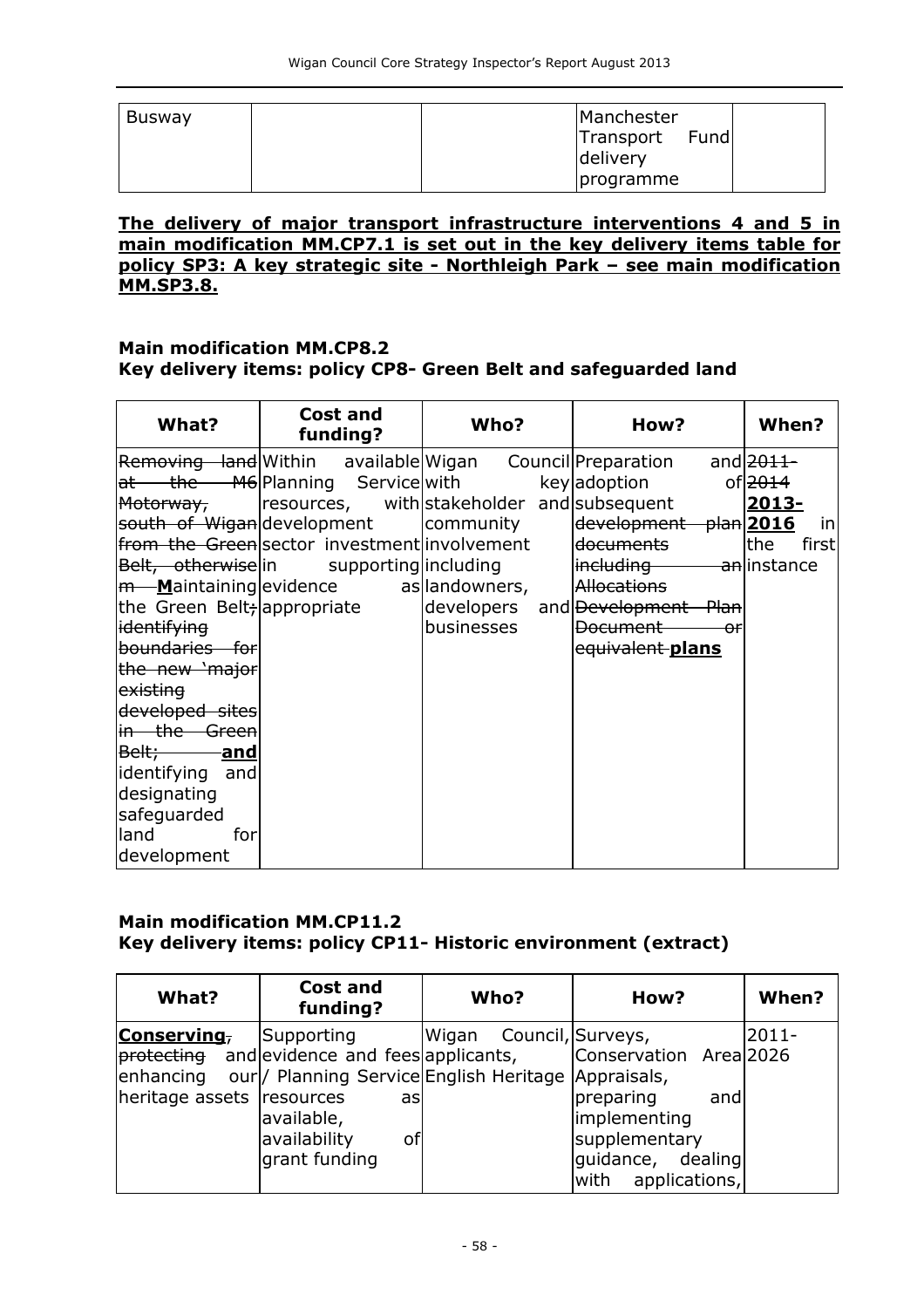| with<br>line<br>lın<br>statutory              |
|-----------------------------------------------|
| processes<br>and<br>development<br>management |
| processes<br>and<br>procedures.               |

### **Main modification MM.CP16.2 Key delivery items: policy CP16- Minerals (extract)**

| What?                            | <b>Cost and</b><br>funding? | Who?                                                            | How?                                                                      | When?                               |
|----------------------------------|-----------------------------|-----------------------------------------------------------------|---------------------------------------------------------------------------|-------------------------------------|
| Working<br><del>with</del> Fotal | <del>cost -</del>           | $\rightarrow$ of $ 10-$<br><del>- Greater</del>   <del>In</del> | <del>line –</del>                                                         | <del>- with</del>  Program          |
| other                            | £650,000                    | of Manchester                                                   | statutory                                                                 | <del>-for</del><br>l <del>med</del> |
|                                  |                             |                                                                 | authorities in which Wigan's council / Greater processes and our adoption |                                     |
| Greater                          | lcontribution is Manchester |                                                                 | Statement of in 2012                                                      |                                     |
|                                  |                             | Manchester to £65,000 over 4 Geological Unit Community          |                                                                           |                                     |
| define minerals years            |                             | (AGMA)                                                          | <b>Involvement.</b>                                                       |                                     |
| safequarding                     |                             |                                                                 |                                                                           |                                     |
| areas, identify                  |                             |                                                                 |                                                                           |                                     |
| sites, preferred                 |                             |                                                                 |                                                                           |                                     |
| areas and/or                     |                             |                                                                 |                                                                           |                                     |
| areas of search                  |                             |                                                                 |                                                                           |                                     |
| for<br><del>future</del>         |                             |                                                                 |                                                                           |                                     |
| mineral working                  |                             |                                                                 |                                                                           |                                     |
| ete                              |                             |                                                                 |                                                                           |                                     |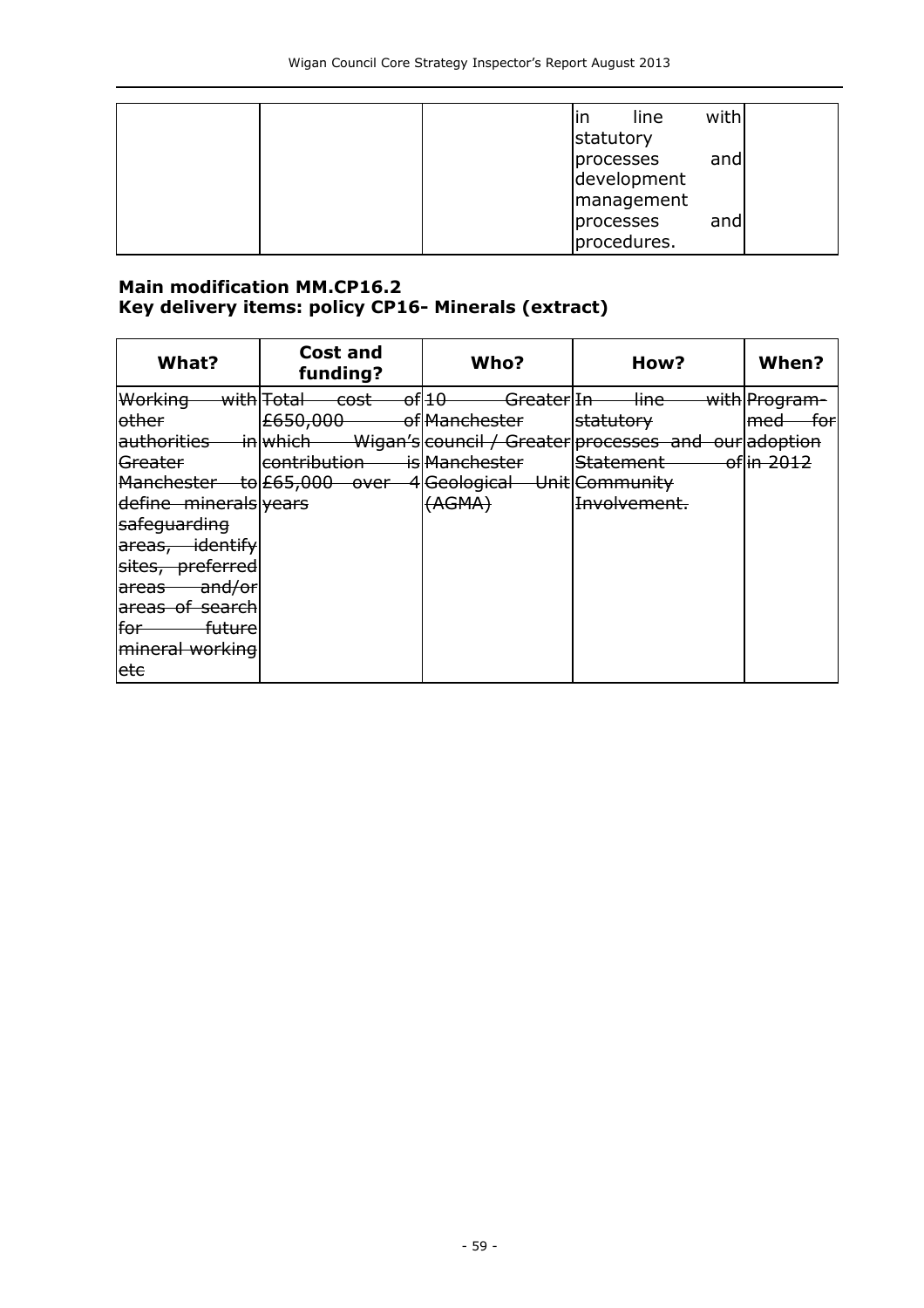## **Main modification MM.Mon1.1 Monitoring**

| <b>Measurable</b><br><b>indicators</b>                                                                                                                                                                                                                                                                                                                                                                                               | <b>Targets</b>                                                                                                                                                                                                                                                                                                                                                                                                                                                                                                                                                                                                                    | <b>Baseline</b><br>at<br>2011<br>unless<br>otherwise<br>stated                                                                                                                           | <b>Sources</b>                                                         |  |
|--------------------------------------------------------------------------------------------------------------------------------------------------------------------------------------------------------------------------------------------------------------------------------------------------------------------------------------------------------------------------------------------------------------------------------------|-----------------------------------------------------------------------------------------------------------------------------------------------------------------------------------------------------------------------------------------------------------------------------------------------------------------------------------------------------------------------------------------------------------------------------------------------------------------------------------------------------------------------------------------------------------------------------------------------------------------------------------|------------------------------------------------------------------------------------------------------------------------------------------------------------------------------------------|------------------------------------------------------------------------|--|
| <b>Policy SP1 Spatial strategy for Wigan Borough</b>                                                                                                                                                                                                                                                                                                                                                                                 |                                                                                                                                                                                                                                                                                                                                                                                                                                                                                                                                                                                                                                   |                                                                                                                                                                                          |                                                                        |  |
| The performance of this policy is monitored through the other spatial and core<br>policies. The main policies that influence policy SP1 are:<br>SP3: A key strategic site - Northleigh Park<br>$\bullet$<br><b>SP4: Broad locations for new development</b><br>$\bullet$<br><b>CP5: Economy and employment</b><br><b>CP6: Housing</b><br><b>CP8: Green Belt and safeguarded land</b><br><b>Policy SP2 Our town and local centres</b> |                                                                                                                                                                                                                                                                                                                                                                                                                                                                                                                                                                                                                                   |                                                                                                                                                                                          |                                                                        |  |
| Vitality and viability of<br>town<br>centres<br>our<br><u>through</u><br>measured<br>established<br>indicators including<br>levels,<br><u>vacancy</u><br><u>diversity of </u><br>uses,<br>number of<br><u>units,</u><br>rental levels and<br>specifically<br><u>vields,</u><br>concerning the delivery<br>of the priorities set out<br>in the policy                                                                                 | In line with<br>established national<br>planning policy<br>Reduce the % of<br>vacant floorspace<br><u>(ground</u><br>floor,<br>upper floors)<br>Maintain the % of<br>retail floorspace in<br><b>Principal Shopping</b><br><b>Areas</b><br><b>Increase the range</b><br>$\mathbf{p}$<br>other<br><b>town</b><br>centre<br><u>uses,</u><br>increase the % of<br>office<br>floorspace<br><b>B1)</b><br>(A2,<br><u>and</u><br>the<br><u>increase</u><br>number<br><b>of</b><br>residential units<br><b>Maintain</b><br>Zone A<br><u>levels</u><br>rental<br>(limited<br>availability)<br><b>Maintain footfall at</b><br>key locations | From the 2011<br><b>Town Centre</b><br><b>Survey for each</b><br><u>of the </u><br>town<br>centres<br><b>Rental levels to</b><br>be confirmed<br><b>Footfall data to</b><br>be confirmed | With<br>the<br>district<br>valuer<br><b>Valuation</b><br><b>Office</b> |  |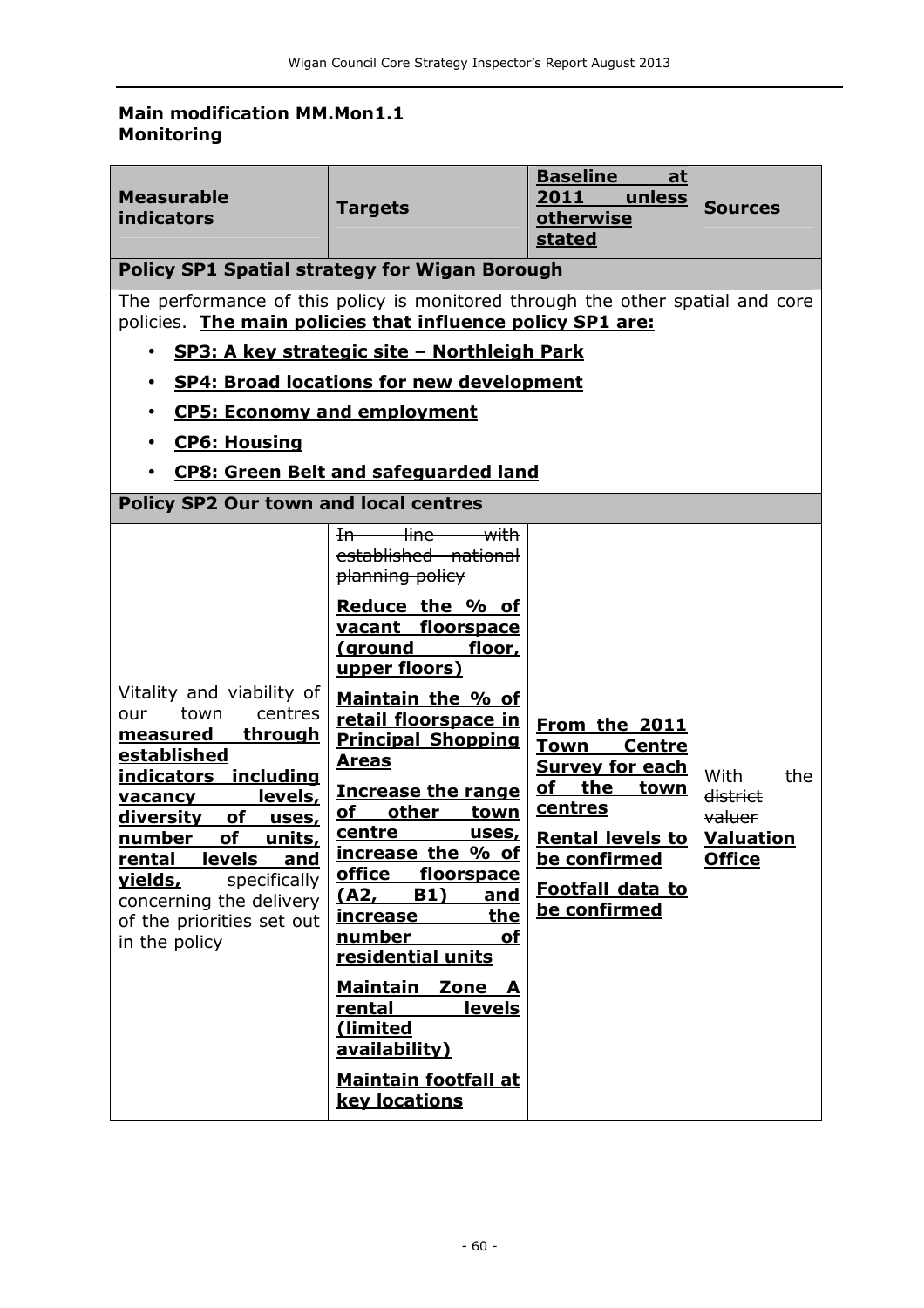| <b>Measurable</b><br><b>indicators</b>                                                                                                                                                    | <b>Targets</b>                                                                                                                                                                                                                                                                                                 | <b>Baseline</b><br><u>at</u><br>2011 unless<br>otherwise<br>stated                                     | <b>Sources</b> |
|-------------------------------------------------------------------------------------------------------------------------------------------------------------------------------------------|----------------------------------------------------------------------------------------------------------------------------------------------------------------------------------------------------------------------------------------------------------------------------------------------------------------|--------------------------------------------------------------------------------------------------------|----------------|
| Health of our local<br>specifically<br>centres,<br>retaining their<br>core<br>'convenience' focus                                                                                         | In line with<br>established national<br>planning policy as<br>appropriate —<br>for<br><b>Maintaining</b><br><u>or</u><br><u>the</u><br><u>improving</u><br>balance of uses<br>within each local<br>including<br>centre <del>s</del> ,<br>maintaining<br>or<br>increasing<br>convenience<br>shopping floorspace | From the 2011<br><u>Local</u><br><b>Centre</b><br><b>Survey for each</b><br>of the 25 local<br>centres |                |
| The proportion of retail<br>and leisure floorspace<br>in edge-of-centre and<br>out-of-centre<br>locations.<br>%<br>of additional<br>floorspace for main<br>town centre uses in<br>centres | To remain the same<br>or decrease,<br>annually<br>100%<br>unless<br>sequential<br>and<br><u>impact</u><br>tests<br><b>satisfied</b>                                                                                                                                                                            | $NA$                                                                                                   |                |
| The amount of <b>class</b><br><b>B1</b> office floorspace in<br>Wigan,<br>Leigh<br>and<br>Ashton town centres                                                                             | To increase overall,<br>by 2016, 2021, 2026                                                                                                                                                                                                                                                                    | <b>Wigan</b><br><u>9,359sqm</u><br>Leigh<br><u>1,338sqm</u><br><b>Ashton Osgm</b>                      |                |
| Progress on central<br>area action plans                                                                                                                                                  | In line with the Local<br><b>Development</b><br>Scheme targets                                                                                                                                                                                                                                                 |                                                                                                        |                |
| Policy SP3 A key strategic site - Northleigh Park                                                                                                                                         |                                                                                                                                                                                                                                                                                                                |                                                                                                        |                |
| Approval of planning<br>application                                                                                                                                                       | By 2012                                                                                                                                                                                                                                                                                                        |                                                                                                        |                |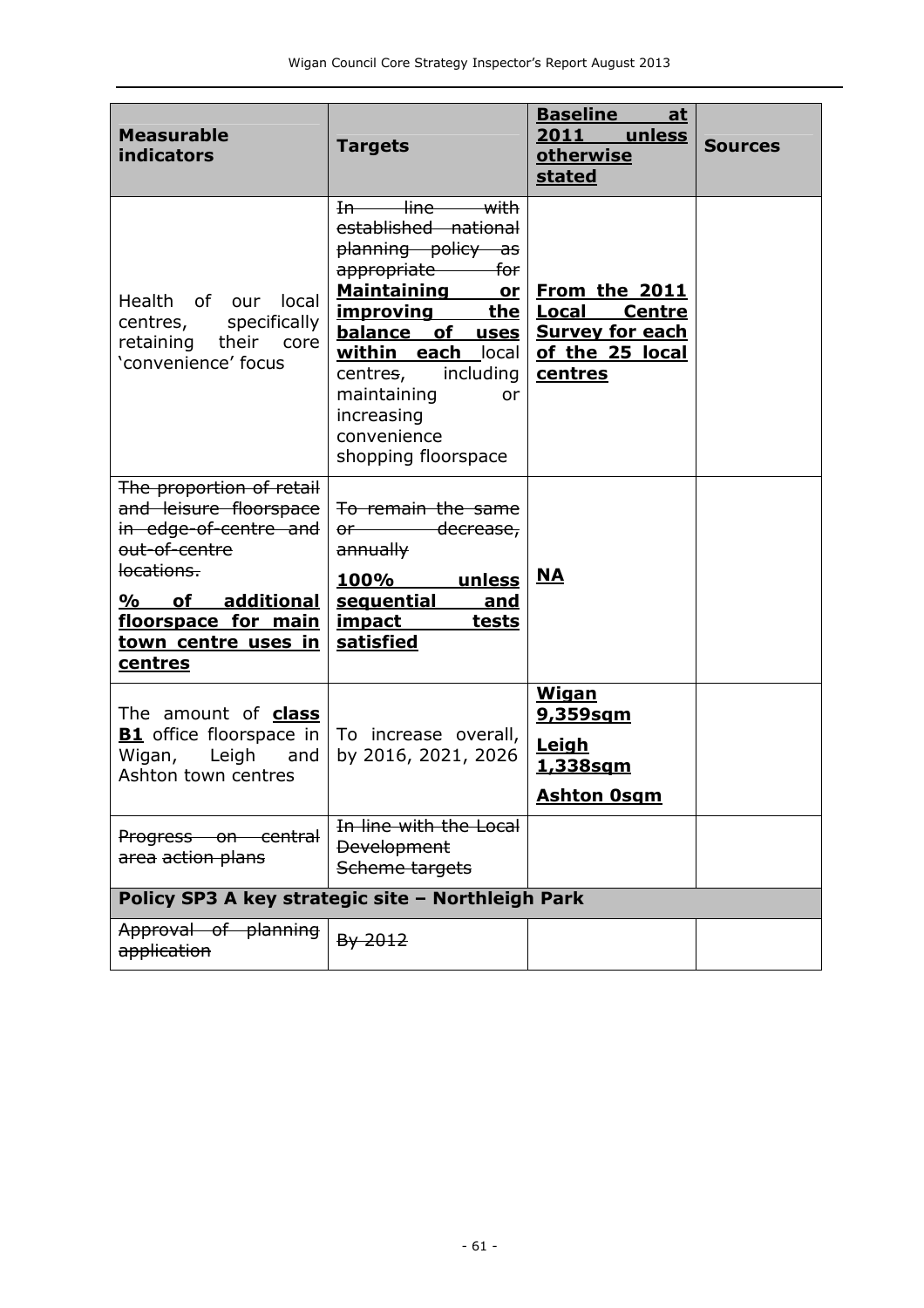| <b>Measurable</b><br><b>indicators</b>                                                                                                              | <b>Targets</b>                                                                                                                             | <b>Baseline</b><br><u>at</u><br>2011 unless<br>otherwise<br>stated | <b>Sources</b> |  |
|-----------------------------------------------------------------------------------------------------------------------------------------------------|--------------------------------------------------------------------------------------------------------------------------------------------|--------------------------------------------------------------------|----------------|--|
|                                                                                                                                                     | 44 hectares, 50%<br>houses years $0-5$<br>47% years 6-10 and<br>3% years 11-15                                                             |                                                                    |                |  |
| Provision of residential<br>development                                                                                                             | 125 dwellings by<br>April 2016; 725<br>dwellings by April<br><u> 2022;</u><br>approximately                                                | <u>NA</u>                                                          |                |  |
|                                                                                                                                                     | 1100 dwellings by<br><b>April 2026</b>                                                                                                     |                                                                    |                |  |
| Provision<br>of I<br>employment<br>development                                                                                                      | 8 hectares, years 6-<br>$\frac{15}{15}$ in the period<br>2018-2026                                                                         | <b>NA</b>                                                          |                |  |
| Provision of strategic<br>green infrastructure                                                                                                      | 18 hectares, 50% in<br><del>years 0-5, 50% in</del><br>$\frac{26456-15}{x}$<br>hectares<br>9<br>by<br><b>2022, 18 hectares</b><br>by 2026. | <b>NA</b>                                                          |                |  |
| New link road from<br>A579 Atherleigh Way<br>to A578 Leigh Road                                                                                     | Completion by end<br>of year 5 or end of<br>phase 1.                                                                                       |                                                                    |                |  |
| Link<br>road<br>fr <u>om</u><br>Westleigh Lane to<br><b>Leigh Road</b>                                                                              | <b>By 2018</b>                                                                                                                             |                                                                    |                |  |
| <b>Link road from A579</b><br>Atherleigh Way to<br><b>Westleigh Lane</b>                                                                            | By 2022                                                                                                                                    |                                                                    |                |  |
| <b>Policy SP4 Broad locations for new development</b>                                                                                               |                                                                                                                                            |                                                                    |                |  |
| Allocation of land within each broad location in development plan documents, in<br>line with Local Development Scheme targets                       |                                                                                                                                            |                                                                    |                |  |
| Amount of<br><del>-land</del><br>developed ______<br><del>-for</del> l<br>residential and/or<br>employment<br>development at each<br>broad location | To be determined in<br>subsequent<br>development plan<br>document(s)                                                                       |                                                                    |                |  |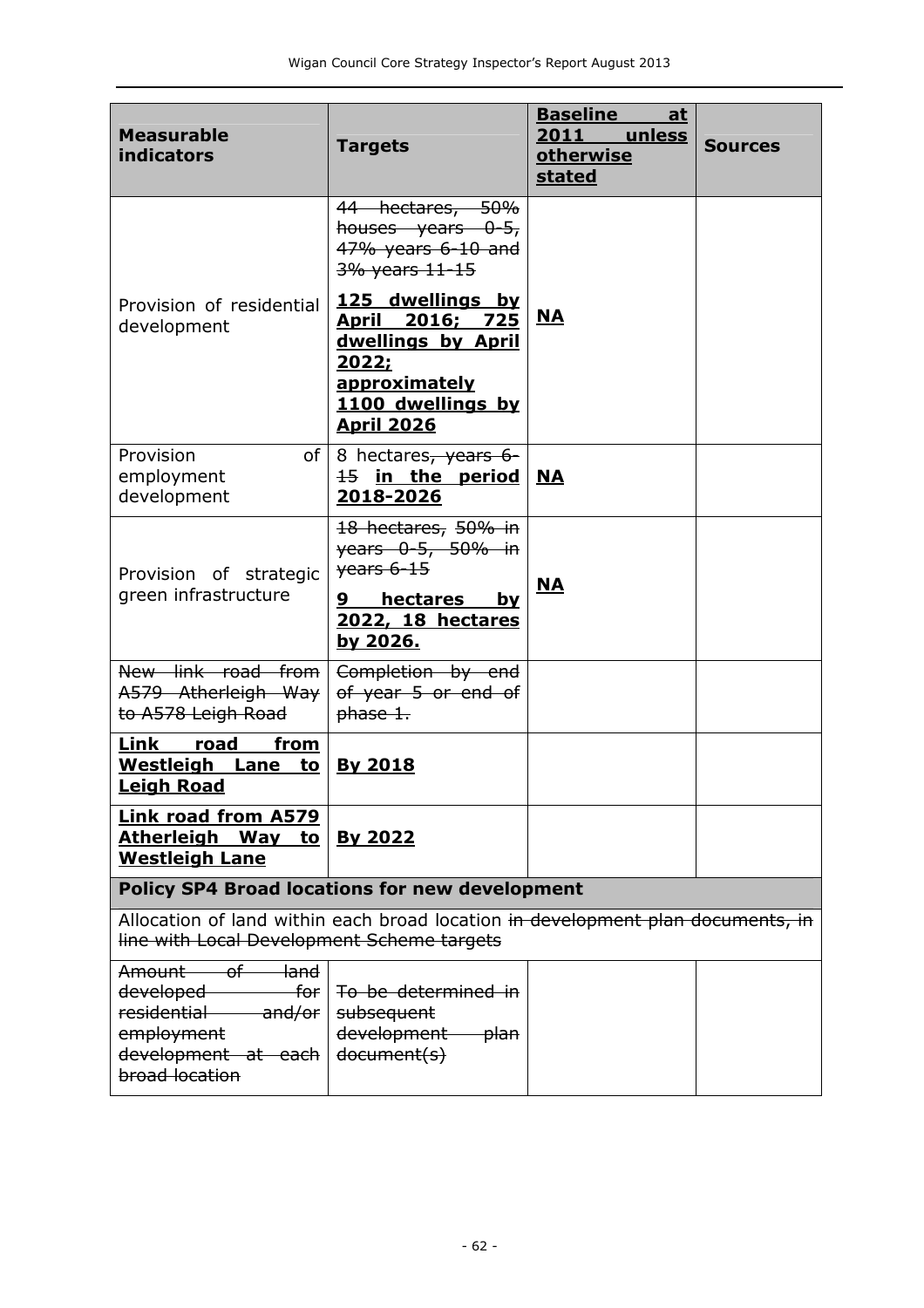| <b>Measurable</b><br><b>indicators</b>          | <b>Targets</b>                                                                                         | <b>Baseline</b><br><u>at</u><br>2011<br>unless<br><b>otherwise</b><br><b>stated</b> | <b>Sources</b> |
|-------------------------------------------------|--------------------------------------------------------------------------------------------------------|-------------------------------------------------------------------------------------|----------------|
| <b>South of Hindley</b>                         | dwellings by<br>50<br>2016;<br>500<br>dwellings by 2021;<br>1000 dwellings by<br>2026                  |                                                                                     |                |
|                                                 | 12.4<br>hectares<br><b>of</b><br>employment<br>development<br>by<br><u> 2026</u>                       |                                                                                     |                |
|                                                 | 100 dwellings by<br>2021;<br>450<br>dwellings by 2026                                                  |                                                                                     |                |
| <b>East of Atherton</b>                         | 15<br><b>hectares</b><br>of<br>employment<br>development<br><u>by</u><br>2026                          |                                                                                     |                |
| <b>Garrett Hall, Astley</b>                     | 75 dwellings by<br>2016;<br><b>450</b><br>dwellings by 2021;<br>dwellings by<br>600<br>2026            |                                                                                     |                |
| <b>East of Wigan Road,</b><br>Landgate, Ashton- | dwellings<br>25<br><u>bv</u><br>2016;<br>275<br>dwellings by 2021;<br>300 dwellings by<br><u> 2026</u> | <u>NA</u>                                                                           |                |
| in-Makerfield                                   | 22ha<br>of<br>employment<br>development<br><u>bv</u><br>2026                                           |                                                                                     |                |
| <b>Golborne</b><br><u>and</u><br><u>Lowton</u>  | 200 dwellings by<br>2016;<br>950<br>dwellings by 2021;<br>1000 dwellings by<br>2026                    |                                                                                     |                |
| <b>Standish</b>                                 | dwellings by<br>200<br>950<br>2016;<br>dwellings by 2021;<br>1000 dwellings by<br><u> 2026 </u>        |                                                                                     |                |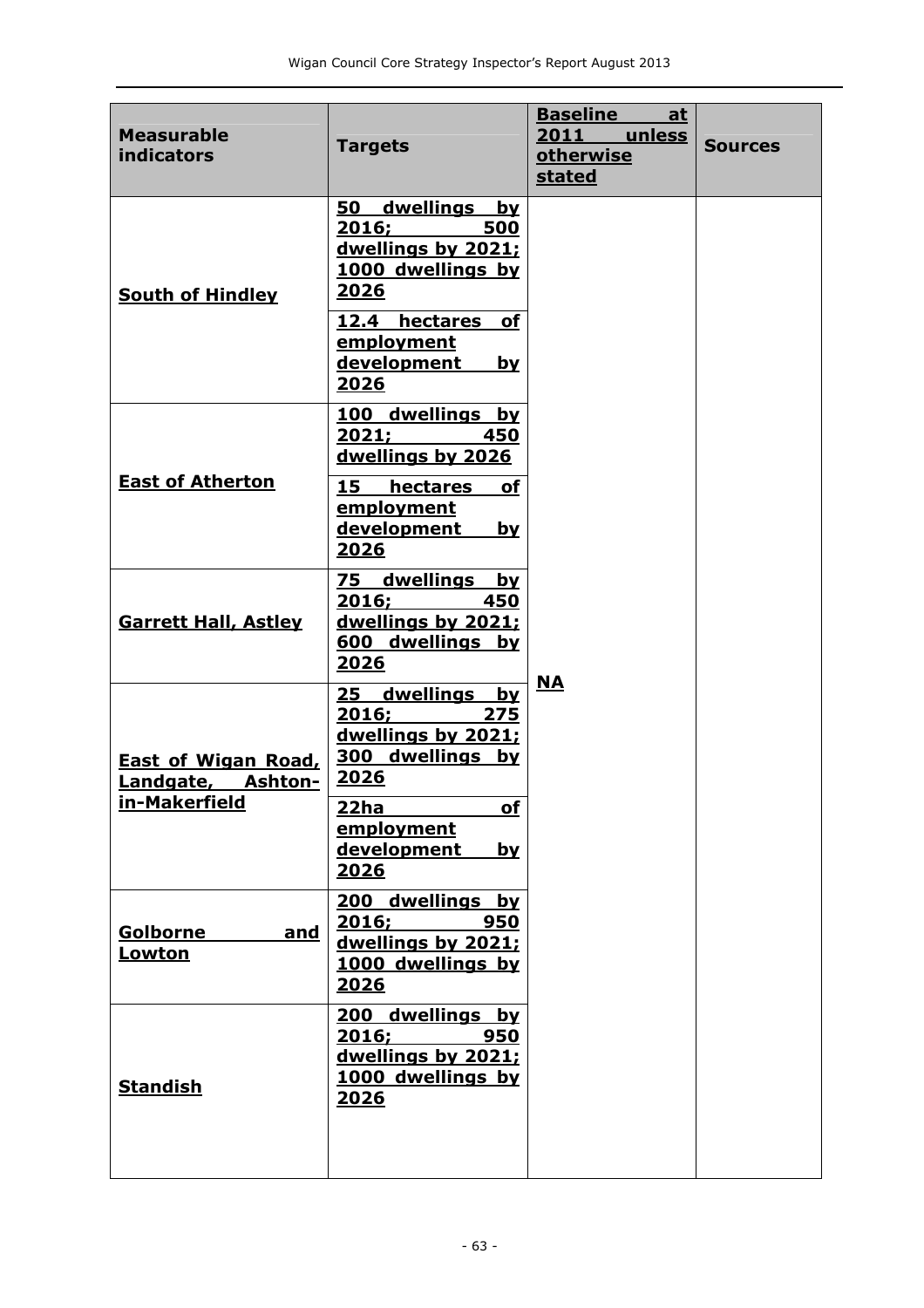| <b>Measurable</b><br><b>indicators</b>                                                                                                                                                                                                                                 | <b>Targets</b>                                                                                         | <b>Baseline</b><br>at<br>2011 unless<br>otherwise<br><b>stated</b>              | <b>Sources</b>                                                       |  |  |
|------------------------------------------------------------------------------------------------------------------------------------------------------------------------------------------------------------------------------------------------------------------------|--------------------------------------------------------------------------------------------------------|---------------------------------------------------------------------------------|----------------------------------------------------------------------|--|--|
| <b>Policy SP5 Greenheart</b>                                                                                                                                                                                                                                           |                                                                                                        |                                                                                 |                                                                      |  |  |
| <b>Developing Greenheart</b><br>as a high quality<br>countryside park<br>Visitor numbers at<br>key Greenheart<br><b>locations</b>                                                                                                                                      | In accordance with<br>the Greenheart<br>Vision and Action<br>Plan, annually<br><b>Increase by 2016</b> | <b>Baseline to be</b><br>established<br>in<br><u>2013</u>                       | <b>With WLCT</b>                                                     |  |  |
| Develop a visitor<br><u>centre at Wigan By 2021</u><br><b>Flashes</b>                                                                                                                                                                                                  |                                                                                                        | <b>Planning</b><br>application<br>submitted<br>(2012)                           | <b>With LWT</b>                                                      |  |  |
| Cyclepaths created /<br>improved linking in<br>to Greenheart                                                                                                                                                                                                           | 10 kms by 2021<br><b>15 kms by 2026</b>                                                                | 0 kms, funding<br>opportunities<br>identified                                   | With DfT,<br><b>CRTrust,</b><br>neighbour-<br><u>ing</u><br>councils |  |  |
| <b>Achieve</b><br>Local<br><b>Nature Reserve</b><br>status at Pennington<br><u>Flash</u>                                                                                                                                                                               | <b>By 2016</b>                                                                                         | No progress                                                                     | <b>With WLCT</b>                                                     |  |  |
| <b>Restoration</b> of<br>colliery spoil tip at<br><b>Bickershaw North</b>                                                                                                                                                                                              | <b>By 2026</b>                                                                                         | <b>Funding</b><br><u>secured,</u><br><b>landscape</b><br>masterplan<br>prepared | With<br>the<br>Greenheart<br><b>Board</b>                            |  |  |
| Further indicators will be identified through the Greenheart Action Plan<br>and monitored through our annual monitoring report                                                                                                                                         |                                                                                                        |                                                                                 |                                                                      |  |  |
| <b>Policy CP1 Health and well-being</b>                                                                                                                                                                                                                                |                                                                                                        |                                                                                 |                                                                      |  |  |
| The health of the<br>population<br><del>and</del><br>inequalities including:<br>Level of childhood<br>obesity<br>• Incidences of<br>cardiovascular<br><del>disease</del><br><del>- Life expectancy</del><br>• % of population<br>with debilitating<br><b>illnesses</b> | To increase overall,<br>by 2016, 2021, 2026                                                            |                                                                                 | With -<br><del>-the</del><br>health<br>sector                        |  |  |
| The health of the population and inequalities, including:                                                                                                                                                                                                              |                                                                                                        |                                                                                 |                                                                      |  |  |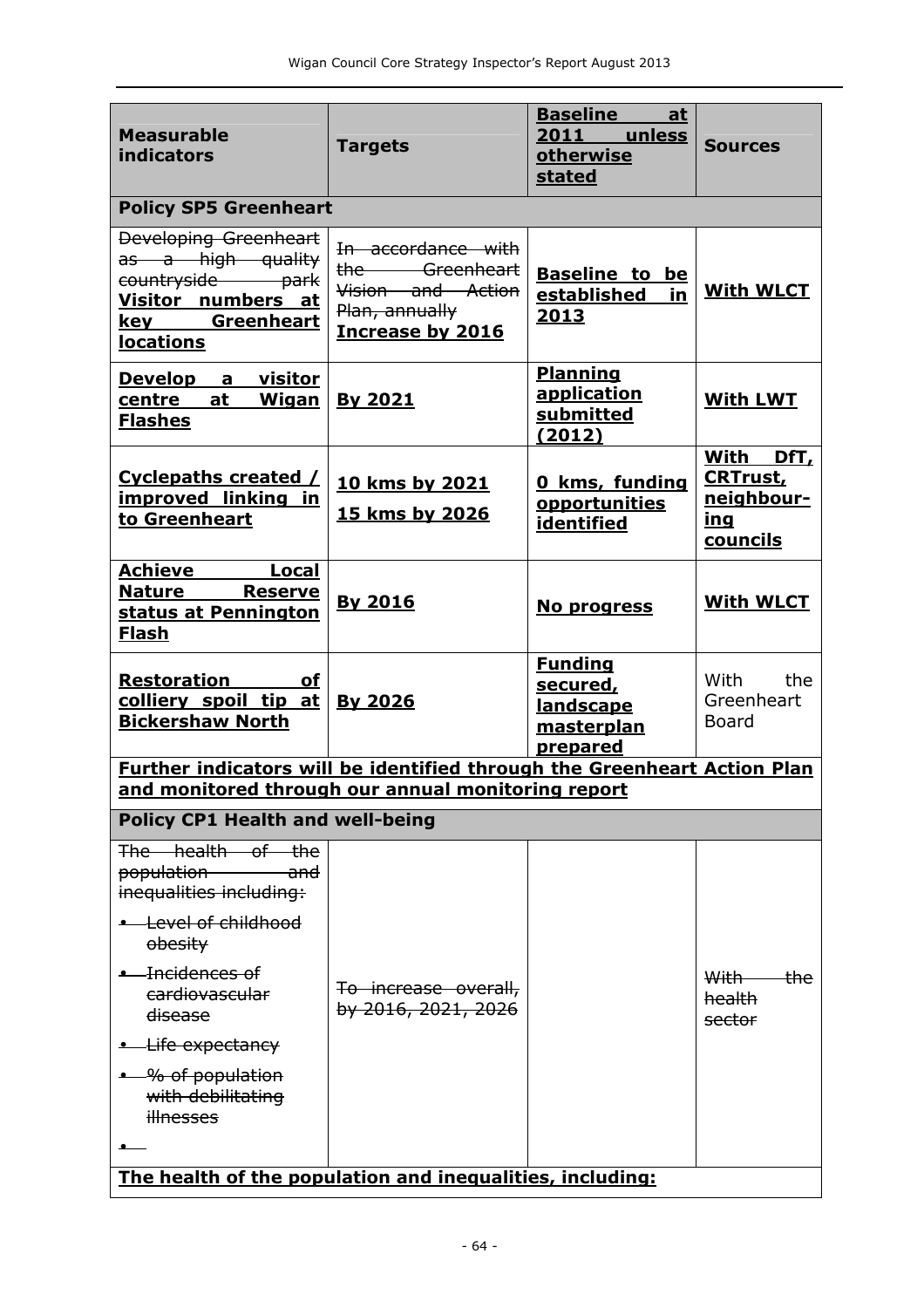| <b>Measurable</b><br><b>indicators</b>                                                                          | <b>Targets</b>                                                                                                                                                                      | <b>Baseline</b><br>at<br>2011<br>unless<br><b>otherwise</b><br>stated                           | <b>Sources</b>                  |
|-----------------------------------------------------------------------------------------------------------------|-------------------------------------------------------------------------------------------------------------------------------------------------------------------------------------|-------------------------------------------------------------------------------------------------|---------------------------------|
| <b>Life expectancy</b>                                                                                          | <b>To increase overall</b><br><u>by 2016.</u><br><u>2021,</u><br>2026                                                                                                               | 75.6<br><b>Male</b><br>years<br>(2008/10)<br><b>Female</b><br>80.7<br><b>years</b><br>(2008/10) |                                 |
| Levels of childhood<br><u>obesity</u>                                                                           |                                                                                                                                                                                     | 19.3%<br>(2010/11)                                                                              | With<br>the<br>health<br>sector |
| <b>Incidents</b><br>of<br>cardiovascular<br>disease                                                             | decrease<br>To<br>overall<br>by 2016.<br>2021, 2026                                                                                                                                 | 86.7<br>(2008/10)                                                                               |                                 |
| $\frac{0}{0}$<br>population<br>of<br>with limiting long-<br>term illness                                        |                                                                                                                                                                                     | be<br>To<br>confirmed                                                                           |                                 |
| % of relevant planning<br>applications<br>accompanied<br>by<br>a<br>satisfactory<br>health<br>impact assessment | 95%                                                                                                                                                                                 |                                                                                                 |                                 |
| Policy CP 2 Open space, sport and recreation                                                                    |                                                                                                                                                                                     |                                                                                                 |                                 |
| Enhancement<br>0f<br>principal and township<br>parks                                                            | In line with Parks<br>and Greenspace<br><b>Strategy</b><br><u>To</u><br>maintain<br>or<br>the<br><u>increase</u><br>number of parks<br>with Green<br><b>Flags</b><br><u>awarded</u> | parks<br>with<br>3<br><b>Flag</b><br><u>Green</u><br>status                                     | With WLCT                       |
| Number<br>and<br>of<br>availability<br>allotments                                                               | <del>line</del><br>$\overline{\mathsf{with}}$<br>H <sub>0</sub><br>Allotments Strategy<br>9.4<br><u>1,000</u><br>per<br><b>households</b>                                           | <u>4.3 per 1,000</u><br>households                                                              | With WLCT                       |
| Number of new Local<br><b>Nature Reserves</b>                                                                   | To<br>increase<br>to $1$<br><u>1,000</u><br>hectare per<br><b>population</b><br>(305<br>hectares required)                                                                          | 269 hectares                                                                                    | Lancashire<br>Wildlife<br>Trust |
| Participation in sport<br>and active recreation                                                                 | To increase overall,<br>by 2016, 2021, 2026                                                                                                                                         | To<br><u>be</u><br>confirmed                                                                    | With WLCT                       |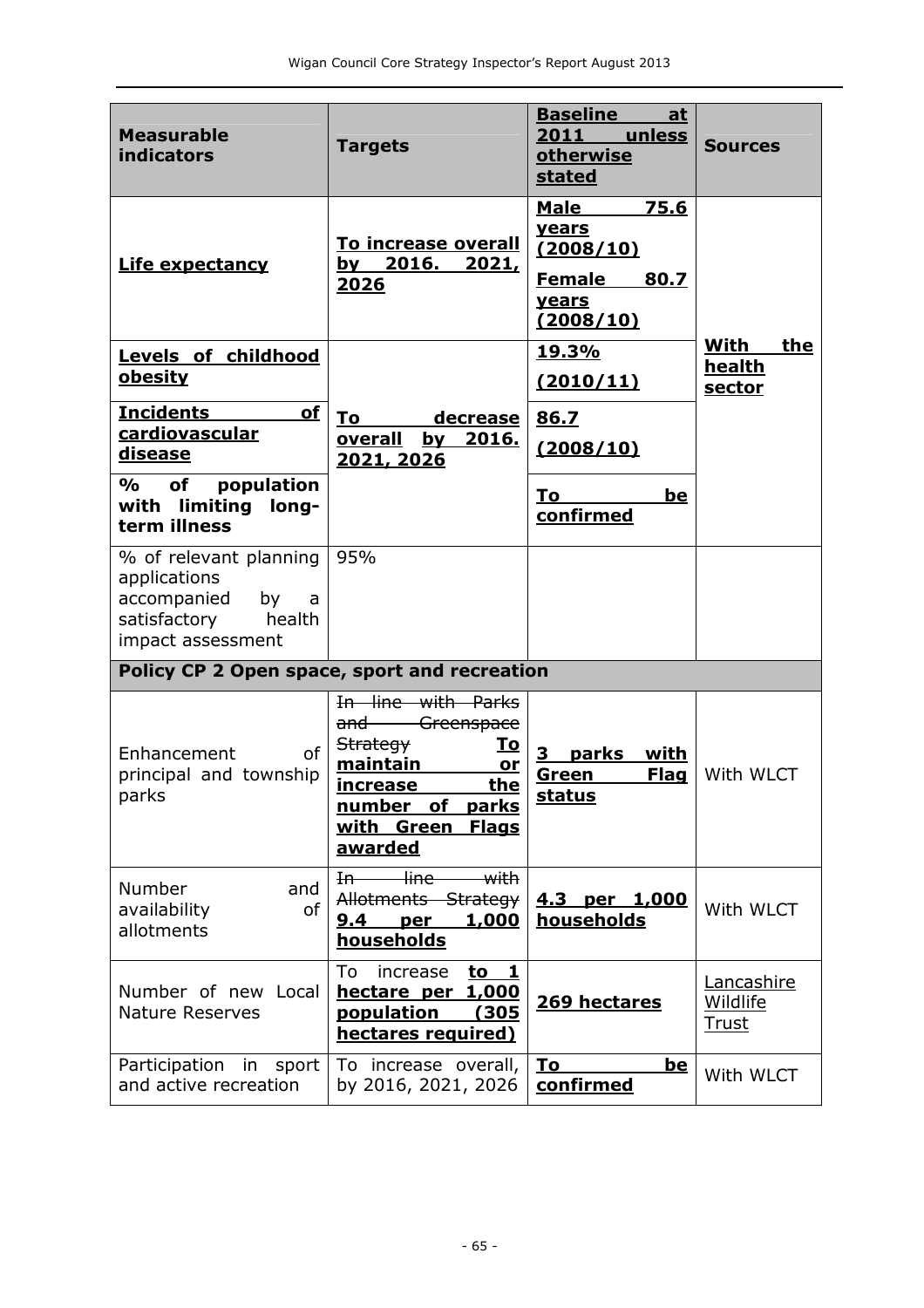| <b>Measurable</b><br><b>indicators</b>                                                                                            | <b>Targets</b>                                                                          | <b>Sources</b>                                                          |                                                   |
|-----------------------------------------------------------------------------------------------------------------------------------|-----------------------------------------------------------------------------------------|-------------------------------------------------------------------------|---------------------------------------------------|
| of<br>Amount<br>sport,<br>recreation and informal<br>lost<br>open space<br>to<br>other<br>uses<br>(where<br>non-policy compliant) | No net loss                                                                             |                                                                         |                                                   |
| Developing<br>more<br>detailed<br>local<br>standards                                                                              | By 20142016                                                                             | No<br>relevant<br>baseline                                              | With WLCT                                         |
| <b>Policy CP 3 Community facilities</b>                                                                                           |                                                                                         |                                                                         |                                                   |
| and<br>improved<br><b>New</b><br>community facilities                                                                             | To<br><i>improve</i><br>increase overall, by<br>2016, 2021, 2026                        | <u>To</u><br><u>be</u><br>confirmed                                     | With<br><b>WLCT</b><br>and<br>community<br>groups |
| of<br>community<br>Loss<br>facilities                                                                                             | No net loss unless<br>replaced<br>or<br>demonstrably<br>not<br>needed                   | To<br>be<br>confirmed<br><u>in</u><br>subsequent<br>local plan          |                                                   |
| crime<br><b>Overall</b><br><b>statistics</b>                                                                                      | To<br><u>decrease</u><br>overall                                                        | 18,301<br><b>incidents</b><br>recorded                                  |                                                   |
| <b>Policy CP 4 Education and learning</b>                                                                                         |                                                                                         |                                                                         |                                                   |
| The level of knowledge, skills and qualifications of residents taking into account:                                               |                                                                                         |                                                                         |                                                   |
| Achievement of 5 or<br>more $A^*$ -C grades at<br>GCSE or<br>equivalent<br>(including<br><b>English</b><br>and Maths)             |                                                                                         | <b>Wigan 64.0%</b><br><b>England 58.6%</b><br>(2012)                    | With<br>local<br>colleges                         |
| Working<br>age people<br>qualified to level 2 or<br>higher                                                                        | To better or equal<br>national or regional<br>Year on<br>average.<br>year improvements. | <b>Wigan 69.3%</b><br><u>NW 68.3%</u><br>GB 69.7%<br>(December<br>2011) | <b>NOMIS</b>                                      |
| Working<br>age people<br>qualified to level 4 or<br>higher                                                                        |                                                                                         | <b>Wigan 25.7%</b><br><u>NW 28.9%</u><br>GB 32.9%<br>(December<br>2011) | <b>NOMIS</b>                                      |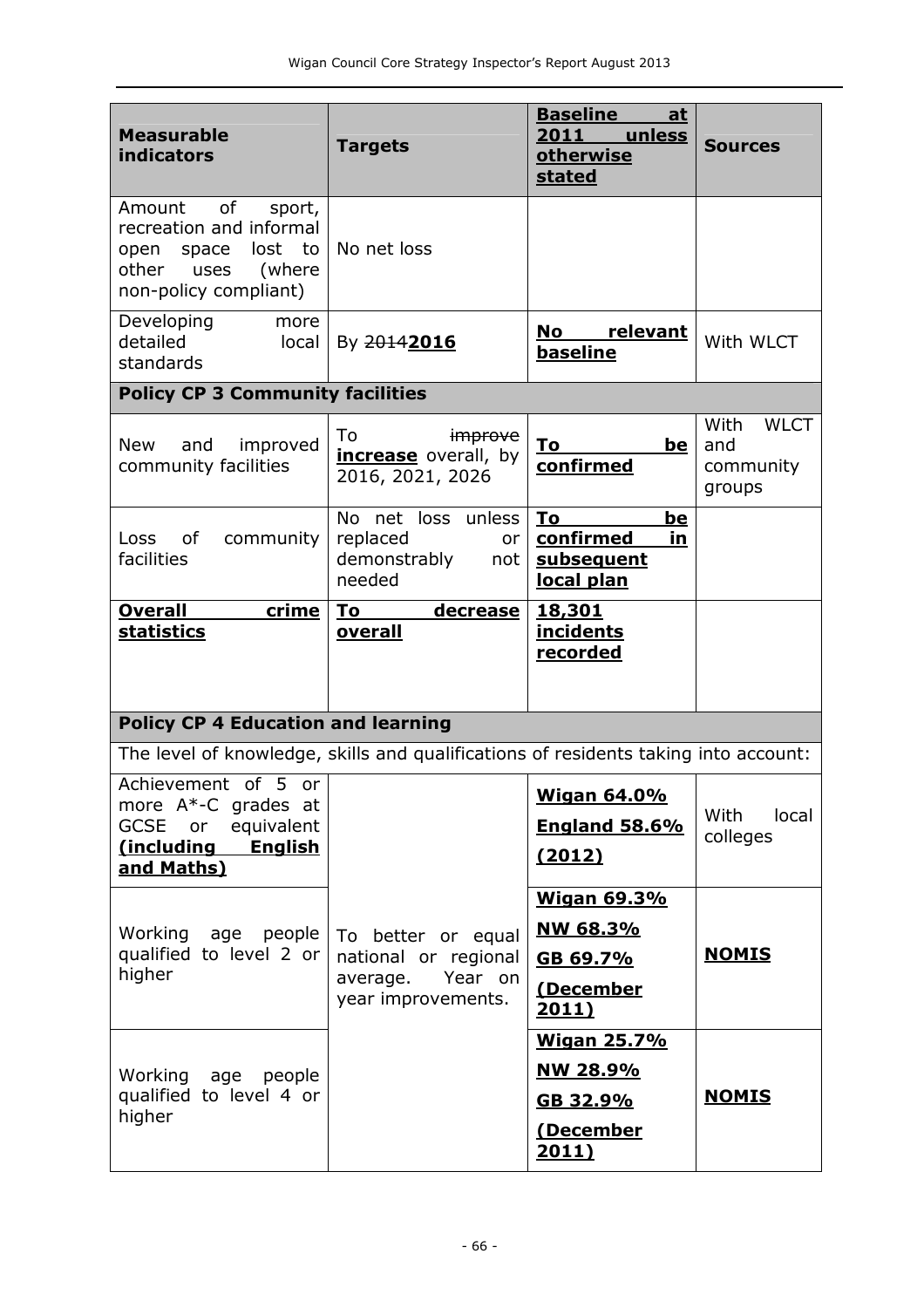| <b>Measurable</b><br><b>indicators</b>                                                                                 | <b>Targets</b>                                                            | <b>Baseline</b><br><u>at</u><br>2011 unless<br>otherwise<br>stated                 | <b>Sources</b> |  |  |
|------------------------------------------------------------------------------------------------------------------------|---------------------------------------------------------------------------|------------------------------------------------------------------------------------|----------------|--|--|
| <b>New</b><br>and<br>improved<br>school<br>schools<br>and<br>buildings                                                 | To improve overall<br>by 2016, 2021, 2026                                 | $\overline{2}$                                                                     |                |  |  |
| Provision of 2 new 14-<br>19 centres                                                                                   | By 2013 2016, one<br>in the west and one<br>in the east of the<br>borough | $\overline{\mathbf{0}}$                                                            |                |  |  |
| Enhanced sporting and<br>facilities  <br>recreational<br>as part of education<br>provision                             | To improve overall<br>by 2016, 2021, 2026                                 | To<br><u>be</u><br>confirmed                                                       |                |  |  |
| Number of student<br>being<br><b>applicants</b><br>admitted to first<br>primary school<br><b>of</b><br>choice          | <b>Improve</b><br>on<br>baseline                                          | 92.6%<br>(2010)                                                                    |                |  |  |
| Number of student<br><u>applicants</u><br>being<br>admitted to<br><u>first</u><br>secondary school of<br><b>choice</b> | <b>Improve</b><br>on<br>baseline                                          | <u>96.3%</u><br>(2010)                                                             |                |  |  |
| <b>Policy CP5 Economy and employment</b>                                                                               |                                                                           |                                                                                    |                |  |  |
| <b>Unemployment</b>                                                                                                    | To better or equal<br>national<br>or<br>regional average                  | <b>Britain</b><br>Great<br>7.6%<br><b>North</b><br><b>West</b><br>7.8%<br>Wigan 8% | <b>NOMIS</b>   |  |  |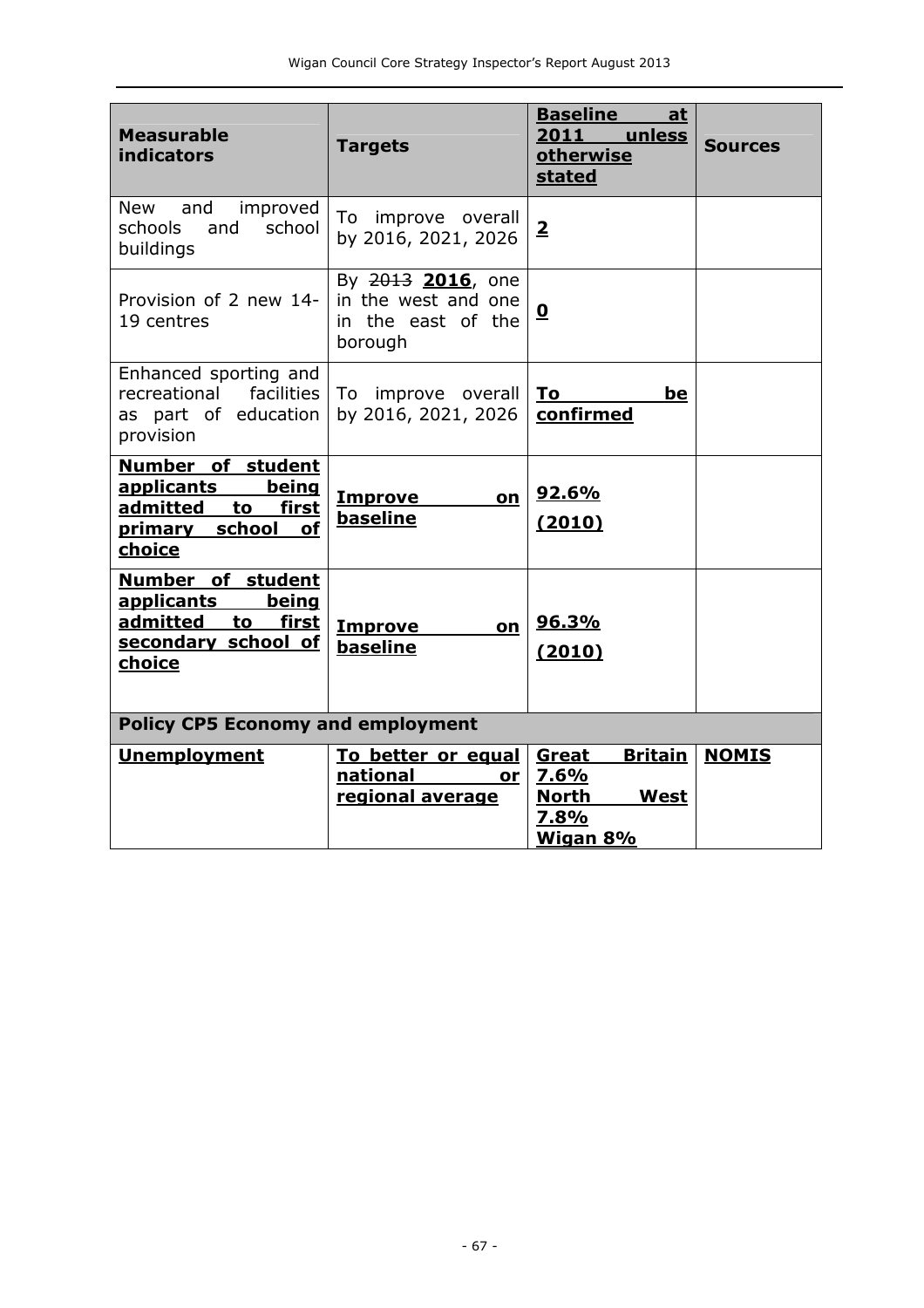| <b>Measurable</b><br><b>indicators</b>                                   |                                                     | <b>Targets</b>         |                                                                                                                                                                                                                                                                                                                                                                                                                         | <b>Baseline</b><br>2011<br>otherwise<br><b>stated</b> | <u>at</u><br>unless | <b>Sources</b>      |                           |
|--------------------------------------------------------------------------|-----------------------------------------------------|------------------------|-------------------------------------------------------------------------------------------------------------------------------------------------------------------------------------------------------------------------------------------------------------------------------------------------------------------------------------------------------------------------------------------------------------------------|-------------------------------------------------------|---------------------|---------------------|---------------------------|
| Bringing forward<br>range of employment<br>sites<br>0f<br>the<br>quality | a<br>right                                          | 2016,<br>2021,<br>2026 | Average of 15<br>hectares per year<br>(new or substantially<br>remodelled sites)<br>that are readily<br>available ———<br><del>and</del><br>attractive<br><del>to</del><br><i>investors</i><br>50<br><b>of</b><br>hectares<br><u>employment</u><br>development<br><u>by</u><br>125<br>hectares<br>οf<br>employment<br>development<br><u>by</u><br>200<br><b>hectares</b><br>οf<br>employment<br>development<br><u>by</u> | <b>NA</b>                                             |                     |                     | With GMLEP                |
| <b>Measurable</b><br><b>indicators</b>                                   | <b>Targets</b>                                      |                        | Baseline at 2011 unless otherwise<br>stated                                                                                                                                                                                                                                                                                                                                                                             |                                                       |                     |                     | <b>Sour</b><br><b>ces</b> |
|                                                                          | Net increase,<br>and                                |                        | <b>Manufacturing</b><br>engineering (including<br>food<br>and<br>processing)                                                                                                                                                                                                                                                                                                                                            | and<br>drink                                          | <b>Wigan</b><br>∗   | <b>GM</b><br>$\ast$ |                           |
|                                                                          | improve-<br>ment against                            |                        | Logistics / distribution                                                                                                                                                                                                                                                                                                                                                                                                |                                                       | $\ast$              | $\ast$              |                           |
| Total<br>jobs<br>total<br>and<br>employ-<br>ment,<br>each                | regional<br>aver-ages,<br>$by -2016,$<br>2021, 2026 |                        | <b>Digital</b><br>and<br>communications<br>technology                                                                                                                                                                                                                                                                                                                                                                   | information                                           | *                   | $\ast$              | With<br><b>AGMA</b>       |
| by<br>key<br>employment<br>sector                                        | Increase in<br>total jobs                           |                        | Creative/digital/new<br>media                                                                                                                                                                                                                                                                                                                                                                                           |                                                       | $\ast$              | $\ast$              | (GMF<br><u>M)</u>         |
|                                                                          | and jobs in<br>each sector                          |                        | <b>Financial</b><br>professional services                                                                                                                                                                                                                                                                                                                                                                               | and                                                   | $\ast$              | ∗                   |                           |
|                                                                          | <u>from</u><br><b>baseline</b>                      |                        | <b>Environmental</b><br>technologies                                                                                                                                                                                                                                                                                                                                                                                    |                                                       | ∗                   | $\ast$              |                           |
|                                                                          |                                                     |                        | <b>Construction</b><br>business                                                                                                                                                                                                                                                                                                                                                                                         | <u>sector</u>                                         | $\ast$              | $\ast$              |                           |
| *Data will                                                               | be provided                                         |                        | when it                                                                                                                                                                                                                                                                                                                                                                                                                 | becomes available in the format                       |                     |                     |                           |
| required.                                                                |                                                     |                        |                                                                                                                                                                                                                                                                                                                                                                                                                         |                                                       |                     |                     |                           |
| Office floorspace within  <br>Wigan, Leigh and<br>Ashton town centres    |                                                     |                        | Net increase, by<br>2016, 2021, 2026                                                                                                                                                                                                                                                                                                                                                                                    |                                                       |                     |                     |                           |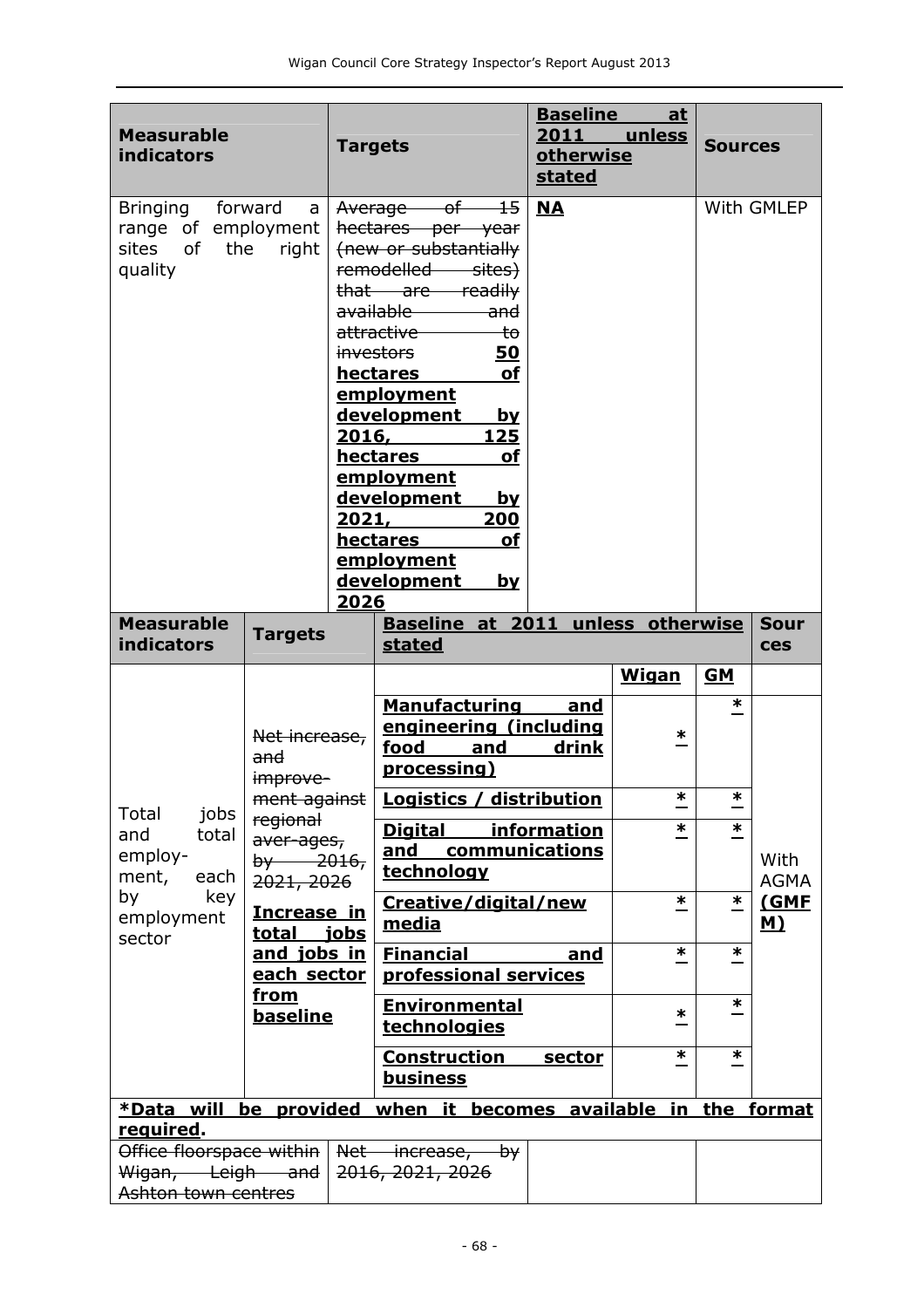| <b>Measurable</b><br>indicators                                                                                                                                         | <b>Targets</b>                                                                                                                                                              | <b>Baseline</b><br><u>at</u><br>2011<br>unless<br><b>otherwise</b><br>stated | <b>Sources</b> |
|-------------------------------------------------------------------------------------------------------------------------------------------------------------------------|-----------------------------------------------------------------------------------------------------------------------------------------------------------------------------|------------------------------------------------------------------------------|----------------|
| <b>Amount</b><br><u>of</u><br>land<br><u>employment</u><br>lost<br>to<br><u>non</u><br>employment<br><u>uses</u><br>(where non-policy<br>compliant)                     | No net loss                                                                                                                                                                 |                                                                              |                |
| The performance of qualitative factors for employment land will be<br>monitored through other spatial policies, most notably policy SP3 and<br>policy SP4.              |                                                                                                                                                                             |                                                                              |                |
| <b>Policy CP6 Housing</b>                                                                                                                                               |                                                                                                                                                                             |                                                                              |                |
|                                                                                                                                                                         | Land and buildings<br>available for 5,000<br>new homes, annually                                                                                                            |                                                                              |                |
| 5 year housing supply                                                                                                                                                   | Maintain a 5 year<br><b>supply</b><br>οf<br>deliverable<br>housing sites<br>initial target 6,300<br><u>dwellings</u><br><u> 2013-</u><br>2018, post 2018<br>5,512 dwellings |                                                                              |                |
| Net aAdditional new<br>homes <b>built (gross)</b>                                                                                                                       | Average of 1,000<br>homes, annually<br>3,524 new homes<br>by 2016, 10,944<br>2021<br>by<br>and<br>16,469 by 2026                                                            | 419 (2011/12)                                                                |                |
| %<br>of the contract of the contract of the contract of the contract of the contract of the contract of the contract<br>homes<br>new<br>within<br>the east-west<br>core | Average of 85%<br>80%<br>of<br>new<br>housing, annually by<br><u> 2026</u>                                                                                                  | <u>NA</u>                                                                    |                |
| % of new homes on<br>previously developed<br><del>land</del>                                                                                                            | Average of 75% of<br>new housing,<br>annually                                                                                                                               |                                                                              |                |
| Level of empty homes                                                                                                                                                    | To reduce annually                                                                                                                                                          | 2,344<br><u>long</u><br><u>term __</u><br>empty<br>homes (2012)              |                |
| Affordable<br>homes<br>delivered (gross)                                                                                                                                | <u>An annual average</u><br>affordable<br>of<br>277<br>homes per year                                                                                                       | <u>73 (2011/12)</u>                                                          |                |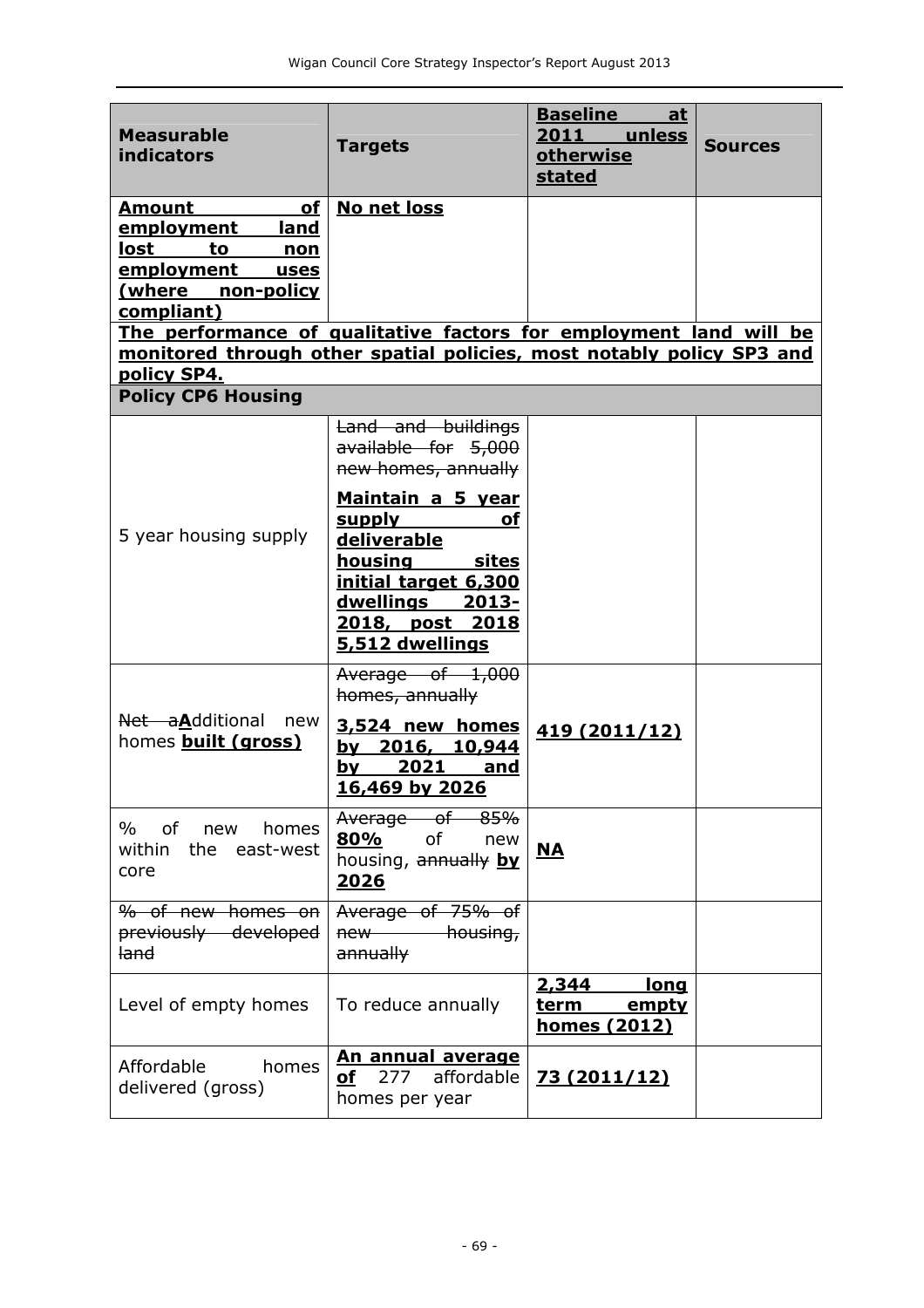| <b>Measurable</b><br><b>indicators</b>                                                                                        | <b>Targets</b>                                                                                                                  | <b>Baseline</b><br>at<br>2011<br>unless<br>otherwise<br><b>stated</b> | <b>Sources</b>                                     |
|-------------------------------------------------------------------------------------------------------------------------------|---------------------------------------------------------------------------------------------------------------------------------|-----------------------------------------------------------------------|----------------------------------------------------|
| Net additional pitches<br>for gypsies, travellers<br>travelling<br>and<br>showpeople                                          | shortfall<br>To<br>meet<br>identified,<br>to<br>be<br>determined<br>in<br>a<br>subsequent<br>development local<br>plan-document | 34                                                                    |                                                    |
| <b>Policy CP7 Accessibility</b>                                                                                               |                                                                                                                                 |                                                                       |                                                    |
| Implementation <b>Delivery</b> of major transport interventions As set out in the key<br>items delivery table for policy CP7: |                                                                                                                                 |                                                                       |                                                    |
| <b>A49 Diversion</b>                                                                                                          | <b>Post 2016</b>                                                                                                                | <b>On target</b>                                                      |                                                    |
| <b>Wigan transport hub</b>                                                                                                    | <b>Post 2016</b>                                                                                                                | On target                                                             |                                                    |
| <b>A578 Leigh Road to</b><br><b>A58 Liverpool Road</b>                                                                        | <b>Post 2016</b>                                                                                                                | Developer led -<br>no progress at<br><b>present</b>                   |                                                    |
| Leigh-Salford-<br><b>Manchester busway</b>                                                                                    | <b>Operational</b><br><b>by</b><br>2016                                                                                         | On target                                                             |                                                    |
| <b>NB. The schemes between Leigh</b><br>monitored under policy SP3                                                            |                                                                                                                                 | Road and Atherleigh Way                                               | are                                                |
|                                                                                                                               |                                                                                                                                 |                                                                       |                                                    |
| Net changes to travel<br>on designated<br>times<br>routes                                                                     | To reduce, by 2016,<br>2021, 2026                                                                                               | To<br>be<br>confirmed                                                 | <b>GMTU HFAS</b><br>(AGMA)                         |
| <b>Bus</b><br>and<br>rail<br>service<br>use                                                                                   | To<br>increase,<br>by<br>2016, 2021, 2026                                                                                       | <u>To</u><br><u>be</u><br>confirmed                                   | GMPTE,<br>TfGM,<br>bus<br>rail<br>and<br>operators |
| of new<br>$\%$<br>homes<br>within<br>30<br>minutes<br>public transport time<br>of key services                                | 99%                                                                                                                             | Τo<br><u>be</u><br>confirmed                                          | GMTU HFAS<br>(AGMA)                                |
| <b>Policy CP8 Green Belt and safeguarded land</b>                                                                             |                                                                                                                                 |                                                                       |                                                    |
| % of appeals allowed<br>against refusal of<br>development in the<br>Green Belt                                                |                                                                                                                                 |                                                                       |                                                    |
| <u>Amount of</u><br><u>Green</u><br><b>Belt land</b><br>lost to<br>development                                                | None Nil                                                                                                                        | M                                                                     |                                                    |
| Policy CP9 Strategic landscape and green infrastructure                                                                       |                                                                                                                                 |                                                                       |                                                    |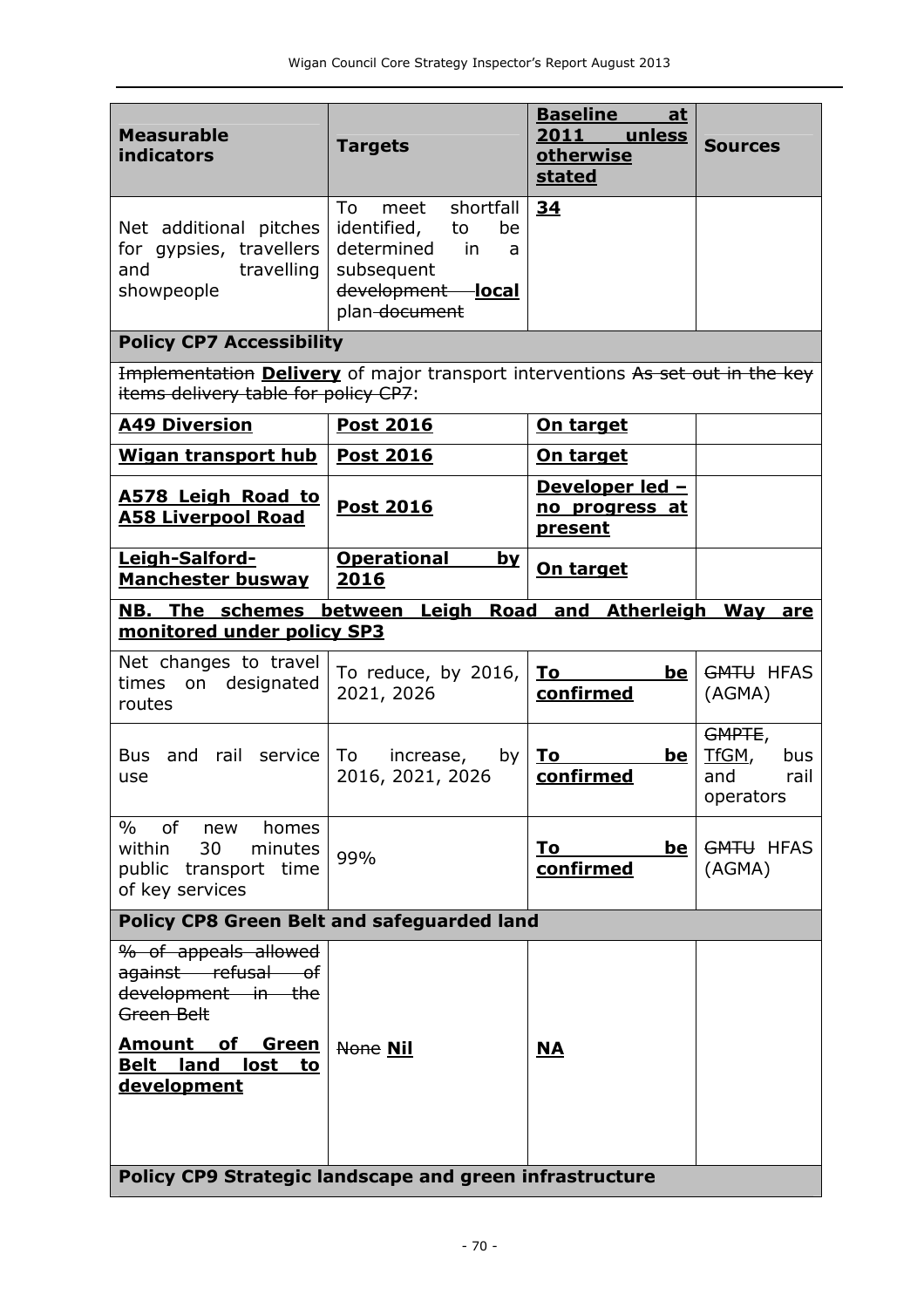| <b>Measurable</b><br>indicators                                                                                                                                                                                                    | <b>Targets</b>                                                                         | <b>Baseline</b><br>at<br>2011 unless<br><b>otherwise</b><br>stated | <b>Sources</b>           |  |
|------------------------------------------------------------------------------------------------------------------------------------------------------------------------------------------------------------------------------------|----------------------------------------------------------------------------------------|--------------------------------------------------------------------|--------------------------|--|
| The performance of this policy will be monitored through other spatial<br>and core policies, most notably Greenheart (SP5), open space, sport<br>and recreation (CP2), wildlife habitats and species (CP12) and flooding<br>(CP17) |                                                                                        |                                                                    |                          |  |
| Developing and In accordance with<br>managing Green<br>Infrastructure                                                                                                                                                              | <del>Green</del><br>$0$ ur<br>Infrastructure Plan                                      |                                                                    | With stated<br>partners  |  |
| <b>Policy CP10 Design</b>                                                                                                                                                                                                          |                                                                                        |                                                                    |                          |  |
| $\frac{9}{6}$ of<br><del>built</del><br><del>developments</del><br>performing well<br>against policy<br>requirements                                                                                                               | 95% (from random<br>samples of major<br>$and$ minor $/$<br>householder<br>developments | To<br>be<br>established                                            |                          |  |
| <u>% of applications</u><br>approved in line<br><u>with policy</u><br><u>requirements</u>                                                                                                                                          | completed annually)<br><u>100%</u>                                                     |                                                                    |                          |  |
| $\frac{\alpha}{\alpha}$ of new<br>developments<br><b>Number of units built</b><br>to a 'very good'<br>standard against the<br>CABE-Building for Life<br>Assessment                                                                 | To increase annually                                                                   | 85 units                                                           |                          |  |
| % of homes that attain I<br>Code for Sustainable<br>Homes levels 3, 4, 5 meet level 4 by 2013<br>and 6                                                                                                                             | $\mathsf{H}$<br>housing<br><del>developments</del><br>t٥<br>and level 6 by 2016        |                                                                    |                          |  |
| <b>Policy CP11 Historic environment</b>                                                                                                                                                                                            |                                                                                        |                                                                    |                          |  |
| Conserving, protecting<br>and enhancing our<br>heritage assets                                                                                                                                                                     | To remain the same<br>or increase                                                      |                                                                    | With English<br>Heritage |  |
| % of applications<br>approved<br><u>contrary</u><br>to policy                                                                                                                                                                      | 0%                                                                                     | <u>NA</u>                                                          |                          |  |
| <b>Demolition</b><br>or<br><u>significant</u><br>detrimental change<br>to heritage assets or<br>their settings                                                                                                                     | <u>Nil</u>                                                                             | $\overline{\mathbf{2}}$                                            |                          |  |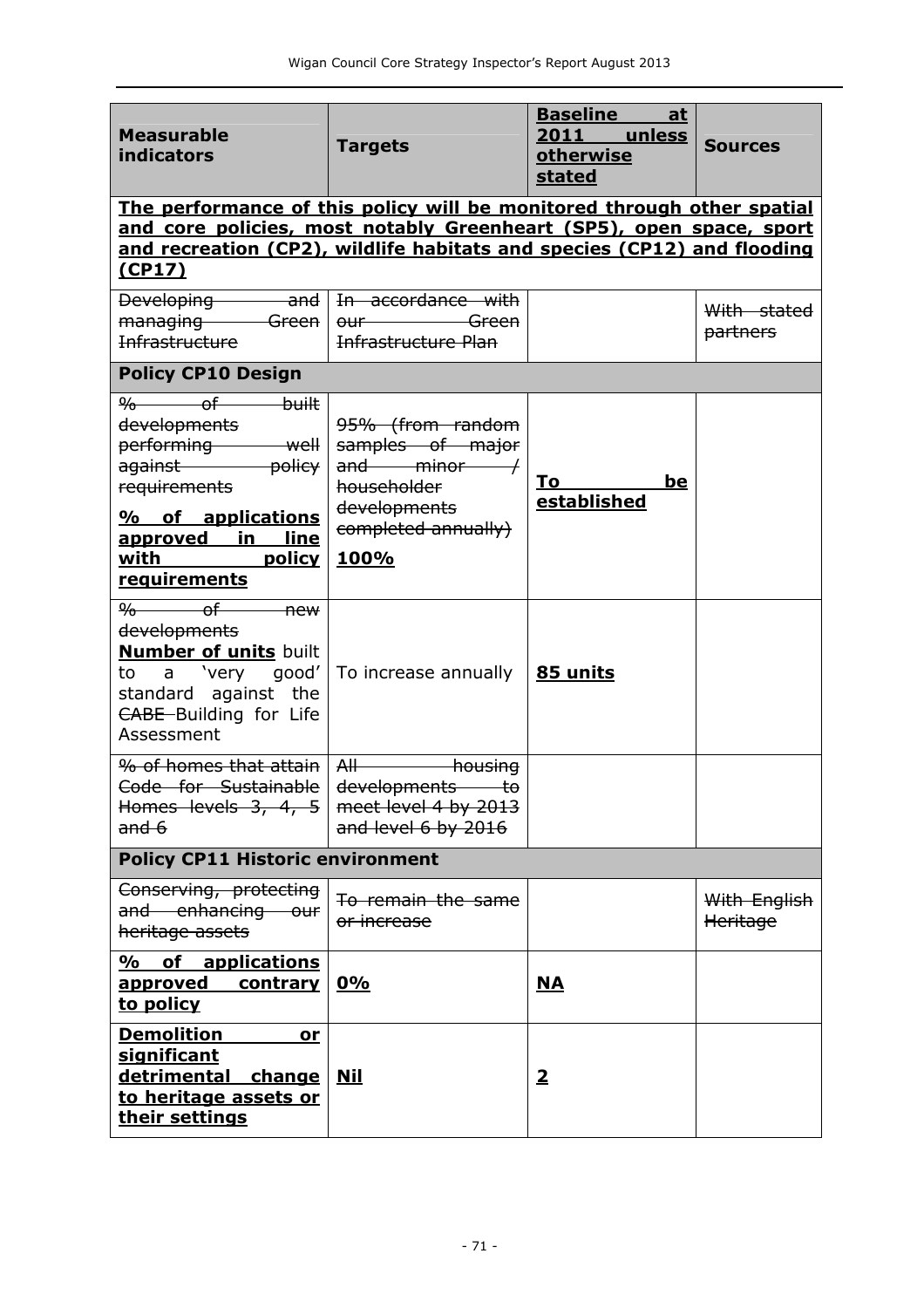| <b>Measurable</b><br>indicators                                                                                                                                                    | <b>Targets</b>                                                                                                          | <b>Baseline</b><br>at<br>2011 unless<br>otherwise<br>stated                                                                                                                                                                                                                                                               | <b>Sources</b>                    |  |
|------------------------------------------------------------------------------------------------------------------------------------------------------------------------------------|-------------------------------------------------------------------------------------------------------------------------|---------------------------------------------------------------------------------------------------------------------------------------------------------------------------------------------------------------------------------------------------------------------------------------------------------------------------|-----------------------------------|--|
| buildings<br>Number of<br>conservation<br>and<br>areas on the Heritage<br>at Risk Register                                                                                         | To reduce <b>number</b><br>from baseline, by<br>2016, 2021, 2026                                                        | <b>Listed</b><br>buildings 45<br><b>Conservation</b><br><u>areas 2</u>                                                                                                                                                                                                                                                    | English<br>Heritage               |  |
| <b>Policy CP12 Wildlife habitats and species</b>                                                                                                                                   |                                                                                                                         |                                                                                                                                                                                                                                                                                                                           |                                   |  |
| Condition and quantity<br>of designated sites -<br>Sites of Special<br>Scientific Interest,<br>Sites of Biological<br>Importance and Local<br><b>Nature Reserves</b>               | Condition to<br>maintain or improve<br>by 2016, 2021, 2026<br>Quantity to maintain<br>or improve by 2016,<br>2021, 2026 |                                                                                                                                                                                                                                                                                                                           | With stated<br>partners           |  |
| The proportion of<br><b>Sites of Biological</b><br>Importance where<br><u>positive</u><br>conservation<br>management<br>has<br>being<br>is<br><u>been or</u><br><u>implemented</u> | maintain<br>To<br>or<br>increase annually                                                                               | 27%                                                                                                                                                                                                                                                                                                                       | With<br>stated<br><b>partners</b> |  |
| The percentage area<br>of Sites of Special<br>Scientific interest in<br>favourable condition                                                                                       | 95% of each site<br>in<br>favourable<br>or<br><u>improving</u><br>condition                                             | <b>Bryn Marsh and</b><br><b>Ince</b><br><b>Moss</b><br>100%<br>favourable<br>Abram Flashes<br><u>31.1%</u><br>favourable<br><b>Highfield Moss</b><br>80.16%<br>favourable<br><b>Astley</b><br><u>and</u><br><b>Bedford</b><br><b>Moss</b><br><u>1.41%</u><br>favourable,<br>77.89%<br>unfavourable<br><u>(recovering)</u> | Natural<br>England                |  |
| Change in area<br>of <sub>l</sub><br>designated sites                                                                                                                              | maintain<br>To<br>or<br>increase annually                                                                               | 1,584.5<br><u>hectares</u>                                                                                                                                                                                                                                                                                                |                                   |  |
| <b>Policy CP13 Low carbon infrastructure</b>                                                                                                                                       |                                                                                                                         |                                                                                                                                                                                                                                                                                                                           |                                   |  |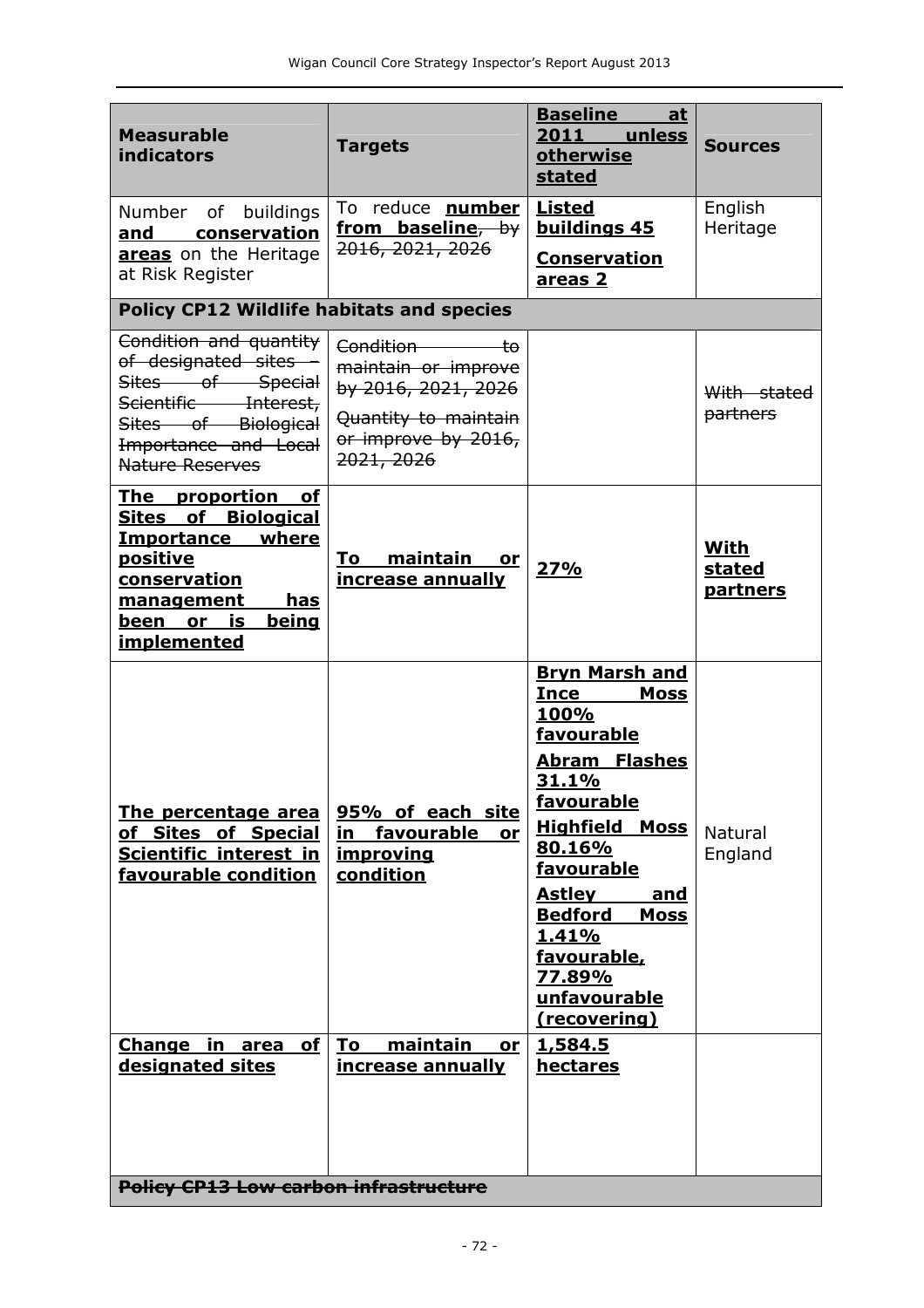| <b>Measurable</b><br>indicators                                                                                                 | <b>Targets</b>                                                                                                                        | <b>Baseline</b><br>at<br>2011 unless<br>otherwise<br><b>stated</b>                      | <b>Sources</b>      |  |
|---------------------------------------------------------------------------------------------------------------------------------|---------------------------------------------------------------------------------------------------------------------------------------|-----------------------------------------------------------------------------------------|---------------------|--|
| Low carbon energy<br>schemes completed                                                                                          | Increase installed<br>capacity <b>capacity</b><br><del>o</del> f                                                                      |                                                                                         |                     |  |
| (installed capacity by<br>type)                                                                                                 | renewables to<br>150MW by 2026                                                                                                        |                                                                                         |                     |  |
| <b>Policy CP14 low carbon development</b>                                                                                       |                                                                                                                                       |                                                                                         |                     |  |
| $\frac{0}{0}$<br>$\sigma$ f<br>new<br>developments<br>achieving our carbon<br>reduction targets                                 | To increase annually,<br>$t0$ 2016                                                                                                    | <u>Not</u><br><u>vet</u><br><b>available</b>                                            |                     |  |
| <u>____levels</u><br><b>BREEAM</b><br><u>achieved</u><br><u>for</u><br>relevant<br><b>developments</b>                          | increase<br>To<br>annually                                                                                                            | <b>Not</b><br><u>vet</u><br><b>available</b>                                            |                     |  |
| of planning<br>%<br><u>applications</u><br>accompanied by an<br><u>energy statement</u>                                         | 100% of relevant<br>applications                                                                                                      | <b>Not</b><br><u>vet</u><br><b>available</b>                                            |                     |  |
| <b>Policy CP15 Waste</b>                                                                                                        |                                                                                                                                       |                                                                                         |                     |  |
| The performance of this policy will be monitored through the Greater<br><b>Manchester Joint Waste Development Plan Document</b> |                                                                                                                                       |                                                                                         |                     |  |
| Capacity of new waste<br>management facilities<br>by type                                                                       | To be established in<br>the Greater<br>Manchester Joint<br>Waste Development<br>Plan Document, by<br>2012                             |                                                                                         | With GMGU<br>(AGMA) |  |
| Amount of municipal<br>waste arisings by<br>waste type                                                                          | To reduce municipal<br>waste going to<br>landfill to 50% by<br>$2013$ and $35\%$ by<br><del>2020, against 1995</del><br><b>levels</b> |                                                                                         | With GMGU<br>(AGMA) |  |
| <b>Policy CP16 Minerals</b>                                                                                                     |                                                                                                                                       |                                                                                         |                     |  |
| Production of primary<br>land won aggregates<br>Production <b>Production</b><br>−of<br>secondary / recycled<br>aggregates       | To be established in<br>Greater<br><del>the -</del><br>Manchester Joint<br><b>Minerals</b><br>Development Plan<br>Document, by 2012   | When<br><del>the</del><br>minerals plan is<br>adopted<br>indicators will be<br>included | With GMGU<br>(AGMA) |  |
| The performance of this policy will be monitored through the Greater<br>Manchester Joint Minerals Development Plan Document     |                                                                                                                                       |                                                                                         |                     |  |

**Policy CP17 Flooding**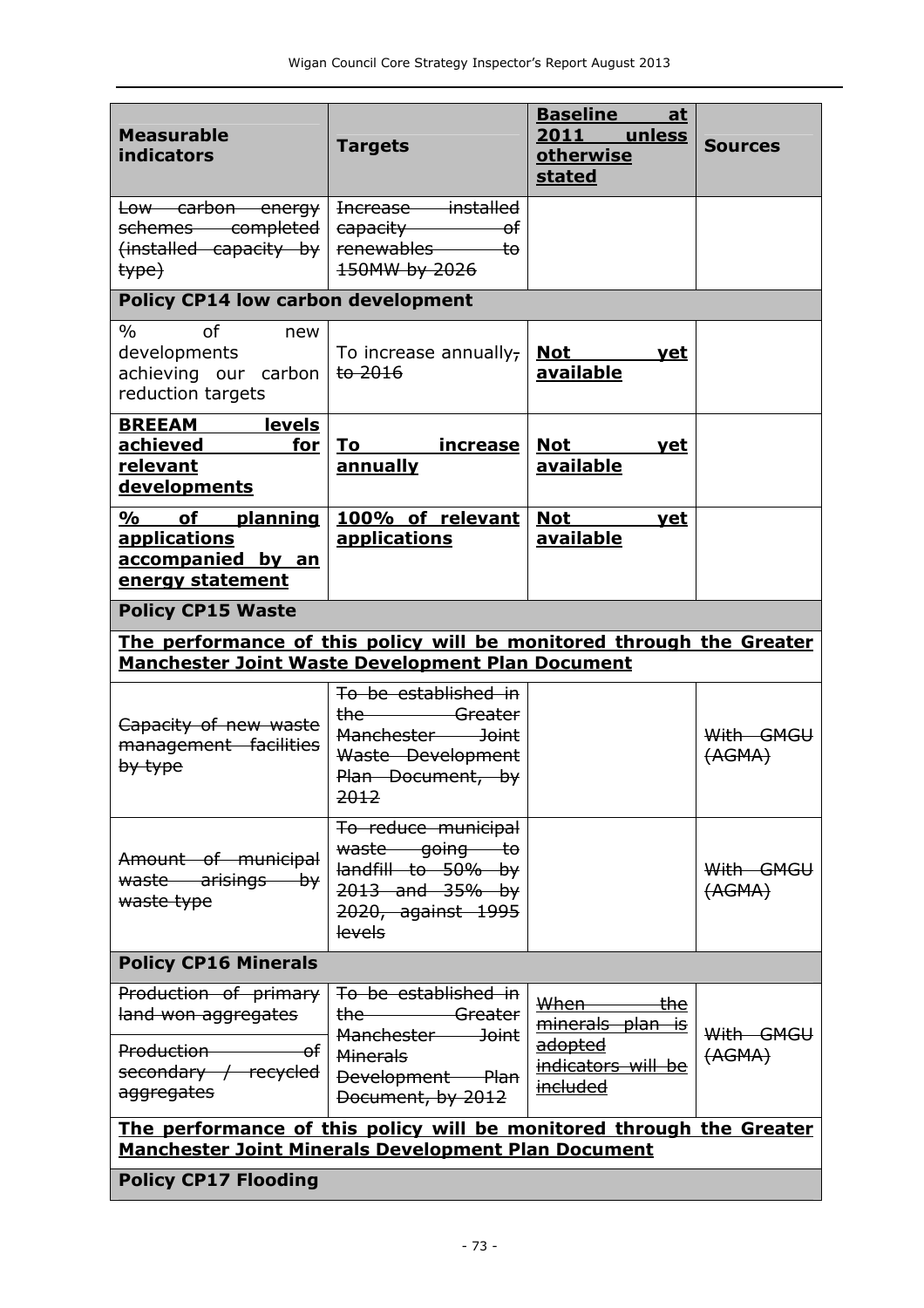| <b>Measurable</b><br>indicators                                                                                                                | <b>Targets</b>                                                                                                    | <b>Baseline</b><br>at<br>2011 unless<br><b>otherwise</b><br><b>stated</b> | <b>Sources</b>             |
|------------------------------------------------------------------------------------------------------------------------------------------------|-------------------------------------------------------------------------------------------------------------------|---------------------------------------------------------------------------|----------------------------|
| Number of<br>planning<br>permissions<br>granted<br>contrary<br>to<br>Environment<br>Agency<br>advice                                           | None Nil                                                                                                          |                                                                           | Environ-<br>ment<br>Agency |
| <b>Number</b><br>of<br>sustainable urban<br>drainage schemes                                                                                   | from<br><b>Increase</b><br>baseline                                                                               | <b>NA</b>                                                                 |                            |
| <b>Policy CP18 Environmental protection</b>                                                                                                    |                                                                                                                   |                                                                           |                            |
| Number of planning<br>permissions granted<br>that would result<br>in<br>of<br>irreversible<br>loss<br>Grade 1, 2 or<br>3a<br>agricultural land | <b>None Nil</b>                                                                                                   | <b>NA</b>                                                                 |                            |
| Hectares of<br>derelict<br>land reclaimed                                                                                                      | To<br>maintain or<br>increase, by 2016,<br>2021, 2026 reduce<br>amount of derelict<br>land remaining<br>over time | 383 hectares<br>remaining<br><u>(2009)</u>                                |                            |
| Pollution: water<br>quality, air quality,<br>ground contamination                                                                              | $\overline{\mathsf{in}}$<br>Improvement<br>quality, reduction in<br>pollution                                     |                                                                           | Environ-<br>ment<br>Agency |
| <b>Percentage</b><br>οf<br>contaminated<br>land<br>remediated through<br>development                                                           | An increase in %<br>of land cleaned up<br>each year                                                               | 10.7%                                                                     |                            |
| <b>Number</b><br>of<br>days<br>when air pollution<br>exceeds national 24<br>hour standard for<br>dust/<br>particles<br><u>(PM10)</u>           | No more than 35<br><u>days</u>                                                                                    | <b>0 days</b>                                                             |                            |
| <b>Annual</b><br>average<br>background nitrogen<br><b>dioxide</b><br>concentration<br>(ug/m3)                                                  | Not to exceed 40<br>$\frac{uq}{m3}$                                                                               | $22 \, \text{ug/m3}$                                                      |                            |